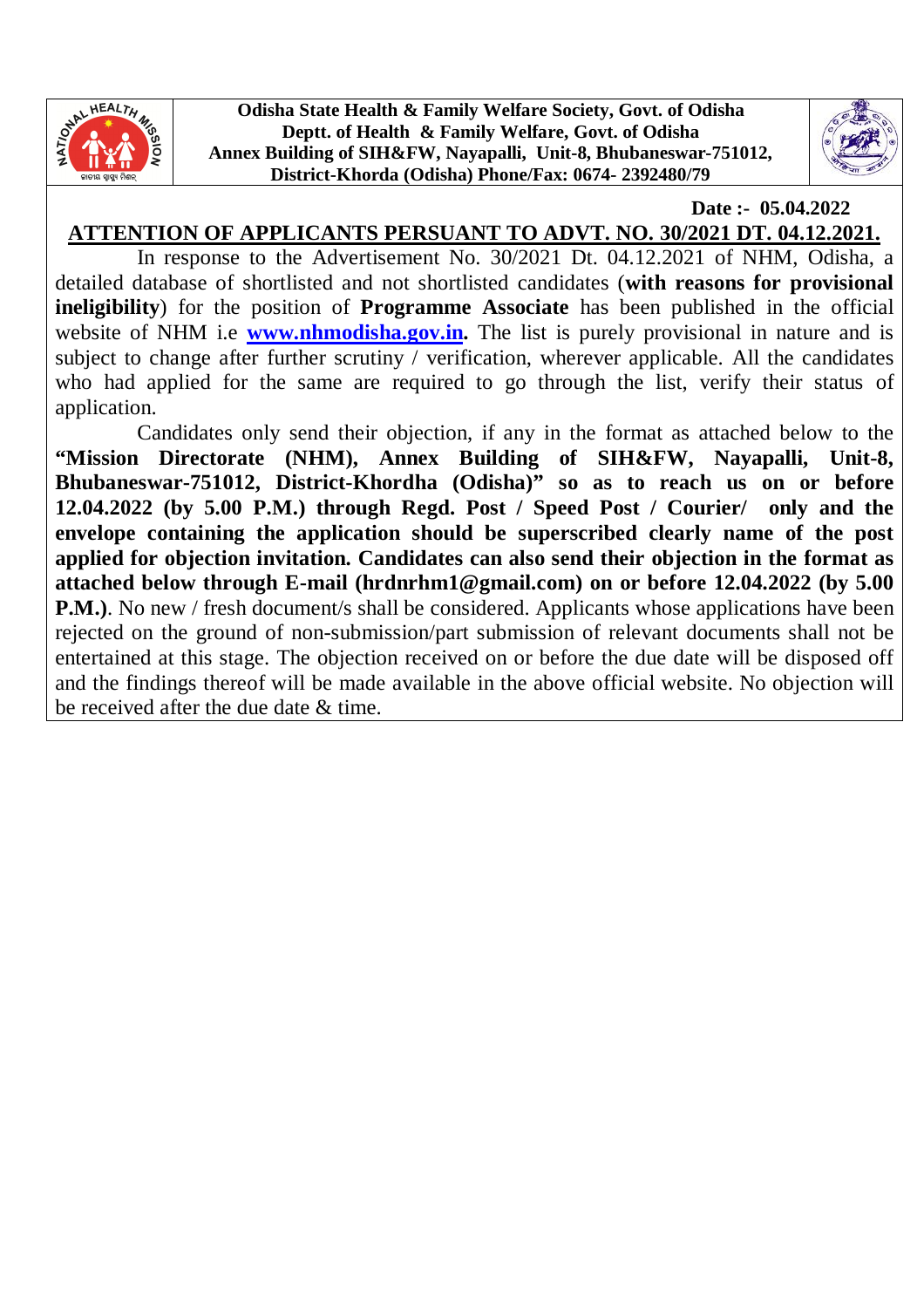## **Objection Invitation Format for the post of Programme Associate vide Advertisement No. 30/2021.**

| <b>Application Sl.</b><br>No. | Name of the<br><b>Applicant</b> | <b>Objection</b> (If any) |
|-------------------------------|---------------------------------|---------------------------|
|                               |                                 |                           |
|                               |                                 |                           |
|                               |                                 |                           |
|                               |                                 |                           |
|                               |                                 |                           |
|                               |                                 |                           |
|                               |                                 |                           |
|                               |                                 |                           |
|                               |                                 |                           |
|                               |                                 |                           |
|                               |                                 |                           |

**Name –**

**Signature –**

**Date** –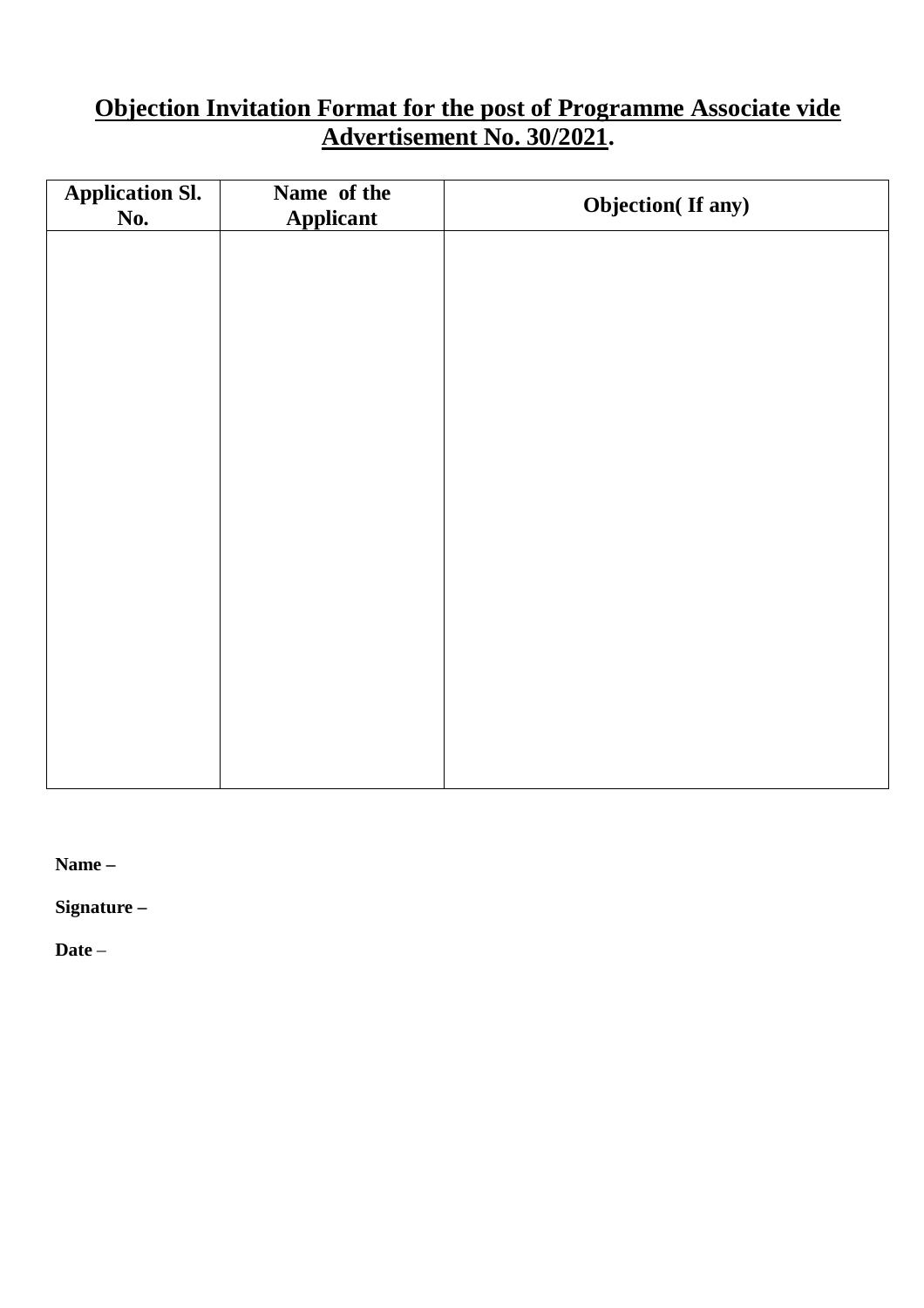|                 |                    |                                      |            |                                 |                             |                      |                         |               |                           | Provisional Database for the post of Programme Associate (Advt. No. 30/2021) |                                                                                                                                                                                                                    |
|-----------------|--------------------|--------------------------------------|------------|---------------------------------|-----------------------------|----------------------|-------------------------|---------------|---------------------------|------------------------------------------------------------------------------|--------------------------------------------------------------------------------------------------------------------------------------------------------------------------------------------------------------------|
| Appl.<br>SI. No | Appl. Id           | Name                                 | <b>DOB</b> | Age as on<br>01/10/2021         | Qualification               | Full<br><b>Marks</b> | <b>Marks</b><br>Secured | % of<br>marks | Computer<br>Qualification | <b>Total Years of</b><br>post<br>quualification<br>experience<br>(dd/mm/yy)  | <b>Application Status</b>                                                                                                                                                                                          |
| $\mathbf{1}$    | NRHM_PRS_<br>61742 | MANAMOHAN<br>MOHAPATRA               | 06-06-1985 | 36 Years 3<br>Months 25<br>Days | MBA                         |                      |                         | 59.20         | PGDCA                     | 10 Years 11<br>Months 18 Days                                                | The candidate does not have 03 years of<br>post qualification experience in relevant<br>field. Hence, the application is liable for<br>rejection as per the terms and conditions<br>of the advertisement.          |
| $\overline{2}$  | NRHM_PRS_<br>62007 | SWAGATIKA NAYAK 01-05-1994           |            | 27 Years 5<br>Months 0<br>Days  | <b>MSW</b>                  | 3100                 | 2118                    | 68.32         | PGDCA                     | 2 years 1 month<br>18 days                                                   | The candidate does not have requisite 03<br>years of post qualification experience.<br>Hence, the application is liable for<br>rejection as per the terms and conditions<br>of the advertisement.                  |
| 3               | NRHM_PRS_<br>62050 | PRIYADARSHANI<br>HOTA                | 16-07-1996 | 25 Years 2<br>Months 15<br>Days | <b>MSW</b>                  | 1800                 | 1227                    | 68.17         | PGDCA                     |                                                                              | The candidate does not have requisite 03<br>years of post qualification experience.<br>Hence, the application is liable for<br>rejection as per the terms and conditions<br>of the advertisement.                  |
| $\overline{4}$  | NRHM_PRS_<br>62028 | <b>AMRITA SAHOO</b>                  | 03-06-1982 | 39 Years 3<br>Months 28<br>Days | <b>MSW</b>                  | 1000                 | 748                     | 74.80         | PGDCA                     | 5 Years 2 Months<br>17 Days                                                  | Provisionally Shortlisted                                                                                                                                                                                          |
| 5               | NRHM_PRS_<br>61773 | DEEPANJALI<br><b>MALLICK</b>         | 21-05-1991 | 30 Years 4<br>Months 10<br>Days | MA<br>(Economics)           | 1000                 | 667                     | 66.70         | <b>DCA</b>                | 2 Years 9 Months<br>25 Days                                                  | The candidate does not have requisite 03<br>years of post qualification experience.<br>Hence, the application is liable for<br>rejection as per the terms and conditions<br>of the advertisement.                  |
| 6               | NRHM_PRS_<br>61767 | JOGESWAR NAIK                        | 25-02-1980 | 41 Years 7<br>Months 6<br>Days  |                             |                      |                         |               |                           |                                                                              | The candidate has crossed upper age limit<br>i.e 40 years. Hence, the application is liable<br>for rejection as per the terms and<br>conditions of the advertisement.                                              |
| $\overline{7}$  | NRHM_PRS_<br>61795 | SWAGATIKA<br>SENAPATI                | 08-07-1995 | 26 Years 2<br>Months 23<br>Days | <b>MPH</b>                  |                      |                         |               |                           |                                                                              | The candidate does not have requisite<br>educational qualification. Hence, the<br>application is liable for rejection as per the<br>terms and conditions of the advertisement.                                     |
| 8               | 61987              | NRHM_PRS_ JYOTI PRAVA<br>SAHOO       | 13-07-1987 | 34 Years 2<br>Months 18<br>Days | <b>MSW</b>                  | 1500                 | 1063                    | 70.87         | <b>DCA</b>                | 5 Years 1 Month 9<br>Days                                                    | The candidate does not have requisite 03<br>years of post qualification experience in<br>relevant field. Hence, the application is<br>liable for rejection as per the terms and<br>conditions of the advertisement |
| 9               | NRHM_PRS_<br>61816 | <b>AKASH KUMAR</b><br>SAHOO          | 25-06-1996 | 25 Years 3<br>Months 6<br>Days  | MBA                         |                      |                         | 73.90         | OS-CIT                    | 2 Years 6 Months<br>10 Days                                                  | The candidate does not have requisite 03<br>years of post qualification experience.<br>Hence, the application is liable for<br>rejection as per the terms and conditions<br>of the advertisement.                  |
| 10              | NRHM_PRS_<br>61814 | DEBENDRA NAYAK                       | 20-06-1986 | 35 Years 3<br>Months 11<br>Days | <b>MSW</b>                  | 1000                 | 688                     | 68.80         |                           | 5 Years 11 Months                                                            | The candidate has not submitted<br>computer course certificate with the<br>application form. Hence, the application is<br>liable for rejection as per the terms and<br>conditions of the advertisement.            |
| 11              | NRHM_PRS_<br>61859 | BIRUPAKSHYA<br><b>MISHRA</b>         | 18-04-1987 | 34 Years 5<br>Months 13<br>Days | MA<br>(Rural<br>Management) | 1600                 | 999                     | 62.44         | PGDCA                     | 2 Years 5 Months                                                             | The candidate does not have requisite 03<br>years of post qualification experience.<br>Hence, the application is liable for<br>rejection as per the terms and conditions<br>of the advertisement.                  |
| 12              | NRHM_PRS_<br>61749 | <b>BISWAMBAR</b><br><b>MAHAPATRA</b> | 01-12-1985 | 35 Years 10<br><b>Months</b>    | <b>MSW</b>                  | 1500                 | 1086                    | 72.40         | PGDCA                     | 5 Years 8 Months<br>8 Days                                                   | Provisionally Shortlisted                                                                                                                                                                                          |
| 13              | NRHM_PRS_<br>61880 | RIZWANA<br>AKHTAREE                  | 22-01-1983 | 38 Years 8<br>Months 9<br>Days  | <b>MSW</b>                  | 2000                 | 1384                    | 69.20         | PGDCA                     | 6 Years 11 Months<br>1 Days                                                  | Provisionally Shortlisted                                                                                                                                                                                          |
| 14              | NRHM_PRS_<br>61846 | KABITA DHAL                          | 13-06-1992 | 29 Years 3<br>Months 18<br>Days | <b>MSW</b>                  | 1600                 | 985                     | 61.56         | PGDCA                     | 7 Years 2 Months                                                             | <b>Provisionally Shortlisted</b>                                                                                                                                                                                   |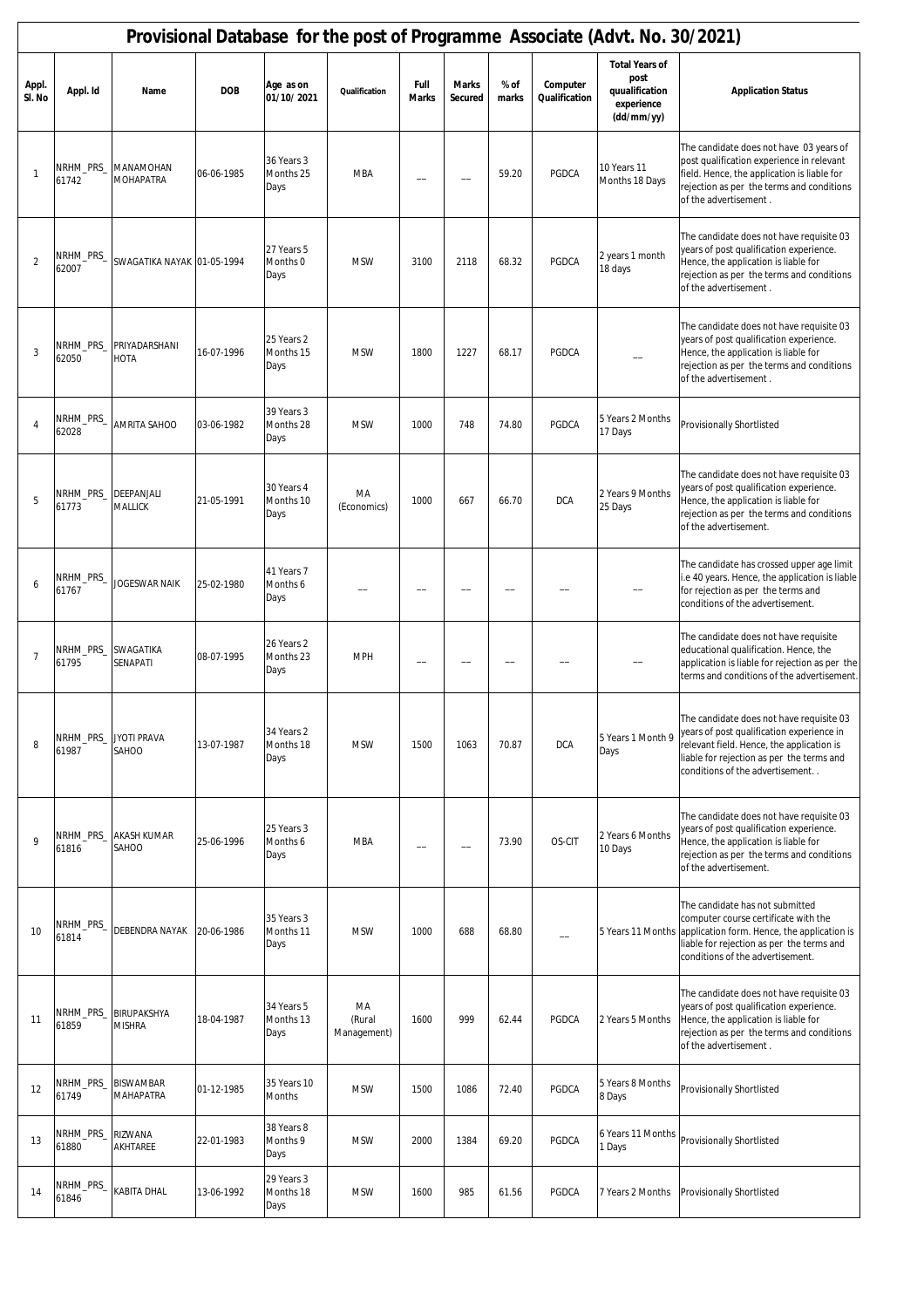| Appl.<br>SI. No | Appl. Id           | Name                                    | <b>DOB</b> | Age as on<br>01/10/2021          | Qualification        | Full<br><b>Marks</b> | <b>Marks</b><br>Secured | % of<br>marks | Computer<br>Qualification | <b>Total Years of</b><br>post<br>quualification<br>experience<br>(dd/mm/yy) | <b>Application Status</b>                                                                                                                                                                                                                                                                       |
|-----------------|--------------------|-----------------------------------------|------------|----------------------------------|----------------------|----------------------|-------------------------|---------------|---------------------------|-----------------------------------------------------------------------------|-------------------------------------------------------------------------------------------------------------------------------------------------------------------------------------------------------------------------------------------------------------------------------------------------|
| 15              | NRHM_PRS_<br>61768 | KISHORE KUMAR<br><b>MOHANTY</b>         | 08-01-1987 | 34 Years 8<br>Months 23<br>Days  | <b>MBA</b>           |                      |                         | 74.00         |                           |                                                                             | The candidate has not submitted<br>computer course certificate and post<br>qualification experience certificates with<br>the application form. Hence, the<br>application is liable for rejection as per the<br>terms and conditions of the advertisement.                                       |
| 16              | NRHM_PRS_<br>61798 | <b>IPSA DUTTA</b>                       | 31-05-1988 | 33 Years 4<br>Months 0<br>Days   | <b>MBA</b>           | 2000                 | 1498                    | 74.90         | PGDCA                     | 1 Year 3 months 9<br>das                                                    | Provisionally Shortlisted                                                                                                                                                                                                                                                                       |
| 17              | NRHM_PRS_<br>61941 | PRITI ROUTARAY                          | 10-04-1995 | 26 Years 5<br>Months 21<br>Days  | <b>MBA</b>           |                      |                         |               | PGDCA                     |                                                                             | The percentage of marks secured in MBA<br>could not be ascertained from the<br>submitted marksheet and also does not<br>have requisite 03 years of post<br>qualification experience. Hence, the<br>application is liable for rejection as per the<br>terms and conditions of the advertisement. |
| 18              | NRHM_PRS_<br>61779 | <b>SWAPNA RANI</b><br><b>BISWAL</b>     | 22-08-1986 | 35 Years 1<br>Months 9<br>Days   | MA<br>(Psychology)   | 1600                 | 946                     | 59.13         | PGDCA                     | 12 Years 1 Month<br>15 Days                                                 | Provisionally Shortlisted                                                                                                                                                                                                                                                                       |
| 19              | NRHM_PRS_<br>61730 | CHINMAYEE PATRA                         | 05-03-1992 | 29 Years 6<br>Months 26<br>Days  | <b>MSW</b>           | 1000                 | 634                     | 63.40         | PGDCA                     | 4 Years 10 Months<br>29 Days                                                | Provisionally Shortlisted                                                                                                                                                                                                                                                                       |
| 20              | NRHM_PRS_<br>61764 | <b>GOBINDA PATEL</b>                    | 21-11-1986 | 34 Years 10<br>Months 10<br>Days | MA<br>(Sociology)    | 800                  | 470                     | 58.75         | PGDCA                     | 8 Years 1 Months<br>17 Days                                                 | Provisionally Shortlisted                                                                                                                                                                                                                                                                       |
| 21              | NRHM_PRS_<br>61737 | YASHASWINI<br>SAHANI                    | 07-06-1985 | 36 Years 3<br>Months 24<br>Days  | <b>MSW</b>           | 1200                 | 783                     | 65.25         | PGDCA                     | 7 Years 3 Months<br>24 Days                                                 | The candidate is required to submit valid<br>NOC from the appointing authority by the<br>date as mentioned in the Notice through e-<br>mail (hrdnrhm1@gmail.com), falining<br>which the application is liable for rejection<br>as per the terms and conditions of the<br>advertisement.         |
| 22              | NRHM_PRS_<br>61738 | MANOJ KUMAR<br>SAHU                     | 08-02-1986 | 35 Years 7<br>Months 23<br>Days  | <b>MSW</b>           |                      |                         | 63.80         | PGDCA                     | 7 Years 7 Months<br>9 Days                                                  | Provisionally Shortlisted                                                                                                                                                                                                                                                                       |
| 23              | NRHM_PRS_<br>61732 | NAYAN KISHORE<br><b>GIRI</b>            | 07-04-1987 | 34 Years 5<br>Months 24<br>Days  | <b>MBA</b>           |                      |                         | 64.00         | PGDCA                     |                                                                             | The candidate does not have requisite 03<br>years of post qualification experience in<br>relevant field. Hence, the application is<br>liable for reiection as per the terms and<br>conditions of the advertisement                                                                              |
| 24              | NRHM_PRS_<br>61735 | SWATI<br>PRIYADARSINI<br><b>ACHARYA</b> | 16-07-1989 | 32 Years 2<br>Months 15<br>Days  | MA<br>(Psychology)   | 1600                 | 1057                    | 66.06         | PGDCA                     | 6 Years 4 Months<br>17 Days                                                 | Provisionally Shortlisted                                                                                                                                                                                                                                                                       |
| 25              | NRHM_PRS_<br>61748 | <b>SURAJIT</b><br>MOHAPATRA             | 20-11-1982 | 38 Years 10<br>Months 11<br>Days | <b>MBA</b>           | 5000                 | 3214                    | 64.28         | <b>B.Sc. (IT)</b>         | 3 Years                                                                     | Provisionally Shortlisted                                                                                                                                                                                                                                                                       |
| 26              | NRHM_PRS_<br>61765 | SWARUP MOHANTY 18-01-1982               |            | 39 Years 8<br>Months 13<br>Days  | <b>MBA</b>           |                      |                         | 61.70         | PGDSM                     | 11 Years 5 Months<br>28 Days                                                | The candidate does not have requisite 03<br>years of post qualification experience in<br>relevant field. Hence, the application is<br>liable for rejection as per the terms and<br>conditions of the advertisement                                                                              |
| 27              | NRHM_PRS_<br>61873 | NIHAR RANJAN<br><b>TAKRI</b>            | 13-07-1982 | 39 Years 2<br>Months 18<br>Days  | <b>MSW</b>           | 700                  | 494                     | 70.57         | PGDCA                     | 4 Years 4 Months<br>22 Days                                                 | Provisionally Shortlisted                                                                                                                                                                                                                                                                       |
| 28              | NRHM_PRS_<br>61703 | <b>GULSAN KHATOON</b>                   | 08-06-1991 | 30 Years 3<br>Months 23<br>Days  | MA<br>(Anthropology) | 1000                 | 782                     | 78.20         | PGDCA                     | 3 Years 2 Months<br>24 Days                                                 | Provisionally Shortlisted                                                                                                                                                                                                                                                                       |
| 29              | NRHM_PRS_<br>62002 | LAXMAN PARIDA                           | 08-06-1985 | 36 Years 3<br>Months 23<br>Days  | <b>MBA</b>           |                      |                         | 61.30         |                           | 11 Years 10<br>Months 14 Days                                               | The candidate has not submitted<br>computer course certificate with the<br>application form. Hence, the application is<br>liable for rejection as per the terms and<br>conditions of the advertisement.                                                                                         |
| 30              | NRHM_PRS_<br>61850 | <b>SHANKAR SUNA</b>                     | 12-05-1989 | 32 Years 4<br>Months 19<br>Days  | МA<br>(Sociology)    |                      |                         | 60.80         | <b>DCA</b>                | 2 Years 6 Months<br>3 Days                                                  | The candidate does not have requisite 03<br>years of post qualification experience in<br>relevant field. Hence, the application is<br>liable for rejection as per the terms and<br>conditions of the advertisement.                                                                             |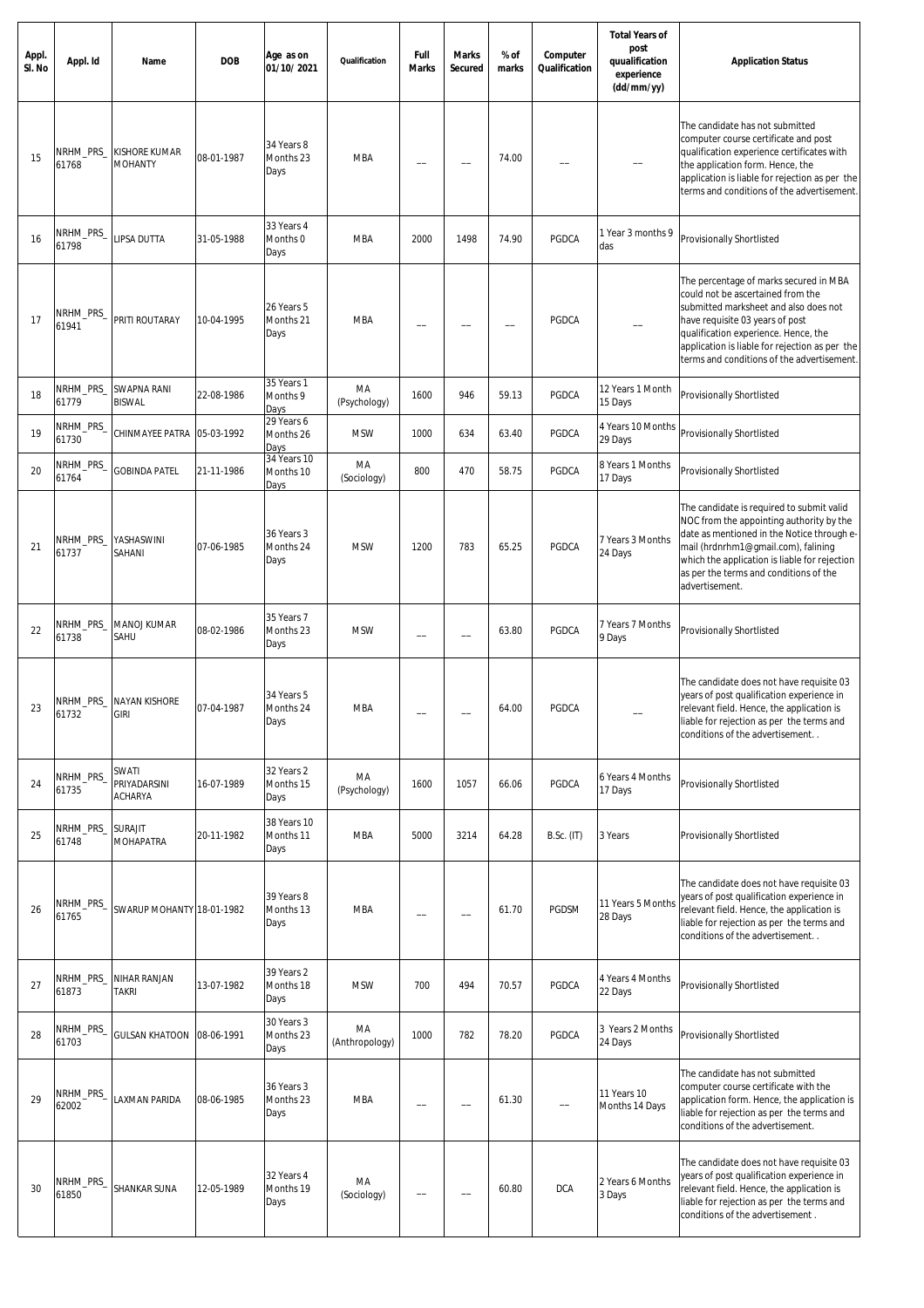| Appl.<br>SI. No | Appl. Id           | Name                                  | <b>DOB</b> | Age as on<br>01/10/2021                   | Qualification                                | Full<br><b>Marks</b> | <b>Marks</b><br>Secured | % of<br>marks | Computer<br>Qualification                        | <b>Total Years of</b><br>post<br>quualification<br>experience<br>(dd/mm/yy) | <b>Application Status</b>                                                                                                                                                                                                                                                           |
|-----------------|--------------------|---------------------------------------|------------|-------------------------------------------|----------------------------------------------|----------------------|-------------------------|---------------|--------------------------------------------------|-----------------------------------------------------------------------------|-------------------------------------------------------------------------------------------------------------------------------------------------------------------------------------------------------------------------------------------------------------------------------------|
| 31              | NRHM_PRS_<br>62078 | SUBHALAXMI<br>PADHI                   | 12-07-1992 | 29 Years 2<br>Months 19<br>Days           | <b>MBA</b>                                   |                      |                         | 63.50         |                                                  | 2 Years 4 Months<br>9 Days                                                  | The candidate does not have requisite 03<br>years of post qualification experience and<br>has not submitted computer course<br>certificate with the application form.<br>Hence, the application is liable for<br>rejection as per the terms and conditions<br>of the advertisement. |
| 32              | NRHM_PRS_<br>61790 | RAKESH KUMAR<br>RATH                  | 10-05-1986 | 35 Years 4<br>Months 21<br>Days           | MBA                                          | 2400                 | 1561                    | 65.04         | Advance<br>Diploma in<br>Software<br>Application | 7 Years 7 Months<br>23 Days                                                 | <b>Provisionally Shortlisted</b>                                                                                                                                                                                                                                                    |
| 33              | NRHM_PRS_<br>61934 | SATYANARAYAN<br><b>BEHERA</b>         | 05-04-1989 | 32 Years 5<br>Months 26<br>Days           | <b>MBA</b>                                   | 2700                 | 1790                    | 66.30         | <b>BCA</b>                                       | 7 Years 7 Months<br>11 Days                                                 | Provisionally Shortlisted                                                                                                                                                                                                                                                           |
| 34              | NRHM_PRS_<br>61781 | LAXMIPRIYA DAS                        | 08-05-1988 | 33 Years 4<br>Months 23<br>Days           | MA<br>(Psychology)                           | 1600                 | 1176                    | 73.50         | PGDCA                                            | 5 Years 5 Months<br>25 Days                                                 | Provisionally Shortlisted                                                                                                                                                                                                                                                           |
| 35              | NRHM_PRS_<br>61954 | SRIKANTA KUMAR<br><b>DAKUA</b>        | 02-06-1982 | 39 Years 3<br>Months 29<br>Days           | <b>MBA</b>                                   | 2700                 | 1990                    | 73.70         |                                                  |                                                                             | The candidate does not have requisite 03<br>years of post qualification experience and<br>has not submitted computer course<br>certificate with the application form.<br>Hence, the application is liable for<br>rejection as per the terms and conditions<br>of the advertisement. |
| 36              | NRHM_PRS_<br>61912 | SANGRAM KESHARI<br>PANDA              | 24-05-1993 | 28 Years 4<br>Months <sub>7</sub><br>Days | MBA                                          | 3200                 | 2252                    | 70.38         | PGDCA                                            | 4 Years 4 days                                                              | Provisionally Shortlisted                                                                                                                                                                                                                                                           |
| 37              | NRHM_PRS_<br>61866 | ABINASH MOHANTY 11-06-1985            |            | 36 Years 3<br>Months 20<br>Days           | <b>MSW</b>                                   | 1200                 | 824                     | 68.67         | O Level                                          | 4 Years                                                                     | Provisionally Shortlisted                                                                                                                                                                                                                                                           |
| 38              | NRHM_PRS_<br>62020 | SUJATA<br>MOHAPATRA                   | 15-01-1992 | 29 Years 8<br>Months 16<br>Days           | MA<br>(Analytical &<br>Applied<br>Economics) | 1850                 | 1139                    | 61.57         | PGDCA                                            | 5 Years 3 Months<br>9 Days                                                  | <b>Provisionally Shortlisted</b>                                                                                                                                                                                                                                                    |
| 39              | NRHM_PRS_<br>62042 | <b>DILIP KUMAR</b><br>PANDA           | 12-06-1989 | 32 Years 3<br>Months 19<br>Days           | PGDM                                         |                      |                         |               | PGDCA                                            | 5 Years 10 Months<br>10 Days                                                | The percentage of marks in PGDM could<br>not be ascertained from the submitted<br>document. Hence, the application is liable<br>for rejection as per the terms and<br>conditions of the advertisement.                                                                              |
| 40              | NRHM_PRS_<br>61913 | SUDESHNA<br>SENAPATI                  | 17-07-1988 | 33 Years 2<br>Months 14<br>Days           | <b>MSW</b>                                   | 1000                 | 701                     | 70.10         |                                                  | 10 Years 7 Months<br>10 Days                                                | The candidate has not submitted computer<br>course certificate with the application<br>form. Hence, the application is liable for<br>rejection as per the terms and conditions<br>of the advertisement.                                                                             |
| 41              | NRHM_PRS_<br>62087 | MALABIKA<br><b>MOHANTY</b>            | 28-06-1985 | 36 Years 3<br>Months 3<br>Days            | <b>MSW</b>                                   | 1200                 | 758                     | 63.17         | PGDCA                                            | 4 Years 7 Months                                                            | Provisionally Shortlisted                                                                                                                                                                                                                                                           |
| 42              | NRHM_PRS_<br>61726 | SANJAY KUMAR<br>NAIK                  | 08-06-1986 | 35 Years 3<br>Months 23<br>Days           | <b>MSW</b>                                   |                      |                         | 50.7          | PGDCA                                            |                                                                             | The candidate has less than 55% mark in<br>MSW and also does not have requsite 03<br>years of post qualification experience.<br>Hence, the application is liable for<br>rejection as per the terms and conditions<br>of the advertisement.                                          |
| 43              | NRHM_PRS_<br>61826 | <b>GLORIA ARCHANA</b><br>NIBEDITA NAG | 07-06-1989 | 32 Years 3<br>Months 24<br>Days           | <b>MSW</b>                                   | 1500                 | 1120                    | 74.67         | PGDCA                                            | 8 Years                                                                     | Provisionally Shortlisted                                                                                                                                                                                                                                                           |
| 44              | NRHM_PRS_<br>61797 | JEEBENDRA NAIK                        | 18-08-1986 | 35 Years 1<br>Months 13<br>Days           | <b>MSW</b>                                   | 1000                 | 699                     | 69.90         | PGDCA                                            | 9 Years 3 Months                                                            | <b>Provisionally Shortlisted</b>                                                                                                                                                                                                                                                    |
| 45              | NRHM_PRS_<br>61848 | <b>AUROBINDA</b><br>BEHERA            | 01-07-1995 | 26 Years 3<br>Months 0<br>Days            | MA<br>(Sociology)                            |                      |                         | 80.30         | PGDCA                                            | 2 Years 5 Days                                                              | The candidate does not have requisite 03<br>years of post qualification experience.<br>Hence, the application is liable for<br>rejection as per the terms and conditions<br>of the advertisement.                                                                                   |
| 46              | NRHM_PRS_<br>61867 | RAKESH KUMAR<br>MAHAPATRA             | 31-07-1988 | 33 Years 2<br>Months 0<br>Days            | MCA                                          |                      |                         |               |                                                  | 5 Years 7 Months                                                            | The candidate does not have requisite<br>educational qualification. Hence, the<br>application is liable for rejection as per the<br>terms and conditions of the advertisement.                                                                                                      |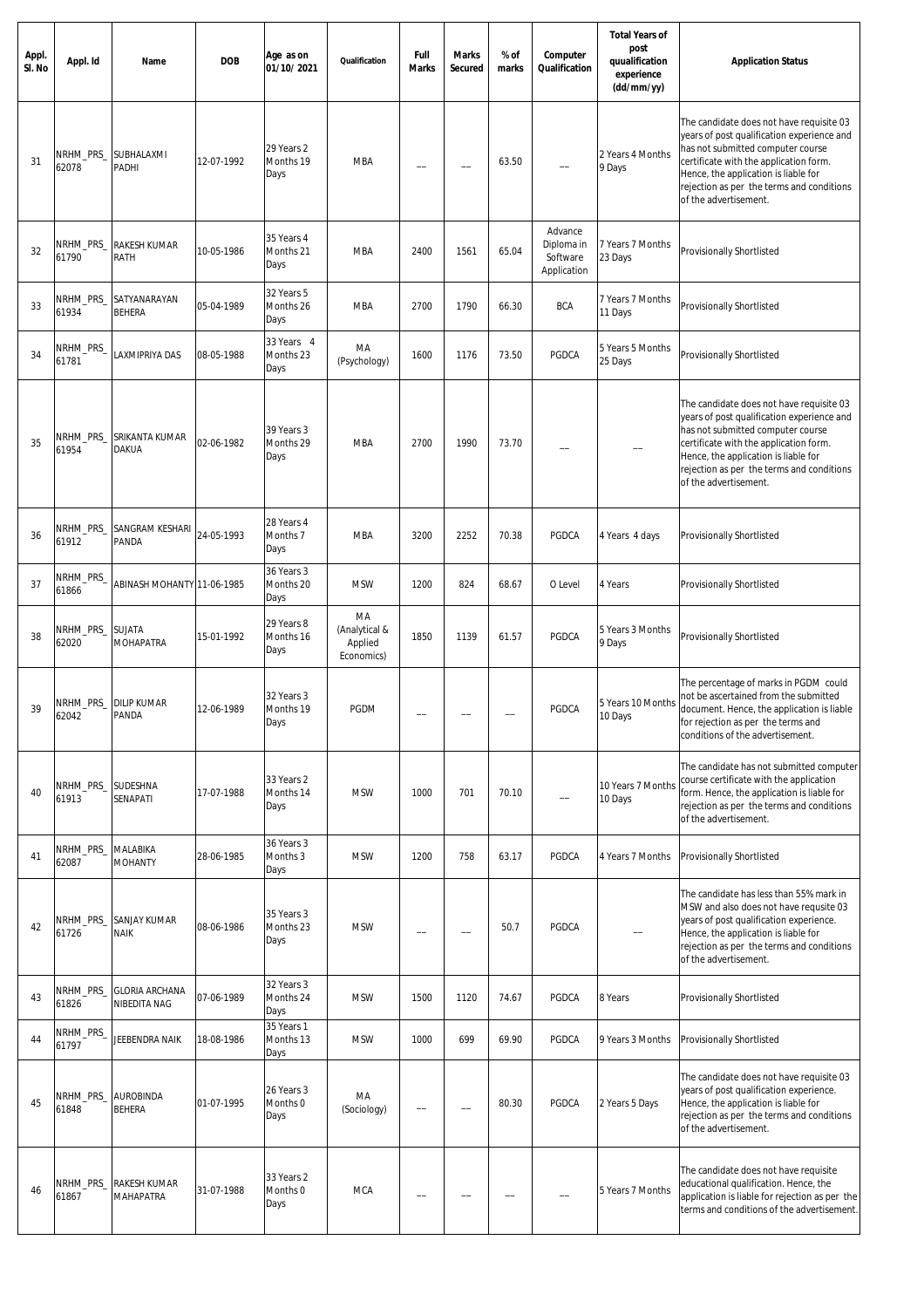| Appl.<br>SI. No | Appl. Id           | Name                              | <b>DOB</b> | Age as on<br>01/10/2021          | Qualification | Full<br><b>Marks</b> | <b>Marks</b><br>Secured | % of<br>marks | Computer<br>Qualification                                   | <b>Total Years of</b><br>post<br>quualification<br>experience<br>(dd/mm/yy) | <b>Application Status</b>                                                                                                                                                                                                                                                                                                                                |
|-----------------|--------------------|-----------------------------------|------------|----------------------------------|---------------|----------------------|-------------------------|---------------|-------------------------------------------------------------|-----------------------------------------------------------------------------|----------------------------------------------------------------------------------------------------------------------------------------------------------------------------------------------------------------------------------------------------------------------------------------------------------------------------------------------------------|
| 47              | NRHM_PRS_<br>61800 | RABINDRA KUMAR<br>MEHER           | 19-03-1983 | 38 Years 6<br>Months 12<br>Days  | <b>MSW</b>    | 1000                 | 612                     | 61.20         | PGDCA                                                       | 11 Years 4 Months<br>22 Days                                                | The candidate has not submitted MSW<br>pass certificate with the application form.<br>Hence, the application is liable for<br>rejection as per the terms and conditions<br>of the advertisement.                                                                                                                                                         |
| 48              | NRHM_PRS_<br>61962 | <b>DIPTI RANJAN</b><br>PATTANAYAK | 02-03-1994 | 27 Years 6<br>Months 29<br>Days  | <b>MBA</b>    |                      |                         | 69.10         | B.Tech.<br>(Electronics &<br>Communicatio<br>n Engineering) | 2 years 4 Months                                                            | The candidate does not have requisite 03<br>years of post qualification experience.<br>Hence, the application is liable for<br>rejection as per the terms and conditions<br>of the advertisement.                                                                                                                                                        |
| 49              | NRHM_PRS_<br>62046 | UPASANA NAYAK                     | 07-07-1995 | 26 Years 2<br>Months 24<br>Days  | <b>MPH</b>    |                      |                         | 70.00         |                                                             |                                                                             | The candidate does not have requisite<br>educational qualification and also not<br>submitted computer certificate. Hence, the<br>application is liable for rejection as per the<br>terms and conditions of the advertisement.                                                                                                                            |
| 50              | NRHM_PRS_<br>61968 | <b>MADHUSMITA</b><br>PANDA        | 18-10-1996 | 24 Years 11<br>Months 13<br>Days | <b>MSW</b>    |                      |                         | 65.60         | PGDCA                                                       | 1 year 5 months<br>11 days                                                  | The candidate does not have requisite 03<br>years of post qualification experience.<br>Hence, the application is liable for<br>rejection as per the terms and conditions<br>of the advertisement.                                                                                                                                                        |
| 51              | NRHM_PRS_<br>61863 | NARESH KUMAR<br>ROUT              | 15-06-1996 | 25 Years 3<br>Months 16<br>Days  | <b>MSW</b>    | 1000                 | 687                     | 68.70         | PGDCA                                                       | 3 Years 4 Months<br>14 Days                                                 | Provisionally Shortlisted                                                                                                                                                                                                                                                                                                                                |
| 52              | NRHM_PRS_<br>62056 | JEETENDRA NAYAK 01-01-1985        |            | 36 Years 9<br><b>Months</b>      | <b>MBA</b>    | 1600                 | 1054                    | 65.88         |                                                             | 10 Years 1 Months                                                           | The candidate has not submitted<br>computer certificate. Hence, the<br>application is liable for rejection as per the<br>terms and conditions of the advertisement.                                                                                                                                                                                      |
| 53              | NRHM_PRS_<br>61964 | CHANDAN KUMAR<br>NAYAK            | 30-05-1986 | 35 Years 4<br>Months 1 Day       | <b>MBA</b>    | 2000                 | 1225                    | 61.25         | PGDCA                                                       | 11 Years 1 Months<br>5 Days                                                 | Provisionally Shortlisted                                                                                                                                                                                                                                                                                                                                |
| 54              | NRHM_PRS_<br>61778 | SUBHASHREE<br>SAHOO               | 01-07-1985 | 36 Years 3<br><b>Months</b>      | <b>MSW</b>    | 1000                 | 563                     | 56.30         | PGDCA                                                       | 7 Years 4 Months<br>12 Days                                                 | Provisionally Shortlisted                                                                                                                                                                                                                                                                                                                                |
| 55              | NRHM_PRS_<br>62161 | RATIPRASANNA<br>NAYAK             | 11-07-1983 | 38 Years 2<br>Months 20<br>Days  | <b>MBA</b>    |                      |                         | 53.00         |                                                             |                                                                             | The candidate does not have requisite 03<br>years of post qualification experience in<br>relevant feild and also not submitted<br>Computer Course certificate with the<br>application form. The percentage is also<br>less than 55% of marks. Hence, the<br>application is liable for rejection as per the<br>terms and conditions of the advertisement. |
| 56              | NRHM_PRS_<br>61886 | MANORANJAN<br>MISHRA              | 19-10-1986 | 34 Years 11<br>Months 12<br>Days | <b>MBA</b>    | 2400                 | 1636                    | 68.17         | <b>B.Tech</b><br>(Computer<br>Science &<br>Engineering)     | 10 Years 19 Days                                                            | Provisionally Shortlisted                                                                                                                                                                                                                                                                                                                                |
| 57              | NRHM_PRS_<br>61950 | <b>JAGABANDHU</b><br>TUNGA        | 30-06-1992 | 29 Years 3<br>Months 1<br>Days   | <b>MBA</b>    | 2000                 | 1351                    | 67.55         |                                                             | 9 Years 3 Months<br>22 Days                                                 | The candidate has not submitted<br>computer certificate. Hence, the<br>application is liable for rejection as per the<br>terms and conditions of the advertisement.                                                                                                                                                                                      |
| 58              | NRHM_PRS_<br>61921 | KIRAN KUMAR<br>PATRA              | 02-06-1985 | 36 Years 3<br>Months 29<br>Days  | <b>MSW</b>    | 1000                 | 573                     | 57.30         |                                                             |                                                                             | The candidate has not submitted<br>experience certificate and computer<br>course certificate with the application<br>form. Hence, the application is liable for<br>rejection as per the terms and conditions<br>of the advertisement.                                                                                                                    |
| 59              | NRHM_PRS_<br>62073 | SAIBALINI DASH                    | 11-07-1992 | 29 Years 2<br>Months 20<br>Days  | <b>MSW</b>    |                      |                         | 57.15         |                                                             |                                                                             | The candidate does not have requisite 03<br>years of post qualification experience and<br>also not submitted Computer Course<br>certificate. Hence, the application is liable<br>for rejection as per the terms and<br>conditions of the advertisement.                                                                                                  |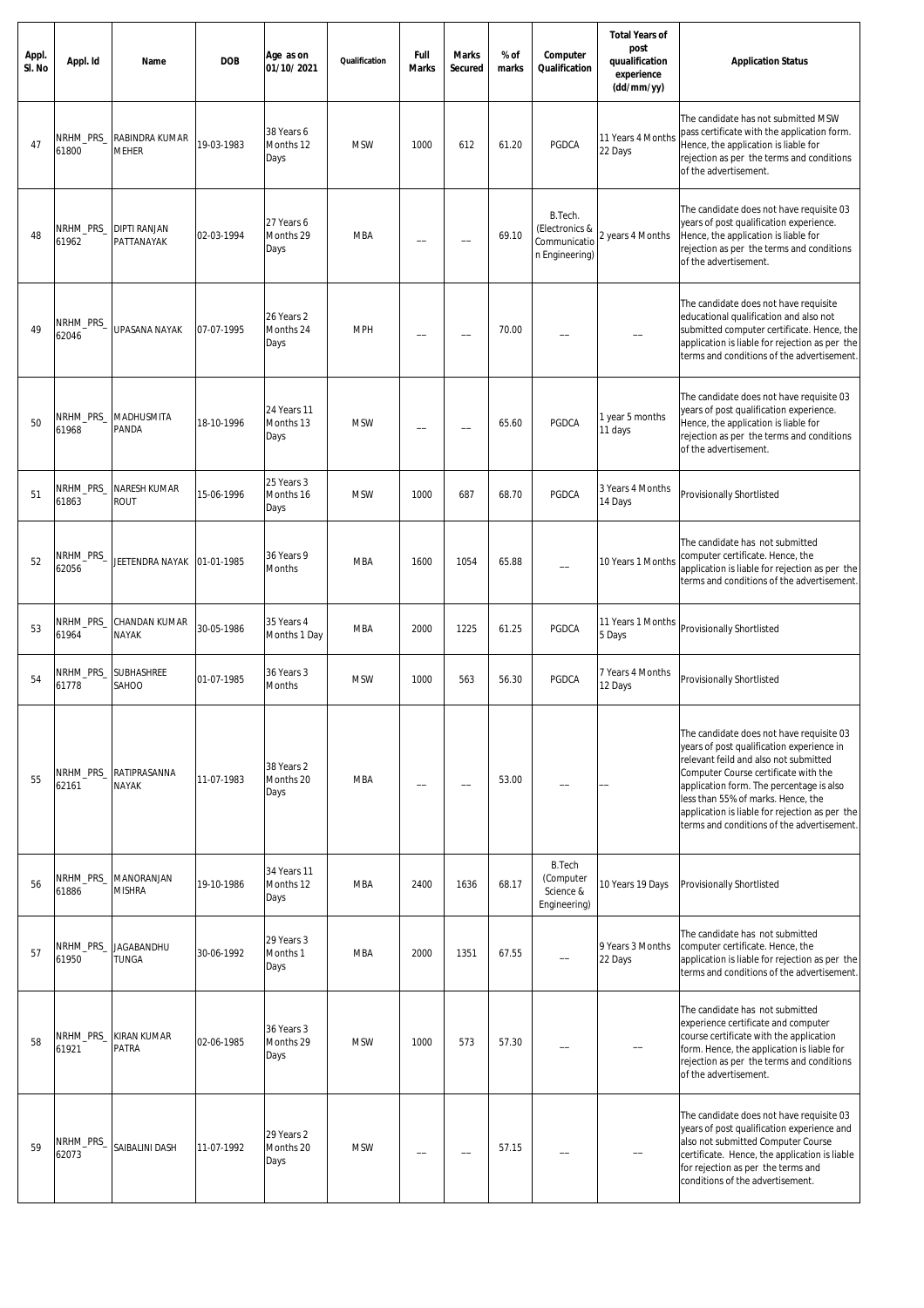| Appl.<br>SI. No | Appl. Id           | Name                              | <b>DOB</b> | Age as on<br>01/10/2021                   | Qualification                                     | Full<br><b>Marks</b> | <b>Marks</b><br>Secured | % of<br>marks | Computer<br>Qualification | <b>Total Years of</b><br>post<br>quualification<br>experience<br>(dd/mm/yy) | <b>Application Status</b>                                                                                                                                                                                                                                                               |
|-----------------|--------------------|-----------------------------------|------------|-------------------------------------------|---------------------------------------------------|----------------------|-------------------------|---------------|---------------------------|-----------------------------------------------------------------------------|-----------------------------------------------------------------------------------------------------------------------------------------------------------------------------------------------------------------------------------------------------------------------------------------|
| 60              | NRHM_PRS_<br>62108 | PRALIPTA<br><b>MOHANTY</b>        | 21-05-1990 | 31 Years 4<br>Months 10<br>Days           | <b>MBA</b>                                        | 3200                 | 2150                    | 67.19         | PGDCA                     | 4 Years 6 Months<br>24 Days                                                 | The candidate is required to submit valid<br>NOC from the appointing authority by the<br>date as mentioned in the Notice through e-<br>mail (hrdnrhm1@gmail.com), falining<br>which the application is liable for rejection<br>as per the terms and conditions of the<br>advertisement. |
| 61              | NRHM_PRS_<br>61951 | PRADYUMNA<br>KUMAR DASH           | 21-06-1983 | 38 Years 3<br>Months 10<br>Days           | <b>MBA</b>                                        | 5000                 | 3262                    | 65.24         | PGDCA                     | 8 Years 8 Months<br>27 Days                                                 | Provisionally Shortlisted                                                                                                                                                                                                                                                               |
| 62              | NRHM_PRS_<br>62063 | <b>MAMATA NAYAK</b>               | 11-03-1990 | 31 Years 6<br>Months 20<br>Days           | <b>MSW</b>                                        | 1000                 | 617                     | 61.70         |                           | 7 Years 10 Months<br>17 Days                                                | The candidate has not submitted computer<br>certificate. Hence, the application is liable<br>for rejection as per the terms and<br>conditions of the advertisement.                                                                                                                     |
| 63              | NRHM_PRS_<br>62086 | NIBEDITA<br>SAMANTARAY            | 18-06-1981 | 40 Years 3<br>Months 13<br>Days           | МA<br>(Sociology)                                 | 800                  | 517                     | 64.63         |                           | 2 Years 5 Months<br>25 Days                                                 | The candidate does not have requisite 03<br>years of post qualification experience and<br>also not submitted computer certificate.<br>Hence, the application is liable for<br>rejection as per the terms and conditions<br>of the advertisement.                                        |
| 64              | NRHM_PRS_<br>62097 | <b>SARAT KUMAR</b><br><b>BEZO</b> | 17-07-1977 | 44 Years 2<br>Months 14<br>Days           | <b>MRD</b>                                        |                      |                         | 64.66         |                           | 9 Years 4 Months<br>18 Days                                                 | The candidate has not submitted computer<br>certificate. Hence, the application is liable<br>for rejection as per the terms and<br>conditions of the advertisement.                                                                                                                     |
| 65              | NRHM_PRS_<br>61862 | MANASMITA LENKA 28-02-1991        |            | 30 Years 7<br>Months 3<br>Days            | Master of<br>Tourism &<br>Hospitality<br>Services | 2100                 | 1310                    | 62.38         | PGDCA                     | 6 Years 3 Months<br>26 Days                                                 | The candidate does not have requisite<br>educational qualification. Hence, the<br>application is liable for rejection as per the<br>terms and conditions of the advertisement.                                                                                                          |
| 66              | NRHM_PRS_<br>61907 | MADHUSUDAN<br>SATHUA              | 07-02-1985 | 36 Years 7<br>Months 24<br>Days           | <b>MSW</b>                                        | 1200                 | 763                     | 63.58         | PGDCA                     | 2 Years 3 Months<br>22 Days                                                 | The candidate does not have requisite 03<br>years of post qualification experience.<br>Hence, the application is liable for<br>rejection as per the terms and conditions<br>of the advertisement.                                                                                       |
| 67              | NRHM_PRS_<br>61872 | ASIT SAHU                         | 21-06-1995 | 26 Years 3<br>Months 10<br>Days           | <b>MBA</b>                                        | 5200                 | 3562                    | 68.50         | PGDCA                     | 4 Years 3 Months<br>8 Days                                                  | Provisionally Shortlisted                                                                                                                                                                                                                                                               |
| 68              | NRHM_PRS_<br>61927 | RANAJIT SWAIN                     | 02-06-1986 | 35 Years 3<br>Months 29<br>Days           | PGDM                                              |                      |                         | 80            | PGDCA                     | 4 Years 11 Months<br>28 Days                                                | Provisionally Shortlisted                                                                                                                                                                                                                                                               |
| 69              | NRHM_PRS_<br>62043 | SATYAPRIYA DASH                   | 05-05-1979 | 42 Years 4<br>Months 26<br>Days           | <b>MSW</b>                                        | 1200                 | 737                     | 61.42         |                           | 6 Years 2 Months<br>26 Days                                                 | The candidate has not submitted computer<br>couse certificate with the application<br>form.Hence, the application is liable for<br>rejection as per the terms and conditions<br>of the advertisement.                                                                                   |
| 70              | NRHM_PRS_<br>62098 | SUBHASINI SAHOO                   | 16-02-1995 | 26 Years 7<br>Months 15<br>Days           | <b>MBA</b>                                        |                      |                         | 74.00         | <b>TALLY</b>              | 3 Years 9 Months<br>11 Days                                                 | The candidate does not have requisite<br>period of computer qualification. Hence,<br>the application is liable for rejection as per<br>the terms and conditions of the<br>advertisement.                                                                                                |
| 71              | NRHM_PRS_<br>62225 | RASHMIREKHA<br><b>PUROHIT</b>     | 03-10-1992 | 28 Years 11<br>Months 28<br>Days          | <b>MRD</b>                                        |                      |                         | 76.00         | PGDCA                     | 1 Years 1 Months<br>23 Days                                                 | The candidate does not have requisite 03<br>years of post qualification experience.<br>Hence, the application is liable for<br>rejection as per the terms and conditions<br>of the advertisement.                                                                                       |
| 72              | NRHM_PRS_<br>62074 | PRITAM SAHU                       | 06-07-1991 | 30 Years 2<br>Months 25<br>Days           | <b>MSW</b>                                        |                      |                         | 69.80         | PGDCA                     | 2 years 4 months                                                            | The candidate does not have requisite 03<br>years of post qualification experience.<br>Hence, the application is liable for<br>rejection as per the terms and conditions<br>of the advertisement.                                                                                       |
| 73              | NRHM_PRS_<br>62096 | DEBASMITA PATI                    | 24-06-1991 | 30 Years 3<br>Months <sub>7</sub><br>Days | <b>MRD</b>                                        | 800                  | 553                     | 69.13         | O Level                   | 7 Years 11 Months<br>21 Days                                                | Provisionally Shortlisted                                                                                                                                                                                                                                                               |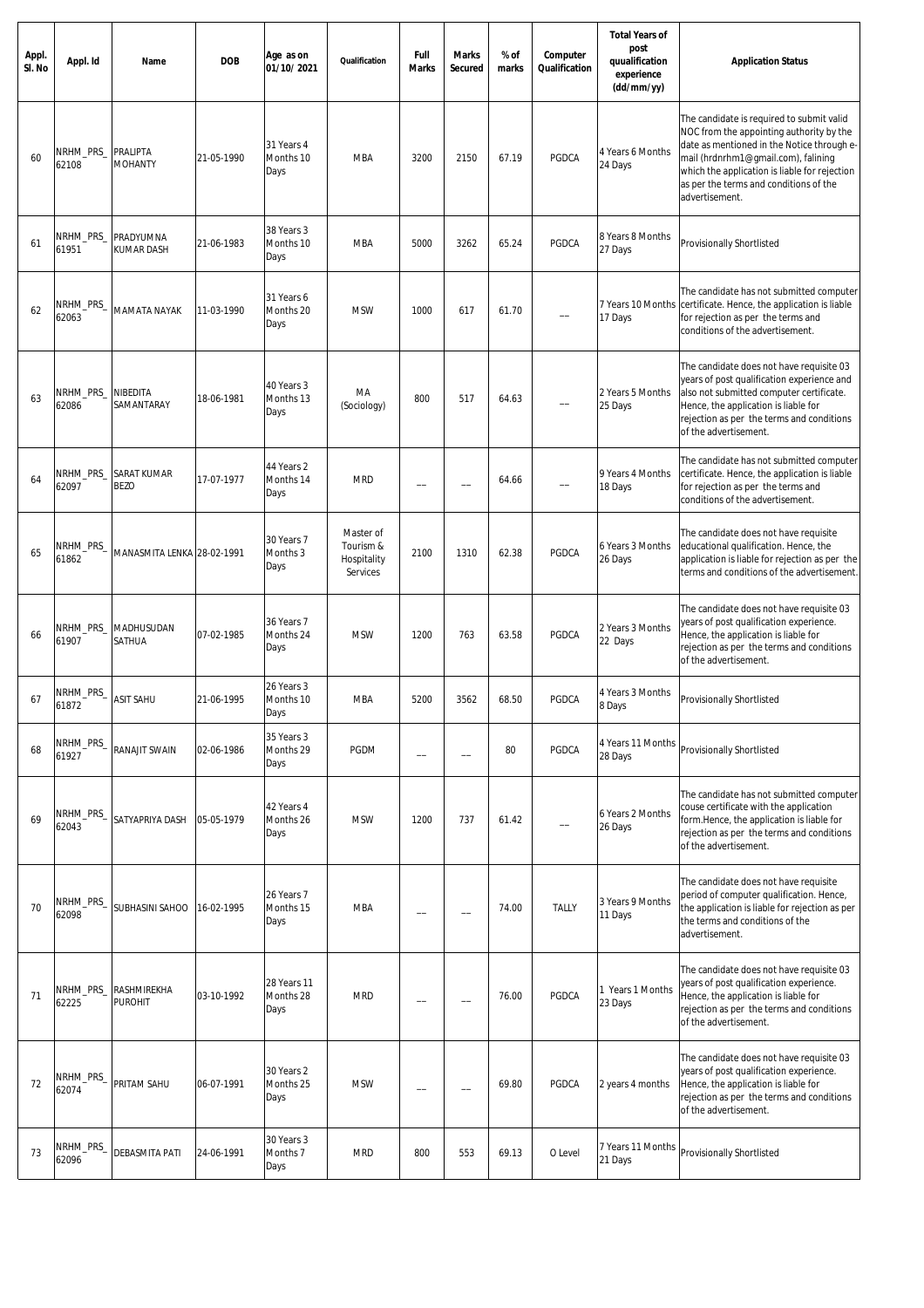| Appl.<br>SI. No | Appl. Id           | Name                           | <b>DOB</b> | Age as on<br>01/10/2021         | Qualification     | Full<br><b>Marks</b> | <b>Marks</b><br>Secured | % of<br>marks | Computer<br>Qualification | <b>Total Years of</b><br>post<br>quualification<br>experience<br>(dd/mm/yy) | <b>Application Status</b>                                                                                                                                                                                                                                                                                                |
|-----------------|--------------------|--------------------------------|------------|---------------------------------|-------------------|----------------------|-------------------------|---------------|---------------------------|-----------------------------------------------------------------------------|--------------------------------------------------------------------------------------------------------------------------------------------------------------------------------------------------------------------------------------------------------------------------------------------------------------------------|
| 74              | NRHM_PRS<br>62106  | SURYA PRAKASH<br>PANDA         | 05-05-1984 | 37 Years 4<br>Months 26<br>Days | <b>MSW</b>        | 1000                 | 569                     | 56.90         | PGDCA                     | 8 Years 5 Months<br>7 Days                                                  | The candidate is required to submit valid<br>NOC from the appointing authority by the<br>date as mentioned in the Notice through e-<br>mail (hrdnrhm1@gmail.com), falining<br>which the application is liable for rejection<br>as per the terms and conditions of the<br>advertisement.                                  |
| 75              | NRHM_PRS_<br>62015 | DIPTI RANI PANDA               | 30-06-1988 | 33 Years 3<br>Months 1<br>Days  | MBA               | 5000                 | 3923                    | 78.46         | PGDCA                     | 12 Years 8 Months<br>29 Days                                                | Provisionally Shortlisted                                                                                                                                                                                                                                                                                                |
| 76              | NRHM_PRS_<br>62209 | SANJITA<br>MOHAPATRA           | 21-04-1988 | 33 Years 5<br>Months 10<br>Days | MBA               | 2900                 | 1960                    | 67.59         | PGDCA                     | 4 Years 10 Months<br>12 Days                                                | Provisionally Shortlisted                                                                                                                                                                                                                                                                                                |
| 77              | NRHM_PRS_<br>62048 | ANUPAMA BHOI                   | 01-04-1987 | 34 Years 6<br>Months 0<br>Days  | MA<br>(Sociology) | 800                  | 501                     | 62.63         | PGDCA                     | 5 years 7 months                                                            | Provisionally Shortlisted                                                                                                                                                                                                                                                                                                |
| 78              | NRHM_PRS_<br>62017 | AMIYA KUMAR<br>SETHI           | 15-03-1992 | 29 Years 6<br>Months 16<br>Days | <b>MSW</b>        | 2800                 | 1779                    | 63.54         | MS-CIT                    | 5 Years 9 months 6<br>Days                                                  | <b>Provisionally Shortlisted</b>                                                                                                                                                                                                                                                                                         |
| 79              | NRHM PRS<br>61805  | CHANDRA SHEKHAR<br>NAYAK       | 19-06-1986 | 35 Years 3<br>Months 12<br>Days | <b>PGDM</b>       |                      |                         | 73.80         | PGDCA                     | 7 Years 1 Month 1<br>Days                                                   | Provisionally Shortlisted                                                                                                                                                                                                                                                                                                |
| 80              | NRHM_PRS_<br>62242 | PRIYABRATA BISOI               | 23-03-1993 | 28 Years 6<br>Months 8<br>Days  | <b>MSW</b>        | 1600                 | 889                     | 55.56         | PGDCA                     | 6 Years 27 Days                                                             | Provisionally Shortlisted                                                                                                                                                                                                                                                                                                |
| 81              | NRHM_PRS_<br>62152 | ANUBHAB<br>PATTANAYAK          | 02-06-1992 | 29 Years 3<br>Months 29<br>Days | <b>MSW</b>        | 1000                 | 715                     | 71.50         | PGDCA                     | 4 Years 1 Months<br>19 Days                                                 | Provisionally Shortlisted                                                                                                                                                                                                                                                                                                |
| 82              | NRHM_PRS_<br>62255 | MOHAN KUMAR<br>dash            | 27-08-1984 | 37 Years 1<br>Months 4<br>Days  | <b>MBA</b>        | 4200                 | 3458                    | 82.33         | <b>GNIIT</b>              |                                                                             | The candidate does not have requisite 03<br>years of post qualification experience.<br>Hence, the application is liable for<br>rejection as per the terms and conditions<br>of the advertisement.                                                                                                                        |
| 83              | NRHM_PRS_<br>61901 | SIDDHARTHA<br>SHANKAR DASH     | 18-07-1986 | 35 Years 2<br>Months 13<br>Days | MBA               | 3700                 | 2201                    | 59.49         | PGDCA                     | 7 Years 9 Months<br>2 Days                                                  | Provisionally Shortlisted                                                                                                                                                                                                                                                                                                |
| 84              | NRHM_PRS_<br>62090 | PRAVABATI<br>SAMAN LARAY       | 15-07-1989 | 32 Years 2<br>Months 16<br>Days | МA<br>(Sociology) | 800                  | 514                     | 65.49         | PGDCA                     |                                                                             | The period of post qualification experience<br>could not be ascertained from the<br>submitted document.Hence, the<br>application is liable for rejection as per the<br>terms and conditions of the advertisement.                                                                                                        |
| 85              | NRHM_PRS_<br>62054 | SARITA SHARMA                  | 16-05-1985 | 36 Years 4<br>Months 15<br>Days | <b>MSW</b>        |                      |                         | 63.80         |                           | 9 Years 16 Days                                                             | The candidate does not have requisite<br>computer qualification. Hence, the<br>application is liable for rejection as per the<br>terms and conditions of the advertisement.                                                                                                                                              |
| 86              | NRHM_PRS_<br>62011 | <b>MANAS RANJAN</b><br>PUROHIT | 14-12-1986 | 34 Years 9<br>Months 17<br>Days | <b>MSW</b>        | 1200                 | 797                     | 66.42         | PGDCA                     | 8 Years 5 Months<br>25 Days                                                 | Provisionally Shortlisted                                                                                                                                                                                                                                                                                                |
| 87              | NRHM_PRS_<br>62253 | SUBHALAXMI<br>PANDA            | 08-09-1992 | 29 Years 0<br>Months 23<br>Days | <b>MBA</b>        |                      |                         | 55.90         | PGDCA                     | 1 Year 20 Days                                                              | The candidate does not have requisite 03<br>years of post qualification experience.<br>Hence, the application is liable for<br>rejection as per the terms and conditions<br>of the advertisement.                                                                                                                        |
| 88              | NRHM_PRS_<br>62072 | SATYARANJAN<br><b>SWAIN</b>    | 29-06-1984 | 37 Years 3<br>Months 2<br>Days  | <b>MSW</b>        | 1000                 | 610                     | 61.00         |                           | 1 years 7 months<br>12 days                                                 | The candidate has not submitted MSW<br>pass certificate and computer qualification<br>certificate with the application form and<br>also does not have requisite 03 years of<br>post qualification experience. Hence, the<br>application is liable for rejection as per the<br>terms and conditions of the advertisement. |
| 89              | NRHM_PRS_<br>61879 | TEJASWINI SAHOO                | 22-04-1996 | 25 Years 5<br>Months 9<br>Days  | МA<br>(Economics) | 1100                 | 643                     | 58.45         | PGDCA                     | 5 Months 25 Days                                                            | The candidate does not have requisite 03<br>years of post qualification experience.<br>Hence, the application is liable for<br>rejection as per the terms and conditions<br>of the advertisement.                                                                                                                        |
| 90              | NRHM_PRS_<br>62145 | TANUSHREE<br>PARIDA            | 15-05-1988 | 33 Years 4<br>Months 16<br>Days | МA<br>(Economics) | 1200                 | 742                     | 61.83         | PGDCA                     | 3 Years 7 Months<br>2 Days                                                  | Provisionally Shortlisted                                                                                                                                                                                                                                                                                                |
| 91              | NRHM_PRS_<br>62085 | LEEZA PATTANAYAK 29-06-1983    |            | 38 Years 3<br>Months 2<br>Days  | <b>MBA</b>        | 5000                 | 3786                    | 75.72         | PGDCA                     | 9 Years 5 Months<br>27 Days                                                 | Provisionally Shortlisted                                                                                                                                                                                                                                                                                                |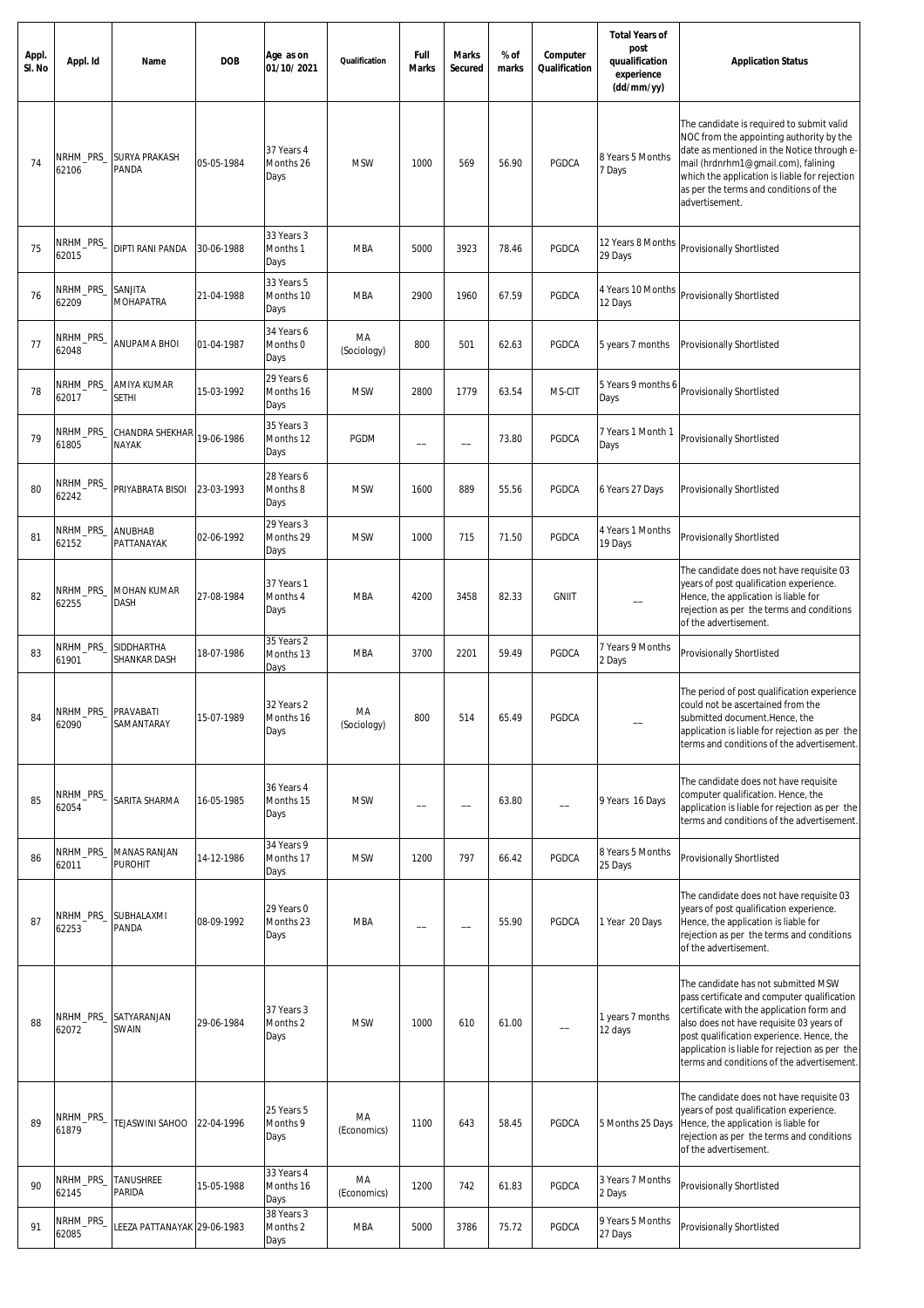| Appl.<br>SI. No | Appl. Id           | Name                               | <b>DOB</b> | Age as on<br>01/10/2021          | Qualification        | Full<br><b>Marks</b>     | <b>Marks</b><br>Secured  | % of<br>marks | Computer<br>Qualification | <b>Total Years of</b><br>post<br>quualification<br>experience<br>(dd/mm/yy) | <b>Application Status</b>                                                                                                                                                                                                                         |
|-----------------|--------------------|------------------------------------|------------|----------------------------------|----------------------|--------------------------|--------------------------|---------------|---------------------------|-----------------------------------------------------------------------------|---------------------------------------------------------------------------------------------------------------------------------------------------------------------------------------------------------------------------------------------------|
| 92              | NRHM_PRS_<br>62203 | RASMITA PATI                       | 14-04-1984 | 37 Years 5<br>Months 17<br>Days  | <b>MSW</b>           | 1000                     | 500                      | 50.00         | <b>HDSE</b>               | 13 Years 2 Months<br>22 Days                                                | The candidatehas less than 55 % of marks<br>in MSW. Hence, the application is liable for<br>rejection as per the terms and conditions<br>of the advertisement.                                                                                    |
| 93              | NRHM_PRS_<br>62227 | <b>VIMAL KUMAR</b><br><b>SINGH</b> | 02-01-1982 | 39 Years 8<br>Months 29<br>Days  | <b>MSW</b>           | 1000                     | 571                      | 57.10         |                           | 13 Years 11<br>Months 29 Days                                               | The candidate has not submitted computer<br>course certificate. Hence, the application is<br>liable for rejection as per the terms and<br>conditions of the advertisement.                                                                        |
| 94              | NRHM_PRS_<br>61845 | NIHARIKA MALLICK 25-04-1997        |            | 24 Years 5<br>Months 6<br>Days   | <b>PGDHHM</b>        |                          |                          |               | PGDCA                     | 5 Years 10 Months<br>5 Days                                                 | The candidate does not have requisite<br>educational qualification. Hence, the<br>application is liable for rejection as per the<br>terms and conditions of the advertisement.                                                                    |
| 95              | NRHM_PRS_<br>62027 | PRASANNA KUMAR<br>SAHOO            | 16-07-1987 | 34 Years 2<br>Months 15<br>Days  | M Com                | 3200                     | 1893                     | 59.16         | PGDCA                     | 12 Years 9 Months<br>27 Days                                                | The candidate does not have requisite<br>educational qualification. Hence, the<br>application is liable for rejection as per the<br>terms and conditions of the advertisement.                                                                    |
| 96              | NRHM_PRS_<br>62211 | <b>TRUPIT RANJAN</b><br>MALLIK     | 06-06-1983 | 38 Years 3<br>Months 25<br>Days  | <b>MSW</b>           | 1200                     | 704                      | 58.67         | PGDCA                     | 5 Years 10 Months<br>20 Days                                                | Provisionally Shortlisted                                                                                                                                                                                                                         |
| 97              | NRHM_PRS_<br>61997 | SANAT KUMAR<br>MOHAPATRA           | 03-07-1985 | 36 Years 2<br>Months 28<br>Days  | <b>MSW</b>           | 1000                     | 634                      | 63.40         | PGDCA                     | 6 Years 4 Months<br>4 Days                                                  | Provisionally Shortlisted                                                                                                                                                                                                                         |
| 98              | NRHM_PRS_<br>62032 | MIHIR KUMAR JENA 18-07-1981        |            | 40 Years 2<br>Months 13<br>Days  | <b>MSW</b>           | 1500                     | 1105                     | 73.67         |                           | 7 Years 1 Month<br>25days                                                   | The candidate has crossed upper age limit<br>i.e 40 years and also not submitted<br>computer certificate. Hence, the<br>application is liable for rejection as per the<br>terms and conditions of the advertisement.                              |
| 99              | NRHM_PRS_<br>62201 | SUBHASMITA<br><b>MISHRA</b>        | 29-05-1996 | 25 Years 4<br>Months 2<br>Days   | MA<br>(Sociology)    | 1000                     | 650                      | 65.00         | PGDCA                     | 2 Years 9 Months<br>26 Days                                                 | The candidate does not have requisite 03<br>years of post qualification experience.<br>Hence, the application is liable for<br>rejection as per the terms and conditions<br>of the advertisement.                                                 |
| 100             | NRHM_PRS_<br>61885 | PRIYAMBADA<br><b>MISHRA</b>        | 06-06-1993 | 28 Years 3<br>Months 25<br>Days  | <b>MBA</b>           | 2200                     | 1569                     | 71.32         | PGDCA                     | 6 Years 5 Months<br>6 Days                                                  | Provisionally Shortlisted                                                                                                                                                                                                                         |
| 101             | NRHM_PRS_<br>61733 | BISWARANJAN<br>DASH                | 20-07-1996 | 25 Years 2<br>Months 11<br>Days  | <b>MSW</b>           | 2000                     | 1348                     | 67.40         | PGDCA                     | 3 Years 3 Months<br>l Days                                                  | Provisionally Shortlisted                                                                                                                                                                                                                         |
| 102             | NRHM_PRS_<br>61756 | ILA PUNYA TIRTHA<br>SWAIN          | 05-04-1985 | 36 Years 5<br>Months 26<br>Days  | <b>MBA</b>           |                          |                          | 58.10         |                           | 2 Years 9 Months                                                            | The candidate does not have requisite 03<br>years of post qualification experience and<br>also not submitted computer certificate.<br>Hence, the application is liable for<br>rejection as per the terms and conditions<br>of the advertisement.  |
| 103             | NRHM_PRS_<br>61717 | NARASINGHA<br>KHOSLA               | 18-06-1990 | 31 Years 3<br>Months 13<br>Days  | MA<br>(Anthropology) |                          |                          |               | <b>DCA</b>                | 5 Years 2 Months<br>9 Days                                                  | The percentage in MA (Anthropology)<br>could not be ascertained from the<br>submitted document. Hence, the<br>application is liable for rejection as per the<br>terms and conditions of the advertisement.                                        |
| 104             | NRHM_PRS_<br>61744 | TRILOCHAN BARIK                    | 12-11-1985 | 35 Years 10<br>Months 19<br>Days | <b>MSW</b>           | 1200                     | 751                      | 62.58         | PGDCA                     | 8 years 11 months<br>23 Days                                                | <b>Provisionally Shortlisted</b>                                                                                                                                                                                                                  |
| 105             | NRHM_PRS_<br>61916 | CHINMAY KUMAR<br>DAS               | 15-06-1985 | 36 Years 3<br>Months 16<br>Days  | <b>MSW</b>           | 1200                     | 695                      | 57.92         | PGDCA                     | 5 Years 9 Months<br>3 Days                                                  | Provisionally Shortlisted                                                                                                                                                                                                                         |
| 106             | NRHM_PRS_<br>61794 | DHANANJAYA<br>SAMANTARAY           | 14-05-1989 | 32 Years 4<br>Months 17<br>Days  | <b>MBA</b>           | $\overline{\phantom{0}}$ | $\overline{\phantom{0}}$ | 58.00         | PGDCA                     | 3 Years 7 Months<br>6 Days                                                  | Provisionally Shortlisted                                                                                                                                                                                                                         |
| 107             | NRHM_PRS_<br>62102 | UTKALIKA JENA                      | 19-05-1983 | 38 Years 4<br>Months 12<br>Days  | MA (Psychology)      | 1300                     | 884                      | 68.00         |                           |                                                                             | The candidate does not have requisite 03<br>years of post qualification experience also<br>not submitted computer couse certificate<br>Hence, the application is liable for<br>rejection as per the terms and conditions<br>of the advertisement. |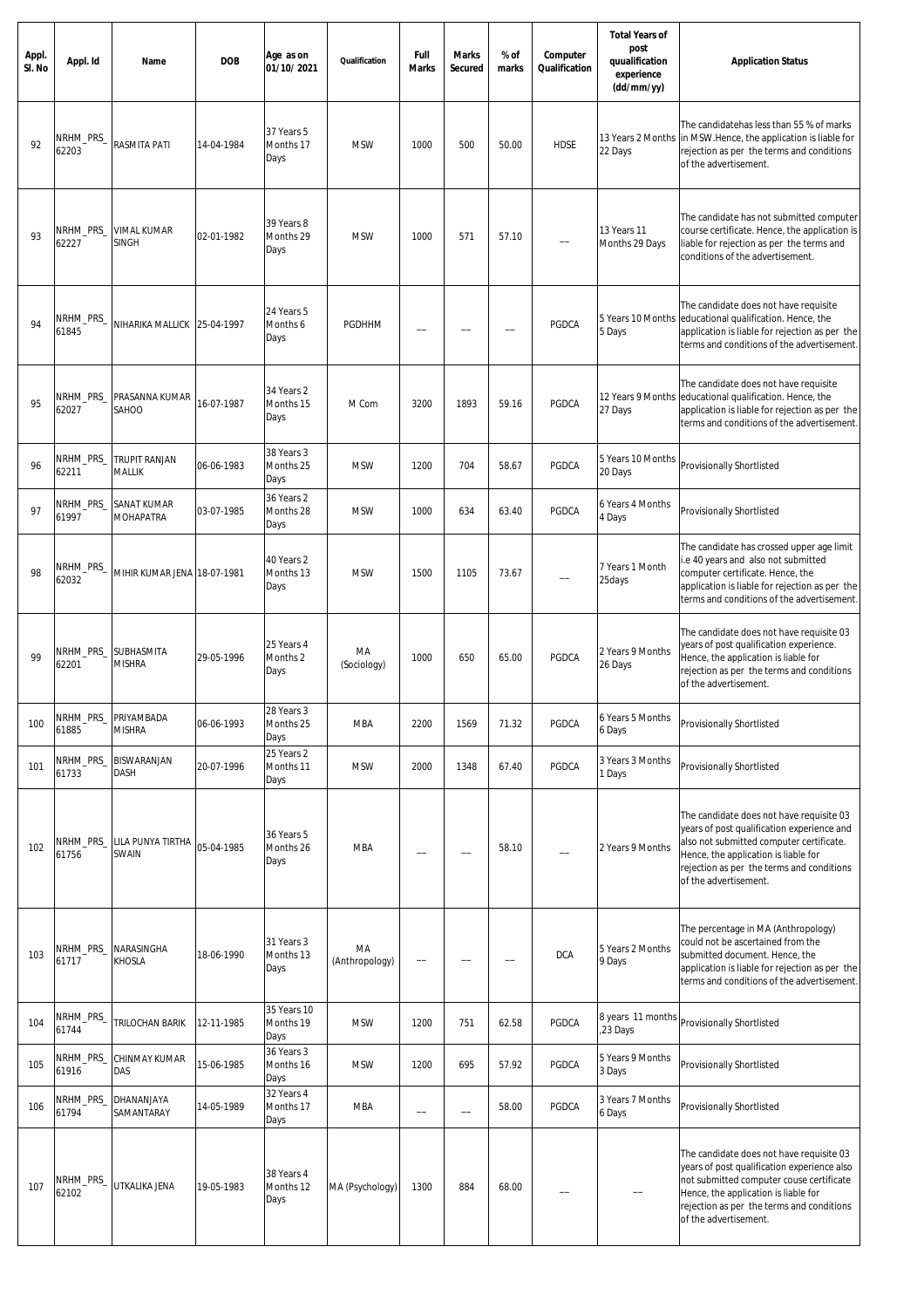| Appl.<br>SI. No | Appl. Id           | Name                            | <b>DOB</b> | Age as on<br>01/10/2021          | Qualification     | Full<br><b>Marks</b> | <b>Marks</b><br>Secured | % of<br>marks | Computer<br>Qualification | <b>Total Years of</b><br>post<br>quualification<br>experience<br>(dd/mm/yy) | <b>Application Status</b>                                                                                                                                                                                                                   |
|-----------------|--------------------|---------------------------------|------------|----------------------------------|-------------------|----------------------|-------------------------|---------------|---------------------------|-----------------------------------------------------------------------------|---------------------------------------------------------------------------------------------------------------------------------------------------------------------------------------------------------------------------------------------|
| 108             | NRHM_PRS_<br>61938 | AJAYA KUMAR<br>SAHU             | 01-07-1976 | 45 Years 3<br>Months 0<br>Days   | <b>MSW</b>        | 1200                 | 732                     | 61.00         | PGDCA                     | 13 Years 7 Months<br>18 Days                                                | Provisionally Shortlisted                                                                                                                                                                                                                   |
| 109             | NRHM_PRS_<br>61949 | <b>SHEIKH</b><br>GAYASUDDIN     | 01-08-1990 | 31 Years 2<br>Months 0<br>Days   | <b>MBA</b>        | 3200                 | 2457                    | 76.78         | PGDCA                     | 4 Years 7 Months<br>5 Days                                                  | Provisionally Shortlisted                                                                                                                                                                                                                   |
| 110             | NRHM_PRS_<br>62029 | CHANDRAKANTI<br><b>PRADHAN</b>  | 01-01-1985 | 36 Years 9<br>Months 0<br>Days   | <b>MSW</b>        | 1200                 | 848                     | 70.67         | PGDCA                     | 12 Years 6 Months<br>16 Days                                                | Provisionally Shortlisted                                                                                                                                                                                                                   |
| 111             | NRHM_PRS_<br>61914 | <b>DEBASISH BARIK</b>           | 10-10-1985 | 35 Years 11<br>Months 21<br>Days | MA<br>(Sociology) | 800                  | 507                     | 63.38         | PGDCA                     | 2 Years 9 Months<br>22 Days                                                 | The candidate does not have requisite 03<br>years of post qualification experience.<br>Hence, the application is liable for<br>rejection as per the terms and conditions<br>of the advertisement.                                           |
| 112             | NRHM_PRS_<br>61953 | SWADHIN KUMAR<br>MUDULI         | 07-06-1993 | 28 Years 3<br>Months 24<br>Days  | MA (Psychology)   | 1900                 | 1176                    | 61.89         | PGDCA                     | 5 Years 11 Months<br>21 Days                                                | The candidate has not submitted no<br>objection certificate from the appointing<br>Authority with the application form.<br>Hence, the application is liable for<br>rejection as per the terms and conditions<br>of the advertisement.       |
| 113             | NRHM_PRS_<br>61989 | Krushna<br>CHANDRA MALIK        | 15-06-1986 | 35 Years 3<br>Months 16<br>Days  | <b>MSW</b>        | 1200                 | 691                     | 57.58         | PGDCA                     | 4 Years 1 Months<br>13 Days                                                 | Provisionally Shortlisted                                                                                                                                                                                                                   |
| 114             | NRHM_PRS_<br>61760 | <b>UNARANI ROUT</b>             | 03-05-1988 | 33 Years 4<br>Months 28<br>Days  | <b>MSW</b>        | 1000                 | 551                     | 55.10         | <b>DCA</b>                | 7 Years 2 Months<br>23 Days                                                 | Provisionally Shortlisted                                                                                                                                                                                                                   |
| 115             | NRHM_PRS_<br>61753 | <b><i>FAPASWEE KHATAI</i></b>   | 20-07-1983 | 38 Years 2<br>Months 11<br>Days  | <b>MBA</b>        | 2900                 | 2013                    | 69.41         | PGDCA                     | 5 Years 6 Months<br>3 Days                                                  | Provisionally Shortlisted                                                                                                                                                                                                                   |
| 116             | NRHM_PRS_<br>61818 | <b>SURAJIT PATNAIK</b>          | 02-08-1983 | 38 Years 1<br>Months 29<br>Days  | <b>MSW</b>        | 1200                 | 805                     | 67.08         | PGDCA                     | 11 Years 23 Days                                                            | Provisionally Shortlisted                                                                                                                                                                                                                   |
| 117             | NRHM_PRS_<br>61860 | SHANTTIDEV<br>SAMAL             | 07-06-1989 | 32 Years 3<br>Months 24<br>Days  | <b>MSW</b>        | 800                  | 552                     | 69.00         | PGDCA                     | 4 years 6 months 3<br>days                                                  | Provisionally Shortlisted                                                                                                                                                                                                                   |
| 118             | NRHM_PRS_<br>62121 | SANDHYARANI<br>PANDA            | 15-05-1984 | 37 Years 4<br>Months 16<br>Days  | MA (Economics)    | 1000                 | 631                     | 63.10         | PGDCA                     | 12 Years 5 Months<br>6 Days                                                 | Provisionally Shortlisted                                                                                                                                                                                                                   |
| 119             | NRHM_PRS_<br>62217 | PRAKASH CHANDRA<br>MATHAN       | 13-06-1989 | 32 Years 3<br>Months 18<br>Days  | <b>MSW</b>        | 1200                 | 721                     | 60.08         | PGDCA                     | 4 Years 8 Months<br>23 Days                                                 | Provisionally Shortlisted                                                                                                                                                                                                                   |
| 120             | NRHM_PRS_<br>61762 | SHOVANA DASH                    | 02-07-1985 | 36 Years 2<br>Months 29<br>Days  | <b>MSW</b>        | 1300                 | 867                     | 66.69         | <b>DCA</b>                | 10 Years 10<br>Months 9 Days                                                | Provisionally Shortlisted                                                                                                                                                                                                                   |
| 121             | NRHM_PRS_<br>62164 | SANTANU<br><b>MOHANTY</b>       | 28-11-1986 | 34 Years 10<br>Months 3<br>Days  | PGDM              | 5200                 | 3348                    | 64.38         |                           | 3 Years 2 Months<br>22 Days                                                 | The candidate has not submitted computer<br>certificate. Hence, the application is liable<br>for rejection as per the terms and<br>conditions of the advertisement as per the<br>terms and conditions of the advertisement.                 |
| 122             | NRHM_PRS_<br>61881 | PRASHANT BHOI                   | 07-05-1993 | 28 Years 4<br>Months 24<br>Days  | MA (Psychology)   | 1900                 | 1114                    | 58.63         | PGDCA                     | 3 Months 1 Day                                                              | The candidate does not have requisite 03<br>years of post qualification experience.<br>Hence, the application is liable for<br>rejection as per the terms and conditions<br>of the advertisement.                                           |
| 123             | NRHM_PRS_<br>62019 | LIJARANI<br><b>DASMOHAPATRA</b> | 02-07-1993 | 28 Years 2<br>Months 29<br>Days  | <b>MSW</b>        | 1600                 | 1090                    | 68.13         | PGDCA                     | 9 months25 days                                                             | The candidate does not have 3 years post<br>qualification experience. Hence, the<br>application is liable for rejection as per the<br>terms and conditions of the advertisement<br>as per the terms and conditions of the<br>advertisement. |
| 124             | NRHM_PRS_<br>62025 | TAPAS RANJAN<br>SAHOO           | 11-06-1987 | 34 Years 3<br>Months 20<br>Days  | <b>MBA</b>        |                      |                         | 61.9          | <b>BCA</b>                | 10 Years 21 Days                                                            | Provisionally Shortlisted                                                                                                                                                                                                                   |
| 125             | NRHM_PRS_<br>62076 | MUNA SAHU                       | 21-05-1990 | 31 Years 4<br>Months 10<br>Days  | <b>MBA</b>        | 3200                 | 2256                    | 70.50         | PGDCA                     | 6 Years 3 Months<br>27 Days                                                 | Provisionally Shortlisted                                                                                                                                                                                                                   |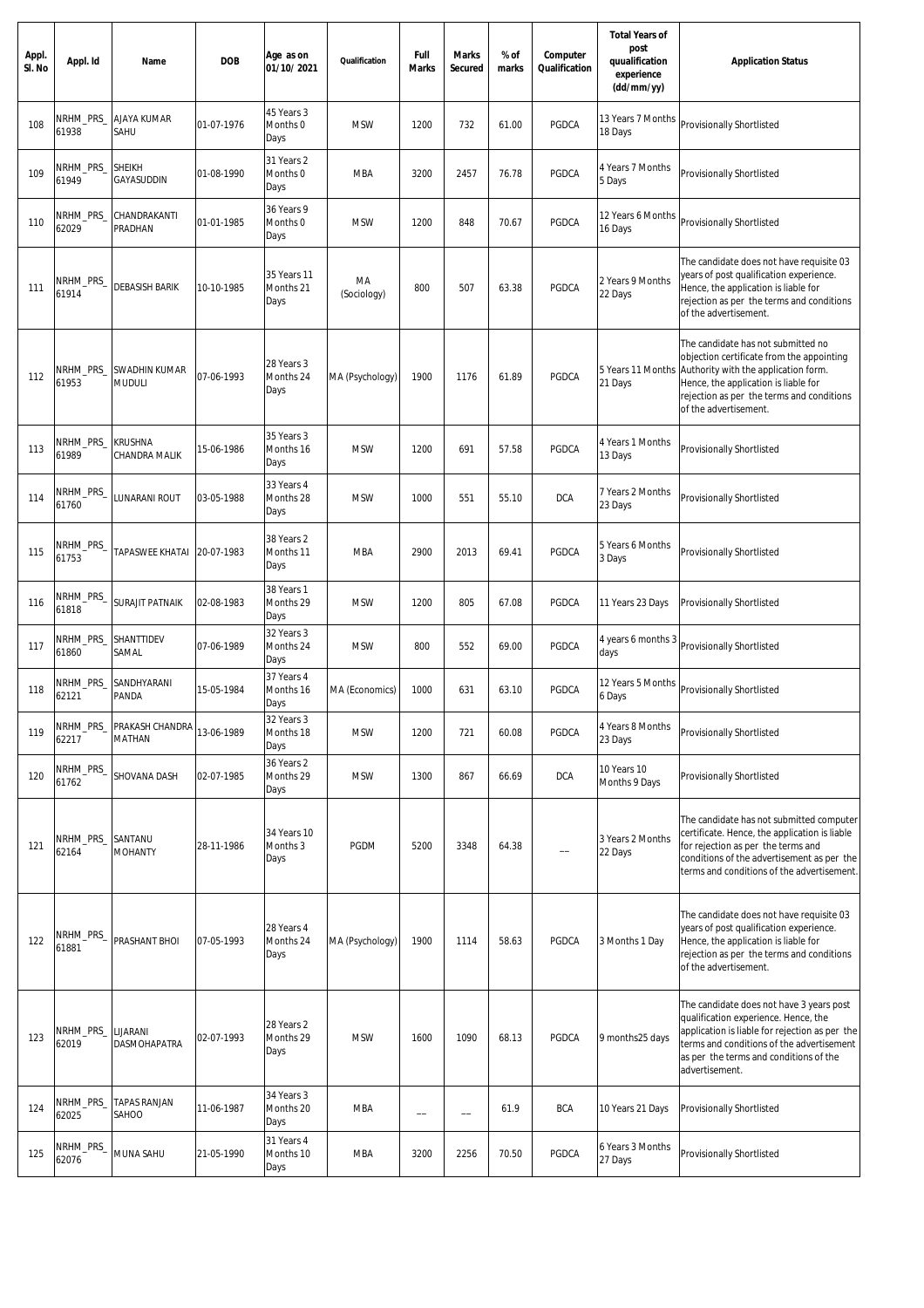| Appl.<br>SI. No | Appl. Id           | Name                           | <b>DOB</b> | Age as on<br>01/10/2021                   | Qualification             | Full<br><b>Marks</b> | <b>Marks</b><br>Secured | % of<br>marks | Computer<br>Qualification | <b>Total Years of</b><br>post<br>quualification<br>experience<br>(dd/mm/yy) | <b>Application Status</b>                                                                                                                                                                                                                                                                                              |
|-----------------|--------------------|--------------------------------|------------|-------------------------------------------|---------------------------|----------------------|-------------------------|---------------|---------------------------|-----------------------------------------------------------------------------|------------------------------------------------------------------------------------------------------------------------------------------------------------------------------------------------------------------------------------------------------------------------------------------------------------------------|
| 126             | NRHM_PRS_<br>61822 | <b>SURESH CHANDRA</b><br>SWAIN | 10-09-1992 | 29 Years 0<br>Months 21<br>Days           | <b>MBA</b>                |                      |                         |               | <b>DCA</b>                | 8 Months 20 Days                                                            | The candidate has not submitted all<br>semestar mark sheets of MBA and also<br>does not have requisite 3 years post<br>qualification experience. Hence, the<br>application is liable for rejection as per the<br>terms and conditions of the advertisement<br>as per the terms and conditions of the<br>advertisement. |
| 127             | NRHM_PRS_<br>62058 | <b>DEBASIS SAHOO</b>           | 05-06-1994 | 27 Years 3<br>Months 26<br>Days           | <b>MBA</b>                |                      |                         | 63.33         |                           | 3 Years 6 Months<br>17 Days                                                 | The candidate has not submitted computer<br>course certificate. Hence, the application is<br>liable for rejection as per the terms and<br>conditions of the advertisement as per the<br>terms and conditions of the advertisement.                                                                                     |
| 128             | NRHM_PRS_<br>61902 | DUSMANTA KUMAR<br>SUTAR        | 11-07-1982 | 39 Years 2<br>Months 20<br>Days           | <b>MSW</b>                | 1500                 | 1053                    | 70.20         |                           | 8 Years 11 Months<br>18 Days                                                | The candidate has not submitted computer<br>course certificate. Hence, the application is<br>liable for rejection as per the terms and<br>conditions of the advertisement as per the<br>terms and conditions of the advertisement.                                                                                     |
| 129             | NRHM_PRS_<br>61789 | CHINMAYA KUMAR<br>ACHARYA      | 27-05-1985 | 36 Years 4<br>Months 4<br>Days            | <b>MSW</b>                | 1500                 | 1070                    | 71.33         | PGDCA                     | 3 years 4 Months 5<br>Days                                                  | Provisionally Shortlisted                                                                                                                                                                                                                                                                                              |
| 130             | NRHM_PRS_<br>61831 | SHASHIKANTA<br>Samal           | 13-04-1987 | 34 Years 5<br>Months 18<br>Days           | <b>MSW</b>                | 2000                 | 1309                    | 65.45         | PGDCA                     | 2 Years 4 Months<br>16 days                                                 | The candidate does not have requisite 03<br>years of post qualification experience.<br>Hence, the application is liable for<br>rejection as per the terms and conditions<br>of the advertisement.                                                                                                                      |
| 131             | NRHM_PRS_<br>62005 | PURNA CHANDRA<br>MOHAPATRA     | 21-04-1990 | 31 Years 5<br>Months 10<br>Days           | <b>MSW</b>                | 1000                 | 620                     | 62.00         | PGDCA                     | 8 Years 15 Days                                                             | Provisionally Shortlisted                                                                                                                                                                                                                                                                                              |
| 132             | NRHM_PRS_<br>61710 | SUBHASHREE<br>PRATIHARI        | 17-07-1994 | 27 Years 2<br>Months 14<br>Days           | <b>MSW</b>                | 1800                 | 1239                    | 68.83         |                           |                                                                             | The candidate does not have requisite 03<br>years of post qualification experience and<br>also has not submitted computer<br>certificate with the application form.<br>Hence, the application is liable for<br>rejection as per the terms and conditions<br>of the advertisement.                                      |
| 133             | NRHM_PRS_<br>61868 | SANTOSH KUMAR<br>HARICHANDAN   | 05-06-1981 | 40 Years 3<br>Months 26<br>Days           | <b>MBA</b>                | 2800                 | 1826                    | 65.21         | PGDCA                     | 2 Days                                                                      | The candidate has crossed upper age limit<br>11 Years 1 Months i.e 40 years. Hence, the application is liable<br>for rejection as per the terms and<br>conditions of the advertisement.                                                                                                                                |
| 134             | NRHM_PRS_<br>61734 | SAMIMA SULTANA<br><b>BEGAM</b> | 13-07-1985 | 36 Years 2<br>Months 18<br>Days           | MA (Political<br>Science) | 1000                 | 681                     | 68.10         | PGDCA                     | 4 Years 7 Months<br>24 Days                                                 | Provisionally Shortlisted                                                                                                                                                                                                                                                                                              |
| 135             | NRHM_PRS_<br>61982 | NANDA KISHOR<br>KUMBHAR        | 30-06-1989 | 32 Years 3<br>Months 1<br>Days            | <b>MSW</b>                | 1000                 | 669                     | 66.90         |                           | 6 Years 6 Months<br>17 Days                                                 | The candidate has not submitted computer<br>certificate. Hence, the application is liable<br>for rejection as per the terms and<br>conditions of the advertisement as per the<br>terms and conditions of the advertisement.                                                                                            |
| 136             | NRHM_PRS_<br>61785 | RAJENDRA PRASAD<br>PADHI       | 11-03-1994 | 27 Years 6<br>Months 20<br>Days           | <b>MSW</b>                | 3100                 | 2049                    | 66.10         | PGDCA                     | 2 Years 11 Months<br>16 Days                                                | The candidate does not have requisite 03<br>years of post qualification experience.<br>Hence, the application is liable for<br>rejection as per the terms and conditions<br>of the advertisement.                                                                                                                      |
| 137             | NRHM_PRS_<br>61792 | RAJENDRA PRASAD<br>JENA        | 01-07-1983 | 38 Years 3<br>Months 0<br>Days            | <b>MSW</b>                | 1200                 | 792                     | 66.00         | PGDCA                     | 2 Years 9 Months<br>10 Days                                                 | The candidate does not have requisite 03<br>years of post qualification experience.<br>Hence, the application is liable for<br>rejection as per the terms and conditions<br>of the advertisement.                                                                                                                      |
| 138             | NRHM_PRS_<br>61936 | KALYANI BARIK                  | 24-01-1994 | 27 Years 8<br>Months <sub>7</sub><br>Days | <b>MBA</b>                |                      |                         | 64.10         | PGDCA                     | 4 Years 11 Months<br>21 Days                                                | Provisionally Shortlisted                                                                                                                                                                                                                                                                                              |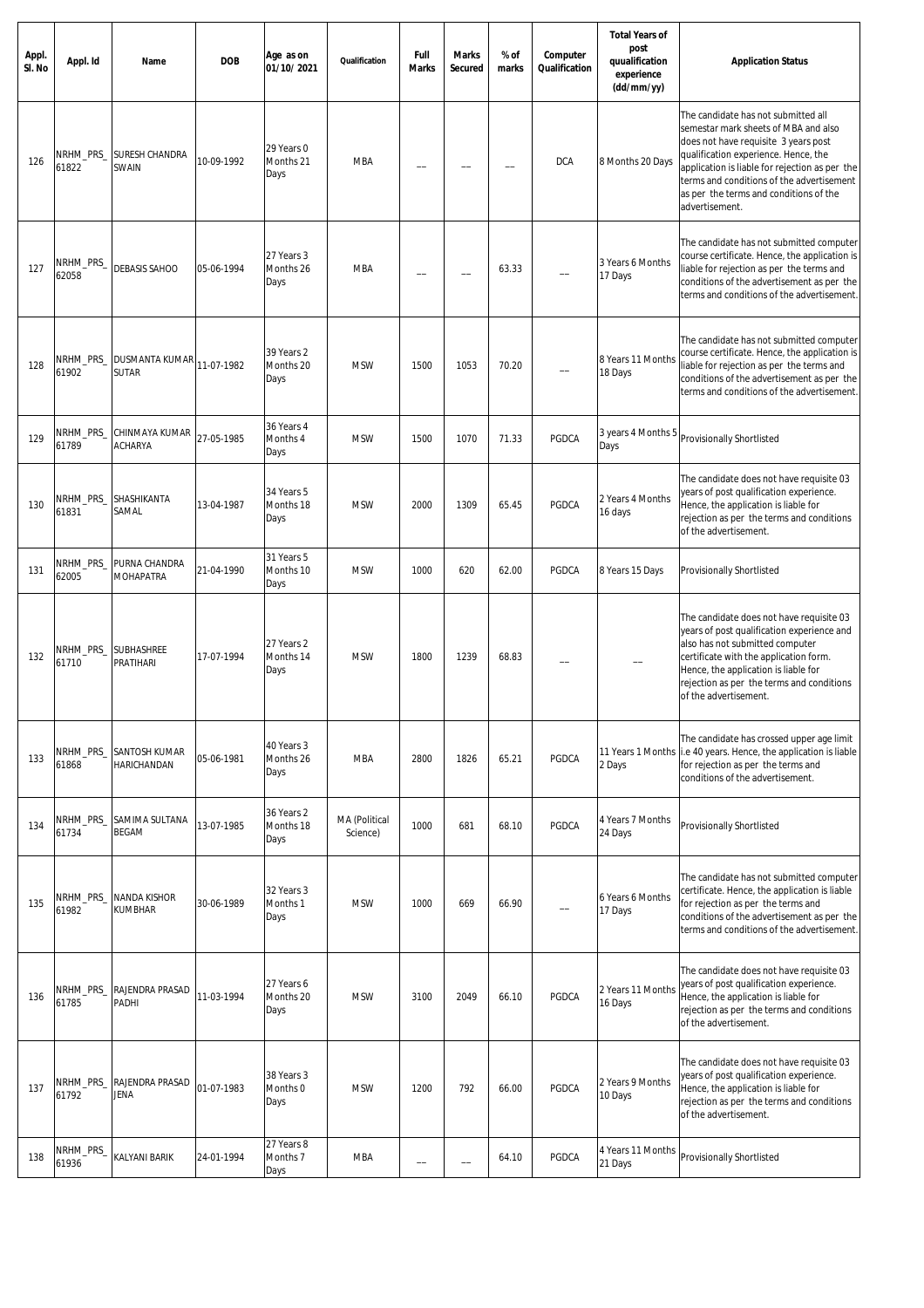| Appl.<br>SI. No | Appl. Id           | Name                            | <b>DOB</b> | Age as on<br>01/10/2021          | Qualification     | Full<br><b>Marks</b> | <b>Marks</b><br>Secured | % of<br>marks | Computer<br>Qualification | <b>Total Years of</b><br>post<br>quualification<br>experience<br>(dd/mm/yy) | <b>Application Status</b>                                                                                                                                                                                                                                                 |
|-----------------|--------------------|---------------------------------|------------|----------------------------------|-------------------|----------------------|-------------------------|---------------|---------------------------|-----------------------------------------------------------------------------|---------------------------------------------------------------------------------------------------------------------------------------------------------------------------------------------------------------------------------------------------------------------------|
| 139             | NRHM_PRS_<br>61978 | <b>NANCY BHOI</b>               | 17-05-1993 | 28 Years 4<br>Months 14<br>Days  | <b>MBA</b>        |                      |                         | 62.50         |                           | 4 Years 5 Months<br>27 Days                                                 | The candidate does not have requisite 03<br>years of post qualification experience in<br>relevant field and also not submitted<br>computer course certificate. Hence, the<br>application is liable for rejection as per the<br>terms and conditions of the advertisement. |
| 140             | NRHM_PRS_<br>61833 | ASHISH KUMAR<br>PANDA           | 04-06-1991 | 30 Years 3<br>Months 27<br>Days  | <b>MBA</b>        |                      |                         | 60.00         | PGDCA                     | 7 Years 11 Months<br>14 Days                                                | <b>Provisionally Shortlisted</b>                                                                                                                                                                                                                                          |
| 141             | NRHM_PRS_<br>61979 | RASMITA KUMARI<br>SABAT         | 05-07-1983 | 38 Years 2<br>Months 26<br>Days  | <b>MSW</b>        |                      |                         | 66.00         | PGDCA                     | 3 Years 6 Months<br>27 Days                                                 | Provisionally Shortlisted                                                                                                                                                                                                                                                 |
| 142             | NRHM_PRS_<br>62016 | MANOJ KUMAR<br>PANDA            | 19-01-1981 | 40 Years 8<br>Months 12<br>Days  | MA (J&MC)         | 2000                 | 1253                    | 62.65         | Diploma in IT             | 23 Days                                                                     | The candidate does not have requisite<br>13 Years 5 Months educational qualification. Hence, the<br>application is liable for rejection as per the<br>terms and conditions of the advertisement.                                                                          |
| 143             | NRHM_PRS_<br>61728 | ABHAYA SUBUDHI                  | 04-03-1983 | 38 Years 6<br>Months 27<br>Days  | <b>MSW</b>        | 1000                 | 606                     | 60.60         | PGDCA                     | 5 Years 10 Months<br>5 Days                                                 | <b>Provisionally Shortlisted</b>                                                                                                                                                                                                                                          |
| 144             | NRHM_PRS_<br>61796 | <b>ABHIJIT MOHANTY</b>          | 18-07-1986 | 35 Years 2<br>Months 13<br>Days  | <b>MBA</b>        |                      |                         |               |                           | 11 Years 1 Months<br>29 Days                                                | The percentage of marks in MBA could not<br>be ascertained from the submitted<br>document and also not submitted<br>computer course certificate. Hence, the<br>application is liable for rejection as per the<br>terms and conditions of the advertisement.               |
| 145             | NRHM_PRS_<br>61723 | <b>DEZALIN BEHERA</b>           | 10-05-1996 | 25 Years 4<br>Months 21<br>Days  | <b>MSW</b>        | 3100                 | 2227                    | 71.84         | PGDCA                     | 3 Years 8 Months<br>3 Days                                                  | Provisionally Shortlisted                                                                                                                                                                                                                                                 |
| 146             | NRHM_PRS_<br>61842 | <b>MANAS RANJAN</b><br>NAYAK    | 02-06-1983 | 38 Years 3<br>Months 29<br>Days  | <b>MSW</b>        | 1000                 | 605                     | 60.50         | PGDCA                     | 13 Years 1 Days                                                             | <b>Provisionally Shortlisted</b>                                                                                                                                                                                                                                          |
| 147             | NRHM PRS<br>61972  | <b>RAJKISHORE</b><br>PARIDA     | 13-08-1988 | 33 Years 1<br>Months 18<br>Days  | <b>MSW</b>        | 1500                 | 1106                    | 73.73         | PGDCA                     | 6 Years 11 Months<br>3 Days                                                 | Provisionally Shortlisted                                                                                                                                                                                                                                                 |
| 148             | NRHM_PRS_<br>61906 | SOUMYA SEKHAR<br>PANIGRAHI      | 01-07-1984 | 37 Years 3<br>Months 0<br>Days   | <b>MSW</b>        | 1000                 | 616                     | 61.60         | PGDCA                     | 6 Years 3 Months<br>26 Days                                                 | Provisionally Shortlisted                                                                                                                                                                                                                                                 |
| 149             | NRHM_PRS_<br>61995 | <b>AXMIPRIYA BARIK</b>          | 20-05-1987 | 34 Years 4<br>Months 11<br>Days  | <b>MSW</b>        | 1200                 | 802                     | 66.83         | PGDCA                     | 8 Years 6 Months<br>21 Days                                                 | Provisionally Shortlisted                                                                                                                                                                                                                                                 |
| 150             | NRHM_PRS_<br>61840 | MANASH RANJAN<br>PALAI          | 04-07-1995 | 26 Years 2<br>Months 27<br>Days  | <b>MBA</b>        |                      |                         | 82.00         | PGDCA                     |                                                                             | The candidate does not have requisite 03<br>years of post qualification experience.<br>Hence, the application is liable for<br>rejection as per the terms and conditions<br>of the advertisement.                                                                         |
| 151             | NRHM_PRS_<br>61959 | <b>BIPLAB MALLICK</b>           | 10-10-1985 | 35 Years 11<br>Months 21<br>Days | <b>MSW</b>        | 1000                 | 605                     | 60.50         | $\overline{\phantom{a}}$  | 10 Years 7 Months<br>25 Days                                                | The requisite computer course could not<br>be ascertained from the submitted<br>document. Hence, the application is liable<br>for rejection as per the terms and<br>conditions of the advertisement.                                                                      |
| 152             | NRHM_PRS_<br>61777 | MD ZAKI ALAM                    | 13-06-1994 | 27 Years 3<br>Months 18<br>Days  | <b>MBA</b>        | --                   | --                      | 64.68         | PGDCA                     | 3 Years 9 Months<br>27 Days                                                 | Provisionally Shortlisted                                                                                                                                                                                                                                                 |
| 153             | NRHM_PRS_<br>61709 | UTTAM KUMAR<br>PADHAN           | 05-02-1988 | 33 Years 7<br>Months 26<br>Days  | <b>MSW</b>        | 1200                 | 839                     | 69.92         | PGDCA                     | 3 Years 1 Months                                                            | Provisionally Shortlisted                                                                                                                                                                                                                                                 |
| 154             | NRHM_PRS_<br>61857 | <b>BASANTA KUMAR</b><br>SAHOO   | 04-06-1975 | 46 Years 3<br>Months 27<br>Days  | <b>MSW</b>        |                      |                         | 58.46         | PGDCA                     | 6 Years 11 Months<br>22Days                                                 | <b>Provisionally Shortlisted</b>                                                                                                                                                                                                                                          |
| 155             | NRHM_PRS_<br>61763 | RASHMI RANJAN<br>DASH           | 07-07-1980 | 41 Years 2<br>Months 24<br>Days  | <b>MSW</b>        | 1000                 | 644                     | 64.40         | PGDCA                     | 7 years 2 months<br>13 days                                                 | <b>Provisionally Shortlisted</b>                                                                                                                                                                                                                                          |
| 156             | NRHM_PRS_<br>61928 | <b>BHARAT SEKHAR</b><br>BEBARTA | 20-10-1983 | 37 Years 11<br>Months 11<br>Days | MA<br>(Economics) | 1100                 | 576                     | 52.36         | PGDCA                     | 11 Years 9 Months<br>1 Days                                                 | The candidate has less than 55% in mark in<br>MA (Economics). Hence, the application is<br>liable for rejection as per the terms and<br>conditions of the advertisement.                                                                                                  |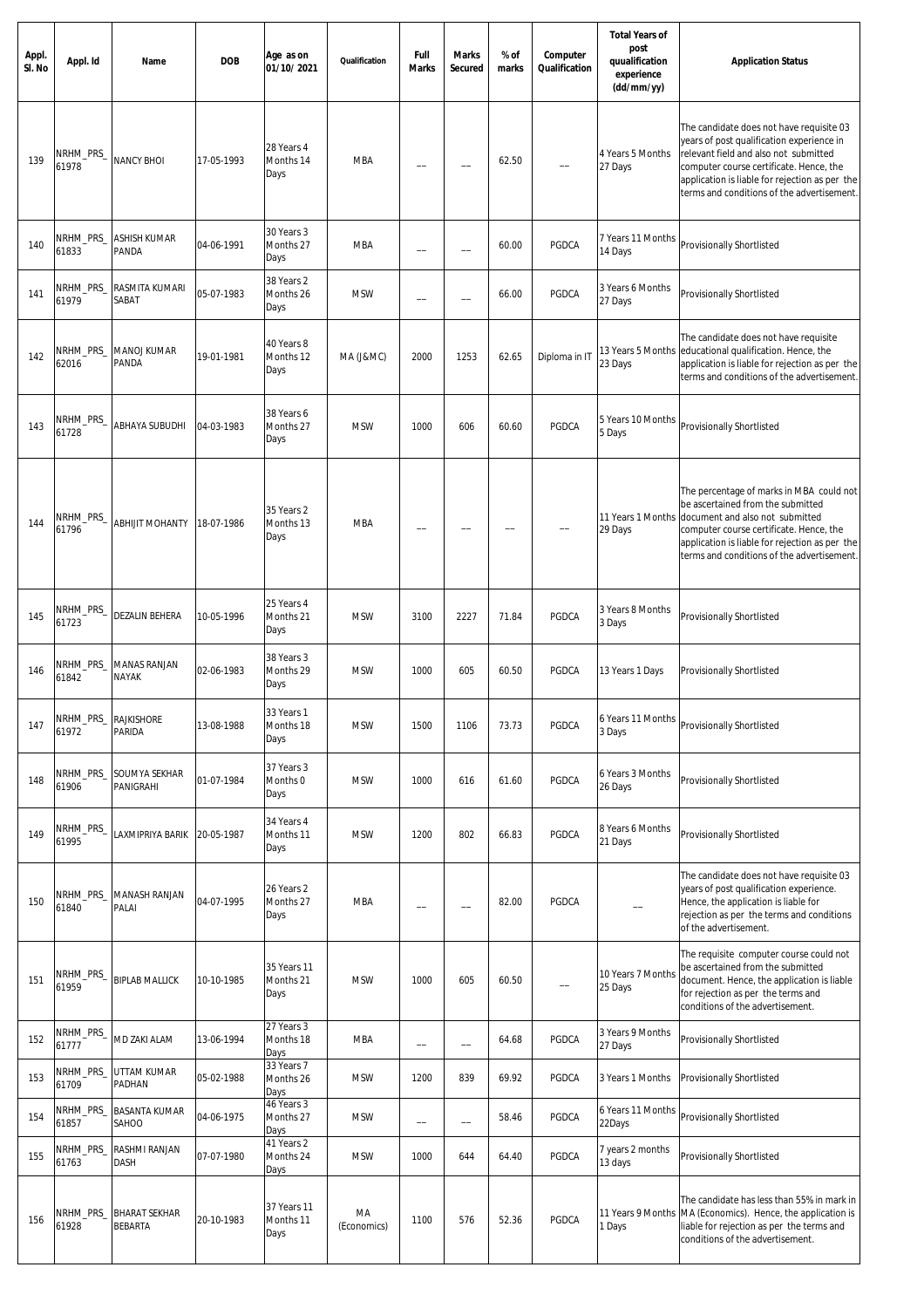| Appl.<br>SI. No | Appl. Id           | Name                                | <b>DOB</b> | Age as on<br>01/10/2021          | Qualification        | Full<br><b>Marks</b> | <b>Marks</b><br>Secured | % of<br>marks | Computer<br>Qualification | <b>Total Years of</b><br>post<br>quualification<br>experience<br>(dd/mm/yy) | <b>Application Status</b>                                                                                                                                                                                                                                                                                                                       |
|-----------------|--------------------|-------------------------------------|------------|----------------------------------|----------------------|----------------------|-------------------------|---------------|---------------------------|-----------------------------------------------------------------------------|-------------------------------------------------------------------------------------------------------------------------------------------------------------------------------------------------------------------------------------------------------------------------------------------------------------------------------------------------|
| 157             | NRHM_PRS_<br>61858 | <b>BIKASH SAHU</b>                  | 09-09-1993 | 28 Years 0<br>Months 22<br>Days  | МA<br>(Anthropology) | 1800                 | 1204                    | 66.89         | PGDCA                     | 2 Years 10 months                                                           | The candidate does not have requisite 03<br>years of post qualification experience.<br>Hence, the application is liable for<br>rejection as per the terms and conditions<br>of the advertisement.                                                                                                                                               |
| 158             | NRHM_PRS_<br>61895 | <b>IPINA BISWAL</b>                 | 03-07-1990 | 31 Years 2<br>Months 28<br>Days  | <b>MSW</b>           | 1500                 | 1101                    | 73.40         |                           | 5 Years 4 Months<br>20 Days                                                 | The candidate has not submitted computer<br>course certificate. Hence, the application is<br>liable for rejection as per the terms and<br>conditions of the advertisement as per the<br>terms and conditions of the advertisement.                                                                                                              |
| 159             | NRHM_PRS_<br>61844 | DURGA PRASAD<br>PATTANAYAK          | 15-03-1988 | 33 Years 6<br>Months 16<br>Days  | <b>MSW</b>           | 2000                 | 1250                    | 62.50         | <b>BCA</b>                | 3 Years 4 Months<br>19 Days                                                 | Provisionally Shortlisted                                                                                                                                                                                                                                                                                                                       |
| 160             | NRHM_PRS_<br>61935 | ABINASH DIP                         | 10-05-1996 | 25 Years 4<br>Months 21<br>Days  | <b>MBA</b>           |                      |                         |               |                           |                                                                             | The candidate has not submitted MBA<br>markshet, computer course certificate with<br>the application form and also does not<br>have requisite 03 years of post<br>qualification experience. Hence, the<br>application is liable for rejection as per the<br>terms and conditions of the advertisement.                                          |
| 161             | NRHM_PRS_<br>61947 | SAJIT KUMAR<br><b>KUJUR</b>         | 12-02-1984 | 37 Years 7<br>Months 19<br>Days  | <b>MSW</b>           |                      |                         | 71.00         | <b>DCA</b>                | 4 Years 11 Months<br>12 Days                                                | Provisionally Shortlisted                                                                                                                                                                                                                                                                                                                       |
| 162             | NRHM_PRS_<br>62013 | RATIRANJAN<br>PRADHAN               | 04-06-1989 | 32 Years 3<br>Months 27<br>Days  | MBA                  |                      |                         |               | <b>BCA</b>                | 2 Years 9 Months<br>7 Days                                                  | The percentage of marks in MBA could not<br>be ascertained from the submitted<br>document and also does not have requisite<br>03 years of post qualification<br>experience.Hence, the application is liable<br>for rejection as per the terms and<br>conditions of the advertisement.                                                           |
| 163             | NRHM_PRS_<br>61942 | SANJAY KUMAR<br>SWAIN               | 05-07-1980 | 41 Years 2<br>Months 26<br>Days  | <b>MSW</b>           | 1000                 | 629                     | 62.90         | PGDCA                     | 8 Years 15 Days                                                             | Provisionally Shortlisted                                                                                                                                                                                                                                                                                                                       |
| 164             | NRHM_PRS_<br>61981 | SANDHYARANEE<br>NAJHI               | 18-07-1991 | 30 Years 2<br>Months 13<br>Days  |                      |                      |                         |               |                           | 9 Years 1 Months<br>10 Days                                                 | The candidate has not attached post<br>graduation pass certificate and marksheet<br>with the application form and does not<br>have requisite computer course<br>certificate. Hence, the application is liable<br>for rejection as per the terms and<br>conditions of the advertisement as per the<br>terms and conditions of the advertisement. |
| 165             | NRHM_PRS_<br>61727 | PRABINA KUMAR<br><b>JENA</b>        | 14-04-1987 | 34 Years 5<br>Months 17<br>Days  | <b>MBA</b>           |                      |                         | 60.80         | PGDCA                     | 8 Years 6 Months<br>18 Days                                                 | Provisionally Shortlisted                                                                                                                                                                                                                                                                                                                       |
| 166             | NRHM_PRS_<br>61704 | KARNEL NAIK                         | 04-10-1991 | 29 Years 11<br>Months 27<br>Days | <b>MSW</b>           | 3100                 | 2098                    | 67.68         |                           | 2 Years 9 Months                                                            | The candidate has not submitted computer<br>course certificate and also does not have 3<br>years post qualification experience. Hence,<br>the application is liable for rejection as per<br>the terms and conditions of the<br>advertisement as per the terms and<br>conditions of the advertisement.                                           |
| 167             | NRHM_PRS_<br>61856 | <b>BIJAYA KARAN</b>                 | 16-01-1990 | 31 Years 8<br>Months 15<br>Days  | <b>MSW</b>           | 1000                 | 594                     | 59.40         | PGDCA                     | 4 Years 9 Months<br>3 Days                                                  | Provisionally Shortlisted                                                                                                                                                                                                                                                                                                                       |
| 168             | NRHM_PRS_<br>61819 | <b>BINOD KUMAR</b><br>BEHERA        | 25-06-1991 | 30 Years 3<br>Months 6<br>Days   | <b>MBA</b>           |                      |                         | 72.60         | PGDCA                     | 7 months 4 days                                                             | The candidate does not have requisite 03<br>years of post qualification experience.<br>Hence, the application is liable for<br>rejection as per the terms and conditions<br>of the advertisement.                                                                                                                                               |
| 169             | NRHM_PRS_<br>61783 | DHIRENDRA KUMAR 01-07-1990<br>NAYAK |            | 31 Years 3<br>Months 0<br>Days   | <b>MBA</b>           | 2400                 | 1647                    | 68.63         | PGDCA                     | 3 Years 7 Days                                                              | Provisionally Shortlisted                                                                                                                                                                                                                                                                                                                       |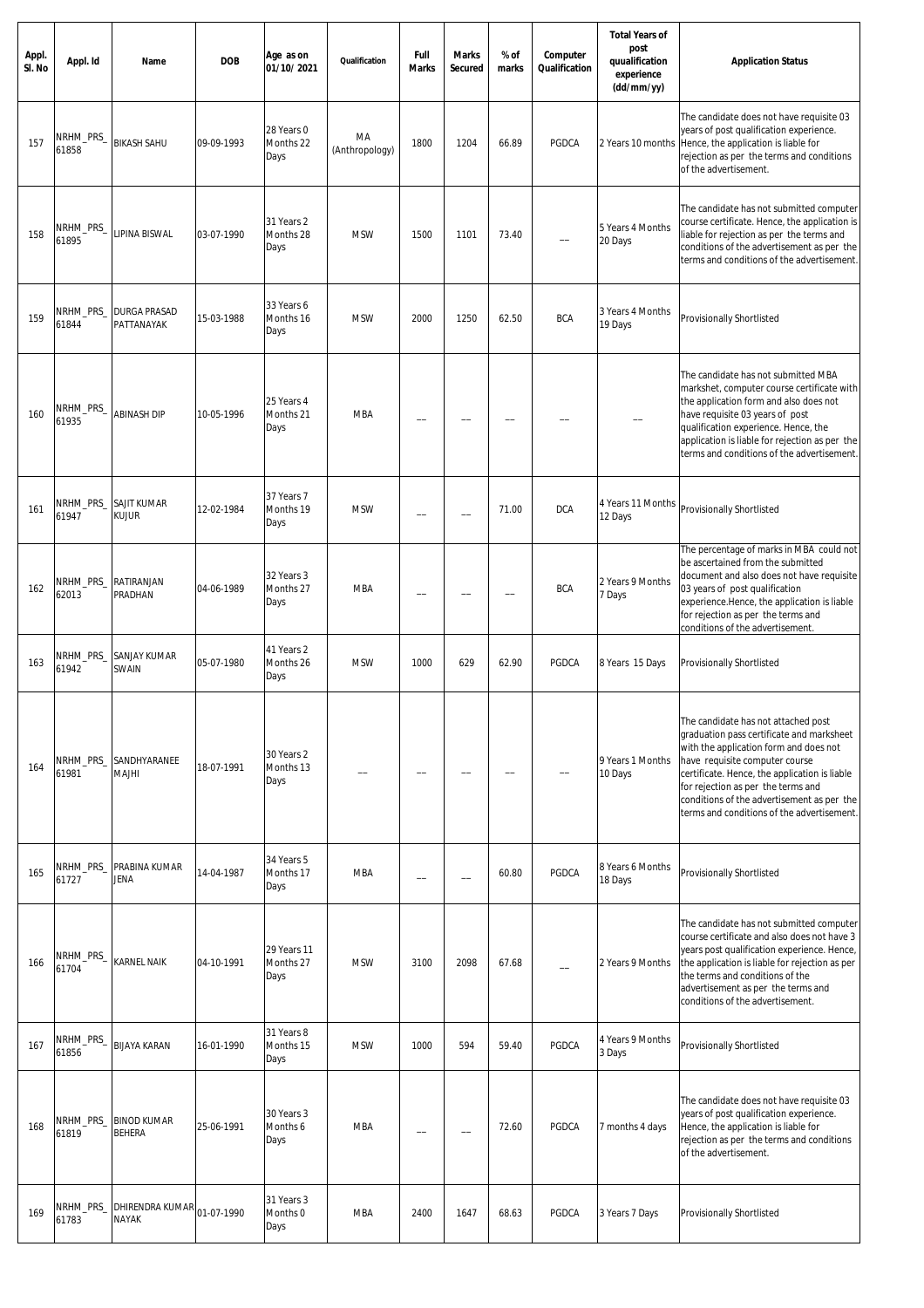| Appl.<br>SI. No | Appl. Id                | Name                                   | <b>DOB</b> | Age as on<br>01/10/2021          | Qualification | Full<br><b>Marks</b> | <b>Marks</b><br>Secured | % of<br>marks | Computer<br>Qualification | <b>Total Years of</b><br>post<br>quualification<br>experience<br>(dd/mm/yy) | <b>Application Status</b>                                                                                                                                                                                                                                                                             |
|-----------------|-------------------------|----------------------------------------|------------|----------------------------------|---------------|----------------------|-------------------------|---------------|---------------------------|-----------------------------------------------------------------------------|-------------------------------------------------------------------------------------------------------------------------------------------------------------------------------------------------------------------------------------------------------------------------------------------------------|
| 170             | NRHM_PRS_<br>61736      | SIRSENDU RAKSHIT                       | 09-09-1988 | 33 Years 0<br>Months 22<br>Days  | <b>MSW</b>    | 1000                 | 588                     | 58.80         | <b>DCA</b>                | 7 Years 3 Months<br>18 Days                                                 | Provisionally Shortlisted                                                                                                                                                                                                                                                                             |
| 171             | NRHM_PRS_<br>61852      | <b>AEIJAZ AHEMMED</b>                  | 05-07-1987 | 34 Years 2<br>Months 26<br>Days  | <b>MSW</b>    | 1500                 | 1049                    | 69.93         | PGDCA                     | 6 Years 9<br>Months25 Days                                                  | Provisionally Shortlisted                                                                                                                                                                                                                                                                             |
| 172             | NRHM_PRS_<br>61861      | PRIYADARSANI<br><b>BISWAL</b>          | 09-11-1986 | 34 Years 10<br>Months 22<br>Days | <b>MSW</b>    | 1000                 | 601                     | 60.10         | PGDCA                     | 7 Years 8 Months<br>25 Days                                                 | Provisionally Shortlisted                                                                                                                                                                                                                                                                             |
| 173             | NRHM_PRS_<br>61878      | CHIKAN KUMAR<br><b>BHOL</b>            | 15-03-1988 | 33 Years 6<br>Months 16<br>Days  | MBA           | 3450                 | 2350                    | 68.12         | PGDCA                     | 2 Years                                                                     | The candidate does not have requisite 03<br>year of post qualification experience in<br>relevant field.Hence, the application is<br>liable for rejection as per the terms and<br>conditions of the advertisement as per the<br>terms and conditions of the advertisement.                             |
| 174             | VRHM_PRS_<br>61970      | PURNA CHANDRA<br>PANDA                 | 05-11-1987 | 33 Years 10<br>Months 26<br>Days | <b>MSW</b>    | 1000                 | 680                     | 68.00         | PGDCA                     | 6 Years 11 Months<br>15 Days                                                | Provisionally Shortlisted                                                                                                                                                                                                                                                                             |
| 175             | NRHM_PRS_<br>61937      | <b>GOUTAMA KUMAR</b><br>SAHOO          | 02-03-1979 | 42 Years 6<br>Months 29<br>Days  | MBA           | 4200                 | 3450                    | 82.14         | PGDCA                     | 10 Years 7 Months<br>5 Days                                                 | Provisionally Shortlisted                                                                                                                                                                                                                                                                             |
| 176             | NRHM_PRS_<br>61752      | <b>ARUN KUMAR</b><br><b>SETHI</b>      | 13-01-1984 | 37 Years 8<br>Months 18<br>Days  | <b>MSW</b>    | 2300                 | 1340                    | 58.26         | PGDCA                     | 9 Years                                                                     | Provisionally Shortlisted                                                                                                                                                                                                                                                                             |
| 177             | 61815                   | NRHM_PRS_ SANJAY KUMAR<br><b>MANIK</b> | 01-03-1994 | 27 Years 7<br>Months 0<br>Days   | <b>MSW</b>    |                      |                         | 63.80         |                           | 2 Years 6 Months<br>2 Days                                                  | The candidate has not submitted computer<br>course certificate and also does not have 3<br>years post qualification experience. Hence,<br>the application is liable for rejection as per<br>the terms and conditions of the<br>advertisement as per the terms and<br>conditions of the advertisement. |
| 178             | NRHM_PRS_<br>61716      | <b>MANASA RANJAN</b><br>KHADIRATNA     | 04-07-1984 | 37 Years 2<br>Months 27<br>Days  | <b>MBA</b>    | 2600                 | 2088                    | 80.31         | PGDCA                     | 10 Years 14 Days                                                            | Provisionally Shortlisted                                                                                                                                                                                                                                                                             |
| 179             | NRHM_PRS_<br>62088      | RUKSHYARAJ NAIK                        | 07-05-1985 | 36 Years 4<br>Months 24<br>Days  | <b>MSW</b>    | 1200                 | 773                     | 64.42         | PGDCA                     | 8 Years                                                                     | Provisionally Shortlisted                                                                                                                                                                                                                                                                             |
| 180             | NRHM_PRS_<br>61757      | JAYASHREE KHATAI 21-06-1981            |            | 40 Years 3<br>Months 10<br>Days  | <b>MSW</b>    | 1200                 | 684                     | 57.00         | PGDCA                     | 11 Years 5 Months<br>14 Days                                                | Provisionally Shortlisted                                                                                                                                                                                                                                                                             |
| 181             | NRHM_PRS_<br>61829      | <b>BASANTA KUMAR</b><br>PARIDA         | 04-11-1983 | 37 Years 10<br>Months 27<br>Days | <b>MSW</b>    | 1200                 | 661                     | 55.08         |                           | 7 Years 1 Months<br>13 Days                                                 | The candidate has not submitted computer<br>course certificate. Hence, the application is<br>liable for rejection as per the terms and<br>conditions of the advertisement as per the<br>terms and conditions of the advertisement.                                                                    |
| 182             | NRHM_PRS_<br>61782      | SANJAYA KUMAR<br>PATEL                 | 19-04-1975 | 46 Years 5<br>Months 12<br>Days  | <b>MSW</b>    | 1000                 | 612                     | 61.20         | PGDCA                     | 7 Years 6 Months<br>10 Days                                                 | Provisionally Shortlisted                                                                                                                                                                                                                                                                             |
| 183             | NRHM_PRS_<br>61923      | SAMPRITA JOSHI                         | 23-06-1989 | 32 Years 3<br>Months 8<br>Days   | <b>MBA</b>    |                      |                         | 60.60         | PGDCA                     | 5 Years 27 Days                                                             | Provisionally Shortlisted                                                                                                                                                                                                                                                                             |
| 184             | VRHM_PRS_<br>61751      | SUSHREE SANGITA<br><b>MOHANTY</b>      | 15-06-1993 | 28 Years 3<br>Months 16<br>Days  | <b>MBA</b>    |                      |                         | 71.10         |                           | 3 Years 1 Months<br>3 Days                                                  | The candidate has not submitted computer<br>course certificate. Hence, the application is<br>liable for rejection as per the terms and<br>conditions of the advertisement as per the<br>terms and conditions of the advertisement.                                                                    |
| 185             | NRHM_PRS_WINAY<br>61775 | <b>CHAKRABORTY</b>                     | 14-03-1992 | 29 Years 6<br>Months 17<br>Days  | <b>PGDRD</b>  |                      |                         | 61.21         |                           | 3 Years 1 Months<br>9 Days                                                  | The candidate has not submitted computer<br>course certificate. Hence, the application is<br>liable for rejection as per the terms and<br>conditions of the advertisement as per the<br>terms and conditions of the advertisement.                                                                    |
| 186             | NRHM_PRS_<br>61808      | SK AHSEM UDDIN                         | 09-04-1991 | 30 Years 5<br>Months 22<br>Days  | <b>MBA</b>    |                      |                         | 63.4          | PGDCA                     | 5 Years 3 Months<br>20 Days                                                 | Provisionally Shortlisted                                                                                                                                                                                                                                                                             |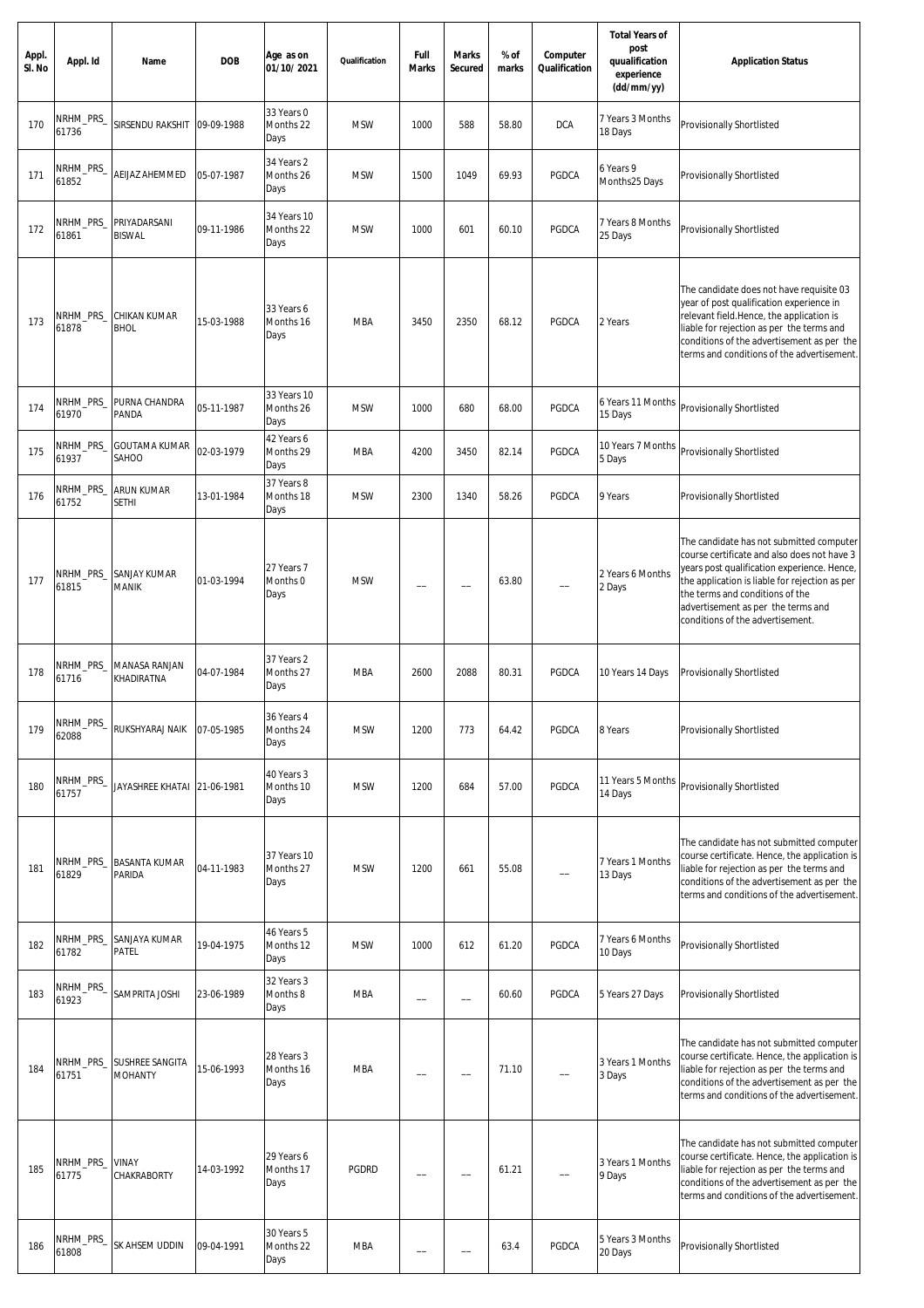| Appl.<br>SI. No | Appl. Id           | Name                                  | <b>DOB</b> | Age as on<br>01/10/2021          | Qualification      | Full<br><b>Marks</b> | <b>Marks</b><br>Secured | % of<br>marks | Computer<br>Qualification | <b>Total Years of</b><br>post<br>quualification<br>experience<br>(dd/mm/yy) | <b>Application Status</b>                                                                                                                                                                                                                                               |
|-----------------|--------------------|---------------------------------------|------------|----------------------------------|--------------------|----------------------|-------------------------|---------------|---------------------------|-----------------------------------------------------------------------------|-------------------------------------------------------------------------------------------------------------------------------------------------------------------------------------------------------------------------------------------------------------------------|
| 187             | NRHM_PRS_<br>61945 | BHAGYABATI DASH                       | 16-02-1992 | 29 Years 7<br>Months 15<br>Days  | MA<br>(Psychology) | 1000                 | 666                     | 66.60         | <b>DCA</b>                |                                                                             | The candidate does not have 3 years post<br>qualification experience. Hence, the<br>application is liable for rejection as per the<br>terms and conditions of the advertisement<br>as per the terms and conditions of the<br>advertisement.                             |
| 188             | NRHM_PRS_<br>61967 | PRASANT KUMAR<br><b>ACHARYA</b>       | 12-05-1978 | 43 Years 4<br>Months 19<br>Days  | МA<br>(Sociology)  | 800                  | 450                     | 56.25         | PGDCA                     | 5 Years 11 Months<br>13 Days                                                | <b>Provisionally Shortlisted</b>                                                                                                                                                                                                                                        |
| 189             | NRHM_PRS_<br>61977 | <b>SUJATA DAS</b>                     | 15-06-1988 | 33 Years 3<br>Months 16<br>Days  | <b>MRD</b>         |                      |                         | 63            |                           | 6 Years 26 Days                                                             | The candidate has not submitted computer<br>course certificate. Hence, the application is<br>liable for rejection as per the terms and<br>conditions of the advertisement as per the<br>terms and conditions of the advertisement                                       |
| 190             | NRHM_PRS_<br>61976 | <b>ANIL KUMAR</b><br><b>MOHAPATRA</b> | 30-06-1982 | 39 Years 3<br>Months 1<br>Days   | MBA                | 3300                 | 1908                    | 57.82         | A Level                   | 9 Years 5 Months<br>19 Days                                                 | Provisionally Shortlisted                                                                                                                                                                                                                                               |
| 191             | NRHM_PRS_<br>61955 | AMIT KUMAR<br><b>BISHOI</b>           | 30-05-1985 | 36 Years 4<br>Months 1<br>Days   | <b>MBA</b>         | 2850                 | 1951                    | 68.46         | PGDCA                     | 5 Years 4 Months<br>15 Days                                                 | Provisionally Shortlisted                                                                                                                                                                                                                                               |
| 192             | NRHM_PRS_<br>61719 | KSHITISH KUMAR<br>KHEMUNDU            | 02-02-1992 | 29 Years 7<br>Months 29<br>Days  | MA<br>(Sociology)  |                      |                         | 69.50         | PGDCA                     | 2 Years 5 Months                                                            | The candidate does not have requisite 03<br>years of post qualification experience.<br>Hence, the application is liable for<br>rejection as per the terms and conditions<br>of the advertisement.                                                                       |
| 193             | NRHM_PRS_<br>61746 | NISITHA RANJAN<br>SAHOO               | 03-07-1982 | 39 Years 2<br>Months 28<br>Days  | <b>MSW</b>         | 1000                 | 697                     | 69.70         |                           | 4 Years 11 Months<br>13 Days                                                | The requisite computer course could not<br>be ascertained from the submitted<br>document. Hence, the application is liable<br>for rejection as per the terms and<br>conditions of the advertisement.                                                                    |
| 194             | NRHM_PRS_<br>61715 | <b>SANJAY KUMAR</b><br>SAHOO          | 12-05-1988 | 33 Years 4<br>Months 19<br>Days  | <b>MSW</b>         | 1000                 | 626                     | 62.60         |                           | 8 Years 5 Months<br>22 Days                                                 | The candidate has not submitted computer<br>course certificate. Hence, the application is<br>liable for rejection as per the terms and<br>conditions of the advertisement as per the<br>terms and conditions of the advertisement.                                      |
| 195             | NRHM_PRS_<br>61828 | SANDHYARANI<br>MOHAPATRA              | 10-06-1990 | 31 Years 3<br>Months 21<br>Days  | <b>MBA</b>         |                      |                         | 71.40         |                           | 3 Years 11 Months<br>22 Days                                                | The candidate has not submitted computer<br>course certificate. Hence, the application is<br>liable for rejection as per the terms and<br>conditions of the advertisement as per the<br>terms and conditions of the advertisement                                       |
| 196             | NRHM_PRS_<br>61960 | <b>BINARAVA NAYAK</b>                 | 01-06-1989 | 32 Years 4<br>Months 0<br>Days   | <b>MSW</b>         | 2000                 | 1214                    | 60.70         | PGDCA                     | 7 Years 11 Months<br>6 Days                                                 | The candidate does not have requisite 3<br>years post qualification experience in<br>relveant field. Hence, the application is<br>liable for rejection as per the terms and<br>conditions of the advertisement as per the<br>terms and conditions of the advertisement. |
| 197             | NRHM_PRS_<br>61836 | SADANANDA SAHU 21-05-1983             |            | 38 Years 4<br>Months 10<br>Days  | МA<br>(Sociology)  | 800                  | 495                     | 61.88         |                           | 4 Years 7 Months<br>23 Days                                                 | The candidate has not submitted computer<br>course certificate. Hence, the application is<br>liable for rejection as per the terms and<br>conditions of the advertisement as per the<br>terms and conditions of the advertisement.                                      |
| 198             | NRHM_PRS_<br>61754 | AKSHYA KUMAR<br>MISHRA                | 01-04-1981 | 40 Years 6<br>Months 0<br>Days   | <b>MBA</b>         | 4200                 | 3262                    | 77.67         | PGDCA                     | 6 Years11 Months<br>10 Days                                                 | Provisionally Shortlisted                                                                                                                                                                                                                                               |
| 199             | NRHM_PRS_<br>61722 | PREMCHAND SAHU 21-10-1985             |            | 35 Years 11<br>Months 10<br>Days | MBA                |                      |                         | 60.00         | PGDCA                     | 4 Years 3 Months                                                            | <b>Provisionally Shortlisted</b>                                                                                                                                                                                                                                        |
| 200             | NRHM_PRS_<br>61915 | KAMESWAR<br>PANIGRAHI                 | 10-07-1986 | 35 Years 2<br>Months 21<br>Days  | <b>MBA</b>         | 3200                 | 2414                    | 75.44         | <b>DCS</b>                | 12 Years 2 Months<br>20 Days                                                | Provisionally Shortlisted                                                                                                                                                                                                                                               |
| 201             | NRHM_PRS_<br>62194 | <b>RATNAMANJARI</b><br><b>BEHURA</b>  | 24-06-1985 | 36 Years 3<br>Months 7<br>Days   | MA (RD)            |                      |                         | 64.18         | PGDCA                     | 7 Years 4 Months<br>4 Days                                                  | <b>Provisionally Shortlisted</b>                                                                                                                                                                                                                                        |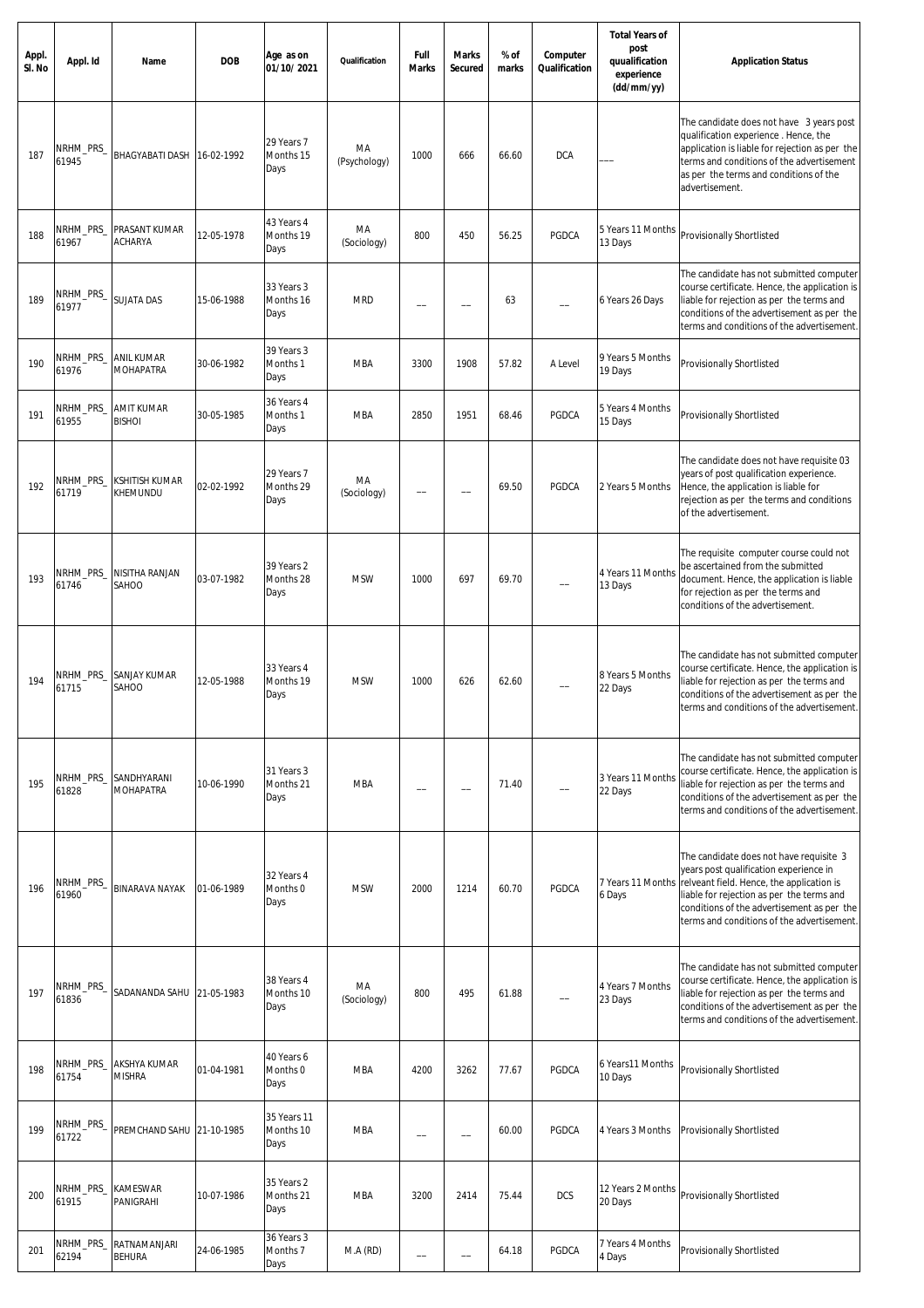| Appl.<br>SI. No | Appl. Id           | Name                                | <b>DOB</b> | Age as on<br>01/10/2021          | Qualification         | Full<br><b>Marks</b> | <b>Marks</b><br>Secured | % of<br>marks | Computer<br>Qualification                 | <b>Total Years of</b><br>post<br>quualification<br>experience<br>(dd/mm/yy) | <b>Application Status</b>                                                                                                                                                                                                                                                                   |
|-----------------|--------------------|-------------------------------------|------------|----------------------------------|-----------------------|----------------------|-------------------------|---------------|-------------------------------------------|-----------------------------------------------------------------------------|---------------------------------------------------------------------------------------------------------------------------------------------------------------------------------------------------------------------------------------------------------------------------------------------|
| 202             | NRHM_PRS_<br>62059 | <b>GITANJALI JENA</b>               | 05-06-1990 | 31 Years 3<br>Months 26<br>Days  | <b>MBA</b>            |                      |                         | 65.60         | PGDCA                                     |                                                                             | 4 Years 11 months Provisionally Shortlisted                                                                                                                                                                                                                                                 |
| 203             | VRHM_PRS_<br>61991 | SANJAYA KUMAR<br>SAHU               | 04-07-1979 | 42 Years 2<br>Months 27<br>Days  | <b>MSW</b>            | 1200                 | 719                     | 59.92         | PGDCA                                     | 15 Years 7 Months<br>21 Days                                                | <b>Provisionally Shortlisted</b>                                                                                                                                                                                                                                                            |
| 204             | NRHM_PRS_<br>61721 | BIKASH KUMAR GIRI 17-06-1992        |            | 29 Years 3<br>Months 14<br>Days  | M.A<br>(Anthropology) | 1000                 | 693                     | 69.30         |                                           | 6 Years 9 Months                                                            | The candidate has not submitted computer<br>course certificate. Hence, the application is<br>liable for rejection as per the terms and<br>conditions of the advertisement as per the<br>terms and conditions of the advertisement.                                                          |
| 205             | NRHM_PRS_<br>61965 | DIGAMBAR MISHRA 09-06-1982          |            | 39 Years 3<br>Months 22<br>Days  | MBA                   |                      |                         | 62.00         | PGDCA<br><b>OSCIT</b>                     | 5 Years                                                                     | Provisionally Shortlisted                                                                                                                                                                                                                                                                   |
| 206             | VRHM_PRS_<br>62127 | RAGHUNANDAN<br>PANIGRAHI            | 27-05-1990 | 31 Years 4<br>Months 4<br>Days   | <b>MBA</b>            | 5000                 | 3382                    | 67.64         |                                           | 10 Years 11<br>Months 1 Days                                                | The candidate has not submitted computer<br>course certificate. Hence, the application is<br>liable for rejection as per the terms and<br>conditions of the advertisement as per the<br>terms and conditions of the advertisement.                                                          |
| 207             | NRHM_PRS_<br>61774 | SATYAJEET SAHU                      | 05-02-1988 | 33 Years 7<br>Months 26<br>Days  | <b>MBA</b>            |                      |                         | 55.30         | <b>DCA</b>                                |                                                                             | The candidate does not have requisite post<br>qualification experience. Hence, the<br>application is liable for rejection as per the<br>terms and conditions of the advertisement<br>as per the terms and conditions of the<br>advertisement.                                               |
| 208             | NRHM_PRS_<br>61708 | <b>FAKIR MOHAN BAG 11-09-1983</b>   |            | 38 Years 0<br>Months 20<br>Days  | <b>MSW</b>            | 1500                 | 1045                    | 69.67         | PGDCA                                     | 7 Years 4 Months<br>25 Days                                                 | Provisionally Shortlisted                                                                                                                                                                                                                                                                   |
| 209             | NRHM_PRS_<br>62184 | <b>ANIL KUMAR</b><br><b>MAHAKUR</b> | 26-03-1985 | 36 Years 6<br>Months 5<br>Days   | MBA                   | 2800                 | 1768                    | 63.14         | PGDCA                                     | 5 Years 10 Months<br>18 Days                                                | Provisionally Shortlisted                                                                                                                                                                                                                                                                   |
| 210             | \RHM_PRS_<br>62037 | <b>SUNITA MEHER</b>                 | 15-06-1988 | 33 Years 3<br>Months 16<br>Days  | M.A (Sociology)       | 800                  | 470                     | 58.75         | PGDCA                                     | 6 years, 4 months,<br>0 days                                                | Provisionally Shortlisted                                                                                                                                                                                                                                                                   |
| 211             | NRHM_PRS_<br>62105 | SUBHRAJYOTI PAL 29-11-1988          |            | 32 Years 10<br>Months 2<br>Days  | MBA                   |                      |                         | 66.60         | B.Tech.<br>Telecommunic 16 Days<br>ation) | (Electronic & 3 Years 1 Months                                              | Provisionally Shortlisted                                                                                                                                                                                                                                                                   |
| 212             | NRHM_PRS_<br>62100 | <b>DEBASISH SAHOO</b>               | 02-10-1984 | 36 Years 11<br>Months 29<br>Days | <b>MSW</b>            | 1000                 | 639                     | 63.90         | B.Sc. (IT), MCA                           | 7 years, 6 months,<br>16 days                                               | Provisionally Shortlisted                                                                                                                                                                                                                                                                   |
| 213             | NRHM_PRS_<br>62053 | NILAMANI GOUDA                      | 28-05-1990 | 31 Years 4<br>Months 3<br>Days   | <b>MSW</b>            | 2000                 | 1269                    | 63.45         |                                           |                                                                             | The candidate does not have requisite post<br>qualification experience and also not<br>submitted computer certficate. Hence, the<br>application is liable for rejection as per the<br>terms and conditions of the advertisement<br>as per the terms and conditions of the<br>advertisement. |
| 214             | NRHM_PRS_<br>62113 | <b>BEAUTY KHILAR</b>                | 12-12-1991 | 29 Years 9<br>Months 19<br>Days  | MA<br>(Anthropology)  | 1800                 | 1086                    | 60.33         | PGDCA                                     | 3 Years 3 Months<br>16 Days                                                 | Provisionally Shortlisted                                                                                                                                                                                                                                                                   |
| 215             | VRHM_PRS_<br>61875 | JEETENDRA KUMAR<br><b>MISHRA</b>    | 13-07-1987 | 34 Years 2<br>Months 18<br>Days  | <b>MSW</b>            | 1000                 | 574                     | 57.40         | PGDCA                                     | I year 4 months                                                             | The candidate does not have requisite 3<br>years of post qualification experience.<br>Hence, the application is liable for<br>rejection as per the terms and conditions<br>of the advertisement as per the terms and<br>conditions of the advertisement.                                    |
| 216             | \RHM_PRS_<br>61896 | <b>RAKESH PANDA</b>                 | 04-06-1985 | 36 Years 3<br>Months 27<br>Days  | MBA                   |                      |                         | 66.30         | PGDCA                                     |                                                                             | The candidate does not have requisite 3<br>years of post qualification experience.<br>Hence, the application is liable for<br>rejection as per the terms and conditions<br>of the advertisement as per the terms and<br>conditions of the advertisement.                                    |
| 217             | NRHM_PRS_<br>61894 | <b>AISURYA</b><br>SANGHAMITRA DAS   | 14-06-1982 | 39 Years 3<br>Months 17<br>Days  | MA (Sociology)        | 800                  | 441                     | 55.13         | <b>DCA</b>                                | 11 Years 2 Months<br>20 Days                                                | Provisionally Shortlisted                                                                                                                                                                                                                                                                   |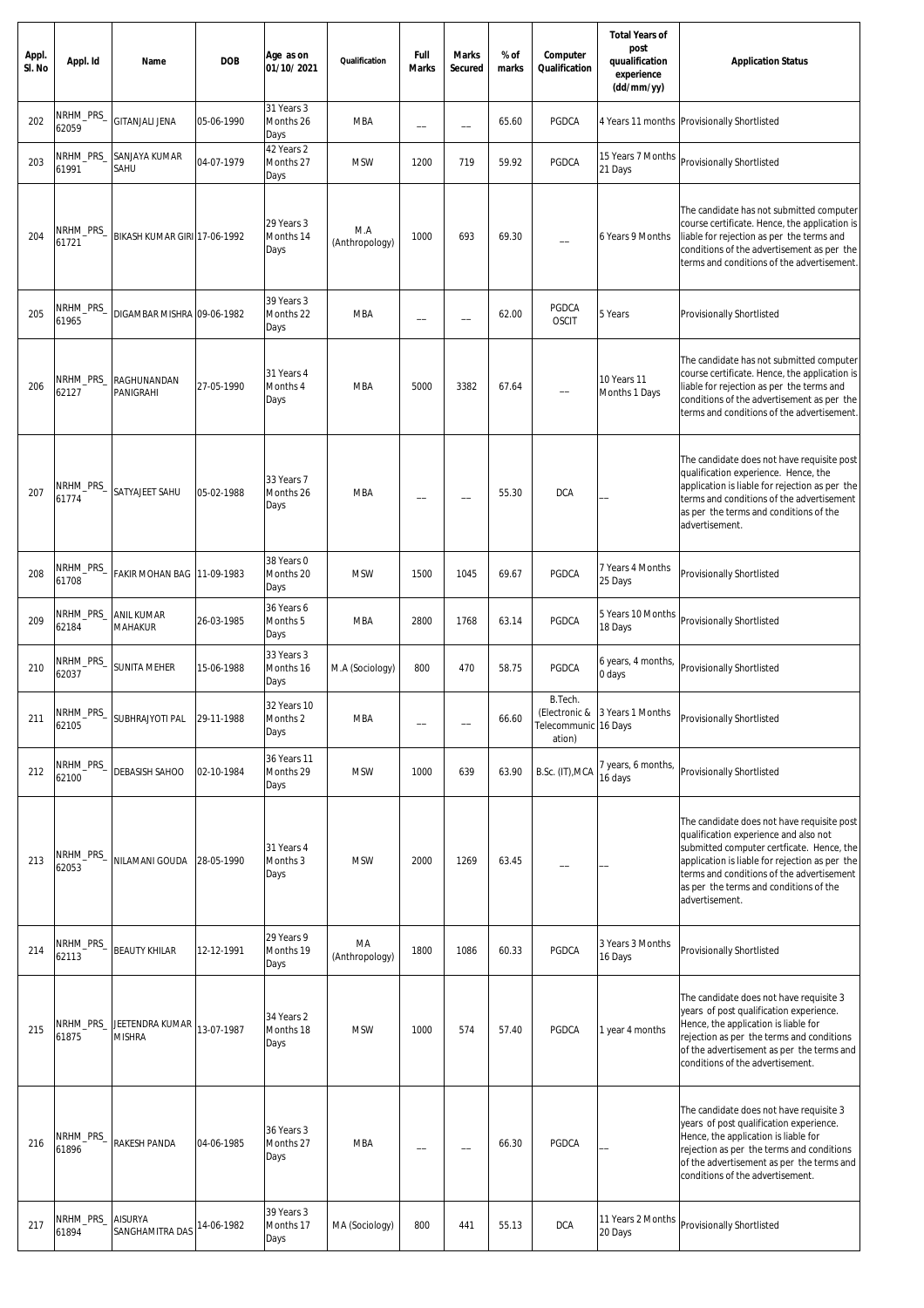| Appl.<br>SI. No | Appl. Id           | Name                                   | <b>DOB</b> | Age as on<br>01/10/2021          | Qualification              | Full<br><b>Marks</b> | <b>Marks</b><br>Secured | % of<br>marks | Computer<br>Qualification | <b>Total Years of</b><br>post<br>quualification<br>experience<br>(dd/mm/yy) | <b>Application Status</b>                                                                                                                                                                                                                                                                                                           |
|-----------------|--------------------|----------------------------------------|------------|----------------------------------|----------------------------|----------------------|-------------------------|---------------|---------------------------|-----------------------------------------------------------------------------|-------------------------------------------------------------------------------------------------------------------------------------------------------------------------------------------------------------------------------------------------------------------------------------------------------------------------------------|
| 218             | NRHM_PRS_<br>62231 | <b>HARAPRIYA DAS</b>                   | 09-05-1994 | 27 Years 4<br>Months 22<br>Days  | MA (Psychology)            | 1900                 | 1351                    | 71.11         | PGDCA                     | 3 Years 6 Months<br>14 Days                                                 | Provisionally Shortlisted                                                                                                                                                                                                                                                                                                           |
| 219             | VRHM_PRS_<br>61919 | <b>MAHENDRA</b><br><b>KUMAR MISHRA</b> | 09-03-1977 | 44 Years 6<br>Months 22<br>Days  | MA (Rural<br>Development)  | 1000                 | 560                     | 56.00         | <b>MCA</b>                |                                                                             | The candidate does not have requisite 03<br>years of post qualification experience.<br>Hence, the application is liable for<br>rejection as per the terms and conditions<br>of the advertisement as per the terms and<br>conditions of the advertisement.                                                                           |
| 220             | VRHM_PRS_<br>62109 | <b>AJAYA KUMAR</b><br><b>ROUT</b>      | 11-11-1985 | 35 Years 10<br>Months 20<br>Days | MA (Sociology)             | 800                  | 555                     | 69.38         | PGDCA                     | 5 Years 9 Months                                                            | The submitted NOC is not post specific.<br>Hence, the application is liable for<br>rejection as per the terms and conditions<br>of the advertisement as per the terms and<br>conditions of the advertisement.                                                                                                                       |
| 221             | NRHM_PRS_<br>61943 | <b>SUJIT KUMAR</b><br><b>MOHANTY</b>   | 14-07-1980 | 41 Years 2<br>Months 17<br>Days  | MA (Sociology)             | 800                  | 502                     | 62.75         | "O" Level                 | 12 Years 2 Months<br>13 Days                                                | Provisionally Shortlisted                                                                                                                                                                                                                                                                                                           |
| 222             | \RHM_PRS_<br>62138 | RASMITA MISHRA                         | 19-07-1990 | 31 Years 2<br>Months 12<br>Days  | MA (Population<br>Studies) |                      |                         |               | PGDCA                     | 5 Years 9 Months<br>14 Days                                                 | The candidate does not have requisite<br>educational qualification. Hence, the<br>application is liable for rejection as per the<br>terms and conditions of the advertisement.                                                                                                                                                      |
| 223             | NRHM_PRS_<br>61839 | SANTOSHI KUMARI<br><b>GOPI</b>         | 10-09-1988 | 33 Years 0<br>Months 21<br>Days  | <b>MSW</b>                 | 1500                 | 1108                    | 73.87         | PGDCA                     | 7 Years 5 Months<br>2 Days                                                  | Provisionally Shortlisted                                                                                                                                                                                                                                                                                                           |
| 224             | NRHM_PRS_<br>62049 | <b>SUBASH MEHER</b>                    | 04-06-1992 | 29 Years 3<br>Months 27<br>Days  | <b>MBA</b>                 | 3000                 | 1808                    | 60.27         | PGDCA                     | 3 years, 1 months<br>3 days                                                 | Provisionally Shortlisted                                                                                                                                                                                                                                                                                                           |
| 225             | VRHM_PRS_<br>62159 | <b>BHARAT KUMAR</b><br><b>DASH</b>     | 15-07-1994 | 27 Years 2<br>Months 16<br>Days  | MA (Economics)             | 1000                 | 617                     | 61.70         | PGDCA                     | 3 Years 2 Months                                                            | The candidate does not have requisite post<br>qualification experience in relevant field.<br>Hence, the application is liable for<br>rejection as per the terms and conditions<br>of the advertisement as per the terms and<br>conditions of the advertisement.                                                                     |
| 226             | NRHM_PRS_<br>62012 | <b>GAYATRI SAHOO</b>                   | 22-05-1991 | 30 Years 4<br>Months 9<br>Days   | MA (Sociology)             |                      |                         | 70.00         | <b>DCA</b>                | 5 Years 6 Months<br>28 Days                                                 | Provisionally Shortlisted                                                                                                                                                                                                                                                                                                           |
| 227             | 61739              | NRHM_PRS_ RAJESH KUMAR<br>PANDA        | 06-06-1991 | 30 Years 3<br>Months 25<br>Days  | <b>MBA</b>                 |                      |                         | 62.00         | PGDCA                     | 4 Years 4 Months<br>19 Days                                                 | Provisionally Shortlisted                                                                                                                                                                                                                                                                                                           |
| 228             | NRHM_PRS_<br>61870 | SATYABAN SAHOO                         | 16-03-1987 | 34 Years 6<br>Months 15<br>Days  | <b>MBA</b>                 | 2100                 | 1218                    | 58.00         | PGDCA                     | 8 Years 10 Months<br>5 Days                                                 | Provisionally Shortlisted                                                                                                                                                                                                                                                                                                           |
| 229             | NRHM_PRS_<br>62034 | <b>SUCHISMITA ROUT</b>                 | 15-07-1993 | 28 Years 2<br>Months 16<br>Days  | <b>MBA</b>                 |                      |                         | 68.70         |                           | 7 months                                                                    | The candidate has not submitted computer<br>course with the application form and also<br>does not have.requisite 3 years of post<br>qualification experience. Hence, the<br>application is liable for rejection as per the<br>terms and conditions of the advertisement<br>as per the terms and conditions of the<br>advertisement. |
| 230             | NRHM_PRS_<br>61946 | <b>NIBEDITA NAIK</b>                   | 12-08-1995 | 26 Years 1<br>Months 19<br>Days  | <b>MBA</b>                 |                      |                         | 76.00         |                           | 1 Year                                                                      | The candidate has not submitted computer<br>course with the application form and also<br>does not have.requisite 3 years of post<br>qualification experience. Hence, the<br>application is liable for rejection as per the<br>terms and conditions of the advertisement<br>as per the terms and conditions of the<br>advertisement. |
| 231             | NRHM_PRS_<br>62024 | PUSHKAR KUMAR                          | 05-06-1988 | 33 Years 3<br>Months 26<br>Days  | <b>MBA</b>                 |                      |                         | 70.2          |                           | 2 years 3 months<br>17 days                                                 | The candidate has not submitted computer<br>course with the application form and also<br>does not have.requisite 3 years of post<br>qualification experience. Hence, the<br>application is liable for rejection as per the<br>terms and conditions of the advertisement<br>as per the terms and conditions of the<br>advertisement. |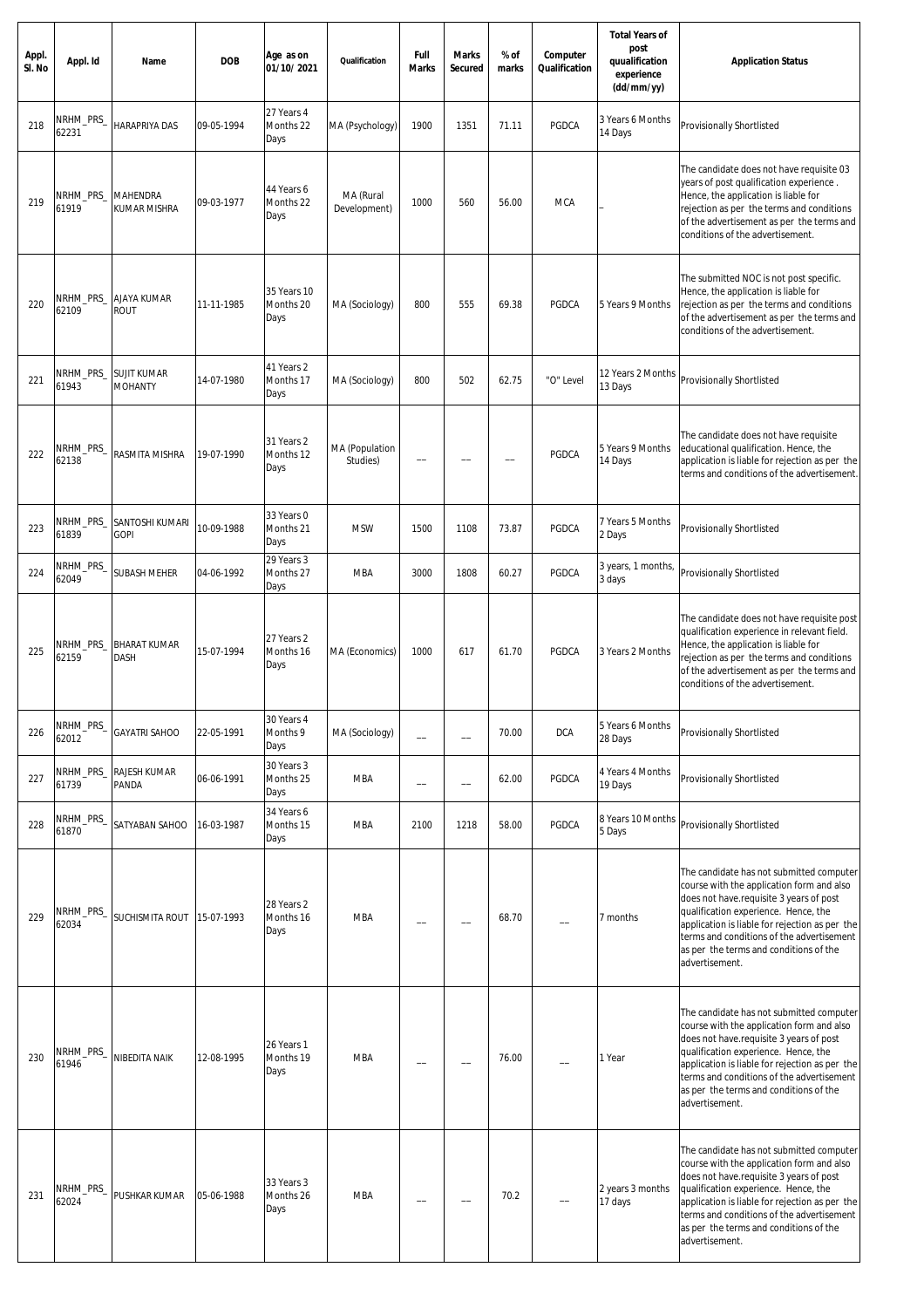| Appl.<br>SI. No | Appl. Id           | Name                                 | <b>DOB</b> | Age as on<br>01/10/2021          | Qualification       | Full<br><b>Marks</b> | <b>Marks</b><br>Secured | % of<br>marks | Computer<br>Qualification | <b>Total Years of</b><br>post<br>quualification<br>experience<br>(dd/mm/yy) | <b>Application Status</b>                                                                                                                                                                                                                                                                                                           |
|-----------------|--------------------|--------------------------------------|------------|----------------------------------|---------------------|----------------------|-------------------------|---------------|---------------------------|-----------------------------------------------------------------------------|-------------------------------------------------------------------------------------------------------------------------------------------------------------------------------------------------------------------------------------------------------------------------------------------------------------------------------------|
| 232             | NRHM_PRS_<br>61887 | <b>GOUTAM SAMAL</b>                  | 22-07-1988 | 33 Years 2<br>Months 9<br>Days   | <b>MBA</b>          |                      |                         | 74.30         | PGDCA                     | 9 Years 11 Months<br>9 Days                                                 | The candidate is required to submit valid<br>NOC from the appointing authority by the<br>date as mentioned in the Notice through e-<br>mail (hrdnrhm1@gmail.com), falining<br>which the application is liable for rejection<br>as per the terms and conditions of the<br>advertisement.                                             |
| 233             | NRHM_PRS_<br>62165 | <b>RAKESH KUMAR</b><br>PRADHAN       | 11-06-1989 | 32 Years 3<br>Months 20<br>Days  | MA (RD)             | 1000                 | 626                     | 62.60         | <b>DCA</b>                | 6 Years 8 Months<br>21 Days                                                 | Provisionally Shortlisted                                                                                                                                                                                                                                                                                                           |
| 234             | NRHM_PRS_<br>61849 | NUTAN DWIBEDI                        | 26-09-1988 | 33 Years 0<br>Months 5<br>Days   | MA (Psychology)     | 2000                 | 1267                    | 63.35         | PGDCA                     | 5 Years 8 Months<br>17 Days                                                 | Provisionally Shortlisted                                                                                                                                                                                                                                                                                                           |
| 235             | NRHM_PRS_<br>62204 | RUTAMBHARA<br>PANDA                  | 23-05-1989 | 32 Years 4<br>Months 8<br>Days   | MA (Social<br>Work) | 1000                 | 577                     | 57.70         |                           | l year                                                                      | The candidate has not submitted computer<br>course with the application form and also<br>does not have.requisite 3 years of post<br>qualification experience. Hence, the<br>application is liable for rejection as per the<br>terms and conditions of the advertisement<br>as per the terms and conditions of the<br>advertisement. |
| 236             | NRHM_PRS_<br>62190 | SWARNALIKA<br><b>MOHANTY</b>         | 20-05-1987 | 34 Years 4<br>Months 11<br>Days  | <b>MSW</b>          | 1200                 | 777                     | 64.75         | PGDCA                     | 11 Years 8 Months                                                           | The candidate is required to submit valid<br>NOC from the appointing authority by the<br>date as mentioned in the Notice through e-<br>mail (hrdnrhm1@gmail.com), falining<br>which the application is liable for rejection<br>as per the terms and conditions of the<br>advertisement.                                             |
| 237             | NRHM_PRS_<br>62070 | PURNIMA MISHRA                       | 01-04-1990 | 31 Years 6<br>Months 0<br>Days   | <b>MBA</b>          |                      |                         | 68.80         | PGDCA                     | 3 year 18 days                                                              | Provisionally Shortlisted                                                                                                                                                                                                                                                                                                           |
| 238             | NRHM_PRS_<br>61990 | <b>BINAYA KUMAR</b><br>BEHERA        | 12-01-1992 | 29 Years 8<br>Months 19<br>Days  | <b>MRM</b>          | 2000                 | 1205                    | 60.25         | PGDCA                     | 5 Years 24 days                                                             | Provisionally Shortlisted                                                                                                                                                                                                                                                                                                           |
| 239             | NRHM_PRS_<br>61871 | SWAGATIKA<br>PRIYADARSANI<br>dhal    | 27-05-1984 | 37 Years 4<br>Months 4<br>Days   | MA (Economics)      | 1000                 | 602                     | 60.20         | MCA                       |                                                                             | The candidate does not have requisite 3<br>years of post qualification experience.<br>Hence, the application is liable for<br>rejection as per the terms and conditions<br>of the advertisement as per the terms and<br>conditions of the advertisement.                                                                            |
| 240             | NRHM_PRS_<br>61980 | NAMITA MAHANTY                       | 15-01-1988 | 33 Years 8<br>Months 16<br>Days  | <b>MSW</b>          | 1000                 | 630                     | 63.00         | PGDCA                     | 12 Years 6 Months<br>21 Days                                                | Provisionally Shortlisted                                                                                                                                                                                                                                                                                                           |
| 241             | NRHM_PRS_<br>61929 | TAPAN KUMAR<br>SAMANTARAY            | 05-04-1988 | 33 Years 5<br>Months 26<br>Days  | <b>MSW</b>          | 1200                 | 679                     | 56.58         | PGDCA                     | 6 Years 5 Months<br>5 Days                                                  | Provisionally Shortlisted                                                                                                                                                                                                                                                                                                           |
| 242             | NRHM_PRS_<br>62151 | SAI KALYAN SAHU                      | 06-05-1992 | 29 Years 4<br>Months 25<br>Days  | <b>MSW</b>          | 1000                 | 575                     | 57.50         | PGDCA                     | 6 Years 3 Months<br>19 Days                                                 | Provisionally Shortlisted                                                                                                                                                                                                                                                                                                           |
| 243             | NRHM_PRS_<br>62218 | SATYA SUNDAR DAS<br><b>MOHAPATRA</b> | 09-10-1985 | 35 Years 11<br>Months 22<br>Days | MA (History)        | 1000                 | 640                     | 64.00         | PGDCA                     | 12 Years 2 Months<br>1 Days                                                 | Provisionally Shortlisted                                                                                                                                                                                                                                                                                                           |
| 244             | NRHM_PRS_<br>62176 | SHUSRISANGEETA<br>DAS                | 01-07-1992 | 29 Years 3<br>Months 0<br>Days   | <b>MARD</b>         | 800                  | 498                     | 62.25         |                           | 5 Years 8 Months<br>16 Days                                                 | The candidate does not have requisite<br>computer course. Hence, the application is<br>liable for rejection as per the terms and<br>conditions of the advertisement as per the<br>terms and conditions of the advertisement.                                                                                                        |
| 245             | NRHM_PRS_<br>62104 | <b>SUJATA POTHAL</b>                 | 08-05-1994 | 27 Years 4<br>Months 23<br>Days  | MA (Economics)      | 1000                 | 610                     | 61.00         | PGDCA                     |                                                                             | The candidate does not have requisite 3<br>years of post qualification experience.<br>Hence, the application is liable for<br>rejection as per the terms and conditions<br>of the advertisement as per the terms and<br>conditions of the advertisement.                                                                            |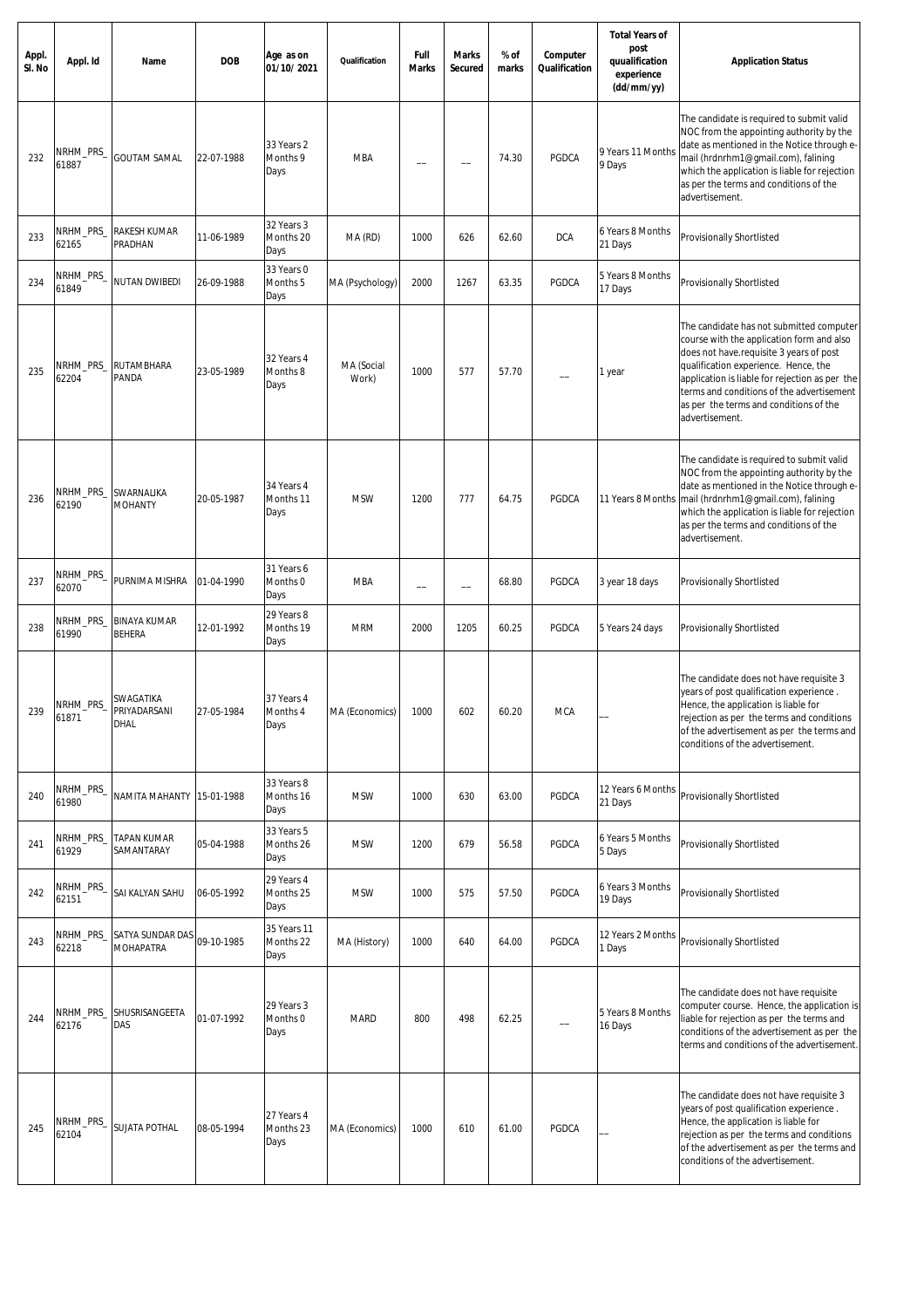| Appl.<br>SI. No | Appl. Id                   | Name                                 | <b>DOB</b> | Age as on<br>01/10/2021         | Qualification                | Full<br><b>Marks</b> | <b>Marks</b><br>Secured | % of<br>marks | Computer<br>Qualification          | <b>Total Years of</b><br>post<br>quualification<br>experience<br>(dd/mm/yy) | <b>Application Status</b>                                                                                                                                                                                                                                                                                                           |
|-----------------|----------------------------|--------------------------------------|------------|---------------------------------|------------------------------|----------------------|-------------------------|---------------|------------------------------------|-----------------------------------------------------------------------------|-------------------------------------------------------------------------------------------------------------------------------------------------------------------------------------------------------------------------------------------------------------------------------------------------------------------------------------|
| 246             | VRHM_PRS_<br>61958         | <b>HEMANTA KUMAR</b><br><b>BHOI</b>  | 04-07-1991 | 30 Years 2<br>Months 27<br>Days | <b>MBA</b>                   | 2800                 | 2199                    | 78.54         | PGDCA                              | year 7 months<br>27 days                                                    | The candidate does not have requisite 3<br>years of post qualification experience.<br>Hence, the application is liable for<br>rejection as per the terms and conditions<br>of the advertisement as per the terms and<br>conditions of the advertisement.                                                                            |
| 247             | NRHM_PRS_<br>61925         | <b>NIKU RANJAN</b><br>PRATIHARY      | 15-06-1978 | 43 Years 3<br>Months 16<br>Days | MA<br>(Political<br>Science) | 1000                 | 572                     | 57.20         | PGDCA                              | 15 Years 8 Months<br>11 Days                                                | Provisionally Shortlisted                                                                                                                                                                                                                                                                                                           |
| 248             | \RHM_PRS_<br>62169         | PRASHANSA DAS                        | 06-03-1984 | 37 Years 6<br>Months 25<br>Days | <b>MBA</b>                   | 2800                 | 2172                    | 77.57         | Diploma in<br>Office<br>Automation | Year 6 months                                                               | The candidate does not have requisite 03<br>years of post qualification experience.<br>Hence, the application is liable for<br>rejection as per the terms and conditions<br>of the advertisement.                                                                                                                                   |
| 249             | NRHM_PRS_<br>62215         | NIBEDITA PATTNAIK 30-04-1987         |            | 34 Years 5<br>Months 1<br>Days  | <b>MSW</b>                   | 500                  | 307                     | 61.40         | PGDSA                              | 8 Years 6 Months<br>23 Days                                                 | Provisionally Shortlisted                                                                                                                                                                                                                                                                                                           |
| 250             | NRHM_PRS_<br>61755         | NIBEDITA DIKHIT                      | 18-06-1988 | 33 Years 3<br>Months 13<br>Days | <b>MSW</b>                   | 1000                 | 613                     | 61.30         | <b>DCA</b>                         | 4 Years 6 Months<br>14 Days                                                 | Provisionally Shortlisted                                                                                                                                                                                                                                                                                                           |
| 251             | NRHM_PRS_<br>61944         | <b>TAPASWINI RAY</b>                 | 15-12-1985 | 35 Years 9<br>Months 16<br>Days | PGDBA                        | 2100                 | 1512                    | 72.00         |                                    | 1 Year 10 Months                                                            | The candidate has not submitted computer<br>course with the application form and also<br>does not have.requisite 3 years of post<br>qualification experience. Hence, the<br>application is liable for rejection as per the<br>terms and conditions of the advertisement<br>as per the terms and conditions of the<br>advertisement. |
| 252             | NRHM_PRS_<br>62047         | LAMBODAR PATEL                       | 13-04-1973 | 48 Years 5<br>Months 18<br>Days | <b>MSW</b>                   | 1500                 | 1160                    | 77.33         | PGDCA                              | 9 years, 7 months,<br>16 days                                               | Provisionally Shortlisted                                                                                                                                                                                                                                                                                                           |
| 253             | VRHM PRS<br>61745          | <b>DILLIP KUMAR</b><br>SAHOO         | 15-05-1979 | 42 Years 4<br>Months 16<br>Days | <b>MSW</b>                   | 1200                 | 666                     | 55.50         |                                    | 9 Years 10 Months<br>3 Days                                                 | The candidate has crossed upper age limit<br>i.e 40 years. Hence, the application is liable<br>for rejection as per the terms and<br>conditions of the advertisement.                                                                                                                                                               |
| 254             | NRHM_PRS_<br>61971         | <b>RANJAN KUMAR</b><br><b>MISHRA</b> | 04-07-1990 | 31 Years 2<br>Months 27<br>Days | <b>MBA</b>                   | 2100                 | 1370                    | 65.24         |                                    | 5 Years 7 Months<br>20 Days                                                 | The candidate has not submitted computer<br>course certificate and also does not have 3<br>years post qualification experience in<br>relevant field. Hence, the application is<br>liable for rejection as per the terms and<br>conditions of the advertisement as per the<br>terms and conditions of the advertisement.             |
| 255             | NRHM_PRS_ DIKSHYA<br>62178 | PRIYADARSINI                         | 09-05-1983 | 38 Years 4<br>Months 22<br>Days | <b>MSW</b>                   | 1000                 | 511                     | 51.10         |                                    | 4 Days                                                                      | The candidate has less than 55% in mark in<br>7 Years 11 Months MSW. Hence, the application is liable for<br>rejection as per the terms and conditions<br>of the advertisement.                                                                                                                                                     |
| 256             | NRHM_PRS_<br>62093         | PRASANTA KUMAR<br><b>ROUT</b>        | 15-02-1983 | 38 Years 7<br>Months 16<br>Days | <b>MBA</b>                   |                      |                         |               | PGDCA                              | 9 Years 3 Months<br>16 Days                                                 | The percentage of marks in MBA could not<br>be ascertained from the submitted<br>document. Hence, the application is liable<br>for rejection as per the terms and<br>conditions of the advertisement.                                                                                                                               |
| 257             | NRHM_PRS_<br>62128         | ANANTA KUMAR<br><b>NAYAK</b>         | 14-07-1986 | 35 Years 2<br>Months 17<br>Days | <b>MSW</b>                   |                      |                         | 60.00         | PGDCA                              | 1 Year 6 Months                                                             | The candidate does not have requisite 03<br>years of post qualification experience.<br>Hence, the application is liable for<br>rejection as per the terms and conditions<br>of the advertisement.                                                                                                                                   |
| 258             | NRHM_PRS_<br>62133         | <b>ABHISEK PATTNAIK</b>              | 01-07-1988 | 33 Years 3<br>Months 0<br>Days  | <b>MSW</b>                   | 1200                 | 788                     | 65.67         | PGDCA                              | 10 Years 3 Months<br>5 Days                                                 | Provisionally Shortlisted                                                                                                                                                                                                                                                                                                           |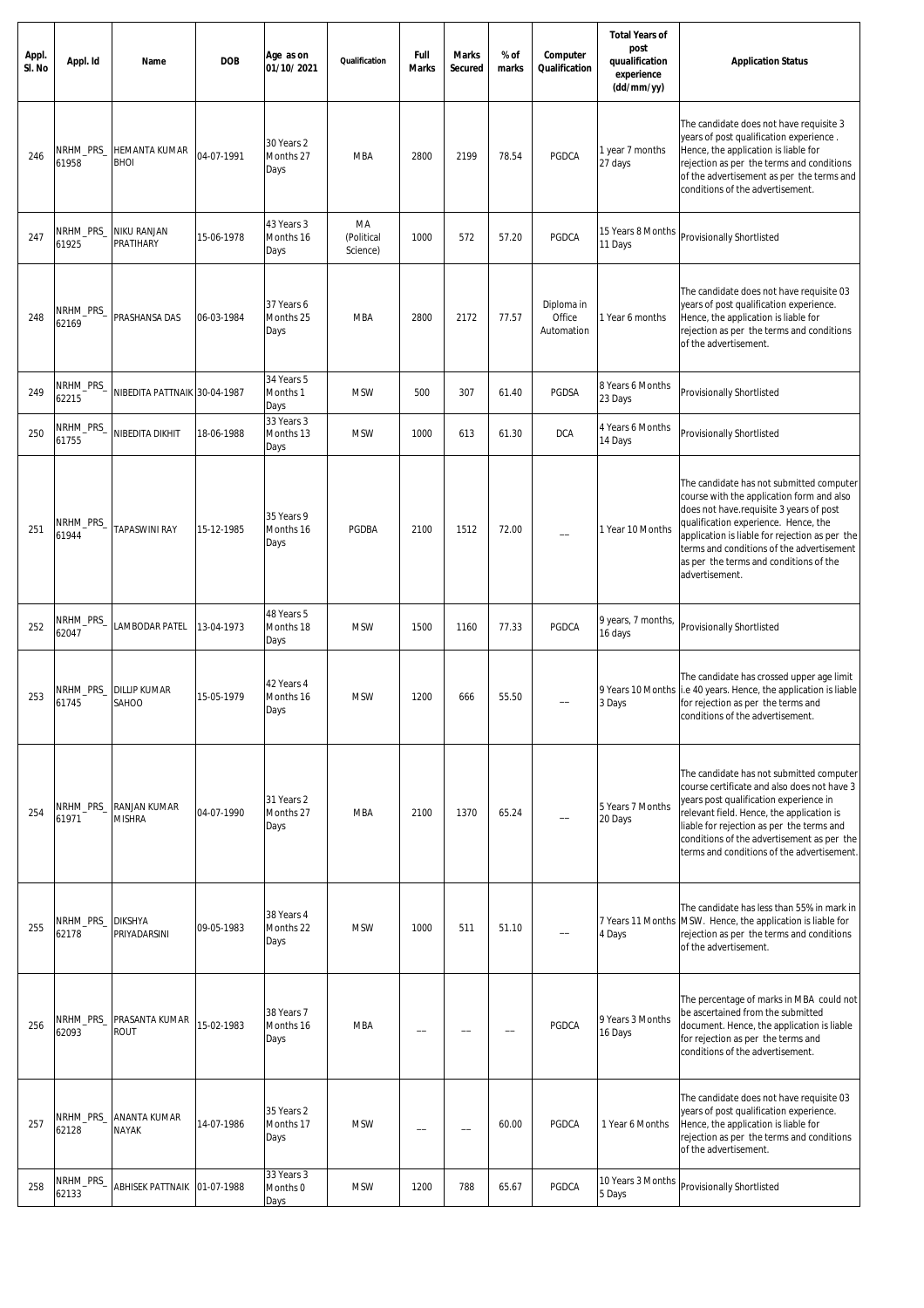| Appl.<br>SI. No | Appl. Id           | Name                           | <b>DOB</b> | Age as on<br>01/10/2021         | Qualification     | Full<br><b>Marks</b> | <b>Marks</b><br>Secured | % of<br>marks | Computer<br>Qualification | <b>Total Years of</b><br>post<br>quualification<br>experience<br>(dd/mm/yy) | <b>Application Status</b>                                                                                                                                                                                                                                                                                                            |
|-----------------|--------------------|--------------------------------|------------|---------------------------------|-------------------|----------------------|-------------------------|---------------|---------------------------|-----------------------------------------------------------------------------|--------------------------------------------------------------------------------------------------------------------------------------------------------------------------------------------------------------------------------------------------------------------------------------------------------------------------------------|
| 259             | NRHM_PRS_<br>61780 | MANMAYA KUMAR<br><b>MISHRA</b> | 29-04-1985 | 36 Years 5<br>Months 2<br>Days  | <b>MBA</b>        |                      |                         | 61.50         |                           | 9 Years 8 Months<br>3 Days                                                  | The candidate has not submitted computer<br>course certificate. Hence, the application is<br>liable for rejection as per the terms and<br>conditions of the advertisement as per the<br>terms and conditions of the advertisement.                                                                                                   |
| 260             | NRHM_PRS_<br>61999 | SANDEEP KUMAR<br><b>BARIK</b>  | 20-07-1983 | 38 Years 2<br>Months 11<br>Days | MA (Psychology)   | 1000                 | 702                     | 70.20         | CIC                       | 6 Years 8 Months<br>14 Days                                                 | Provisionally Shortlisted                                                                                                                                                                                                                                                                                                            |
| 261             | NRHM_PRS_<br>62187 | PRANGYA<br><b>MOHAPATRA</b>    | 25-05-1987 | 34 Years 4<br>Months 6<br>Days  | <b>MBA</b>        | 2850                 | 1880                    | 65.96         | PGDCA                     | 9 years 4 months<br>23 days                                                 | The application form and submitted<br>documents have not been signed by the<br>candidate. Hence, the application is liable<br>for rejection as per the terms and<br>conditions of the advertisement as per the<br>terms and conditions of the advertisement.                                                                         |
| 262             | NRHM_PRS_<br>62116 | SAMEER KUMAR<br>PATTANAIK      | 05-07-1987 | 34 Years 2<br>Months 26<br>Days | <b>MRD</b>        |                      |                         | 62.61         | PGDCA                     | 2Months                                                                     | The candidate does not have requisite 03<br>years of post qualification experience.<br>Hence, the application is liable for<br>rejection as per the terms and conditions<br>of the advertisement.                                                                                                                                    |
| 263             | NRHM_PRS_<br>62174 | <b>DIPIKA SWAIN</b>            | 30-05-1989 | 32 Years 4<br>Months 1<br>Days  | <b>MSW</b>        | 1200                 | 800                     | 66.67         | PGDCA                     | 5 Years 5 Months<br>23 Days                                                 | Provisionally Shortlisted                                                                                                                                                                                                                                                                                                            |
| 264             | NRHM_PRS_<br>61939 | SOOCHEESMITA<br><b>SINHA</b>   | 19-07-1989 | 32 Years 2<br>Months 12<br>Days | MA<br>(Sociology) | 1200                 | 823                     | 68.58         | <b>DCA</b>                | 9 Years 9 Months<br>27 Days                                                 | Provisionally Shortlisted                                                                                                                                                                                                                                                                                                            |
| 265             | NRHM_PRS_<br>61926 | AMIYOREJ SAHOO                 | 21-04-1993 | 28 Years 5<br>Months 10<br>Days | <b>MBA</b>        |                      |                         | 63.90         |                           | 4 Years 6 Months                                                            | The application form has not been signed<br>tby the candidate. Hence, the application is<br>liable for rejection as per the terms and<br>conditions of the advertisement as per the<br>terms and conditions of the advertisement.                                                                                                    |
| 266             | NRHM_PRS_<br>61847 | SHILPA DASH                    | 12-02-1985 | 36 Years 7<br>Months 19<br>Days | <b>PGDM</b>       |                      |                         | 64.98         | PGDCA                     | 5 Years 2 Days                                                              | Provisionally Shortlisted                                                                                                                                                                                                                                                                                                            |
| 267             | NRHM_PRS_<br>61963 | MANASHA KUMAR<br><b>DASH</b>   | 15-06-1981 | 40 Years 3<br>Months 16<br>Days | <b>MBA</b>        | 4200                 | 3480                    | 82.86         | PGDCA                     | 3 Years 4 Months<br>16 Days                                                 | The candidate has crossed upper age limit<br>i.e 40 years. Hence, the application is liable<br>for rejection as per the terms and<br>conditions of the advertisement.                                                                                                                                                                |
| 268             | NRHM_PRS_<br>61864 | RIAZ AHAMAD<br><b>MALLIK</b>   | 14-06-1985 | 36 Years 3<br>Months 17<br>Days | <b>MBA</b>        | 2400                 | 1627                    | 67.79         | PGDCA                     | 10 Years 1 Months<br>12 Days                                                | Provisionally Shortlisted                                                                                                                                                                                                                                                                                                            |
| 269             | NRHM_PRS_<br>61851 | RENURANI SINGH                 | 27-01-1987 | 34 Years 8<br>Months 4<br>Days  | <b>MSW</b>        | 1200                 | 704                     | 58.67         | PGDCA                     | 3 Years 1 Months                                                            | Provisionally Shortlisted                                                                                                                                                                                                                                                                                                            |
| 270             | NRHM_PRS_<br>61969 | <b>MANI MOHANTY</b>            | 19-02-1976 | 45 Years 7<br>Months 12<br>Days | <b>MSW</b>        | 1200                 | 706                     | 58.83         | --                        | 11 Years 4 Months<br>3 Days                                                 | The candidate has crossed upper age limit<br>i.e 40 years. Hence, the application is liable<br>for rejection as per the terms and<br>conditions of the advertisement.                                                                                                                                                                |
| 271             | NRHM_PRS_<br>62077 | UMESH KUMAR<br>PANDA           | 15-07-1988 | 33 Years 2<br>Months 16<br>Days | <b>MSW</b>        | 1000                 | 654                     | 65.40         | PGDCA                     | 9 Years 8 Months<br>9 Days                                                  | Provisionally Shortlisted                                                                                                                                                                                                                                                                                                            |
| 272             | NRHM_PRS_<br>62170 | PANCHANAN<br>PASAYAT           | 15-07-1984 | 37 Years 2<br>Months 16<br>Days | <b>MSW</b>        |                      |                         | 71.00         | <b>DCA</b>                | 3 Years 1 month<br>17 Days                                                  | Provisionally Shortlisted                                                                                                                                                                                                                                                                                                            |
| 273             | NRHM_PRS_<br>62246 | SAMEER KUMAR<br>PATRA          | 28-05-1987 | 34 Years 4<br>Months 3<br>Days  | MA (Economics)    | 1000                 | 634                     | 63.40         |                           | 8 Years 5 Months<br>10 Days                                                 | The candidate does not have requisite 03<br>years of post qualification experience in<br>relevant field and also not submitted<br>computer course certificate. Hence, the<br>application is liable for rejection as per the<br>terms and conditions of the advertisement<br>as per the terms and conditions of the<br>advertisement. |
| 274             | NRHM_PRS_<br>61898 | SWARNALATA DAS                 | 12-05-1983 | 38 Years 4<br>Months 19<br>Days | <b>MSW</b>        | 1200                 | 836                     | 69.67         | PGDCA                     | 12 Years 4 Months<br>25 Days                                                | Provisionally Shortlisted                                                                                                                                                                                                                                                                                                            |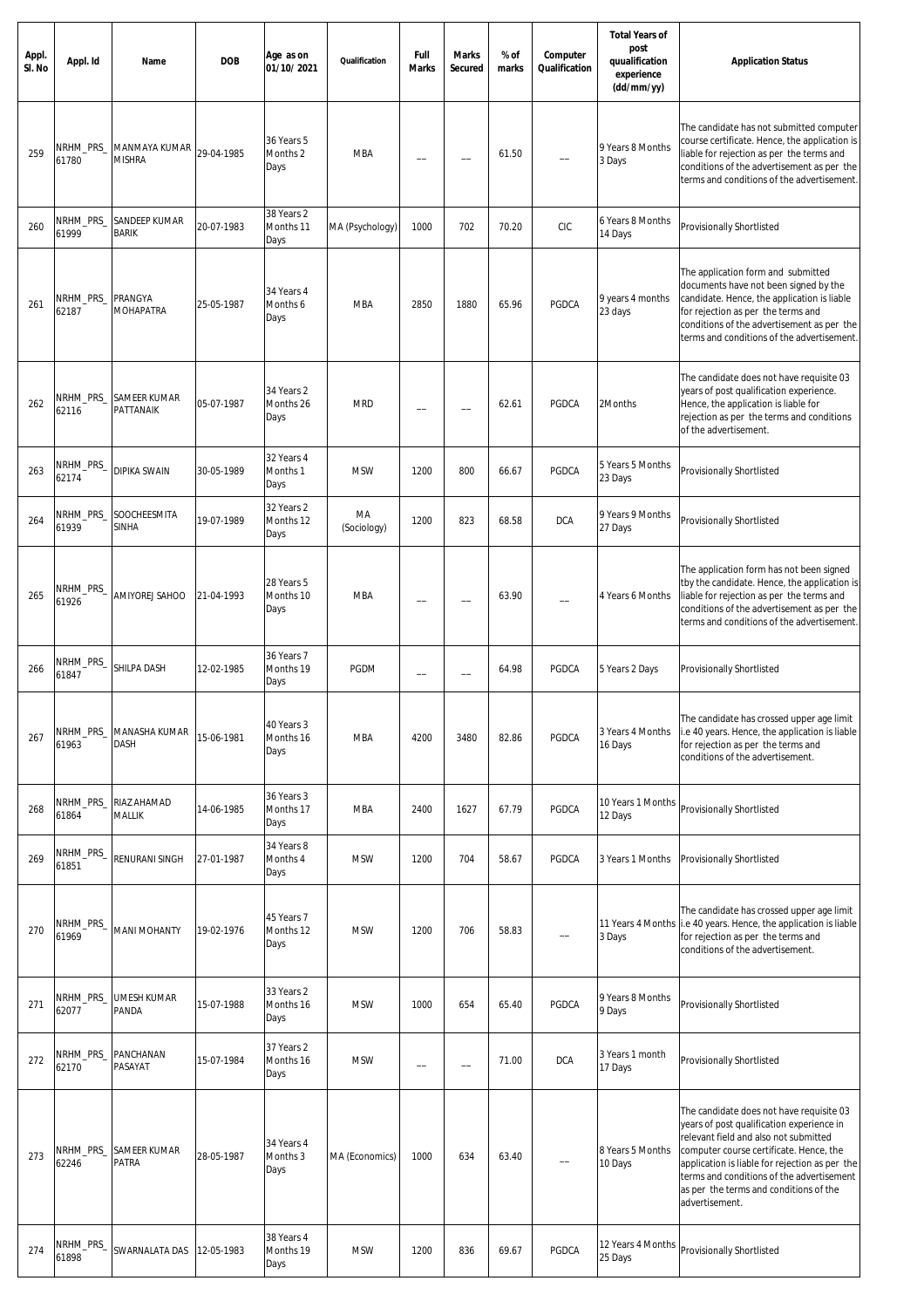| Appl.<br>SI. No | Appl. Id           | Name                              | <b>DOB</b> | Age as on<br>01/10/2021          | Qualification     | Full<br><b>Marks</b> | <b>Marks</b><br>Secured | % of<br>marks | Computer<br>Qualification | <b>Total Years of</b><br>post<br>quualification<br>experience<br>(dd/mm/yy) | <b>Application Status</b>                                                                                                                                                                                                                                                   |
|-----------------|--------------------|-----------------------------------|------------|----------------------------------|-------------------|----------------------|-------------------------|---------------|---------------------------|-----------------------------------------------------------------------------|-----------------------------------------------------------------------------------------------------------------------------------------------------------------------------------------------------------------------------------------------------------------------------|
| 275             | VRHM_PRS_<br>62084 | PRIYANKA<br>PAIKARAY              | 06-07-1990 | 31 Years 2<br>Months 25<br>Days  | MA (Psychology)   | 1000                 | 708                     | 70.80         | PGDCA                     | 6 Years 7 Months<br>29 Days                                                 | Provisionally Shortlisted                                                                                                                                                                                                                                                   |
| 276             | NRHM_PRS_<br>61889 | SABYASACHI DWARI 20-05-1981       |            | 40 Years 4<br>Months 11<br>Days  | МA<br>(Sociology) | 800                  | 501                     | 62.63         | PGDCA                     | 2 Years 10 Months<br>28 Days                                                | The candidate has crossed upper age limit<br>i.e 40 years. Hence, the application is liable<br>for rejection as per the terms and<br>conditions of the advertisement.                                                                                                       |
| 277             | NRHM_PRS_<br>61766 | SASMITA PANDA                     | 09-09-1996 | 25 Years 0<br>Months 22<br>Days  | <b>MPH</b>        |                      |                         |               | PGDCA                     |                                                                             | The candidate does not have requisite<br>educational qualification and also does not<br>have requisite 03 years of post<br>qualification experience. Hence, the<br>application is liable for rejection as per the<br>terms and conditions of the advertisement.             |
| 278             | NRHM_PRS_<br>62162 | <b>ANIRUDHA SETHY</b>             | 02-07-1985 | 36 Years 2<br>Months 29<br>Days  | <b>MSW</b>        | 1200                 | 735                     | 61.25         | PGDCA                     | 3 Years 9 Months<br>15 Days                                                 | Provisionally Shortlisted                                                                                                                                                                                                                                                   |
| 279             | NRHM_PRS_<br>62083 | <b>ITIKANTA PANDA</b>             | 14-04-1989 | 32 Years 5<br>Months 17<br>Days  | <b>MBA</b>        | 1400                 | 845                     | 60.36         | PGDCA                     | 8 Years 4 Months<br>23 Days                                                 | The candidate does not have requisite 03<br>years of post qualification experience in<br>relevant field. Hence, the application is<br>liable for rejection as per the terms and<br>conditions of the advertisement as per the<br>terms and conditions of the advertisement. |
| 280             | VRHM_PRS_<br>62139 | RANJAN KUMAR<br><b>SETHI</b>      | 10-04-1983 | 38 Years 5<br>Months 21<br>Days  | <b>MSW</b>        | 1000                 | 545                     | 54.50         |                           | 7 Years 6 Months<br>2 Days                                                  | The candidate has less than 55% in mark in<br>MSW and also not submitted computer<br>course certificate. Hence, the application is<br>liable for rejection as per the terms and<br>conditions of the advertisement.                                                         |
| 281             | VRHM_PRS_<br>61832 | SACHITRA KUMAR<br><b>BEHERA</b>   | 15-02-1986 | 35 Years 7<br>Months 16<br>Days  | <b>MSW</b>        | 800                  | 539                     | 67.38         |                           | 2 years 7 months                                                            | The candidate does not have requisite 03<br>years of post qualification experience.<br>Hence, the application is liable for<br>rejection as per the terms and conditions<br>of the advertisement as per the terms and<br>conditions of the advertisement.                   |
| 282             | NRHM_PRS_<br>61897 | NIHARIKA<br><b>MOHANTY</b>        | 10-07-1988 | 33 Years 2<br>Months 21<br>Days  | <b>MRD</b>        | 1200                 | 775                     | 64.58         | PGDCA                     | 7 Years 3 Months<br>15 Days                                                 | Provisionally Shortlisted                                                                                                                                                                                                                                                   |
| 283             | NRHM_PRS_<br>61740 | <b>BIJAYA KUMAR</b><br>NANDA      | 18-06-1984 | 37 Years 3<br>Months 13<br>Days  | <b>MSW</b>        | 2800                 | 1730                    | 61.79         | <b>DCA</b>                | 9 Years 7 Months<br>1 Days                                                  | Provisionally Shortlisted                                                                                                                                                                                                                                                   |
| 284             | NRHM_PRS_<br>62205 | ANIL KUMAR ROUT                   | 16-11-1983 | 37 Years 10<br>Months 15<br>Days | MA<br>(Sociology) |                      |                         | 56.20         | PGDCA                     | 1 Years 8 Months                                                            | The candidate does not have requisite 03<br>years of post qualification experience.<br>Hence, the application is liable for<br>rejection as per the terms and conditions<br>of the advertisement as per the terms and<br>conditions of the advertisement.                   |
| 285             | NRHM_PRS_<br>62062 | SUDHIR KUMAR<br><b>HOTA</b>       | 29-04-1988 | 33 Years 5<br>Months 2<br>Days   | <b>MSW</b>        | 1500                 | 1075                    | 71.67         | PGDCA                     | 3 Years 5 Months<br>12 Days                                                 | Provisionally Shortlisted                                                                                                                                                                                                                                                   |
| 286             | \RHM_PRS_<br>61992 | <b>BALESWAR BISHI</b>             | 29-04-1983 | 38 Years 5<br>Months 2<br>Days   | <b>MBA</b>        | 2400                 | 1511                    | 62.96         | O Level                   | 2 Years 1 Day                                                               | The candidate does not have requisite 03<br>years of post qualification experience.<br>Hence, the application is liable for<br>rejection as per the terms and conditions<br>of the advertisement as per the terms and<br>conditions of the advertisement.                   |
| 287             | NRHM_PRS_<br>62172 | <b>MANOJ KUMAR</b><br><b>RATE</b> | 30-04-1988 | 33 Years 5<br>Months 1<br>Days   | <b>MSW</b>        | 1200                 | 758                     | 63.17         | PGDCA                     | 6 Years 6 Months<br>29 Days                                                 | Provisionally Shortlisted                                                                                                                                                                                                                                                   |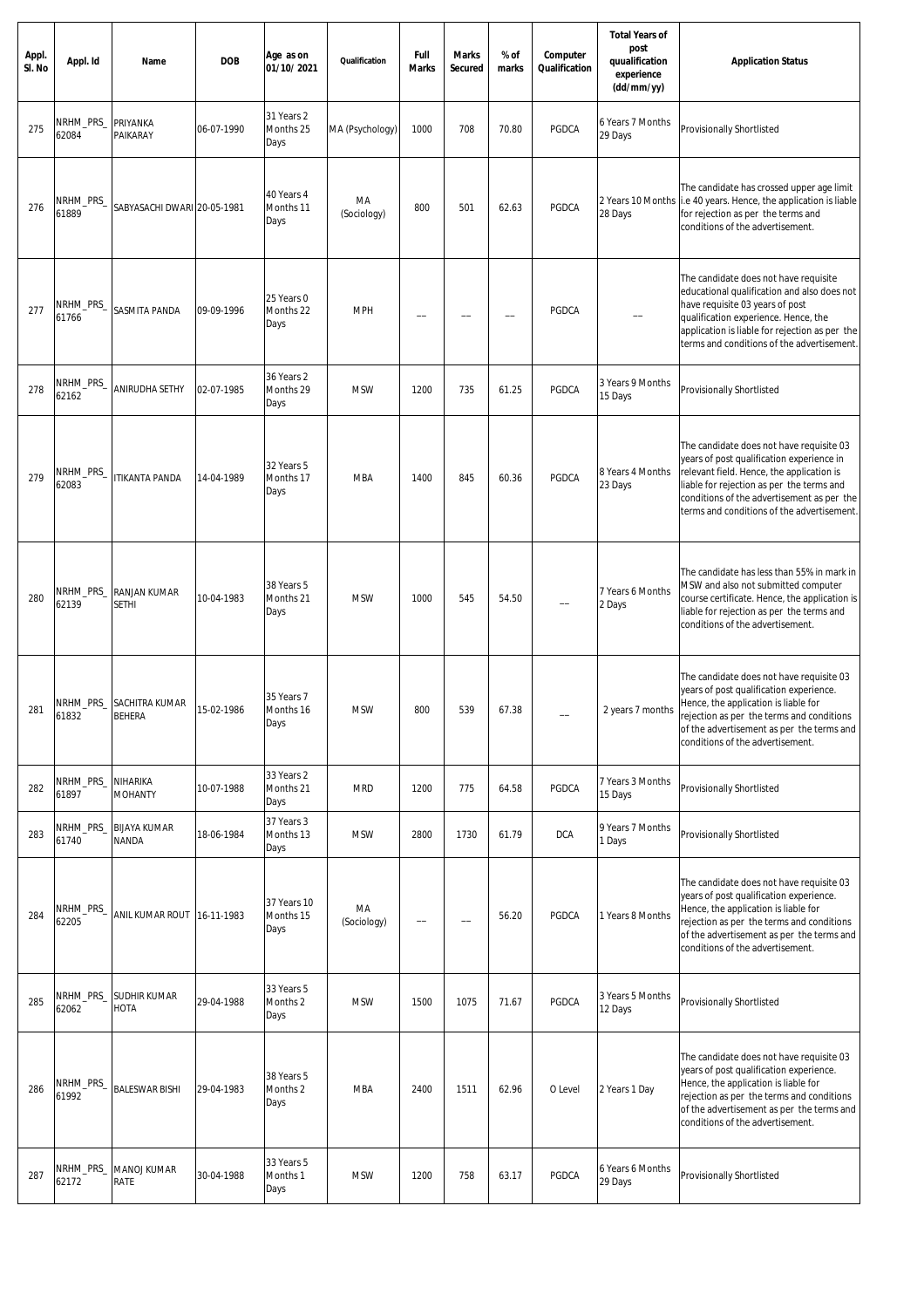| Appl.<br>SI. No | Appl. Id                     | Name                                   | <b>DOB</b> | Age as on<br>01/10/2021          | Qualification             | Full<br><b>Marks</b> | <b>Marks</b><br>Secured | % of<br>marks | Computer<br>Qualification | <b>Total Years of</b><br>post<br>quualification<br>experience<br>(dd/mm/yy) | <b>Application Status</b>                                                                                                                                                                                                                                                                     |
|-----------------|------------------------------|----------------------------------------|------------|----------------------------------|---------------------------|----------------------|-------------------------|---------------|---------------------------|-----------------------------------------------------------------------------|-----------------------------------------------------------------------------------------------------------------------------------------------------------------------------------------------------------------------------------------------------------------------------------------------|
| 288             | \RHM_PRS_<br>62155           | <b>MADAN SINGH</b>                     | 23-08-1994 | 27 Years 1<br>Months 8<br>Days   |                           |                      |                         |               | <b>BCA</b>                |                                                                             | The candidate has not submitted PG pass<br>certificate and marksheet. Hence, the<br>application is liable for rejection as per the<br>terms and conditions of the advertisement<br>as per the terms and conditions of the<br>advertisement.                                                   |
| 289             | VRHM_PRS_<br>62168           | SOMANATH<br><b>MISHRA</b>              | 04-10-1981 | 39 Years 11<br>Months 27<br>Days | Master of Law             | 1000                 | 594                     | 59.40         |                           | 9 Years 3 Months<br>24 Days                                                 | The candidate does not have requisite<br>educational qualification and also not<br>submitted computer course certificate.<br>Hence, the application is liable for<br>rejection as per the terms and conditions<br>of the advertisement.                                                       |
| 290             | NRHM_PRS_<br>61812           | <b>SUBASH CHANDRA</b><br><b>HAZRA</b>  | 26-05-1994 | 27 Years 4<br>Months 5<br>Days   | МA<br>(Economics)         | 1100                 | 669                     | 60.82         | PGDCA                     | 2 Years 4 months<br>19 days                                                 | The candidate does not have requisite 03<br>years of post qualification experience.<br>Hence, the application is liable for<br>rejection as per the terms and conditions<br>of the advertisement as per the terms and<br>conditions of the advertisement.                                     |
| 291             | NRHM_PRS_<br>62150           | <b>LAXMIPRIYA DAS</b>                  | 05-06-1997 | 24 Years 3<br>Months 26<br>Days  | <b>MAPMIR</b>             | 2400                 | 1860                    | 77.50         |                           |                                                                             | The candidate does not have requisite<br>educational qualification and has not<br>attached computer course certificate.<br>Hence, the application is liable for<br>rejection as per the terms and conditions<br>of the advertisement as per the terms and<br>conditions of the advertisement. |
| 292             | VRHM_PRS_<br>61759           | <b>GANESH NAHAK</b>                    | 11-01-1986 | 35 Years 8<br>Months 20<br>Days  | <b>MSW</b>                | 1500                 | 1141                    | 76.07         |                           | 13 Years 5 Months<br>19 Days                                                | The candidate has not submitted computer<br>course certificate. Hence, the application is<br>liable for rejection as per the terms and<br>conditions of the advertisement as per the<br>terms and conditions of the advertisement.                                                            |
| 293             | NRHM_PRS_ SUBHRANSU<br>62044 | <b>SEKHAR NAYAK</b>                    | 26-08-1985 | 36 Years 1<br>Months 5<br>Days   | <b>MSW</b>                | 1000                 | 644                     | 64.40         |                           | 11 Years 6 Months<br>8 Days                                                 | The candidate has not submitted computer<br>course certificate. Hence, the application is<br>liable for rejection as per the terms and<br>conditions of the advertisement as per the<br>terms and conditions of the advertisement.                                                            |
| 294             | NRHM_PRS_<br>62064           | MANORANJAN<br><b>MOHAPATRA</b>         | 10-06-1984 | 37 Years 3<br>Months 21<br>Days  | <b>PGDM</b>               |                      |                         | 77.70         | PGDCA                     | 7 Years 1 Months<br>21 Days                                                 | Provisionally Shortlisted                                                                                                                                                                                                                                                                     |
| 295             | VRHM_PRS_<br>61803           | <b>SURENDRA KUMAR</b><br><b>MISHRA</b> | 12-07-1975 | 46 Years 2<br>Months 19<br>Days  | MBA.                      | 2400                 | 1474                    | 61.42         | PGDSM                     | 12 Years                                                                    | Provisionally Shortlisted                                                                                                                                                                                                                                                                     |
| 296             | VRHM_PRS_<br>62055           | PANKAJINI MISHRA                       | 10-01-1984 | 37 Years 8<br>Months 21<br>Days  | <b>MBA</b>                |                      |                         | 61.9          | PGDCA                     | 7 Years 1 Month<br>24 Days                                                  | Provisionally Shortlisted                                                                                                                                                                                                                                                                     |
| 297             | NRHM_PRS_<br>61865           | SOUMYA RANJAN<br>LENKA                 | 04-06-1983 | 38 Years 3<br>Months 27<br>Days  | <b>MBA</b>                |                      |                         | 62.40         | PGDCA                     | 10 Years 1 Months<br>10 Days                                                | The candidate does not have requisite 03<br>years of post qualification experience in<br>relevant field. Hence, the application is<br>liable for rejection as per the terms and<br>conditions of the advertisement as per the<br>terms and conditions of the advertisement.                   |
| 298             | NRHM_PRS_<br>62229           | <b>DILLIP KUMAR</b><br>SAHOO           | 01-05-1990 | 31 Years 5<br>Months 0<br>Days   | МA<br>(Mathmatics)        | 1000                 | 691                     | 69.10         | PGDCA                     | 6 Years 2 Months<br>24 Days                                                 | The candidate does not have requisite<br>educational qualification. Hence, the<br>application is liable for rejection as per the<br>terms and conditions of the advertisement.                                                                                                                |
| 299             | NRHM_PRS_<br>62057           | PRASAD KUMAR<br>SUNDARAY               | 21-06-1985 | 36 Years 3<br>Months 10<br>Days  | <b>MSW</b>                | 1500                 | 1103                    | 73.53         | <b>BCA</b>                | 7 Years 2 Months<br>22 days                                                 | Provisionally Shortlisted                                                                                                                                                                                                                                                                     |
| 300             | NRHM_PRS_<br>61772           | <b>SUMAN MARNDI</b>                    | 22-07-1997 | 24 Years 2<br>Months 9<br>Days   | MSc (Computer<br>Science) | 2100                 | 1539                    | 73.29         |                           |                                                                             | The candidate does not have requisite<br>educational qualification. Hence, the<br>application is liable for rejection as per the<br>terms and conditions of the advertisement.                                                                                                                |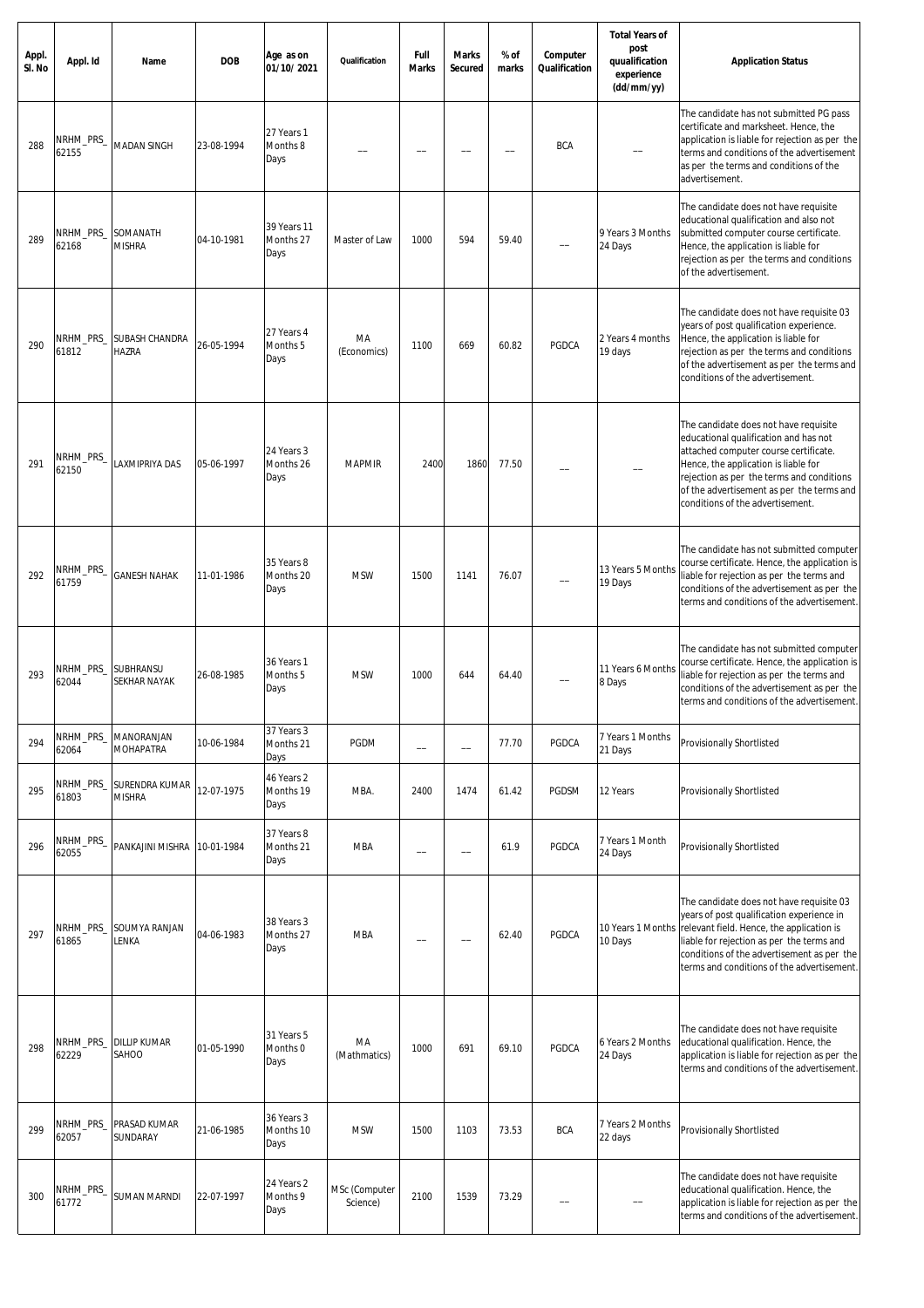| Appl.<br>SI. No | Appl. Id                      | Name                                | <b>DOB</b> | Age as on<br>01/10/2021          | Qualification        | Full<br><b>Marks</b> | <b>Marks</b><br>Secured | % of<br>marks | Computer<br>Qualification | <b>Total Years of</b><br>post<br>quualification<br>experience<br>(dd/mm/yy) | <b>Application Status</b>                                                                                                                                                                                                                                                               |
|-----------------|-------------------------------|-------------------------------------|------------|----------------------------------|----------------------|----------------------|-------------------------|---------------|---------------------------|-----------------------------------------------------------------------------|-----------------------------------------------------------------------------------------------------------------------------------------------------------------------------------------------------------------------------------------------------------------------------------------|
| 301             | NRHM_PRS_<br>62198            | JAYASHREE BISWAL 03-07-1989         |            | 32 Years 2<br>Months 28<br>Days  | <b>MBA</b>           |                      |                         | 65.90         | PGDCA                     | 7 Years 5 Months                                                            | <b>Provisionally Shortlisted</b>                                                                                                                                                                                                                                                        |
| 302             | NRHM_PRS_<br>61838            | JAYASHREE MEKAP                     | 19-08-1986 | 35 Years 1<br>Months 12<br>Days  | <b>MSW</b>           | 1000                 | 614                     | 61.40         | PGDCA                     | 6 Years 8 Months<br>8 Days                                                  | Provisionally Shortlisted                                                                                                                                                                                                                                                               |
| 303             | \RHM_PRS_<br>62067            | <b>SAMIR KUMAR</b><br><b>ROUT</b>   | 20-07-1984 | 37 Years 2<br>Months 11<br>Days  | <b>MSW</b>           | 1000                 | 607                     | 60.70         |                           | 7 years, 6 months<br>16 days                                                | The candidate does not have required<br>computer course qualification. Hence, the<br>application is liable for rejection as per the<br>terms and conditions of the advertisement<br>as per the terms and conditions of the<br>advertisement.                                            |
| 304             | NRHM_PRS_<br>61877            | <b>ASHOK KUMAR</b><br><b>BAGH</b>   | 08-01-1985 | 36 Years 8<br>Months 23<br>Days  | <b>MSW</b>           | 1200                 | 849                     | 70.75         | PGDCA                     | 9 Years 5 Months<br>3 Days                                                  | Provisionally Shortlisted                                                                                                                                                                                                                                                               |
| 305             | NRHM_PRS_<br>61712            | <b>LIPAK KUMAR</b><br><b>BEHERA</b> | 18-06-1995 | 26 Years 3<br>Months 13<br>Days  | <b>MSW</b>           | 1600                 | 883                     | 55.19         |                           | 3 Years 11 Days                                                             | The candidate does not have required<br>computer course qualification. Hence, the<br>application is liable for rejection as per the<br>terms and conditions of the advertisement<br>as per the terms and conditions of the<br>advertisement.                                            |
| 306             | \RHM_PRS_<br>62045            | RAJENDRA PATRA                      | 10-10-1989 | 31 Years 11<br>Months 21<br>Days | MA (Sociology)       |                      |                         |               | PGDCA                     | 4 Years 2 Months<br>25 Days                                                 | The percentage of marks could not be<br>ascertained from the submitted document.<br>Hence, the application is liable for<br>rejection as per the terms and conditions<br>of the advertisement as per the terms and<br>conditions of the advertisement.                                  |
| 307             | VRHM_PRS_<br>62230            | KRUTIBASA JENA                      | 20-06-1989 | 32 Years 3<br>Months 11<br>Days  | <b>MSW</b>           | 1800                 | 1182                    | 65.67         | PGDCA                     |                                                                             | The candidate does not have requisite post<br>qualification experience. Hence, the<br>application is liable for rejection as per the<br>terms and conditions of the advertisement<br>as per the terms and conditions of the<br>advertisement.                                           |
|                 | 308 NRHM_PRS<br>62249         | IZARANI NAYAK                       | 10-06-1992 | 29 Years 3<br>Months 21<br>Days  | M.COM                | 600                  | 363                     | 60.50         | DCA                       |                                                                             | The candidate does not have requisite<br>educational qualification. Hence, the<br>application is liable for rejection as per the<br>terms and conditions of the advertisement.                                                                                                          |
| 309             | NRHM_PRS_<br>61986            | <b>JYOTI RANJAN</b><br><b>NAYAK</b> | 08-03-1988 | 33 Years 6<br>Months 23<br>Days  | <b>M.P.M&amp;I.R</b> | 2400                 | 1650                    | 68.75         | PGDCA                     | 4 Years 9 Months<br>5 Days                                                  | The candidate does not have requisite<br>educational qualification. Hence, the<br>application is liable for rejection as per the<br>terms and conditions of the advertisement.                                                                                                          |
| 310             | VRHM_PRS_<br>62031            | PRASANT KUMAR                       | 18-06-1976 | 45 Years 3<br>Months 13<br>Days  | <b>MSW</b>           | 1200                 | 695                     | 57.92         | PGDCA                     | 10 Years 10<br>Months 24 Days                                               | The candidate is required to submit valid<br>NOC from the appointing authority by the<br>date as mentioned in the Notice through e-<br>mail (hrdnrhm1@gmail.com), falining<br>which the application is liable for rejection<br>as per the terms and conditions of the<br>advertisement. |
| 311             | NRHM_PRS_<br>62158            | JIHOBANISI LIMMA                    | 13-05-1984 | 37 Years 4<br>Months 18<br>Days  | <b>MSW</b>           | 1200                 | 750                     | 62.50         | PGDCA                     | 10 Years 1 Months<br>29 Days                                                | Provisionally Shortlisted                                                                                                                                                                                                                                                               |
| 312             | NRHM_PRS_<br>62156            | <b>DUTI KRUSHNA</b><br>SAHU         | 30-06-1982 | 39 Years 3<br>Months 1<br>Days   | M.F.C                | 3200                 | 2034                    | 63.56         | <b>DCA</b>                | 7 Years 3 Months<br>29 Days                                                 | The candidate does not have requisite<br>educational qualification. Hence, the<br>application is liable for rejection as per the<br>terms and conditions of the advertisement.                                                                                                          |
| 313             | NRHM_PRS_ NILAKANTHA<br>62181 | <b>PANDIT</b>                       | 08-05-1984 | 37 Years 4<br>Months 23<br>Days  | <b>MSW</b>           | 1200                 | 710                     | 59.17         |                           | 1 Year 6 Months 2<br>Days                                                   | The candidate does not have required post<br>qualification experience and computer<br>qualification. Hence, the application is<br>liable for rejection as per the terms and<br>conditions of the advertisement as per the<br>terms and conditions of the advertisement.                 |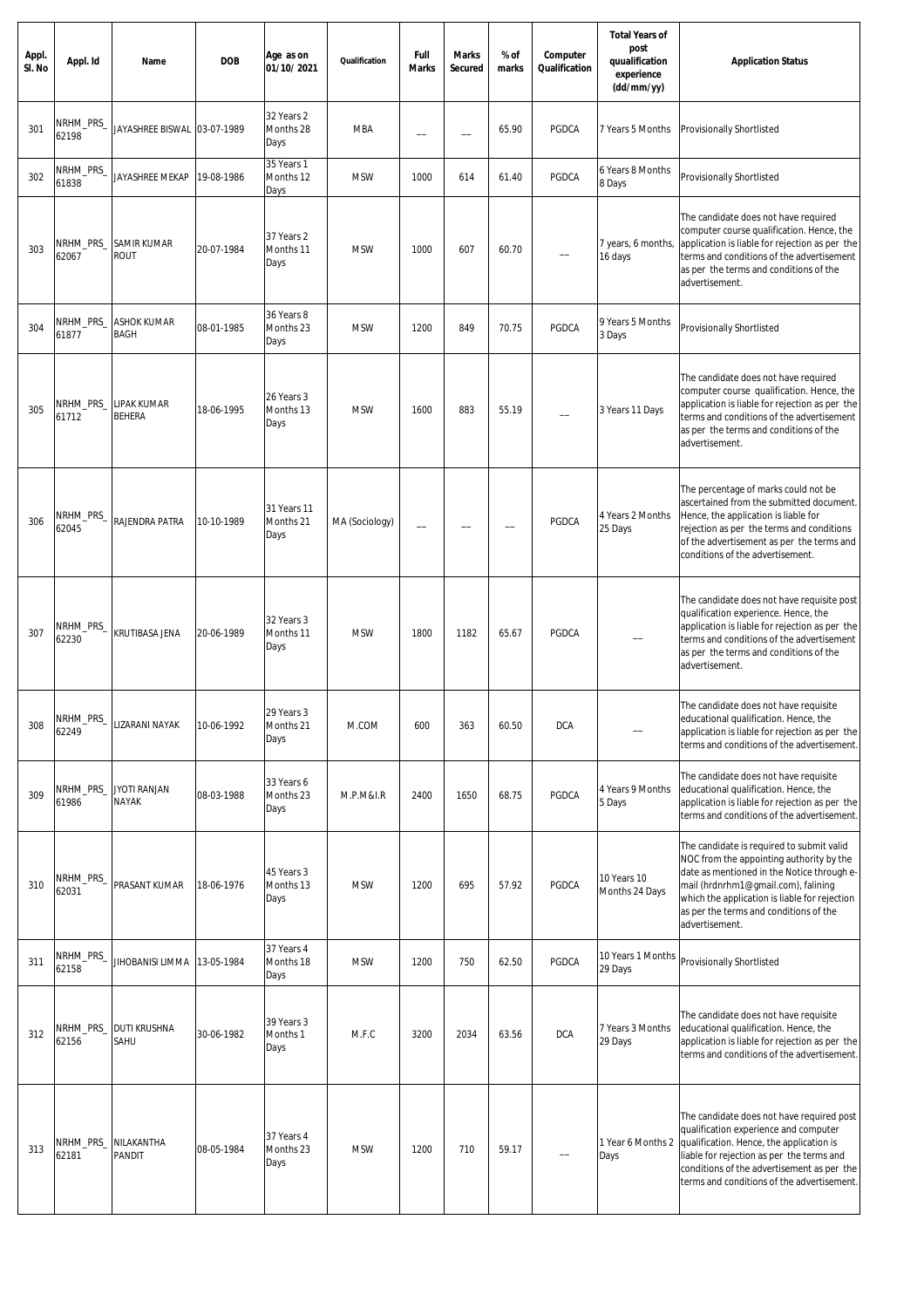| Appl.<br>SI. No | Appl. Id           | Name                              | <b>DOB</b> | Age as on<br>01/10/2021          | Qualification             | Full<br><b>Marks</b> | <b>Marks</b><br>Secured | % of<br>marks | Computer<br>Qualification | <b>Total Years of</b><br>post<br>quualification<br>experience<br>(dd/mm/yy) | <b>Application Status</b>                                                                                                                                                                                                                                                                                                              |
|-----------------|--------------------|-----------------------------------|------------|----------------------------------|---------------------------|----------------------|-------------------------|---------------|---------------------------|-----------------------------------------------------------------------------|----------------------------------------------------------------------------------------------------------------------------------------------------------------------------------------------------------------------------------------------------------------------------------------------------------------------------------------|
| 314             | \RHM_PRS_<br>62023 | <b>BASUDEB PADHAN</b>             | 17-06-1990 | 31 Years 3<br>Months 14<br>Days  | MA (Sociology)            |                      |                         | 56.50         |                           | 3 Years 7 Months<br>5 Days                                                  | The candidate does not have required<br>computer course qualification. Hence, the<br>application is liable for rejection as per the<br>terms and conditions of the advertisement<br>as per the terms and conditions of the<br>advertisement.                                                                                           |
| 315             | NRHM_PRS_<br>62001 | POORNIMA SAHOO 08-07-1983         |            | 38 Years 2<br>Months 23<br>Days  | MBA                       | 4200                 | 3448                    | 82.10         | PGDCA                     | 10 Years 2 Months<br>19 Days                                                | Provisionally Shortlisted                                                                                                                                                                                                                                                                                                              |
| 316             | VRHM_PRS_<br>61904 | <b>MALAYA RANJAN</b><br>PANIGRAHI | 28-07-1985 | 36 Years 2<br>Months 3<br>Days   | <b>MBA</b>                |                      |                         | 60.00         | <b>DCA</b>                | 4 Years 11 Months<br>16 Days                                                | Provisionally Shortlisted                                                                                                                                                                                                                                                                                                              |
| 318             | \RHM_PRS_<br>62026 | SUJATA PANDA                      | 15-07-1985 | 36 Years 2<br>Months 16<br>Days  | <b>MBA</b>                | 600                  | 399                     | 66.50         | PGDCA                     | 4 Years                                                                     | Provisionally Shortlisted                                                                                                                                                                                                                                                                                                              |
| 319             | VRHM_PRS_<br>62160 | PRABHUDUTTA<br><b>MOHAPATRA</b>   | 05-07-1982 | 39 Years 2<br>Months 26<br>Days  | <b>MBA</b>                | 3400                 | 2079                    | 61.15         | PGDCA                     | 5 Years                                                                     | The candidate is required to submit valid<br>NOC from the appointing authority by the<br>date as mentioned in the Notice through e-<br>mail (hrdnrhm1@gmail.com), falining<br>which the application is liable for rejection<br>as per the terms and conditions of the<br>advertisement.                                                |
| 320             | NRHM_PRS_<br>62193 | <b>ASHWINI KUMAR</b><br>SAHOO     | 13-05-1985 | 36 Years 4<br>Months 18<br>Davs  | <b>MSW</b>                | 1200                 | 673                     | 56.08         | PGDCA                     | 8 Years 10 Months<br>3 Days                                                 | Provisionally Shortlisted                                                                                                                                                                                                                                                                                                              |
| 321             | NRHM_PRS_<br>62009 | RABINDRA MOHAN<br><b>SUNA</b>     | 11-06-1984 | 37 Years 3<br>Months 20<br>Davs  | <b>MSW</b>                | 1200                 | 724                     | 60.33         | <b>DCA</b>                | 5 Years 4 Months<br>10 Days                                                 | Provisionally Shortlisted                                                                                                                                                                                                                                                                                                              |
| 322             | NRHM_PRS_<br>61924 | PRADIP NAG                        | 07-02-1986 | 35 Years 7<br>Months 24<br>Days  | <b>MSW</b>                | 1200                 | 773                     | 64.42         | PGDCA                     | 9 Years 11 Months<br>20 Days                                                | Provisionally Shortlisted                                                                                                                                                                                                                                                                                                              |
| 323             | NRHM_PRS_<br>61984 | <b>JYOTI TIRKEY</b>               | 27-06-1987 | 34 Years 3<br>Months 4<br>pays   | <b>MSW</b>                | 1200                 | 659                     | 54.92         |                           | 1 Years 1 Months<br>26 Days                                                 | The candidate has secured less than 55%<br>marks in MSW and also does not have<br>required 3 years of post qualification<br>experience & computer qualification.<br>Hence, the application is liable for<br>rejection as per the terms and conditions<br>of the advertisement as per the terms and<br>conditions of the advertisement. |
| 324             | VRHM_PRS_<br>62216 | PAWAN KUMAR<br><b>MAHTO</b>       | 15-10-1989 | 31 Years 11<br>Months 16<br>Days | <b>MSW</b>                |                      |                         |               |                           |                                                                             | The candidate does not have required post<br>qualification experience and computer<br>qualification. The percentage of marks also<br>could not be ascertained. Hence, the<br>application is liable for rejection as per the<br>terms and conditions of the advertisement<br>as per the terms and conditions of the<br>advertisement.   |
| 325             | 62111              | NRHM_PRS_ MADHUSMITA<br>BAISHAKHA | 03-06-1978 | 43 Years 3<br>Months 28<br>Days  | <b>MSW</b>                | 1200                 | 673                     | 56.08         | PGDCS                     | 13 Years 5 Months<br>16 Days                                                | Provisionally Shortlisted                                                                                                                                                                                                                                                                                                              |
| 326             | NRHM_PRS_<br>62171 | <b>SUSHANTA KUMAR</b><br>SAHU     | 04-07-1991 | 30 Years 2<br>Months 27<br>Days  | <b>MSW</b>                | 2000                 | 1260                    | 63.00         | PGDCA                     | 3 Years 17 Days                                                             | Provisionally Shortlisted                                                                                                                                                                                                                                                                                                              |
| 327             | NRHM_PRS_<br>61985 | <b>BABULI KUMAR</b><br>PRADHAN    | 18-03-1988 | 33 Years 6<br>Months 13<br>Days  | MA IN<br><b>GEOGRAPHY</b> | 1600                 | 1165                    | 72.81         |                           | 8 Years 12 Months                                                           | The candidate does not have requisite<br>educational qualification. Hence, the<br>application is liable for rejection as per the<br>terms and conditions of the advertisement.                                                                                                                                                         |
| 328             | NRHM_PRS_<br>62254 | MONALISA PATNAIK 24-05-1987       |            | 34 Years 4<br>Months 7<br>Days   | <b>MBA</b>                |                      |                         | 62.40         | PGDCA                     | 1 Years 11 Months<br>3 Days                                                 | The candidate does not have required post<br>qualification experience. Hence, the<br>application is liable for rejection as per the<br>terms and conditions of the advertisement<br>as per the terms and conditions of the<br>advertisement.                                                                                           |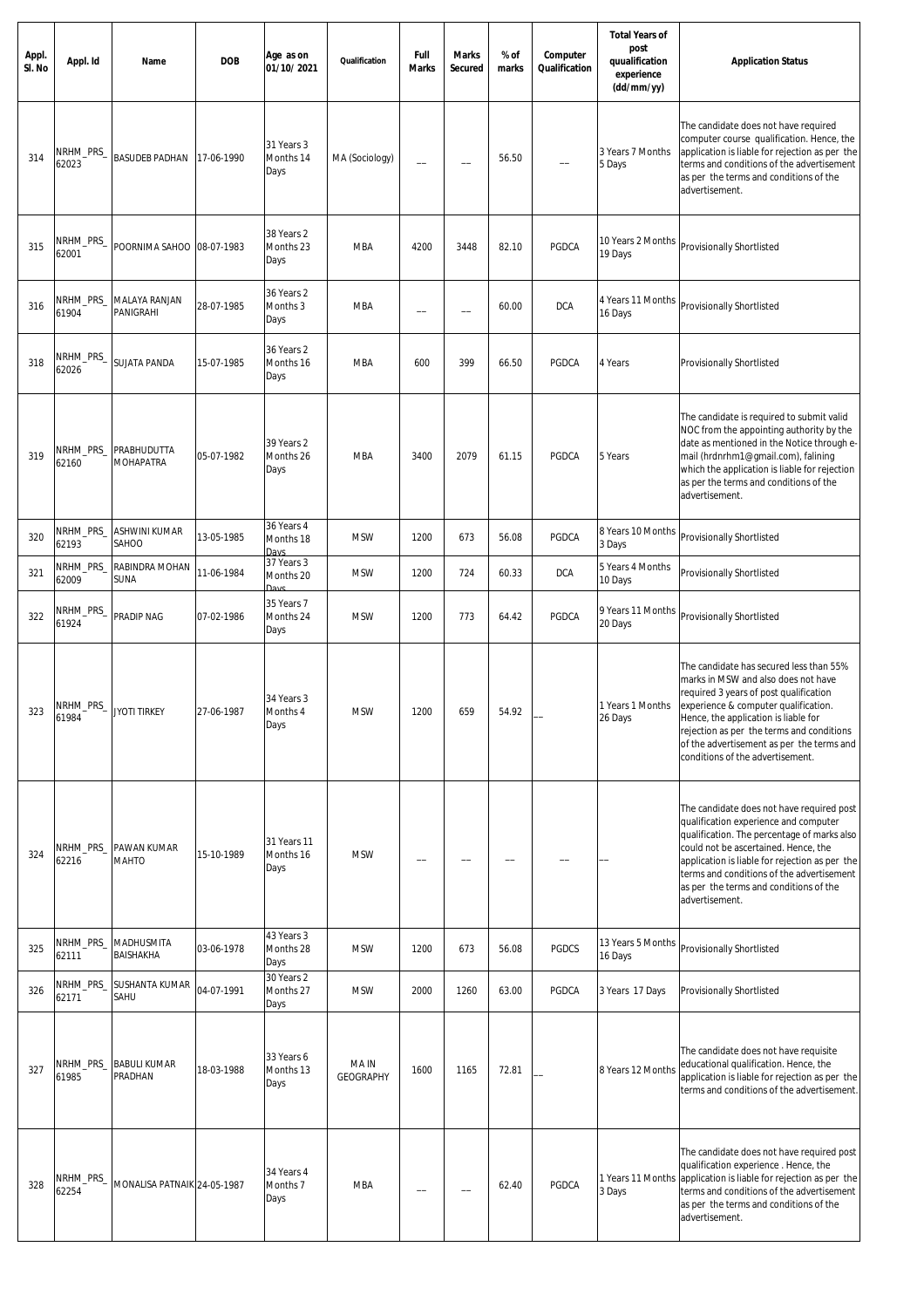| Appl.<br>SI. No | Appl. Id           | Name                                   | <b>DOB</b> | Age as on<br>01/10/2021         | Qualification      | Full<br><b>Marks</b> | <b>Marks</b><br>Secured | % of<br>marks | Computer<br>Qualification | <b>Total Years of</b><br>post<br>quualification<br>experience<br>(dd/mm/yy) | <b>Application Status</b>                                                                                                                                                                                                                                                                                                                                  |
|-----------------|--------------------|----------------------------------------|------------|---------------------------------|--------------------|----------------------|-------------------------|---------------|---------------------------|-----------------------------------------------------------------------------|------------------------------------------------------------------------------------------------------------------------------------------------------------------------------------------------------------------------------------------------------------------------------------------------------------------------------------------------------------|
| 329             | NRHM_PRS_<br>61920 | <b>GYANJIT</b><br>SATAPATHY            | 03-07-1986 | 35 Years 2<br>Months 28<br>Days | <b>MSW</b>         |                      |                         | 59.08         | <b>BCA</b>                | 2Years 9 Months 5<br>Days                                                   | The candidate does not have required 3<br>years of post qualification experience.<br>Hence, the application is liable for<br>rejection as per the terms and conditions<br>of the advertisement as per the terms and<br>conditions of the advertisement.                                                                                                    |
| 330             | NRHM_PRS_<br>62137 | RAMESH CHANDRA<br>PADHAN               | 10-02-1987 | 34 Years 7<br>Months 21<br>Days | <b>MRD</b>         |                      |                         | 58.13         | PGDCA                     | 6 Years 9 Months<br>8 Days                                                  | Provisionally Shortlisted                                                                                                                                                                                                                                                                                                                                  |
| 331             | VRHM_PRS_<br>62248 | RASHMI RANJAN<br><b>SWAIN</b>          | 02-06-1991 | 30 Years 3<br>Months 29<br>Days | <b>MCA</b>         |                      |                         |               |                           |                                                                             | The candidate does not have requiired<br>educational qualification. The post<br>qualification experience also could not be<br>ascertained from the submitted experience<br>certificate. Hence, the application is liable<br>for rejection as per the terms and<br>conditions of the advertisement as per the<br>terms and conditions of the advertisement. |
| 332             | VRHM_PRS_<br>62175 | SHRABANI<br><b>MOHAPATRA</b>           | 04-07-1985 | 36 Years 2<br>Months 27<br>Days | MA (History)       | 800                  | 508                     | 63.50         |                           | 1 Years 11 Months<br>25 Days                                                | The candidate does not have required post<br>qualification experience. Hence, the<br>application is liable for rejection as per the<br>terms and conditions of the advertisement<br>as per the terms and conditions of the<br>advertisement.                                                                                                               |
| 333             | VRHM_PRS_<br>62089 | <b>BISWANATH</b><br><b>MOHANTY</b>     | 18-05-1988 | 33 Years 4<br>Months 13<br>Days | <b>MSW</b>         | 1100                 | 683                     | 62.09         |                           | 9 Years 5 Months<br>21 Days                                                 | The candidate does not have required<br>computer qualification. Hence, the<br>application is liable for rejection as per the<br>terms and conditions of the advertisement<br>as per the terms and conditions of the<br>advertisement.                                                                                                                      |
| 334             | 62200              | NRHM_PRS_ ASHOK KUMAR<br><b>MISHRA</b> | 04-05-1987 | 34 Years 4<br>Months 27<br>Days | MBA                | 2600                 | 2026                    | 77.92         | PGDCA                     | 13 Years 2 Months<br>23 Days                                                | The candidate is required to submit valid<br>NOC from the appointing authority by the<br>date as mentioned in the Notice through e-<br>mail (hrdnrhm1@gmail.com), falining<br>which the application is liable for rejection<br>as per the terms and conditions of the<br>advertisement.                                                                    |
| 335             | NRHM_PRS_<br>62247 | <b>SURSARITA ROUT</b>                  | 28-05-1987 | 34 Years 4<br>Months 3<br>Days  | <b>MSW</b>         | 1000                 | 574                     | 57.40         |                           | 8 Years 6 Months<br>17 Days                                                 | The candidate does not have required<br>computer qualification. Hence, the<br>application is liable for rejection as per the<br>terms and conditions of the advertisement<br>as per the terms and conditions of the<br>advertisement.                                                                                                                      |
| 336             | VRHM_PRS_<br>61917 | SAMIYA RANJAN<br>DAS                   | 08-08-1983 | 38 Years 1<br>Months 23<br>Days | <b>MBA</b>         | 2100                 | 1250                    | 59.52         | PGDCA                     | 6 Years 4 Months<br>1 Days                                                  | The candidate does not have required post<br>qualification experience in relevant field.<br>Hence, the application is liable for<br>rejection as per the terms and conditions<br>of the advertisement as per the terms and<br>conditions of the advertisement.                                                                                             |
| 337             | VRHM_PRS_<br>62065 | <b>DUSHMANTA</b><br><b>KUMAR DAS</b>   | 05-06-1981 | 40 Years 3<br>Months 26<br>Days | <b>MSW</b>         | 1500                 | 1026                    | 68.40         |                           | 13 Years 10<br>Months 21 Days                                               | The candidate has crossed upper age limit<br>i.e 40 years and also does not have<br>required computer qualification. Hence,<br>the application is liable for rejection as per<br>the terms and conditions of the<br>advertisement as per the terms and<br>conditions of the advertisement.                                                                 |
| 338             | NRHM_PRS_<br>61788 | MANORANJAN<br>PATTANAIK                | 27-07-1988 | 33 Years 2<br>Months 4<br>Days  | <b>MSW</b>         | 1200                 | 667                     | 55.58         | PGDCA                     | 8 Years 11 Months<br>25 Days                                                | Provisionally Shortlisted                                                                                                                                                                                                                                                                                                                                  |
| 339             | NRHM_PRS_<br>61707 | SOMAPUSPA<br><b>MISHRA</b>             | 06-06-1994 | 27 Years 3<br>Months 25<br>Days | <b>MBA</b>         |                      |                         | 69.75         | PGDCA                     | 3 Years 9 Months<br>19 Days                                                 | Provisionally Shortlisted                                                                                                                                                                                                                                                                                                                                  |
| 340             | NRHM_PRS_<br>62060 | DEBADARSINI RATH 05-07-1987            |            | 34 Years 2<br>Months 26<br>Days | MA(SOCIAL<br>WORK) | 1000                 | 565                     | 56.50         | PGDCA                     | 11 Years 4 Months<br>24 Days                                                | Provisionally Shortlisted                                                                                                                                                                                                                                                                                                                                  |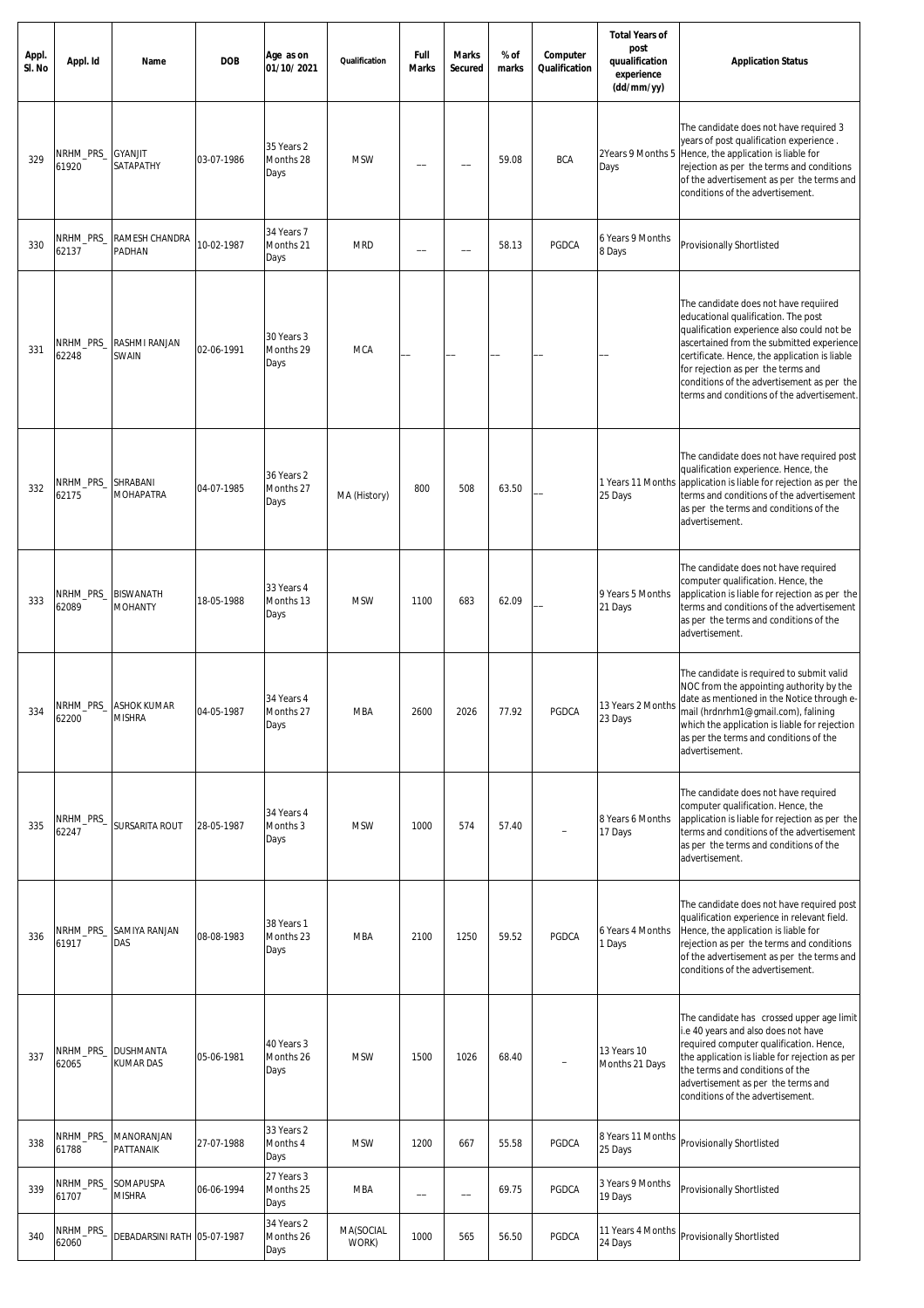| Appl.<br>SI. No | Appl. Id           | Name                                    | <b>DOB</b> | Age as on<br>01/10/2021                   | Qualification                   | Full<br><b>Marks</b> | <b>Marks</b><br>Secured | % of<br>marks | Computer<br>Qualification | <b>Total Years of</b><br>post<br>quualification<br>experience<br>(dd/mm/yy) | <b>Application Status</b>                                                                                                                                                                                                                                                                                                                                                 |
|-----------------|--------------------|-----------------------------------------|------------|-------------------------------------------|---------------------------------|----------------------|-------------------------|---------------|---------------------------|-----------------------------------------------------------------------------|---------------------------------------------------------------------------------------------------------------------------------------------------------------------------------------------------------------------------------------------------------------------------------------------------------------------------------------------------------------------------|
| 341             | NRHM_PRS_<br>62219 | <b>SESADEV NAYAK</b>                    | 16-04-1975 | 46 Years 5<br>Months 15<br>Days           | <b>PG(RURAL</b><br>DEVELOPMENT) | 2600                 | 1565                    | 60.19         | PGDCA                     | 17 Years 1 Months<br>16 Days                                                | The candidate has not submitted Pass<br>certificate of required qualification and the<br>course duration also coud not be<br>ascertained. The percentage of marks also<br>could not be ascertained. Hence, the<br>application is liable for rejection as per the<br>terms and conditions of the advertisement<br>as per the terms and conditions of the<br>advertisement. |
| 342             | VRHM_PRS_<br>62147 | <b>SHAKTI PRASAD</b><br><b>MOHANTY</b>  | 15-12-1988 | 32 Years 9<br>Months 16<br>Days           | <b>MBA</b>                      |                      |                         | 57.80         | PGDCA                     | 3 Years 5 Months<br>4 Days                                                  | The candidate does not have required post<br>qualification experience in relevant field.<br>Hence, the application is liable for<br>rejection as per the terms and conditions<br>of the advertisement as per the terms and<br>conditions of the advertisement.                                                                                                            |
| 343             | NRHM_PRS_<br>62210 | PRANATI SWAIN                           | 10-05-1982 | 39 Years 4<br>Months 21<br>Days           | <b>MBA</b>                      |                      |                         | 74.60         | PGDCA                     | 3 Years 1 Months<br>18 Days                                                 | Provisionally Shortlisted                                                                                                                                                                                                                                                                                                                                                 |
| 344             | 62101              | NRHM_PRS_ MRUTYUNJAYA<br>BHUJABAL       | 22-04-1989 | 32 Years 5<br>Months 9<br>Days            | <b>MSW</b>                      | 1500                 | 1091                    | 72.73         |                           | 6 Years 2 Months<br>1 Days                                                  | The candidate does not have required<br>computer qualification. Hence, the<br>application is liable for rejection as per the<br>terms and conditions of the advertisement<br>as per the terms and conditions of the<br>advertisement.                                                                                                                                     |
| 345             | NRHM_PRS_<br>61791 | BISWAJITA BEHERA 07-07-1985             |            | 36 Years 2<br>Months 24<br>Days           | <b>MBA</b>                      |                      |                         | 69.47         | PGDCA                     | 13 Years 11<br>Months 13 Days                                               | Provisionally Shortlisted                                                                                                                                                                                                                                                                                                                                                 |
| 346             | 61810              | VRHM_PRS_ SIMA SARALA<br><b>MOHANTY</b> | 01-06-1991 | 30 Years 4<br>Months 0<br>Days            | <b>MBA</b>                      | 3000                 | 1887                    | 62.90         | PGDCA                     | 1 year                                                                      | The candidate does not have required post<br>qualification experience. Hence, the<br>application is liable for rejection as per the<br>terms and conditions of the advertisement<br>as per the terms and conditions of the<br>advertisement.                                                                                                                              |
| 347             | NRHM_PRS_<br>61869 | <b>JAYASMITA</b><br><b>MOHANTY</b>      | 13-01-1997 | 24 Years 8<br>Months 18<br>Days           | <b>MSW</b>                      | 2000                 | 1534                    | 76.70         | <b>OSCIT</b>              |                                                                             | The candidate does not have required post<br>qualification experience. Hence, the<br>application is liable for rejection as per the<br>terms and conditions of the advertisement<br>as per the terms and conditions of the<br>advertisement.                                                                                                                              |
| 348             | NRHM_PRS_<br>62094 | <b>SUNIL KUMAR</b><br>SAHU              | 08-06-1983 | 38 Years 3<br>Months 23<br>Days           | <b>MSW</b>                      | 1500                 | 1088                    | 72.53         | PGDCA                     | 5 Years 6 Months<br>25 Days                                                 | Provisionally Shortlisted                                                                                                                                                                                                                                                                                                                                                 |
| 349             | NRHM_PRS_<br>62195 | <b>ANUSUYA ROUT</b>                     | 07-08-1987 | 34 Years 1<br>Months 24<br>Days           | MA (RURAL<br>DEVELOPMENT)       |                      |                         | 58.00         | "O" Level                 | 10 Years 17 Days                                                            | <b>Provisionally Shortlisted</b>                                                                                                                                                                                                                                                                                                                                          |
| 350             | NRHM_PRS_<br>61931 | SATYABRATA<br>SATAPATHY                 | 15-07-1978 | 43 Years 2<br>Months 16<br>Days           | <b>MSW</b>                      | 1200                 | 784                     | 65.33         | PGDCA                     | 13 Years 1 Months<br>19 Days                                                | Provisionally Shortlisted                                                                                                                                                                                                                                                                                                                                                 |
| 351             | NRHM_PRS_<br>61706 | <b>HITESH KUMAR</b><br>TRIPATHY         | 10-11-1987 | 33 Years 10<br>Months 21<br>Days          | <b>MBA</b>                      | 5000                 | 3644                    | 72.88         |                           | 6 Years 3 Months<br>17 Days                                                 | The candidate does not have required<br>computer qualification. Hence, the<br>application is liable for rejection as per the<br>terms and conditions of the advertisement<br>as per the terms and conditions of the<br>advertisement.                                                                                                                                     |
| 352             | NRHM_PRS_<br>62153 | <b>LEENA ROUTRAY</b>                    | 03-05-1983 | 38 Years 4<br>Months 28<br>Days           | MA (<br>ANTHROIPOLOG<br>$\vert$ | 1200                 | 706                     | 58.83         | <b>DCA</b>                | 3 Years 5 months                                                            | Provisionally Shortlisted                                                                                                                                                                                                                                                                                                                                                 |
| 353             | NRHM_PRS_<br>61890 | <b>MANTU KUMAR</b><br><b>DEBTA</b>      | 24-06-1984 | 37 Years 3<br>Months <sub>7</sub><br>Days | МA<br>(SOCIOLOGY)               | 1800                 | 1119                    | 62.17         | <b>OSCIT</b>              | 2 Years 2 Months                                                            | The candidate does not have required post<br>qualification experience. Hence, the<br>application is liable for rejection as per the<br>terms and conditions of the advertisement<br>as per the terms and conditions of the<br>advertisement.                                                                                                                              |
| 354             | NRHM_PRS_<br>61801 | MAHADEBA ROUT                           | 11-03-1986 | 35 Years 6<br>Months 20<br>Days           | <b>MSW</b>                      | 1200                 | 737                     | 61.42         | PGDCA                     | 3 Years 6 Months<br>29 Days                                                 | Provisionally Shortlisted                                                                                                                                                                                                                                                                                                                                                 |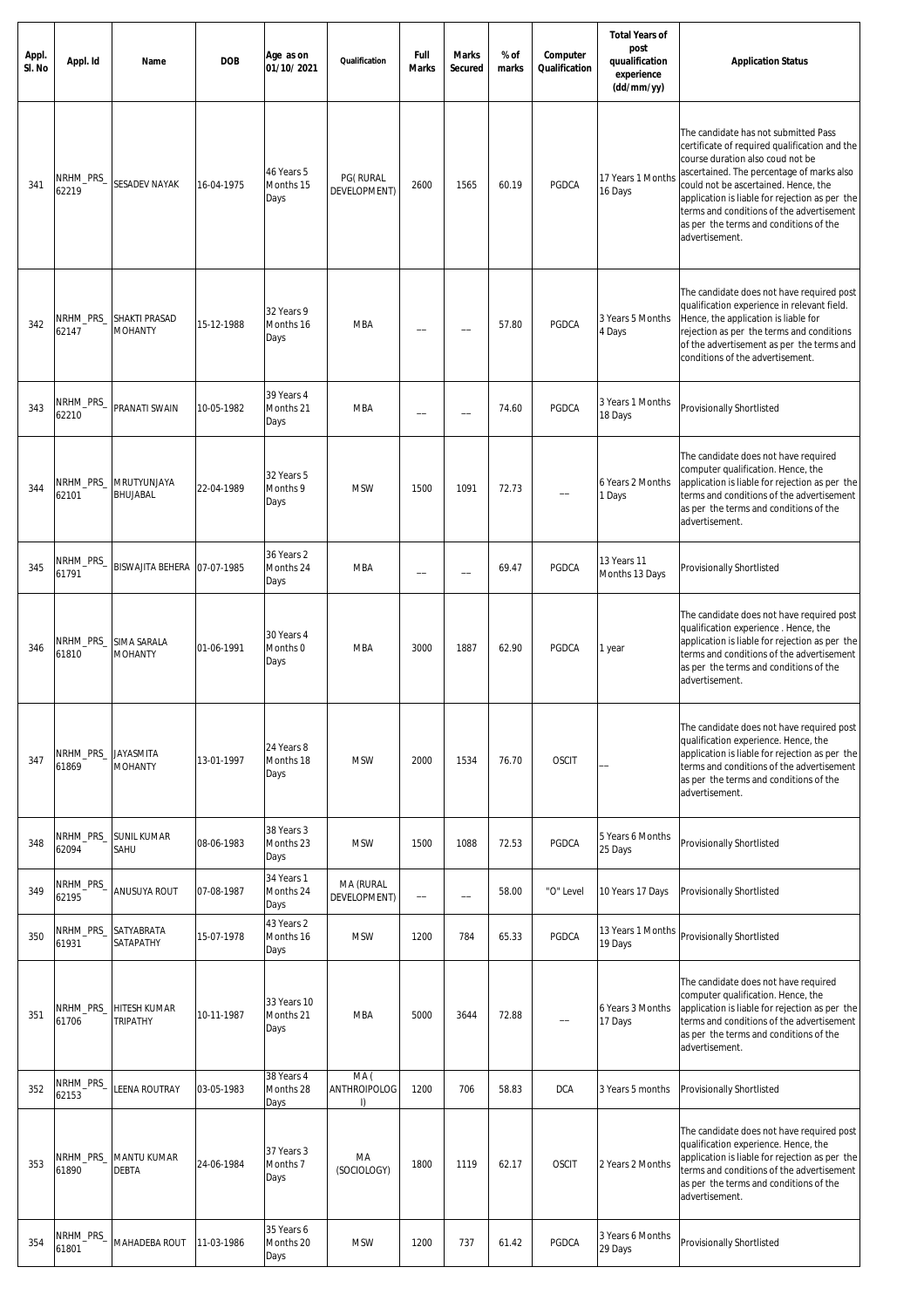| Appl.<br>SI. No | Appl. Id           | Name                              | <b>DOB</b> | Age as on<br>01/10/2021          | Qualification             | Full<br><b>Marks</b> | <b>Marks</b><br>Secured | % of<br>marks | Computer<br>Qualification          | <b>Total Years of</b><br>post<br>quualification<br>experience<br>(dd/mm/yy) | <b>Application Status</b>                                                                                                                                                                                                                                                                                                  |
|-----------------|--------------------|-----------------------------------|------------|----------------------------------|---------------------------|----------------------|-------------------------|---------------|------------------------------------|-----------------------------------------------------------------------------|----------------------------------------------------------------------------------------------------------------------------------------------------------------------------------------------------------------------------------------------------------------------------------------------------------------------------|
| 355             | NRHM_PRS_<br>62166 | <b>ROHINI</b><br><b>CHOUDHURY</b> | 20-06-1983 | 38 Years 3<br>Months 11<br>Days  | <b>MRD</b>                |                      |                         | 58.46         |                                    |                                                                             | The candidate does not have required post<br>qualification experience and computer<br>qualification. Hence, the application is<br>liable for rejection as per the terms and<br>conditions of the advertisement as per the<br>terms and conditions of the advertisement.                                                    |
| 356             | NRHM_PRS_<br>61876 | KARUNAKAR BARIK                   | 05-05-1989 | 32 Years 4<br>Months 26<br>Days  | MA (Rural<br>Management)  | 1200                 | 791                     | 65.92         | PGDCA                              | 8 Years 11 Days                                                             | Provisionally Shortlisted                                                                                                                                                                                                                                                                                                  |
| 357             | NRHM_PRS_<br>61830 | <b>HEMANTA MEHER</b>              | 01-05-1991 | 30 Years 5<br>Months 0<br>Days   | <b>MSW</b>                | 1200                 | 716                     | 59.67         | PGDCA                              | 7 Years 1 Days                                                              | Provisionally Shortlisted                                                                                                                                                                                                                                                                                                  |
| 358             | NRHM_PRS_<br>62197 | JANMEJAYA JENA                    | 02-06-1992 | 29 Years 3<br>Months 29<br>Days  | <b>MBA</b>                |                      |                         | 57.00         | PGDCA                              | 5 Years 10 Days                                                             | Provisionally Shortlisted                                                                                                                                                                                                                                                                                                  |
| 359             | \RHM_PRS_<br>62114 | <b>ARATI SAHOO</b>                | 15-06-1987 | 34 Years 3<br>Months 16<br>Days  | <b>MBA</b>                | 3200                 | 2243                    | 70.09         |                                    | 9 Years 3 Months<br>19 Days                                                 | The candidate has not submitted requiste<br>computer course certificate with the<br>application form. Hence, the application is<br>liable for rejection as per the terms and<br>conditions of the advertisement as per the<br>terms and conditions of the advertisement.                                                   |
| 360             | NRHM_PRS_<br>62051 | ABANI KUMAR JENA 05-01-1993       |            | 28 Years 8<br>Months 26<br>Days  | <b>MSW</b>                | 1600                 | 990                     | 61.88         | PGDCA                              | 3 Years                                                                     | The candidate has not submited MSW pass<br>certificate .Hence, the application is liable<br>for rejection as per the terms and<br>conditions of the advertisement as per the<br>terms and conditions of the advertisement.                                                                                                 |
| 361             | VRHM_PRS_<br>62039 | <b>ROHIT KUMAR</b><br>PANDA       | 10-05-1989 | 32 Years 4<br>Months 21<br>Days  | MA (Political<br>Science) | 1000                 | 554                     | 55.40         | PGDCA                              |                                                                             | The candidate does not have required post<br>qualification experience. Hence, the<br>application is liable for rejection as per the<br>terms and conditions of the advertisement<br>as per the terms and conditions of the<br>advertisement.                                                                               |
| 362             | NRHM_PRS_<br>62112 | PITAMBAR POLEI                    | 02-07-1989 | 32 Years 2<br>Months 29<br>Days  | <b>MSW</b>                | 800                  | 537                     | 67.13         | <b>ITZEn</b><br>Computer<br>course | 3 Years 12 Months<br>4 Days                                                 | Provisionally Shortlisted                                                                                                                                                                                                                                                                                                  |
| 363             | VRHM_PRS_<br>62030 | JYOTSNAMAYEE<br>PANIGRAHI         | 05-07-1991 | 30 Years 2<br>Months 26<br>Days  | <b>MSW</b>                | 2000                 | 1284                    | 64.20         | PGDCA                              | 3 Years 8 Months<br>21 Days                                                 | Provisionally Shortlisted                                                                                                                                                                                                                                                                                                  |
| 364             | NRHM_PRS_<br>62196 | <b>MANAV MOHANTY</b>              | 30-11-1991 | 29 Years 10<br>Months 1<br>Days  | <b>MBA</b>                |                      |                         |               | <b>DCA</b>                         | 1 Years 9 Months<br>29 Days                                                 | The percentage in MBA could not be<br>ascertained from the submitted<br>documents and also does not have<br>requisite post qualification experience.<br>Hence, the application is liable for<br>rejection as per the terms and conditions<br>of the advertisement as per the terms and<br>conditions of the advertisement. |
| 365             | NRHM_PRS_<br>62041 | PUSPANJALI PANDA 01-06-1992       |            | 29 Years 4<br>Months 0<br>Days   | <b>MSW</b>                | 1600                 | 883                     | 55.19         | PGDCA                              | 7 Years 1 Months<br>9 Days                                                  | Provisionally Shortlisted                                                                                                                                                                                                                                                                                                  |
| 366             | VRHM_PRS_<br>62135 | ARCHANA RAY                       | 13-07-1990 | 31 Years 2<br>Months 18<br>Days  | MA(PM&IR)                 | 2400                 | 1710                    | 71.25         | <b>OSCIT</b>                       | 4 Years 11 Months<br>22 Days                                                | The candidate does not have requisite<br>educational qualification. Hence, the<br>application is liable for rejection as per the<br>terms and conditions of the advertisement.                                                                                                                                             |
| 367             | NRHM_PRS_<br>62143 | <b>JHILI PRADHAN</b>              | 02-06-1992 | 29 Years 3<br>Months 29<br>Days  | MA<br>(Sociology)         |                      |                         | 60.00         | PGDCA                              | 4 Years                                                                     | Provisionally Shortlisted                                                                                                                                                                                                                                                                                                  |
| 368             | NRHM_PRS_<br>62186 | PRASANTA KUMAR<br>DAS             | 20-10-1979 | 41 Years 11<br>Months 11<br>Days | <b>MBA</b>                | 2100                 | 1334                    | 63.52         | PGDCA                              | 13 Years 8 Months<br>27 Days                                                | Provisionally Shortlisted                                                                                                                                                                                                                                                                                                  |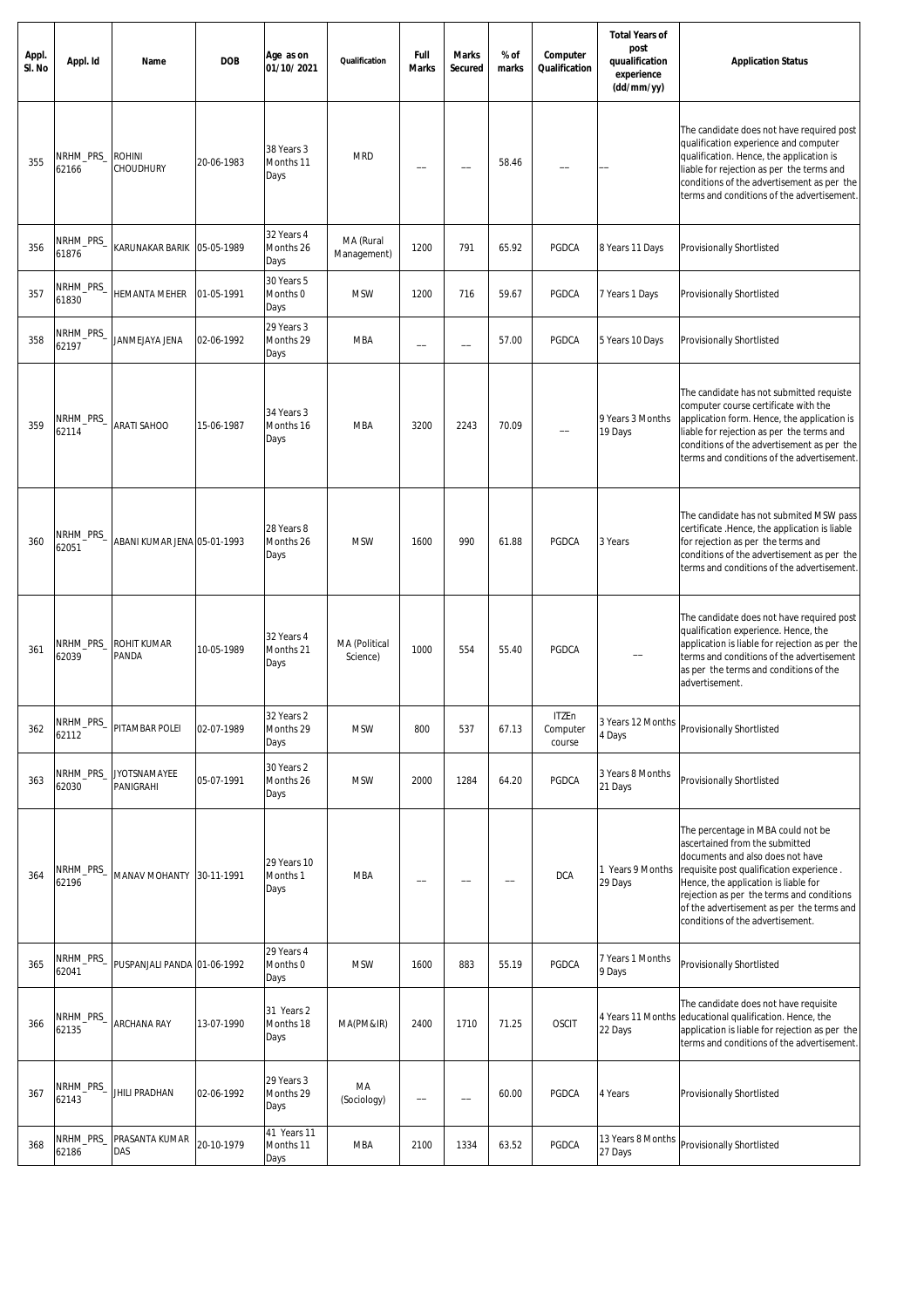| Appl.<br>SI. No | Appl. Id           | Name                               | <b>DOB</b> | Age as on<br>01/10/2021          | Qualification             | Full<br><b>Marks</b> | <b>Marks</b><br>Secured | % of<br>marks | Computer<br>Qualification | <b>Total Years of</b><br>post<br>quualification<br>experience<br>(dd/mm/yy) | <b>Application Status</b>                                                                                                                                                                                                                                                                                                                                            |
|-----------------|--------------------|------------------------------------|------------|----------------------------------|---------------------------|----------------------|-------------------------|---------------|---------------------------|-----------------------------------------------------------------------------|----------------------------------------------------------------------------------------------------------------------------------------------------------------------------------------------------------------------------------------------------------------------------------------------------------------------------------------------------------------------|
| 369             | NRHM_PRS_<br>62154 | <b>ROJALIN</b><br><b>MOHAPATRA</b> | 01-01-1981 | 40 Years 9<br>Months 0<br>Days   | MA(Psy)                   | 1600                 | 1103                    | 68.94         | PGDCA                     | 18 Years 4 Months<br>14 Days                                                | The candidate is required to submit valid<br>NOC from the appointing authority by the<br>date as mentioned in the Notice through e-<br>mail (hrdnrhm1@gmail.com), falining<br>which the application is liable for rejection<br>as per the terms and conditions of the<br>advertisement.                                                                              |
| 370             | NRHM_PRS_<br>62189 | SUBHASH KUMAR<br>MALLICK           | 20-10-1986 | 34 Years 11<br>Months 11<br>Days | MA<br>(Sociology)         | 1000                 | 780                     | 78.00         | PGDCA                     | 3 years 1 month<br>14 days                                                  | Provisionally Shortlisted                                                                                                                                                                                                                                                                                                                                            |
| 371             | NRHM_PRS_<br>61883 | ETISHREE PATRA                     | 25-05-1997 | 24 Years 4<br>Months 6<br>Days   | <b>MSW</b>                | 2000                 | 1250                    | 62.50         |                           |                                                                             | The candidate has not submitted System<br>Generated Appl. Form and also does not<br>have requisite post qualification<br>experience.She has also not submitted<br>computer course certificate. Hence, the<br>application is liable for rejection as per the<br>terms and conditions of the advertisement<br>as per the terms and conditions of the<br>advertisement. |
| 372             | NRHM_PRS_<br>62119 | NIRUPAMA MISHRA 17-06-1989         |            | 32 Years 3<br>Months 14<br>Days  | MA (Political<br>Science) |                      |                         | 55.50         | PGDCA                     | 3 Years 8 Months<br>5 Days                                                  | The candidate has not submitted System<br>Generated application form within due<br>date. Hence, the application is liable for<br>rejection as per the terms and conditions<br>of the advertisement as per the terms and<br>conditions of the advertisement.                                                                                                          |
| 373             |                    | Surendra Pattnaik                  |            |                                  |                           |                      |                         |               |                           |                                                                             | The candidate has not submitted System<br>Generated form (Appl. ID no. has not<br>been generated) within due date.Hence,<br>the application is liable for rejection as per<br>the terms and conditions of the<br>advertisement as per the terms and<br>conditions of the advertisement.                                                                              |
| 374             | NRHM_PRS_<br>61705 | SURYA KANTA RAY                    | 21-04-1986 |                                  |                           |                      |                         |               |                           |                                                                             | The candidate has not submitted neither<br>System Generated Appl. Form nor<br>prescribed Appl. Form along with<br>supportive documents with in the due<br>date. Hence, the application is liable for<br>rejection as per the terms and conditions<br>of the advertisement as per the terms and<br>conditions of the advertisement.                                   |
| 375             | NRHM_PRS_<br>61711 | SUMITRA SAHOO                      | 20-04-1993 |                                  |                           |                      |                         |               |                           |                                                                             | The candidate has not submitted neither<br>System Generated Appl. Form nor<br>prescribed Appl. Form along with<br>supportive documents with in the due<br>date. Hence, the application is liable for<br>rejection as per the terms and conditions<br>of the advertisement as per the terms and<br>conditions of the advertisement.                                   |
| 376             | NRHM_PRS_<br>61713 | SAUMYARANJAN<br>BALIARSINGH        | 13-04-1998 |                                  |                           |                      |                         |               |                           |                                                                             | The candidate has not submitted neither<br>System Generated Appl. Form nor<br>prescribed Appl. Form along with<br>supportive documents with in the due<br>date. Hence, the application is liable for<br>rejection as per the terms and conditions<br>of the advertisement as per the terms and<br>conditions of the advertisement.                                   |
| 377             | NRHM_PRS_<br>61714 | SAISANKAR TEWARI 07-03-1995        |            |                                  |                           |                      |                         |               |                           |                                                                             | The candidate has not submitted neither<br>System Generated Appl. Form nor<br>prescribed Appl. Form along with<br>supportive documents with in the due<br>date. Hence, the application is liable for<br>rejection as per the terms and conditions<br>of the advertisement as per the terms and<br>conditions of the advertisement.                                   |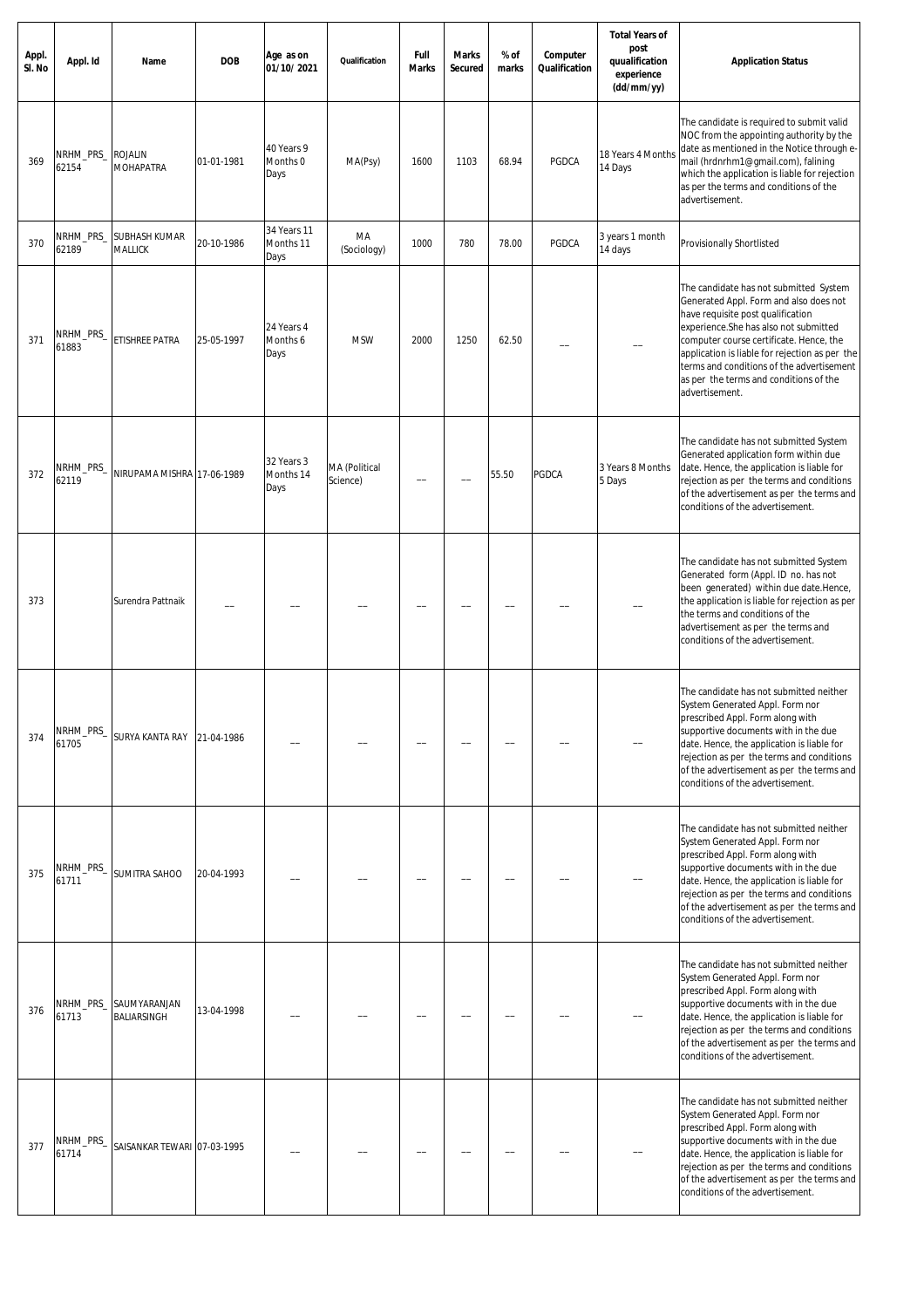| Appl.<br>SI. No | Appl. Id                     | Name                                   | <b>DOB</b> | Age as on<br>01/10/2021 | Qualification | Full<br><b>Marks</b> | <b>Marks</b><br><b>Secured</b> | % of<br>marks | Computer<br>Qualification | <b>Total Years of</b><br>post<br>quualification<br>experience<br>(dd/mm/yy) | <b>Application Status</b>                                                                                                                                                                                                                                                                                                          |
|-----------------|------------------------------|----------------------------------------|------------|-------------------------|---------------|----------------------|--------------------------------|---------------|---------------------------|-----------------------------------------------------------------------------|------------------------------------------------------------------------------------------------------------------------------------------------------------------------------------------------------------------------------------------------------------------------------------------------------------------------------------|
| 378             | NRHM_PRS_<br>61718           | RUPSITA MISHRA                         | 06-03-1987 |                         |               |                      |                                |               |                           |                                                                             | The candidate has not submitted neither<br>System Generated Appl. Form nor<br>prescribed Appl. Form along with<br>supportive documents with in the due<br>date. Hence, the application is liable for<br>rejection as per the terms and conditions<br>of the advertisement as per the terms and<br>conditions of the advertisement. |
| 379             | NRHM_PRS_<br>61720           | MANOJ KUMAR<br>JENA                    | 11-05-1989 |                         |               |                      |                                |               |                           |                                                                             | The candidate has not submitted neither<br>System Generated Appl. Form nor<br>prescribed Appl. Form along with<br>supportive documents with in the due<br>date. Hence, the application is liable for<br>rejection as per the terms and conditions<br>of the advertisement as per the terms and<br>conditions of the advertisement. |
| 380             | NRHM_PRS_<br>61724           | SOMNATH DAS                            | 23-09-1996 |                         |               |                      |                                |               |                           |                                                                             | The candidate has not submitted neither<br>System Generated Appl. Form nor<br>prescribed Appl. Form along with<br>supportive documents with in the due<br>date. Hence, the application is liable for<br>rejection as per the terms and conditions<br>of the advertisement as per the terms and<br>conditions of the advertisement. |
| 381             | NRHM_PRS_<br>61725           | MANASA RANJAN<br>DASH                  | 07-05-1986 |                         |               |                      |                                |               |                           |                                                                             | The candidate has not submitted neither<br>System Generated Appl. Form nor<br>prescribed Appl. Form along with<br>supportive documents with in the due<br>date. Hence, the application is liable for<br>rejection as per the terms and conditions<br>of the advertisement as per the terms and<br>conditions of the advertisement. |
| 382             | 61729                        | NRHM_PRS_SHITI CHANDAN<br><b>SAHOO</b> | 04-07-1991 |                         |               |                      |                                |               |                           |                                                                             | The candidate has not submitted neither<br>System Generated Appl. Form nor<br>prescribed Appl. Form along with<br>supportive documents with in the due<br>date. Hence, the application is liable for<br>rejection as per the terms and conditions<br>of the advertisement as per the terms and<br>conditions of the advertisement. |
| 383             | NRHM_PRS_ PRATIKHYA<br>61731 | BADANAYAK                              | 20-07-1994 |                         |               |                      |                                |               |                           |                                                                             | The candidate has not submitted neither<br>System Generated Appl. Form nor<br>prescribed Appl. Form along with<br>supportive documents with in the due<br>date. Hence, the application is liable for<br>rejection as per the terms and conditions<br>of the advertisement as per the terms and<br>conditions of the advertisement. |
| 384             | NRHM_PRS_<br>61741           | DEEPAK BEHERA                          | 15-07-1989 |                         |               |                      |                                |               |                           |                                                                             | The candidate has not submitted neither<br>System Generated Appl. Form nor<br>prescribed Appl. Form along with<br>supportive documents with in the due<br>date. Hence, the application is liable for<br>rejection as per the terms and conditions<br>of the advertisement as per the terms and<br>conditions of the advertisement. |
| 385             | NRHM_PRS_<br>61743           | SUBHASMITA ROJA<br><b>RANI RATH</b>    | 03-08-1999 |                         |               |                      |                                |               |                           |                                                                             | The candidate has not submitted neither<br>System Generated Appl. Form nor<br>prescribed Appl. Form along with<br>supportive documents with in the due<br>date. Hence, the application is liable for<br>rejection as per the terms and conditions<br>of the advertisement as per the terms and<br>conditions of the advertisement. |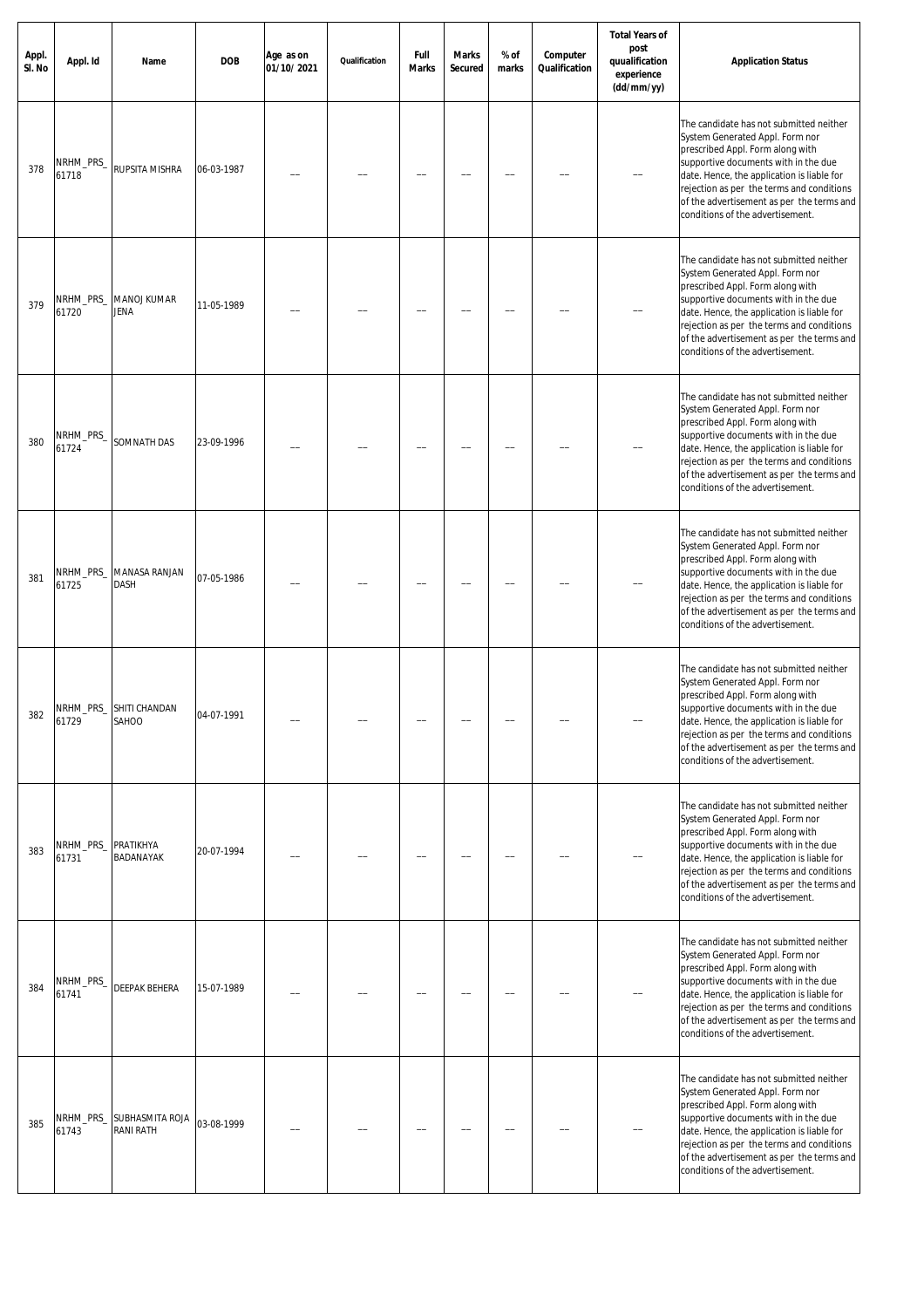| Appl.<br>SI. No | Appl. Id           | Name                        | <b>DOB</b> | Age as on<br>01/10/2021 | Qualification | Full<br><b>Marks</b> | <b>Marks</b><br><b>Secured</b> | % of<br>marks | Computer<br>Qualification | <b>Total Years of</b><br>post<br>quualification<br>experience<br>(dd/mm/yy) | <b>Application Status</b>                                                                                                                                                                                                                                                                                                          |
|-----------------|--------------------|-----------------------------|------------|-------------------------|---------------|----------------------|--------------------------------|---------------|---------------------------|-----------------------------------------------------------------------------|------------------------------------------------------------------------------------------------------------------------------------------------------------------------------------------------------------------------------------------------------------------------------------------------------------------------------------|
| 386             | NRHM_PRS_<br>61747 | RASMI RANJAN<br>PRADHAN     | 14-07-1986 |                         |               |                      |                                |               |                           |                                                                             | The candidate has not submitted neither<br>System Generated Appl. Form nor<br>prescribed Appl. Form along with<br>supportive documents with in the due<br>date. Hence, the application is liable for<br>rejection as per the terms and conditions<br>of the advertisement as per the terms and<br>conditions of the advertisement. |
| 387             | NRHM_PRS_<br>61750 | ARUN KUMAR<br>SETHI SETHI   | 13-01-1984 |                         |               |                      |                                |               |                           |                                                                             | The candidate has not submitted neither<br>System Generated Appl. Form nor<br>prescribed Appl. Form along with<br>supportive documents with in the due<br>date. Hence, the application is liable for<br>rejection as per the terms and conditions<br>of the advertisement as per the terms and<br>conditions of the advertisement. |
| 388             | NRHM_PRS_<br>61758 | CHITTARANJAN DAS 04-06-1988 |            |                         |               |                      |                                |               |                           |                                                                             | The candidate has not submitted neither<br>System Generated Appl. Form nor<br>prescribed Appl. Form along with<br>supportive documents with in the due<br>date. Hence, the application is liable for<br>rejection as per the terms and conditions<br>of the advertisement as per the terms and<br>conditions of the advertisement. |
| 389             | NRHM_PRS_<br>61761 | AMIT KUMAR RATH 29-12-1992  |            |                         |               |                      |                                |               |                           |                                                                             | The candidate has not submitted neither<br>System Generated Appl. Form nor<br>prescribed Appl. Form along with<br>supportive documents with in the due<br>date. Hence, the application is liable for<br>rejection as per the terms and conditions<br>of the advertisement as per the terms and<br>conditions of the advertisement. |
| 390             | NRHM_PRS_<br>51769 | SUJAYA SAGAR                | 16-11-1986 |                         |               |                      |                                |               |                           |                                                                             | The candidate has not submitted neither<br>System Generated Appl. Form nor<br>prescribed Appl. Form along with<br>supportive documents with in the due<br>date. Hence, the application is liable for<br>rejection as per the terms and conditions<br>of the advertisement as per the terms and<br>conditions of the advertisement. |
| 391             | NRHM_PRS_<br>61770 | KIRAN BALA DASH             | 17-03-1997 |                         |               |                      |                                |               |                           |                                                                             | The candidate has not submitted neither<br>System Generated Appl. Form nor<br>prescribed Appl. Form along with<br>supportive documents with in the due<br>date. Hence, the application is liable for<br>rejection as per the terms and conditions<br>of the advertisement as per the terms and<br>conditions of the advertisement. |
| 392             | NRHM_PRS_<br>61771 | SWETALIN<br>PATTASAHANI     | 16-06-1999 |                         |               |                      |                                |               |                           |                                                                             | The candidate has not submitted neither<br>System Generated Appl. Form nor<br>prescribed Appl. Form along with<br>supportive documents with in the due<br>date. Hence, the application is liable for<br>rejection as per the terms and conditions<br>of the advertisement as per the terms and<br>conditions of the advertisement. |
| 393             | NRHM_PRS_<br>61776 | RITALI MALLICK              | 18-08-1997 |                         |               |                      |                                |               |                           |                                                                             | The candidate has not submitted neither<br>System Generated Appl. Form nor<br>prescribed Appl. Form along with<br>supportive documents with in the due<br>date. Hence, the application is liable for<br>rejection as per the terms and conditions<br>of the advertisement as per the terms and<br>conditions of the advertisement. |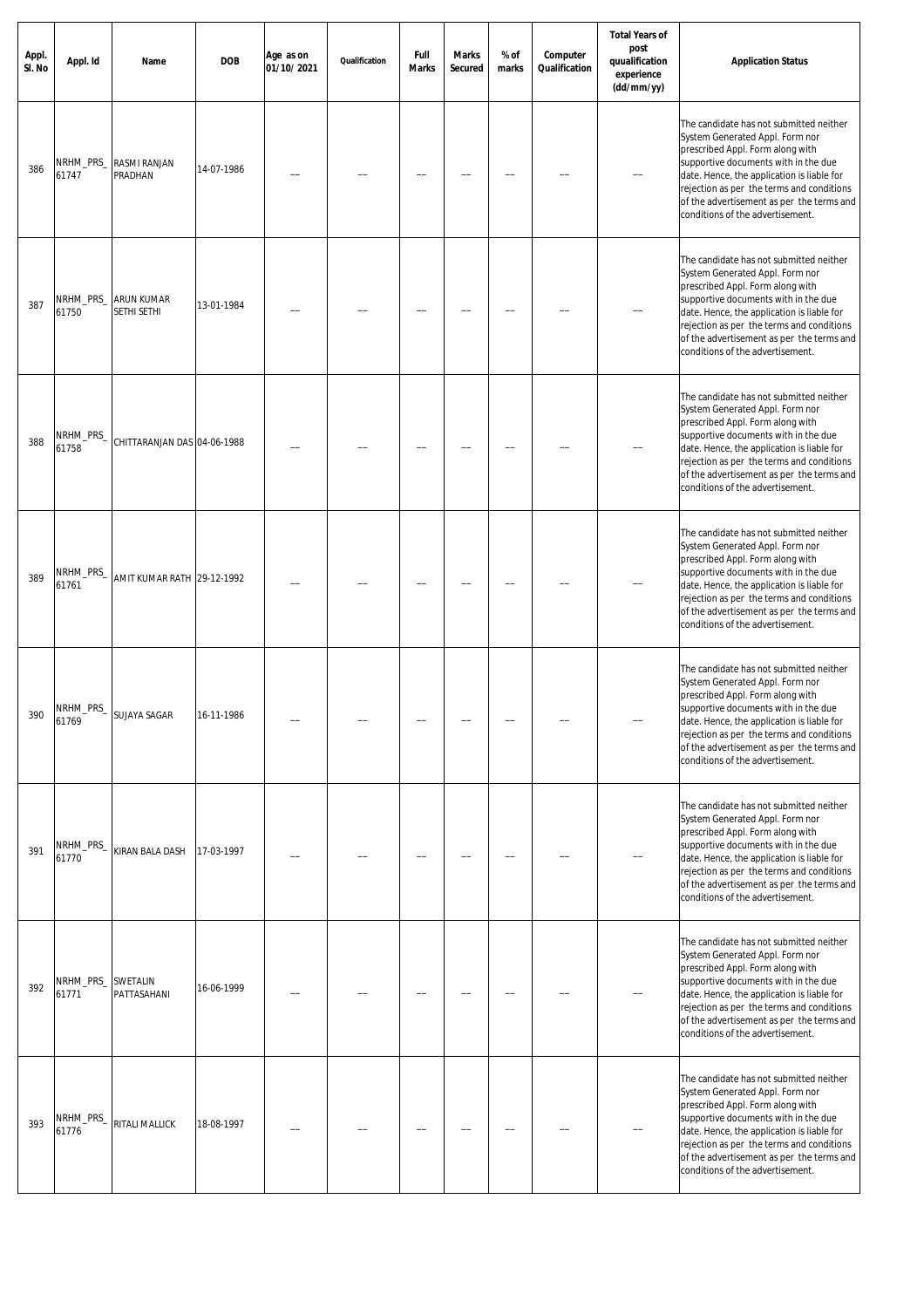| Appl.<br>SI. No | Appl. Id           | Name                                | <b>DOB</b> | Age as on<br>01/10/2021 | Qualification | Full<br><b>Marks</b> | <b>Marks</b><br><b>Secured</b> | % of<br>marks | Computer<br>Qualification | <b>Total Years of</b><br>post<br>quualification<br>experience<br>(dd/mm/yy) | <b>Application Status</b>                                                                                                                                                                                                                                                                                                          |
|-----------------|--------------------|-------------------------------------|------------|-------------------------|---------------|----------------------|--------------------------------|---------------|---------------------------|-----------------------------------------------------------------------------|------------------------------------------------------------------------------------------------------------------------------------------------------------------------------------------------------------------------------------------------------------------------------------------------------------------------------------|
| 394             | NRHM_PRS_<br>61784 | ASIT KUMAR<br>PANIGRAHI             | 16-01-1984 |                         |               |                      |                                |               |                           |                                                                             | The candidate has not submitted neither<br>System Generated Appl. Form nor<br>prescribed Appl. Form along with<br>supportive documents with in the due<br>date. Hence, the application is liable for<br>rejection as per the terms and conditions<br>of the advertisement as per the terms and<br>conditions of the advertisement. |
| 395             | NRHM_PRS_<br>61786 | SANJEEV NAYAK                       | 01-01-1988 |                         |               |                      |                                |               |                           |                                                                             | The candidate has not submitted neither<br>System Generated Appl. Form nor<br>prescribed Appl. Form along with<br>supportive documents with in the due<br>date. Hence, the application is liable for<br>rejection as per the terms and conditions<br>of the advertisement as per the terms and<br>conditions of the advertisement. |
| 396             | NRHM_PRS_<br>61787 | PRABIN KUMAR<br>SENAPATI            | 03-06-1989 |                         |               |                      |                                |               |                           |                                                                             | The candidate has not submitted neither<br>System Generated Appl. Form nor<br>prescribed Appl. Form along with<br>supportive documents with in the due<br>date. Hence, the application is liable for<br>rejection as per the terms and conditions<br>of the advertisement as per the terms and<br>conditions of the advertisement. |
| 397             | NRHM_PRS_<br>61793 | SRIBATSCHA<br>SENAPATI              | 05-06-1992 |                         |               |                      |                                |               |                           |                                                                             | The candidate has not submitted neither<br>System Generated Appl. Form nor<br>prescribed Appl. Form along with<br>supportive documents with in the due<br>date. Hence, the application is liable for<br>rejection as per the terms and conditions<br>of the advertisement as per the terms and<br>conditions of the advertisement. |
| 398             | NRHM_PRS_<br>61799 | POONAM<br>PRIYADARSHINI<br>SENAPATI | 01-07-1986 |                         |               |                      |                                |               |                           |                                                                             | The candidate has not submitted neither<br>System Generated Appl. Form nor<br>prescribed Appl. Form along with<br>supportive documents with in the due<br>date. Hence, the application is liable for<br>rejection as per the terms and conditions<br>of the advertisement as per the terms and<br>conditions of the advertisement. |
| 399             | NRHM_PRS_<br>61802 | JAGANNATH ROUT 25-04-1983           |            |                         |               |                      |                                |               |                           |                                                                             | The candidate has not submitted neither<br>System Generated Appl. Form nor<br>prescribed Appl. Form along with<br>supportive documents with in the due<br>date. Hence, the application is liable for<br>rejection as per the terms and conditions<br>of the advertisement as per the terms and<br>conditions of the advertisement. |
| 400             | NRHM_PRS_<br>61804 | TAPAN KUMAR<br>BEHERA               | 15-12-1979 |                         |               |                      |                                |               |                           |                                                                             | The candidate has not submitted neither<br>System Generated Appl. Form nor<br>prescribed Appl. Form along with<br>supportive documents with in the due<br>date. Hence, the application is liable for<br>rejection as per the terms and conditions<br>of the advertisement as per the terms and<br>conditions of the advertisement. |
| 401             | NRHM_PRS_<br>61806 | TAPAN KUMAR<br>PANIGRAHY            | 13-07-1981 |                         |               |                      |                                |               |                           |                                                                             | The candidate has not submitted neither<br>System Generated Appl. Form nor<br>prescribed Appl. Form along with<br>supportive documents with in the due<br>date. Hence, the application is liable for<br>rejection as per the terms and conditions<br>of the advertisement as per the terms and<br>conditions of the advertisement. |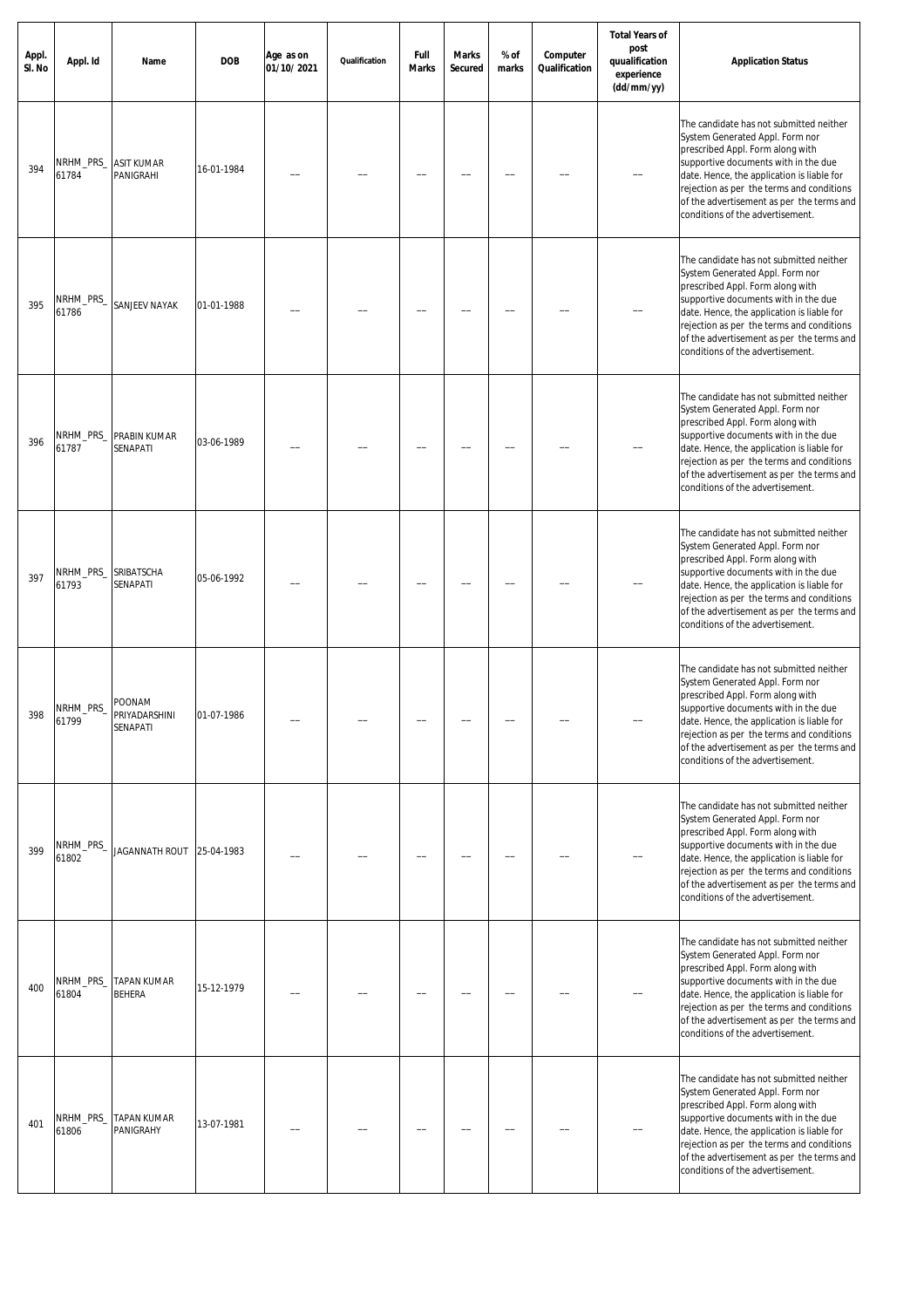| Appl.<br>SI. No | Appl. Id           | Name                  | <b>DOB</b> | Age as on<br>01/10/2021 | Qualification | Full<br><b>Marks</b> | <b>Marks</b><br><b>Secured</b> | % of<br>marks | Computer<br>Qualification | <b>Total Years of</b><br>post<br>quualification<br>experience<br>(dd/mm/yy) | <b>Application Status</b>                                                                                                                                                                                                                                                                                                          |
|-----------------|--------------------|-----------------------|------------|-------------------------|---------------|----------------------|--------------------------------|---------------|---------------------------|-----------------------------------------------------------------------------|------------------------------------------------------------------------------------------------------------------------------------------------------------------------------------------------------------------------------------------------------------------------------------------------------------------------------------|
| 402             | NRHM_PRS_<br>61807 | RAGHUNATH DAS         | 08-07-1991 |                         |               |                      |                                |               |                           |                                                                             | The candidate has not submitted neither<br>System Generated Appl. Form nor<br>prescribed Appl. Form along with<br>supportive documents with in the due<br>date. Hence, the application is liable for<br>rejection as per the terms and conditions<br>of the advertisement as per the terms and<br>conditions of the advertisement. |
| 403             | NRHM_PRS_<br>61809 | SIMASARALA<br>MOHANTY | 01-06-1991 |                         |               |                      |                                |               |                           |                                                                             | The candidate has not submitted neither<br>System Generated Appl. Form nor<br>prescribed Appl. Form along with<br>supportive documents with in the due<br>date. Hence, the application is liable for<br>rejection as per the terms and conditions<br>of the advertisement as per the terms and<br>conditions of the advertisement. |
| 404             | NRHM_PRS_<br>61811 | <b>BACHAL SIVARAM</b> | 29-03-1974 |                         |               |                      |                                |               |                           |                                                                             | The candidate has not submitted neither<br>System Generated Appl. Form nor<br>prescribed Appl. Form along with<br>supportive documents with in the due<br>date. Hence, the application is liable for<br>rejection as per the terms and conditions<br>of the advertisement as per the terms and<br>conditions of the advertisement. |
| 405             | NRHM_PRS_<br>61813 | SAGAR RANJIT<br>RANA  | 17-04-2000 |                         |               |                      |                                |               |                           |                                                                             | The candidate has not submitted neither<br>System Generated Appl. Form nor<br>prescribed Appl. Form along with<br>supportive documents with in the due<br>date. Hence, the application is liable for<br>rejection as per the terms and conditions<br>of the advertisement as per the terms and<br>conditions of the advertisement. |
| 406             | NRHM_PRS_<br>51817 | SAGARIKA PADHY        | 22-07-1986 |                         |               |                      |                                |               |                           |                                                                             | The candidate has not submitted neither<br>System Generated Appl. Form nor<br>prescribed Appl. Form along with<br>supportive documents with in the due<br>date. Hence, the application is liable for<br>rejection as per the terms and conditions<br>of the advertisement as per the terms and<br>conditions of the advertisement. |
| 407             | NRHM_PRS_<br>61820 | ARIJIT SHITH          | 21-07-1993 |                         |               |                      |                                |               |                           |                                                                             | The candidate has not submitted neither<br>System Generated Appl. Form nor<br>prescribed Appl. Form along with<br>supportive documents with in the due<br>date. Hence, the application is liable for<br>rejection as per the terms and conditions<br>of the advertisement as per the terms and<br>conditions of the advertisement. |
| 408             | NRHM_PRS_<br>61821 | SAKHYARIKA<br>NAHAK   | 08-11-1994 |                         |               |                      |                                |               |                           |                                                                             | The candidate has not submitted neither<br>System Generated Appl. Form nor<br>prescribed Appl. Form along with<br>supportive documents with in the due<br>date. Hence, the application is liable for<br>rejection as per the terms and conditions<br>of the advertisement as per the terms and<br>conditions of the advertisement. |
| 409             | NRHM_PRS_<br>61823 | AMIT KUMAR<br>MEHER   | 07-06-1990 |                         |               |                      |                                |               |                           |                                                                             | The candidate has not submitted neither<br>System Generated Appl. Form nor<br>prescribed Appl. Form along with<br>supportive documents with in the due<br>date. Hence, the application is liable for<br>rejection as per the terms and conditions<br>of the advertisement as per the terms and<br>conditions of the advertisement. |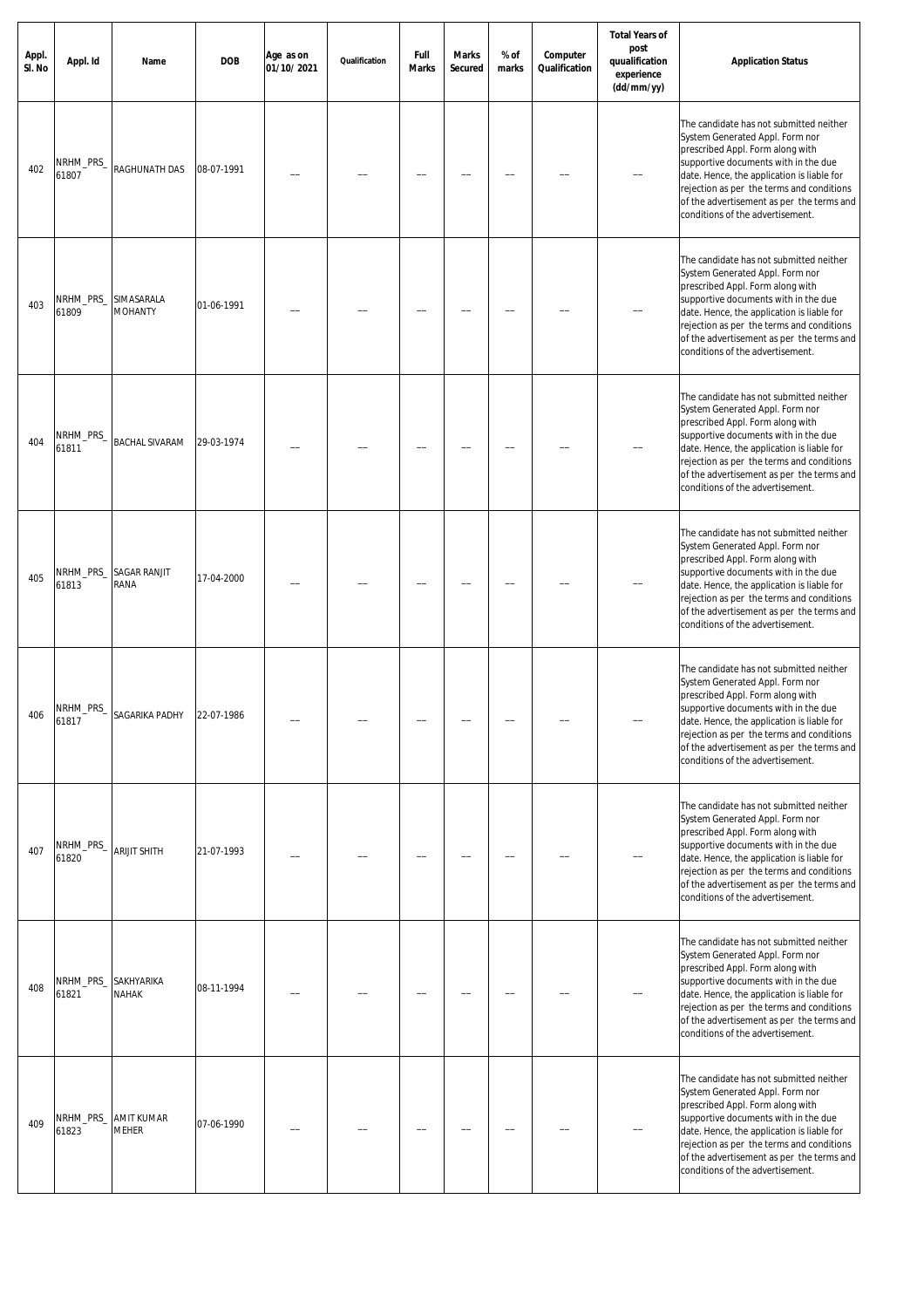| Appl.<br>SI. No | Appl. Id           | Name                          | <b>DOB</b> | Age as on<br>01/10/2021 | Qualification | Full<br><b>Marks</b> | <b>Marks</b><br><b>Secured</b> | % of<br>marks | Computer<br>Qualification | <b>Total Years of</b><br>post<br>quualification<br>experience<br>(dd/mm/yy) | <b>Application Status</b>                                                                                                                                                                                                                                                                                                          |
|-----------------|--------------------|-------------------------------|------------|-------------------------|---------------|----------------------|--------------------------------|---------------|---------------------------|-----------------------------------------------------------------------------|------------------------------------------------------------------------------------------------------------------------------------------------------------------------------------------------------------------------------------------------------------------------------------------------------------------------------------|
| 410             | NRHM_PRS_<br>61824 | <b>GOKUL CHANDRA</b><br>PANDA | 01-06-1986 |                         |               |                      |                                |               |                           |                                                                             | The candidate has not submitted neither<br>System Generated Appl. Form nor<br>prescribed Appl. Form along with<br>supportive documents with in the due<br>date. Hence, the application is liable for<br>rejection as per the terms and conditions<br>of the advertisement as per the terms and<br>conditions of the advertisement. |
| 411             | NRHM_PRS_<br>61825 | <b>DILIP KUMAR</b><br>PANDA   | 16-07-1979 |                         |               |                      |                                |               |                           |                                                                             | The candidate has not submitted neither<br>System Generated Appl. Form nor<br>prescribed Appl. Form along with<br>supportive documents with in the due<br>date. Hence, the application is liable for<br>rejection as per the terms and conditions<br>of the advertisement as per the terms and<br>conditions of the advertisement. |
| 412             | NRHM_PRS_<br>61827 | <b>GAYATRI BADHEI</b>         | 25-05-1988 |                         |               |                      |                                |               |                           |                                                                             | The candidate has not submitted neither<br>System Generated Appl. Form nor<br>prescribed Appl. Form along with<br>supportive documents with in the due<br>date. Hence, the application is liable for<br>rejection as per the terms and conditions<br>of the advertisement as per the terms and<br>conditions of the advertisement. |
| 413             | NRHM_PRS_<br>61834 | MANAS RANJAN<br>NAYAK         | 11-05-1997 |                         |               |                      |                                |               |                           |                                                                             | The candidate has not submitted neither<br>System Generated Appl. Form nor<br>prescribed Appl. Form along with<br>supportive documents with in the due<br>date. Hence, the application is liable for<br>rejection as per the terms and conditions<br>of the advertisement as per the terms and<br>conditions of the advertisement. |
| 414             | NRHM_PRS_<br>61835 | DILLIP KUMAR DAS 04-06-1985   |            |                         |               |                      |                                |               |                           |                                                                             | The candidate has not submitted neither<br>System Generated Appl. Form nor<br>prescribed Appl. Form along with<br>supportive documents with in the due<br>date. Hence, the application is liable for<br>rejection as per the terms and conditions<br>of the advertisement as per the terms and<br>conditions of the advertisement. |
| 415             | NRHM_PRS_<br>61837 | ARCHANA SARMA                 | 12-06-1990 |                         |               |                      |                                |               |                           |                                                                             | The candidate has not submitted neither<br>System Generated Appl. Form nor<br>prescribed Appl. Form along with<br>supportive documents with in the due<br>date. Hence, the application is liable for<br>rejection as per the terms and conditions<br>of the advertisement as per the terms and<br>conditions of the advertisement. |
| 416             | NRHM_PRS_<br>61841 | SUDHI RANJAN<br>MAHARANA      | 04-07-1983 |                         |               |                      |                                |               |                           |                                                                             | The candidate has not submitted neither<br>System Generated Appl. Form nor<br>prescribed Appl. Form along with<br>supportive documents with in the due<br>date. Hence, the application is liable for<br>rejection as per the terms and conditions<br>of the advertisement as per the terms and<br>conditions of the advertisement. |
| 417             | NRHM_PRS_<br>61843 | KARISMA DEVI                  | 15-05-1994 |                         |               |                      |                                |               |                           |                                                                             | The candidate has not submitted neither<br>System Generated Appl. Form nor<br>prescribed Appl. Form along with<br>supportive documents with in the due<br>date. Hence, the application is liable for<br>rejection as per the terms and conditions<br>of the advertisement as per the terms and<br>conditions of the advertisement. |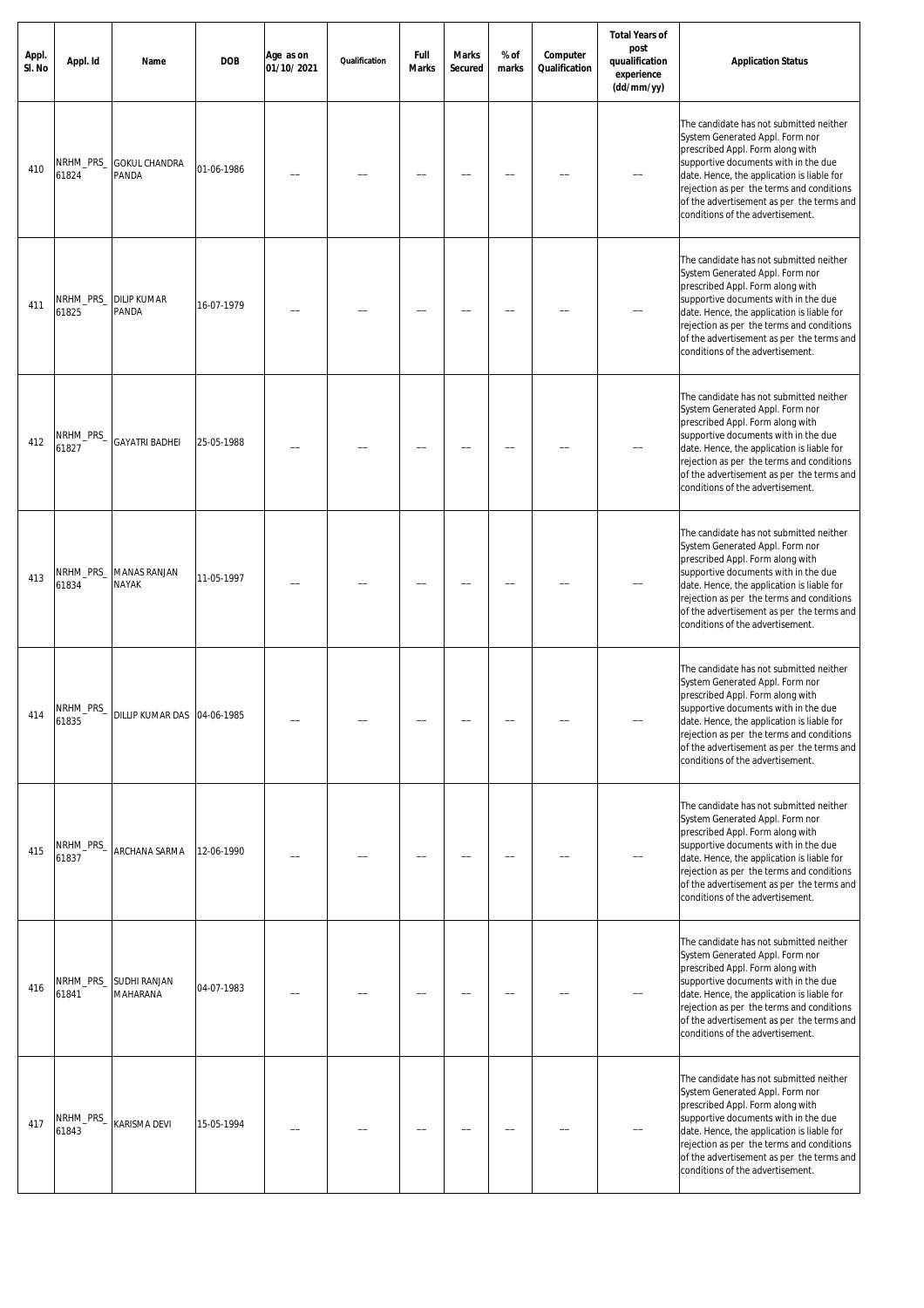| Appl.<br>SI. No | Appl. Id           | Name                                   | <b>DOB</b> | Age as on<br>01/10/2021 | Qualification | Full<br><b>Marks</b> | <b>Marks</b><br><b>Secured</b> | % of<br>marks | Computer<br>Qualification | <b>Total Years of</b><br>post<br>quualification<br>experience<br>(dd/mm/yy) | <b>Application Status</b>                                                                                                                                                                                                                                                                                                          |
|-----------------|--------------------|----------------------------------------|------------|-------------------------|---------------|----------------------|--------------------------------|---------------|---------------------------|-----------------------------------------------------------------------------|------------------------------------------------------------------------------------------------------------------------------------------------------------------------------------------------------------------------------------------------------------------------------------------------------------------------------------|
| 418             | NRHM_PRS_<br>61853 | <b>BIPIN BIHARI</b><br>SWAIN           | 09-06-1992 |                         |               |                      |                                |               |                           |                                                                             | The candidate has not submitted neither<br>System Generated Appl. Form nor<br>prescribed Appl. Form along with<br>supportive documents with in the due<br>date. Hence, the application is liable for<br>rejection as per the terms and conditions<br>of the advertisement as per the terms and<br>conditions of the advertisement. |
| 419             | NRHM_PRS_<br>61854 | PINKI MAHARANA                         | 12-07-1996 |                         |               |                      |                                |               |                           |                                                                             | The candidate has not submitted neither<br>System Generated Appl. Form nor<br>prescribed Appl. Form along with<br>supportive documents with in the due<br>date. Hence, the application is liable for<br>rejection as per the terms and conditions<br>of the advertisement as per the terms and<br>conditions of the advertisement. |
| 420             | NRHM_PRS_<br>61855 | ANURAG<br>PANIGRAHI                    | 02-01-1993 |                         |               |                      |                                |               |                           |                                                                             | The candidate has not submitted neither<br>System Generated Appl. Form nor<br>prescribed Appl. Form along with<br>supportive documents with in the due<br>date. Hence, the application is liable for<br>rejection as per the terms and conditions<br>of the advertisement as per the terms and<br>conditions of the advertisement. |
| 421             | NRHM_PRS_<br>61874 | P MONK KUMAR                           | 15-05-1996 |                         |               |                      |                                |               |                           |                                                                             | The candidate has not submitted neither<br>System Generated Appl. Form nor<br>prescribed Appl. Form along with<br>supportive documents with in the due<br>date. Hence, the application is liable for<br>rejection as per the terms and conditions<br>of the advertisement as per the terms and<br>conditions of the advertisement. |
| 422             | 61882              | NRHM_PRS_ MANISH RANJAN<br><b>NAIK</b> | 12-05-1988 |                         |               |                      |                                |               |                           |                                                                             | The candidate has not submitted neither<br>System Generated Appl. Form nor<br>prescribed Appl. Form along with<br>supportive documents with in the due<br>date. Hence, the application is liable for<br>rejection as per the terms and conditions<br>of the advertisement as per the terms and<br>conditions of the advertisement. |
| 423             | NRHM_PRS_<br>61884 | MINATI SAHOO                           | 17-07-1984 |                         |               |                      |                                |               |                           |                                                                             | The candidate has not submitted neither<br>System Generated Appl. Form nor<br>prescribed Appl. Form along with<br>supportive documents with in the due<br>date. Hence, the application is liable for<br>rejection as per the terms and conditions<br>of the advertisement as per the terms and<br>conditions of the advertisement. |
| 424             | NRHM_PRS_<br>61888 | DEBASISH DASH                          | 01-06-1992 |                         |               |                      |                                |               |                           |                                                                             | The candidate has not submitted neither<br>System Generated Appl. Form nor<br>prescribed Appl. Form along with<br>supportive documents with in the due<br>date. Hence, the application is liable for<br>rejection as per the terms and conditions<br>of the advertisement as per the terms and<br>conditions of the advertisement. |
| 425             | NRHM_PRS_<br>61891 | BHUPENDRA SAGAR 25-05-1989             |            |                         |               |                      |                                |               |                           |                                                                             | The candidate has not submitted neither<br>System Generated Appl. Form nor<br>prescribed Appl. Form along with<br>supportive documents with in the due<br>date. Hence, the application is liable for<br>rejection as per the terms and conditions<br>of the advertisement as per the terms and<br>conditions of the advertisement. |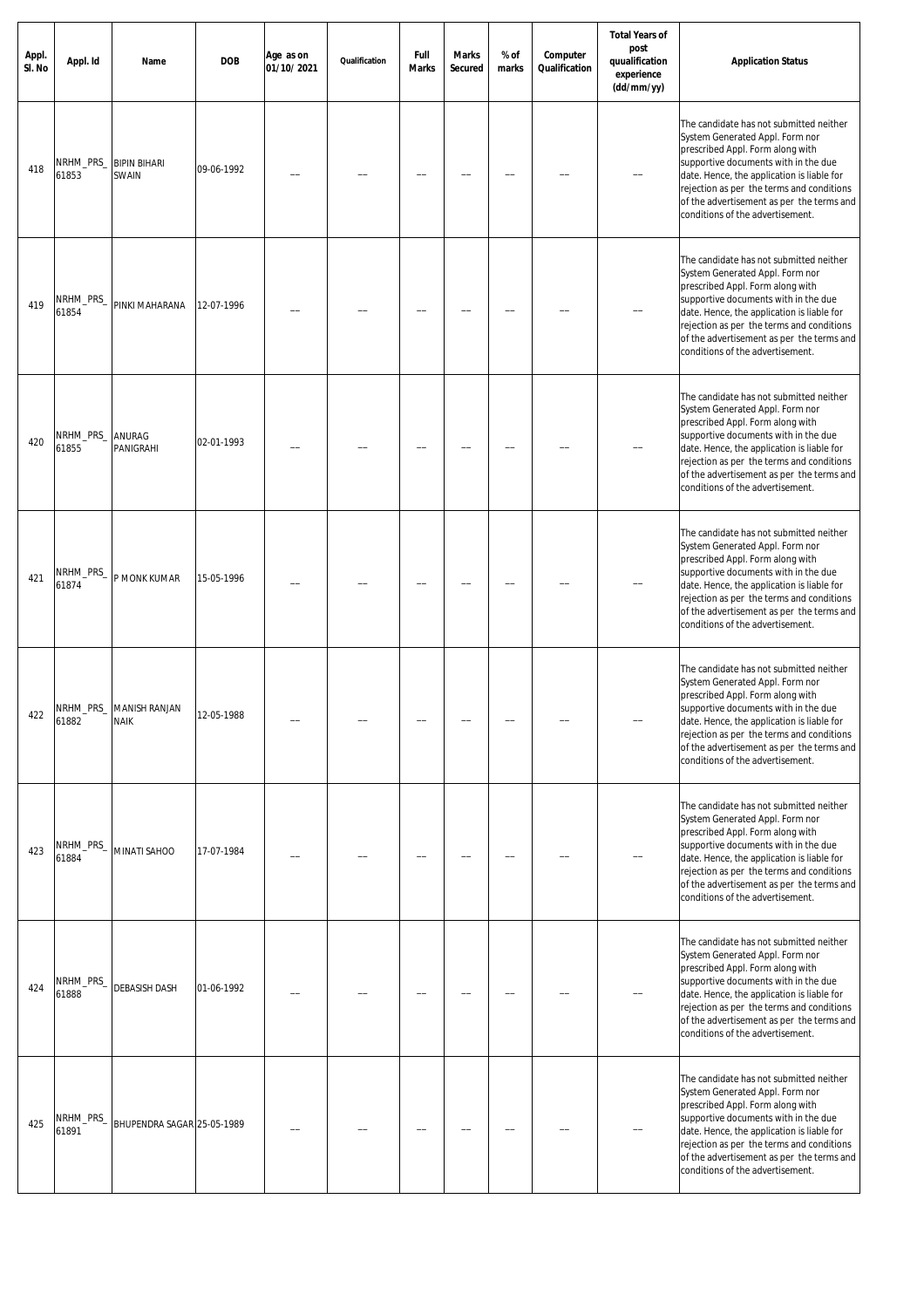| Appl.<br>SI. No | Appl. Id                     | Name                           | <b>DOB</b> | Age as on<br>01/10/2021 | Qualification | Full<br><b>Marks</b> | <b>Marks</b><br><b>Secured</b> | % of<br>marks | Computer<br>Qualification | <b>Total Years of</b><br>post<br>quualification<br>experience<br>(dd/mm/yy) | <b>Application Status</b>                                                                                                                                                                                                                                                                                                          |
|-----------------|------------------------------|--------------------------------|------------|-------------------------|---------------|----------------------|--------------------------------|---------------|---------------------------|-----------------------------------------------------------------------------|------------------------------------------------------------------------------------------------------------------------------------------------------------------------------------------------------------------------------------------------------------------------------------------------------------------------------------|
| 426             | NRHM_PRS_<br>61892           | <b>AMIT KUMAR</b><br>Pujari    | 05-07-1990 |                         |               |                      |                                |               |                           |                                                                             | The candidate has not submitted neither<br>System Generated Appl. Form nor<br>prescribed Appl. Form along with<br>supportive documents with in the due<br>date. Hence, the application is liable for<br>rejection as per the terms and conditions<br>of the advertisement as per the terms and<br>conditions of the advertisement. |
| 427             | NRHM_PRS_<br>61893           | JASMIN<br>MOHAPATRA            | 06-07-1993 |                         |               |                      |                                |               |                           |                                                                             | The candidate has not submitted neither<br>System Generated Appl. Form nor<br>prescribed Appl. Form along with<br>supportive documents with in the due<br>date. Hence, the application is liable for<br>rejection as per the terms and conditions<br>of the advertisement as per the terms and<br>conditions of the advertisement. |
| 428             | NRHM_PRS_<br>61899           | RENUSHREE<br>PRIYADARSINI      | 07-06-1993 |                         |               |                      |                                |               |                           |                                                                             | The candidate has not submitted neither<br>System Generated Appl. Form nor<br>prescribed Appl. Form along with<br>supportive documents with in the due<br>date. Hence, the application is liable for<br>rejection as per the terms and conditions<br>of the advertisement as per the terms and<br>conditions of the advertisement. |
| 429             | NRHM_PRS_<br>61900           | <b>DIPTI RANJAN</b><br>MAHAKUL | 17-04-1992 |                         |               |                      |                                |               |                           |                                                                             | The candidate has not submitted neither<br>System Generated Appl. Form nor<br>prescribed Appl. Form along with<br>supportive documents with in the due<br>date. Hence, the application is liable for<br>rejection as per the terms and conditions<br>of the advertisement as per the terms and<br>conditions of the advertisement. |
| 430             | NRHM_PRS_ PURANDARA<br>61903 | <b>MAHANTA</b>                 | 10-05-1985 |                         |               |                      |                                |               |                           |                                                                             | The candidate has not submitted neither<br>System Generated Appl. Form nor<br>prescribed Appl. Form along with<br>supportive documents with in the due<br>date. Hence, the application is liable for<br>rejection as per the terms and conditions<br>of the advertisement as per the terms and<br>conditions of the advertisement. |
| 431             | NRHM_PRS_<br>61905           | SWAGATIKA ROUL                 | 20-05-1996 |                         |               |                      |                                |               |                           |                                                                             | The candidate has not submitted neither<br>System Generated Appl. Form nor<br>prescribed Appl. Form along with<br>supportive documents with in the due<br>date. Hence, the application is liable for<br>rejection as per the terms and conditions<br>of the advertisement as per the terms and<br>conditions of the advertisement. |
| 432             | NRHM_PRS_<br>61908           | SUBHAM KUMAR<br>NAYAK          | 12-06-1995 |                         |               |                      |                                |               |                           |                                                                             | The candidate has not submitted neither<br>System Generated Appl. Form nor<br>prescribed Appl. Form along with<br>supportive documents with in the due<br>date. Hence, the application is liable for<br>rejection as per the terms and conditions<br>of the advertisement as per the terms and<br>conditions of the advertisement. |
| 433             | NRHM_PRS_<br>61909           | GNYANAPRAVA<br><b>MOHANTY</b>  | 11-07-1983 |                         |               |                      |                                |               |                           |                                                                             | The candidate has not submitted neither<br>System Generated Appl. Form nor<br>prescribed Appl. Form along with<br>supportive documents with in the due<br>date. Hence, the application is liable for<br>rejection as per the terms and conditions<br>of the advertisement as per the terms and<br>conditions of the advertisement. |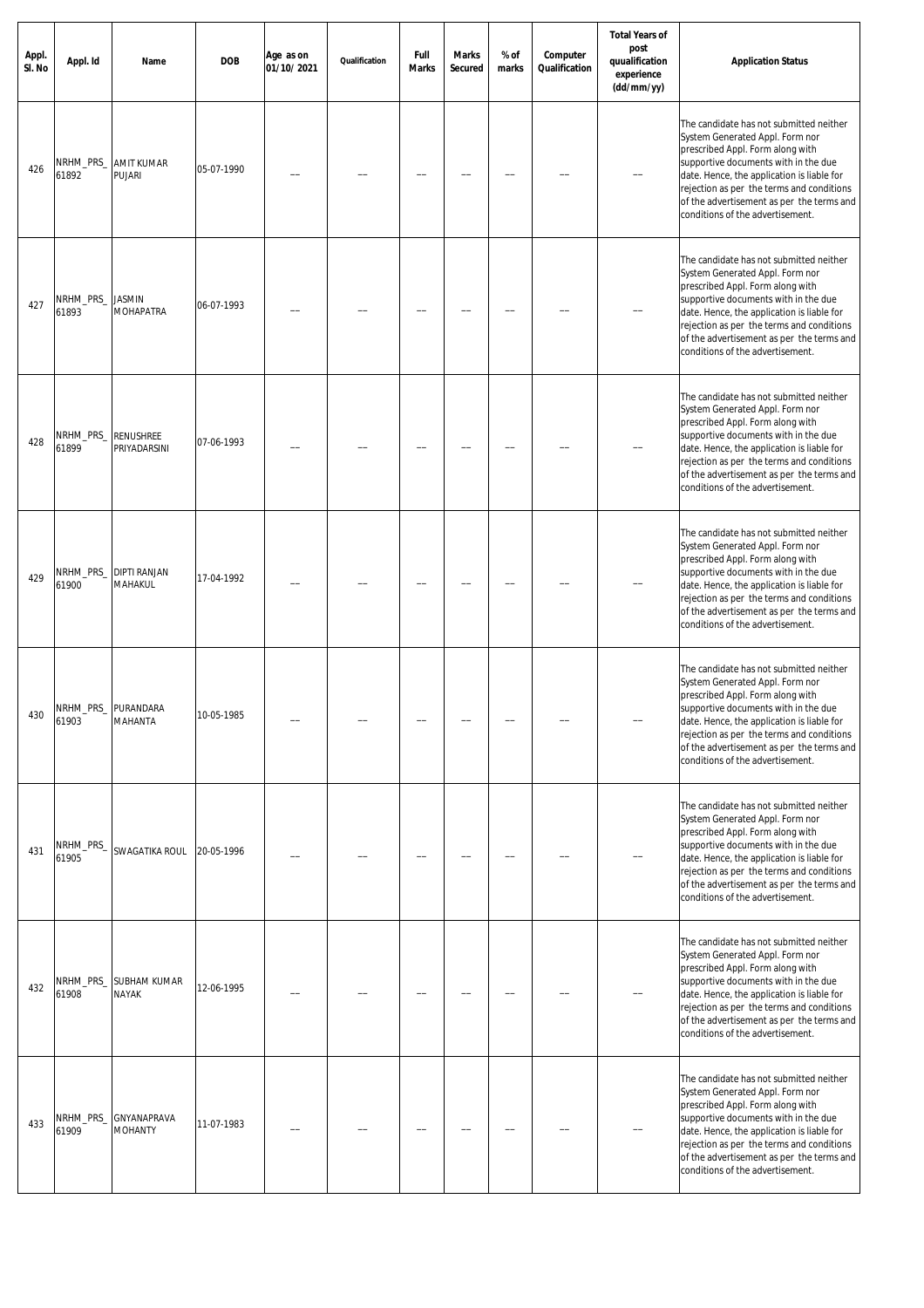| Appl.<br>SI. No | Appl. Id                     | Name                          | <b>DOB</b> | Age as on<br>01/10/2021 | Qualification | Full<br><b>Marks</b> | <b>Marks</b><br><b>Secured</b> | % of<br>marks | Computer<br>Qualification | <b>Total Years of</b><br>post<br>quualification<br>experience<br>(dd/mm/yy) | <b>Application Status</b>                                                                                                                                                                                                                                                                                                          |
|-----------------|------------------------------|-------------------------------|------------|-------------------------|---------------|----------------------|--------------------------------|---------------|---------------------------|-----------------------------------------------------------------------------|------------------------------------------------------------------------------------------------------------------------------------------------------------------------------------------------------------------------------------------------------------------------------------------------------------------------------------|
| 434             | NRHM_PRS_<br>61910           | <b>SUNIL KUMAR</b><br>PATRA   | 04-03-1996 |                         |               |                      |                                |               |                           |                                                                             | The candidate has not submitted neither<br>System Generated Appl. Form nor<br>prescribed Appl. Form along with<br>supportive documents with in the due<br>date. Hence, the application is liable for<br>rejection as per the terms and conditions<br>of the advertisement as per the terms and<br>conditions of the advertisement. |
| 435             | NRHM_PRS_<br>61911           | <b>SUNIL KUMAR</b><br>PATRA   | 04-03-1996 |                         |               |                      |                                |               |                           |                                                                             | The candidate has not submitted neither<br>System Generated Appl. Form nor<br>prescribed Appl. Form along with<br>supportive documents with in the due<br>date. Hence, the application is liable for<br>rejection as per the terms and conditions<br>of the advertisement as per the terms and<br>conditions of the advertisement. |
| 436             | NRHM_PRS_<br>61918           | <b>BASUDEV PANDA</b>          | 09-09-1996 |                         |               |                      |                                |               |                           |                                                                             | The candidate has not submitted neither<br>System Generated Appl. Form nor<br>prescribed Appl. Form along with<br>supportive documents with in the due<br>date. Hence, the application is liable for<br>rejection as per the terms and conditions<br>of the advertisement as per the terms and<br>conditions of the advertisement. |
| 437             | NRHM_PRS_<br>61922           | SAUBHAGYA SIKTA<br>PATTANAYAK | 03-06-1986 |                         |               |                      |                                |               |                           |                                                                             | The candidate has not submitted neither<br>System Generated Appl. Form nor<br>prescribed Appl. Form along with<br>supportive documents with in the due<br>date. Hence, the application is liable for<br>rejection as per the terms and conditions<br>of the advertisement as per the terms and<br>conditions of the advertisement. |
| 438             | NRHM_PRS_ PRAVASINI<br>61930 | PATTNAYAK                     | 09-06-1986 |                         |               |                      |                                |               |                           |                                                                             | The candidate has not submitted neither<br>System Generated Appl. Form nor<br>prescribed Appl. Form along with<br>supportive documents with in the due<br>date. Hence, the application is liable for<br>rejection as per the terms and conditions<br>of the advertisement as per the terms and<br>conditions of the advertisement. |
| 439             | NRHM_PRS_<br>61932           | ITISMITA DHAL                 | 04-11-1998 |                         |               |                      |                                |               |                           |                                                                             | The candidate has not submitted neither<br>System Generated Appl. Form nor<br>prescribed Appl. Form along with<br>supportive documents with in the due<br>date. Hence, the application is liable for<br>rejection as per the terms and conditions<br>of the advertisement as per the terms and<br>conditions of the advertisement. |
| 440             | NRHM_PRS_<br>61933           | AKANSHA MALLICK 15-08-1998    |            |                         |               |                      |                                |               |                           |                                                                             | The candidate has not submitted neither<br>System Generated Appl. Form nor<br>prescribed Appl. Form along with<br>supportive documents with in the due<br>date. Hence, the application is liable for<br>rejection as per the terms and conditions<br>of the advertisement as per the terms and<br>conditions of the advertisement. |
| 441             | NRHM_PRS_<br>61940           | RAMARAMAN<br>KHAMARI          | 06-06-1981 |                         |               |                      |                                |               |                           |                                                                             | The candidate has not submitted neither<br>System Generated Appl. Form nor<br>prescribed Appl. Form along with<br>supportive documents with in the due<br>date. Hence, the application is liable for<br>rejection as per the terms and conditions<br>of the advertisement as per the terms and<br>conditions of the advertisement. |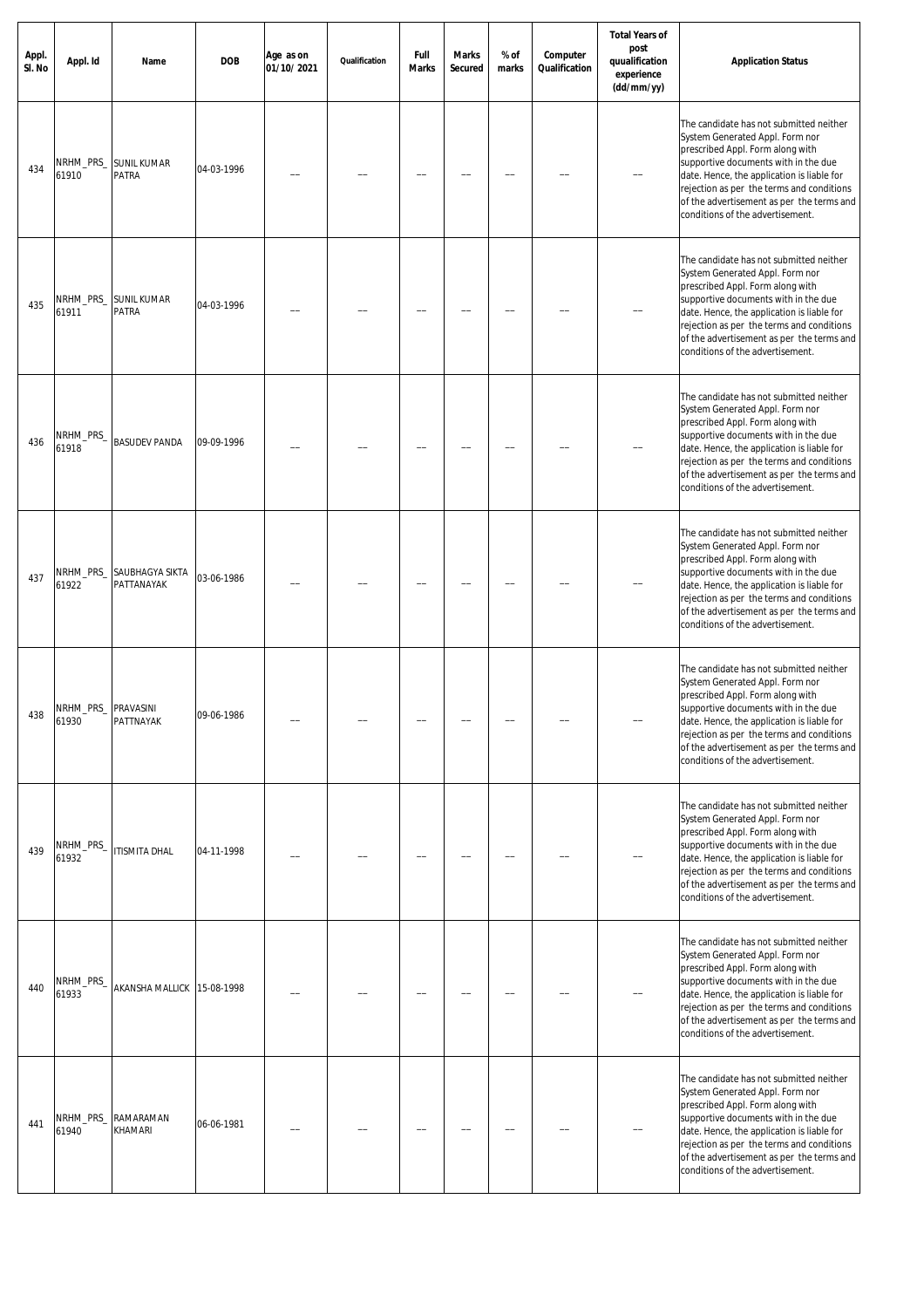| Appl.<br>SI. No | Appl. Id           | Name                                     | <b>DOB</b> | Age as on<br>01/10/2021 | Qualification | Full<br><b>Marks</b> | <b>Marks</b><br><b>Secured</b> | % of<br>marks | Computer<br>Qualification | <b>Total Years of</b><br>post<br>quualification<br>experience<br>(dd/mm/yy) | <b>Application Status</b>                                                                                                                                                                                                                                                                                                          |
|-----------------|--------------------|------------------------------------------|------------|-------------------------|---------------|----------------------|--------------------------------|---------------|---------------------------|-----------------------------------------------------------------------------|------------------------------------------------------------------------------------------------------------------------------------------------------------------------------------------------------------------------------------------------------------------------------------------------------------------------------------|
| 442             | NRHM_PRS_<br>61948 | MINAKSHI BARAL                           | 09-07-1986 |                         |               |                      |                                |               |                           |                                                                             | The candidate has not submitted neither<br>System Generated Appl. Form nor<br>prescribed Appl. Form along with<br>supportive documents with in the due<br>date. Hence, the application is liable for<br>rejection as per the terms and conditions<br>of the advertisement as per the terms and<br>conditions of the advertisement. |
| 443             | NRHM_PRS_<br>61952 | CHITTA RANJAN<br>Dash                    | 14-07-1987 |                         |               |                      |                                |               |                           |                                                                             | The candidate has not submitted neither<br>System Generated Appl. Form nor<br>prescribed Appl. Form along with<br>supportive documents with in the due<br>date. Hence, the application is liable for<br>rejection as per the terms and conditions<br>of the advertisement as per the terms and<br>conditions of the advertisement. |
| 444             | NRHM_PRS_<br>61956 | ASIT KUMAR SWAIN 11-07-1991              |            |                         |               |                      |                                |               |                           |                                                                             | The candidate has not submitted neither<br>System Generated Appl. Form nor<br>prescribed Appl. Form along with<br>supportive documents with in the due<br>date. Hence, the application is liable for<br>rejection as per the terms and conditions<br>of the advertisement as per the terms and<br>conditions of the advertisement. |
| 445             | NRHM_PRS_<br>61957 | SRIKANTA PADHAN 25-10-1993               |            |                         |               |                      |                                |               |                           |                                                                             | The candidate has not submitted neither<br>System Generated Appl. Form nor<br>prescribed Appl. Form along with<br>supportive documents with in the due<br>date. Hence, the application is liable for<br>rejection as per the terms and conditions<br>of the advertisement as per the terms and<br>conditions of the advertisement. |
| 446             | 61961              | NRHM_PRS_ SHAKTI PRASAD<br><b>MISHRA</b> | 22-05-1993 |                         |               |                      |                                |               |                           |                                                                             | The candidate has not submitted neither<br>System Generated Appl. Form nor<br>prescribed Appl. Form along with<br>supportive documents with in the due<br>date. Hence, the application is liable for<br>rejection as per the terms and conditions<br>of the advertisement as per the terms and<br>conditions of the advertisement. |
| 447             | NRHM_PRS_<br>61966 | SAGAR RATHA                              | 15-07-1995 |                         |               |                      |                                |               |                           |                                                                             | The candidate has not submitted neither<br>System Generated Appl. Form nor<br>prescribed Appl. Form along with<br>supportive documents with in the due<br>date. Hence, the application is liable for<br>rejection as per the terms and conditions<br>of the advertisement as per the terms and<br>conditions of the advertisement. |
| 448             | NRHM_PRS_<br>61973 | MUKESH KUMAR<br>PADHAN                   | 10-07-1992 |                         |               |                      |                                |               |                           |                                                                             | The candidate has not submitted neither<br>System Generated Appl. Form nor<br>prescribed Appl. Form along with<br>supportive documents with in the due<br>date. Hence, the application is liable for<br>rejection as per the terms and conditions<br>of the advertisement as per the terms and<br>conditions of the advertisement. |
| 449             | NRHM_PRS_<br>61974 | KSHYIRADHAR<br><b>TAJAN</b>              | 05-07-1992 |                         |               |                      |                                |               |                           |                                                                             | The candidate has not submitted neither<br>System Generated Appl. Form nor<br>prescribed Appl. Form along with<br>supportive documents with in the due<br>date. Hence, the application is liable for<br>rejection as per the terms and conditions<br>of the advertisement as per the terms and<br>conditions of the advertisement. |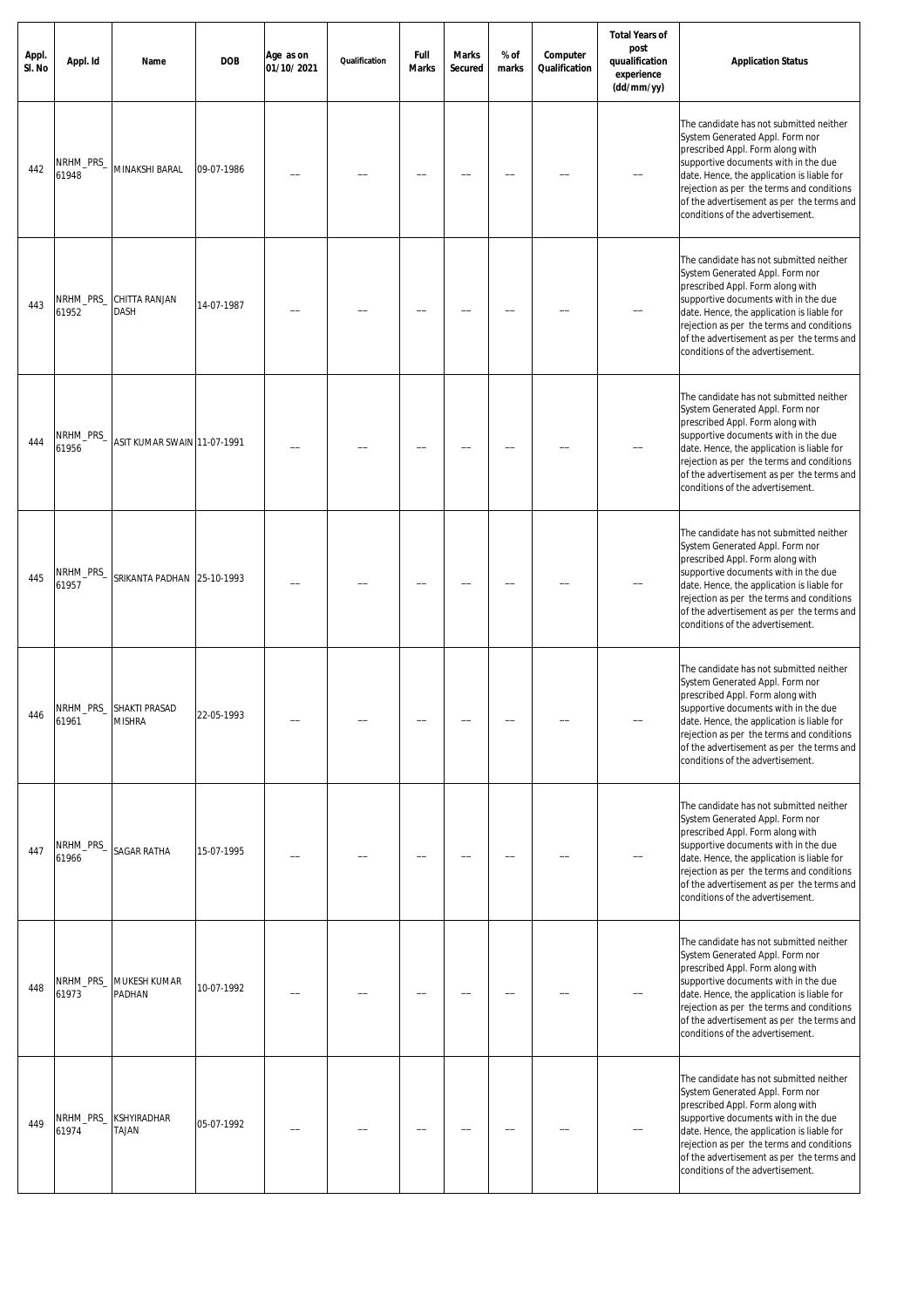| Appl.<br>SI. No | Appl. Id           | Name                                     | <b>DOB</b> | Age as on<br>01/10/2021 | Qualification | Full<br><b>Marks</b> | <b>Marks</b><br><b>Secured</b> | % of<br>marks | Computer<br>Qualification | <b>Total Years of</b><br>post<br>quualification<br>experience<br>(dd/mm/yy) | <b>Application Status</b>                                                                                                                                                                                                                                                                                                          |
|-----------------|--------------------|------------------------------------------|------------|-------------------------|---------------|----------------------|--------------------------------|---------------|---------------------------|-----------------------------------------------------------------------------|------------------------------------------------------------------------------------------------------------------------------------------------------------------------------------------------------------------------------------------------------------------------------------------------------------------------------------|
| 450             | NRHM_PRS_<br>61975 | RANJAN KUMAR<br>DANDASENA                | 26-01-1992 |                         |               |                      |                                |               |                           |                                                                             | The candidate has not submitted neither<br>System Generated Appl. Form nor<br>prescribed Appl. Form along with<br>supportive documents with in the due<br>date. Hence, the application is liable for<br>rejection as per the terms and conditions<br>of the advertisement as per the terms and<br>conditions of the advertisement. |
| 451             | NRHM_PRS_<br>61983 | ABHILASH RANA                            | 15-08-1993 |                         |               |                      |                                |               |                           |                                                                             | The candidate has not submitted neither<br>System Generated Appl. Form nor<br>prescribed Appl. Form along with<br>supportive documents with in the due<br>date. Hence, the application is liable for<br>rejection as per the terms and conditions<br>of the advertisement as per the terms and<br>conditions of the advertisement. |
| 452             | NRHM_PRS_<br>61988 | KRUSHNA CH MALIK 15-06-1986              |            |                         |               |                      |                                |               |                           |                                                                             | The candidate has not submitted neither<br>System Generated Appl. Form nor<br>prescribed Appl. Form along with<br>supportive documents with in the due<br>date. Hence, the application is liable for<br>rejection as per the terms and conditions<br>of the advertisement as per the terms and<br>conditions of the advertisement. |
| 453             | NRHM_PRS_<br>61993 | SANDEEP KUMAR<br>BEURA                   | 10-05-1992 |                         |               |                      |                                |               |                           |                                                                             | The candidate has not submitted neither<br>System Generated Appl. Form nor<br>prescribed Appl. Form along with<br>supportive documents with in the due<br>date. Hence, the application is liable for<br>rejection as per the terms and conditions<br>of the advertisement as per the terms and<br>conditions of the advertisement. |
| 454             | 61994              | NRHM_PRS_ BISWAKALPITA<br><b>MOHANTY</b> | 29-06-1994 |                         |               |                      |                                |               |                           |                                                                             | The candidate has not submitted neither<br>System Generated Appl. Form nor<br>prescribed Appl. Form along with<br>supportive documents with in the due<br>date. Hence, the application is liable for<br>rejection as per the terms and conditions<br>of the advertisement as per the terms and<br>conditions of the advertisement. |
| 455             | NRHM_PRS_<br>61996 | BIJAYLAXMI SINGH                         | 11-06-1982 |                         |               |                      |                                |               |                           |                                                                             | The candidate has not submitted neither<br>System Generated Appl. Form nor<br>prescribed Appl. Form along with<br>supportive documents with in the due<br>date. Hence, the application is liable for<br>rejection as per the terms and conditions<br>of the advertisement as per the terms and<br>conditions of the advertisement. |
| 456             | NRHM_PRS_<br>61998 | SOMANATH DAS                             | 16-06-1991 |                         |               |                      |                                |               |                           |                                                                             | The candidate has not submitted neither<br>System Generated Appl. Form nor<br>prescribed Appl. Form along with<br>supportive documents with in the due<br>date. Hence, the application is liable for<br>rejection as per the terms and conditions<br>of the advertisement as per the terms and<br>conditions of the advertisement. |
| 457             | NRHM_PRS_<br>62000 | SANTANU KUMAR<br>SAHU                    | 05-07-1988 |                         |               |                      |                                |               |                           |                                                                             | The candidate has not submitted neither<br>System Generated Appl. Form nor<br>prescribed Appl. Form along with<br>supportive documents with in the due<br>date. Hence, the application is liable for<br>rejection as per the terms and conditions<br>of the advertisement as per the terms and<br>conditions of the advertisement. |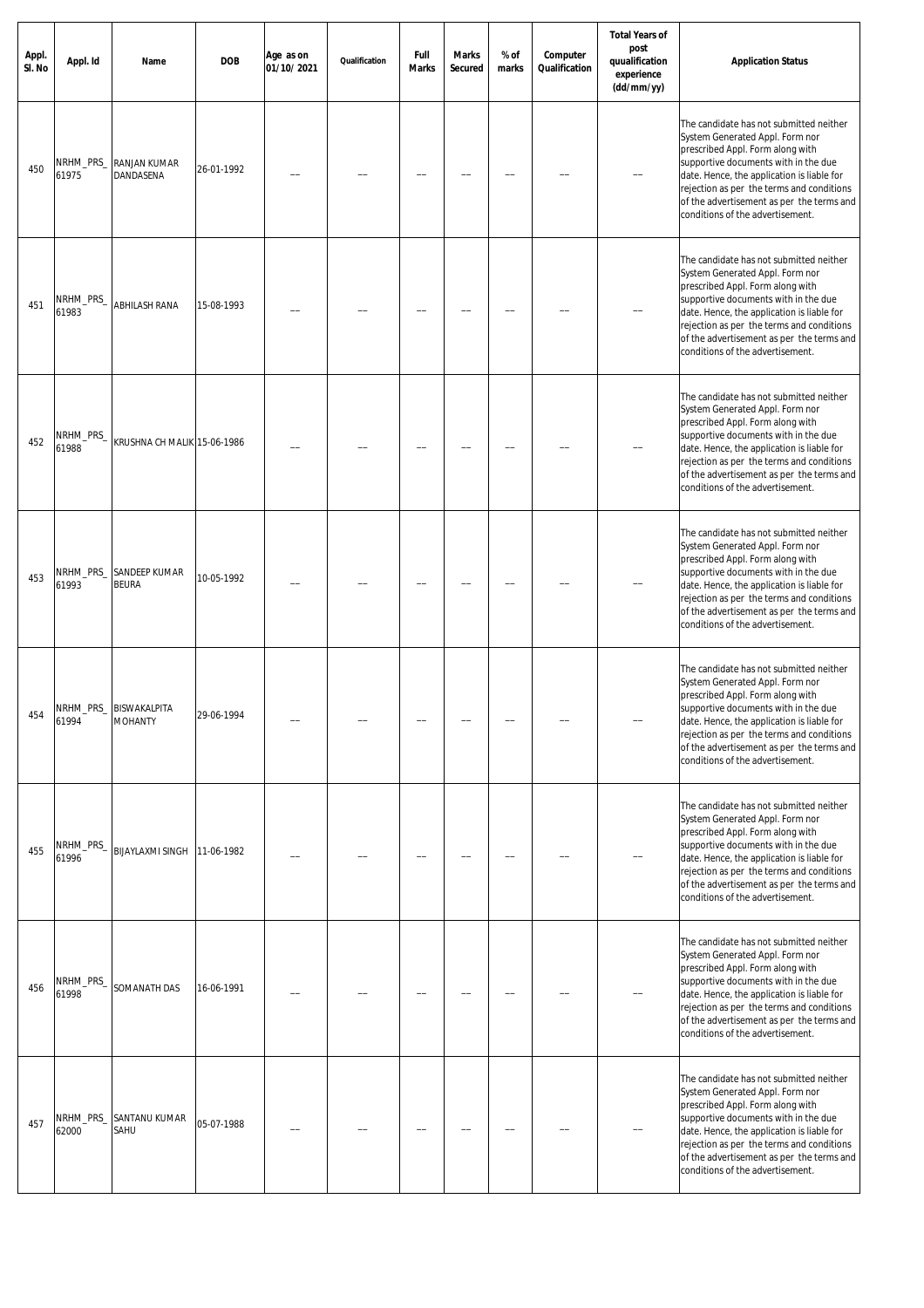| Appl.<br>SI. No | Appl. Id                       | Name                            | <b>DOB</b> | Age as on<br>01/10/2021 | Qualification | Full<br><b>Marks</b> | <b>Marks</b><br><b>Secured</b> | % of<br>marks | Computer<br>Qualification | <b>Total Years of</b><br>post<br>quualification<br>experience<br>(dd/mm/yy) | <b>Application Status</b>                                                                                                                                                                                                                                                                                                          |
|-----------------|--------------------------------|---------------------------------|------------|-------------------------|---------------|----------------------|--------------------------------|---------------|---------------------------|-----------------------------------------------------------------------------|------------------------------------------------------------------------------------------------------------------------------------------------------------------------------------------------------------------------------------------------------------------------------------------------------------------------------------|
| 458             | NRHM_PRS_<br>62003             | HIMANSHU<br>PRADHAN             | 06-01-1989 |                         |               |                      |                                |               |                           |                                                                             | The candidate has not submitted neither<br>System Generated Appl. Form nor<br>prescribed Appl. Form along with<br>supportive documents with in the due<br>date. Hence, the application is liable for<br>rejection as per the terms and conditions<br>of the advertisement as per the terms and<br>conditions of the advertisement. |
| 459             | NRHM_PRS_<br>62004             | HIMANSHU<br>PRADHAN             | 06-01-1989 |                         |               |                      |                                |               |                           |                                                                             | The candidate has not submitted neither<br>System Generated Appl. Form nor<br>prescribed Appl. Form along with<br>supportive documents with in the due<br>date. Hence, the application is liable for<br>rejection as per the terms and conditions<br>of the advertisement as per the terms and<br>conditions of the advertisement. |
| 460             | NRHM_PRS_<br>62006             | RAJLAXMI DAN                    | 26-06-1987 |                         |               |                      |                                |               |                           |                                                                             | The candidate has not submitted neither<br>System Generated Appl. Form nor<br>prescribed Appl. Form along with<br>supportive documents with in the due<br>date. Hence, the application is liable for<br>rejection as per the terms and conditions<br>of the advertisement as per the terms and<br>conditions of the advertisement. |
| 461             | NRHM_PRS_<br>62008             | SUSANT KUMAR<br>PANDA           | 22-12-1990 |                         |               |                      |                                |               |                           |                                                                             | The candidate has not submitted neither<br>System Generated Appl. Form nor<br>prescribed Appl. Form along with<br>supportive documents with in the due<br>date. Hence, the application is liable for<br>rejection as per the terms and conditions<br>of the advertisement as per the terms and<br>conditions of the advertisement. |
| 462             | NRHM_PRS_ BIJAY KUMAR<br>62010 | <b>PRADHAN</b>                  | 03-05-1990 |                         |               |                      |                                |               |                           |                                                                             | The candidate has not submitted neither<br>System Generated Appl. Form nor<br>prescribed Appl. Form along with<br>supportive documents with in the due<br>date. Hence, the application is liable for<br>rejection as per the terms and conditions<br>of the advertisement as per the terms and<br>conditions of the advertisement. |
| 463             | NRHM_PRS_<br>62014             | RANJAN BHOI                     | 23-05-1990 |                         |               |                      |                                |               |                           |                                                                             | The candidate has not submitted neither<br>System Generated Appl. Form nor<br>prescribed Appl. Form along with<br>supportive documents with in the due<br>date. Hence, the application is liable for<br>rejection as per the terms and conditions<br>of the advertisement as per the terms and<br>conditions of the advertisement. |
| 464             | NRHM_PRS_<br>62018             | SASMITA PRADHAN 25-06-1986      |            |                         |               |                      |                                |               |                           |                                                                             | The candidate has not submitted neither<br>System Generated Appl. Form nor<br>prescribed Appl. Form along with<br>supportive documents with in the due<br>date. Hence, the application is liable for<br>rejection as per the terms and conditions<br>of the advertisement as per the terms and<br>conditions of the advertisement. |
| 465             | NRHM_PRS_<br>62021             | SUBRATA KUMAR<br><b>MOHANTY</b> | 12-05-1987 |                         |               |                      |                                |               |                           |                                                                             | The candidate has not submitted neither<br>System Generated Appl. Form nor<br>prescribed Appl. Form along with<br>supportive documents with in the due<br>date. Hence, the application is liable for<br>rejection as per the terms and conditions<br>of the advertisement as per the terms and<br>conditions of the advertisement. |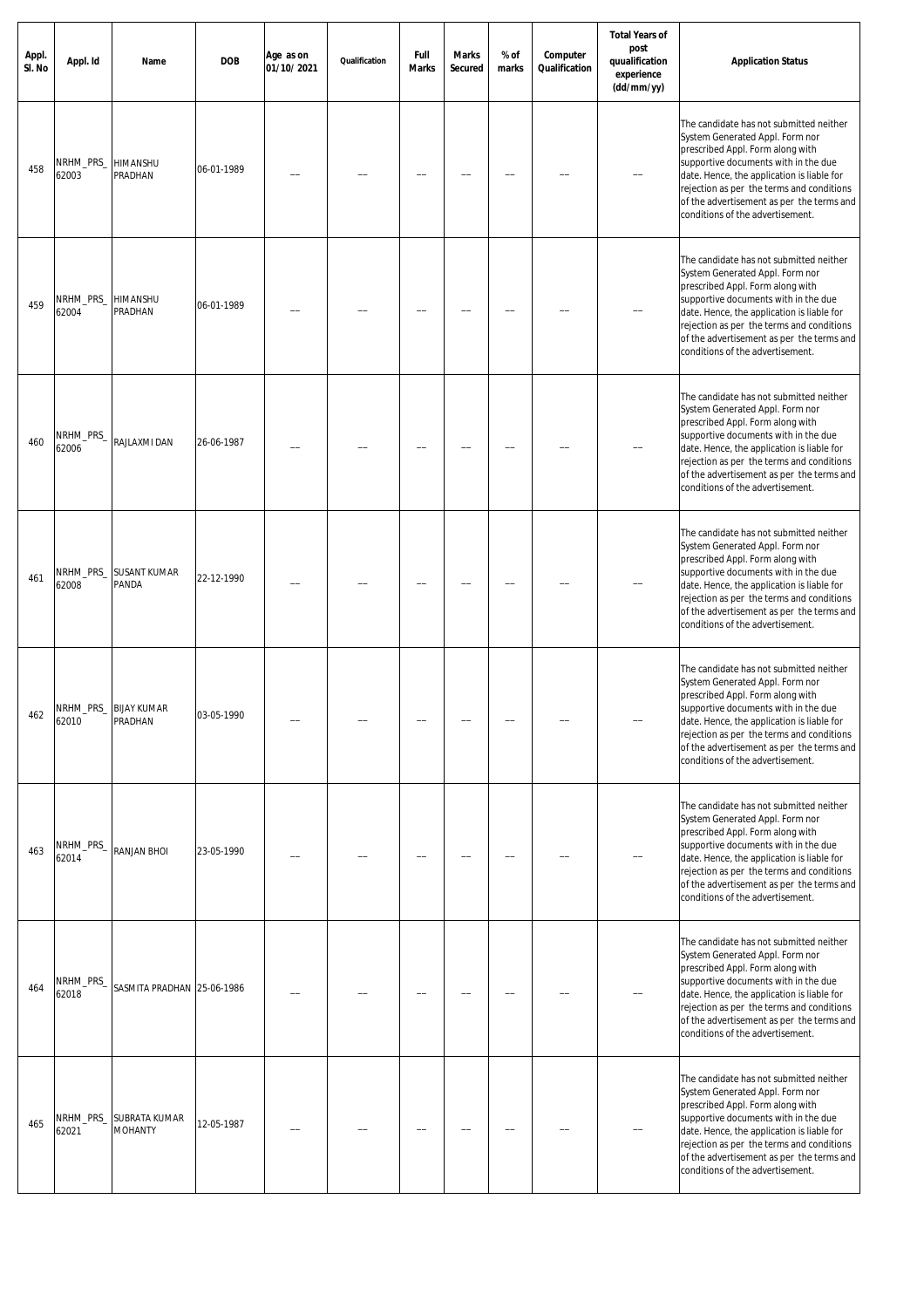| Appl.<br>SI. No | Appl. Id           | Name                          | <b>DOB</b> | Age as on<br>01/10/2021 | Qualification | Full<br><b>Marks</b> | <b>Marks</b><br><b>Secured</b> | % of<br>marks | Computer<br>Qualification | <b>Total Years of</b><br>post<br>quualification<br>experience<br>(dd/mm/yy) | <b>Application Status</b>                                                                                                                                                                                                                                                                                                          |
|-----------------|--------------------|-------------------------------|------------|-------------------------|---------------|----------------------|--------------------------------|---------------|---------------------------|-----------------------------------------------------------------------------|------------------------------------------------------------------------------------------------------------------------------------------------------------------------------------------------------------------------------------------------------------------------------------------------------------------------------------|
| 466             | NRHM_PRS_<br>62022 | ABHAYA KUMAR<br>SAHU          | 15-06-1983 |                         |               |                      |                                |               |                           |                                                                             | The candidate has not submitted neither<br>System Generated Appl. Form nor<br>prescribed Appl. Form along with<br>supportive documents with in the due<br>date. Hence, the application is liable for<br>rejection as per the terms and conditions<br>of the advertisement as per the terms and<br>conditions of the advertisement. |
| 467             | NRHM_PRS_<br>62033 | SUBASH CHANDRA<br>MEHER       | 10-07-1986 |                         |               |                      |                                |               |                           |                                                                             | The candidate has not submitted neither<br>System Generated Appl. Form nor<br>prescribed Appl. Form along with<br>supportive documents with in the due<br>date. Hence, the application is liable for<br>rejection as per the terms and conditions<br>of the advertisement as per the terms and<br>conditions of the advertisement. |
| 468             | NRHM_PRS_<br>62035 | SANGRAM KUMAR<br>SARANGI      | 02-04-1979 |                         |               |                      |                                |               |                           |                                                                             | The candidate has not submitted neither<br>System Generated Appl. Form nor<br>prescribed Appl. Form along with<br>supportive documents with in the due<br>date. Hence, the application is liable for<br>rejection as per the terms and conditions<br>of the advertisement as per the terms and<br>conditions of the advertisement. |
| 469             | NRHM_PRS_<br>62036 | KANISHKA<br>UTHANSINGH        | 01-03-1988 |                         |               |                      |                                |               |                           |                                                                             | The candidate has not submitted neither<br>System Generated Appl. Form nor<br>prescribed Appl. Form along with<br>supportive documents with in the due<br>date. Hence, the application is liable for<br>rejection as per the terms and conditions<br>of the advertisement as per the terms and<br>conditions of the advertisement. |
| 470             | NRHM_PRS_<br>62038 | <b>ANITA DAS</b>              | 26-05-1987 |                         |               |                      |                                |               |                           |                                                                             | The candidate has not submitted neither<br>System Generated Appl. Form nor<br>prescribed Appl. Form along with<br>supportive documents with in the due<br>date. Hence, the application is liable for<br>rejection as per the terms and conditions<br>of the advertisement as per the terms and<br>conditions of the advertisement. |
| 471             | NRHM_PRS_<br>62040 | PRATIVA MANJARI<br>SETHY      | 13-05-1997 |                         |               |                      |                                |               |                           |                                                                             | The candidate has not submitted neither<br>System Generated Appl. Form nor<br>prescribed Appl. Form along with<br>supportive documents with in the due<br>date. Hence, the application is liable for<br>rejection as per the terms and conditions<br>of the advertisement as per the terms and<br>conditions of the advertisement. |
| 472             | NRHM_PRS_<br>62052 | JYOTI RANJAN<br>SAHOO         | 08-07-1989 |                         |               |                      |                                |               |                           |                                                                             | The candidate has not submitted neither<br>System Generated Appl. Form nor<br>prescribed Appl. Form along with<br>supportive documents with in the due<br>date. Hence, the application is liable for<br>rejection as per the terms and conditions<br>of the advertisement as per the terms and<br>conditions of the advertisement. |
| 473             | NRHM_PRS_<br>62061 | LIPSA RAJNANDINI<br>MOHAPATRA | 25-04-1986 |                         |               |                      |                                |               |                           |                                                                             | The candidate has not submitted neither<br>System Generated Appl. Form nor<br>prescribed Appl. Form along with<br>supportive documents with in the due<br>date. Hence, the application is liable for<br>rejection as per the terms and conditions<br>of the advertisement as per the terms and<br>conditions of the advertisement. |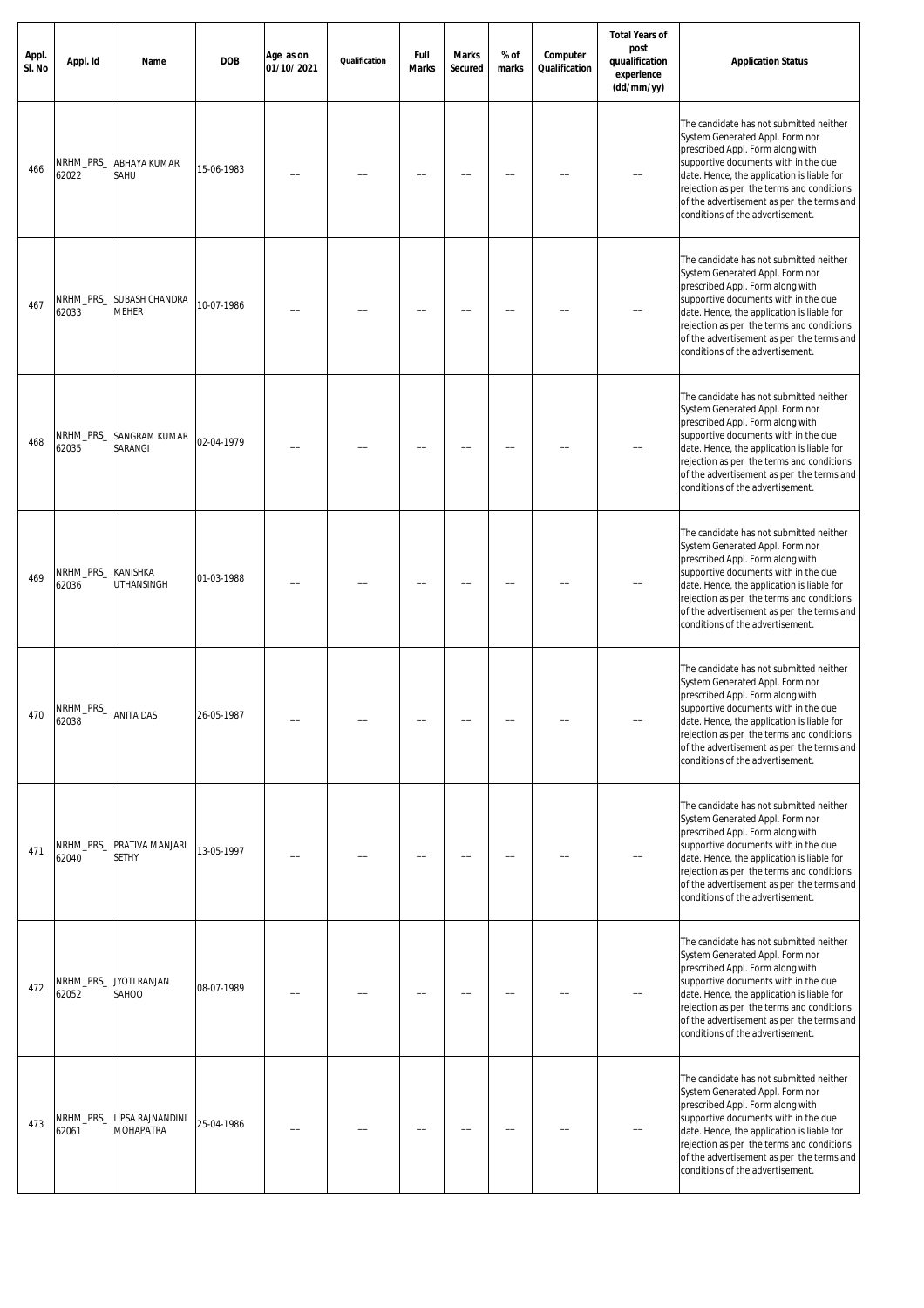| Appl.<br>SI. No | Appl. Id           | Name                                   | <b>DOB</b> | Age as on<br>01/10/2021 | Qualification | Full<br><b>Marks</b> | <b>Marks</b><br><b>Secured</b> | % of<br>marks | Computer<br>Qualification | <b>Total Years of</b><br>post<br>quualification<br>experience<br>(dd/mm/yy) | <b>Application Status</b>                                                                                                                                                                                                                                                                                                          |
|-----------------|--------------------|----------------------------------------|------------|-------------------------|---------------|----------------------|--------------------------------|---------------|---------------------------|-----------------------------------------------------------------------------|------------------------------------------------------------------------------------------------------------------------------------------------------------------------------------------------------------------------------------------------------------------------------------------------------------------------------------|
| 474             | NRHM_PRS_<br>62066 | S M SANGEETA                           | 01-07-1995 |                         |               |                      |                                |               |                           |                                                                             | The candidate has not submitted neither<br>System Generated Appl. Form nor<br>prescribed Appl. Form along with<br>supportive documents with in the due<br>date. Hence, the application is liable for<br>rejection as per the terms and conditions<br>of the advertisement as per the terms and<br>conditions of the advertisement. |
| 475             | NRHM_PRS_<br>62068 | MD SHARIF ANSARI 04-08-1987            |            |                         |               |                      |                                |               |                           |                                                                             | The candidate has not submitted neither<br>System Generated Appl. Form nor<br>prescribed Appl. Form along with<br>supportive documents with in the due<br>date. Hence, the application is liable for<br>rejection as per the terms and conditions<br>of the advertisement as per the terms and<br>conditions of the advertisement. |
| 476             | NRHM_PRS_<br>62069 | DADHIBAMAN<br>RATH                     | 10-07-1992 |                         |               |                      |                                |               |                           |                                                                             | The candidate has not submitted neither<br>System Generated Appl. Form nor<br>prescribed Appl. Form along with<br>supportive documents with in the due<br>date. Hence, the application is liable for<br>rejection as per the terms and conditions<br>of the advertisement as per the terms and<br>conditions of the advertisement. |
| 477             | NRHM_PRS_<br>62071 | SWETAPADMA<br><b>MOHANTY</b>           | 08-12-1984 |                         |               |                      |                                |               |                           |                                                                             | The candidate has not submitted neither<br>System Generated Appl. Form nor<br>prescribed Appl. Form along with<br>supportive documents with in the due<br>date. Hence, the application is liable for<br>rejection as per the terms and conditions<br>of the advertisement as per the terms and<br>conditions of the advertisement. |
| 478             | 62075              | NRHM_PRS_ BIKRAM KUMAR<br><b>SINGH</b> | 10-06-1983 |                         |               |                      |                                |               |                           |                                                                             | The candidate has not submitted neither<br>System Generated Appl. Form nor<br>prescribed Appl. Form along with<br>supportive documents with in the due<br>date. Hence, the application is liable for<br>rejection as per the terms and conditions<br>of the advertisement as per the terms and<br>conditions of the advertisement. |
| 479             | 62079              | NRHM_PRS_ SUBHASHREE<br>PANDA          | 23-07-1989 |                         |               |                      |                                |               |                           |                                                                             | The candidate has not submitted neither<br>System Generated Appl. Form nor<br>prescribed Appl. Form along with<br>supportive documents with in the due<br>date. Hence, the application is liable for<br>rejection as per the terms and conditions<br>of the advertisement as per the terms and<br>conditions of the advertisement. |
| 480             | NRHM_PRS_<br>62080 | BIJAYANANDA<br>SAHU                    | 05-03-1991 |                         |               |                      |                                |               |                           |                                                                             | The candidate has not submitted neither<br>System Generated Appl. Form nor<br>prescribed Appl. Form along with<br>supportive documents with in the due<br>date. Hence, the application is liable for<br>rejection as per the terms and conditions<br>of the advertisement as per the terms and<br>conditions of the advertisement. |
| 481             | NRHM_PRS_<br>62081 | DEBASHISH<br>PAIKRAY                   | 25-12-1992 |                         |               |                      |                                |               |                           |                                                                             | The candidate has not submitted neither<br>System Generated Appl. Form nor<br>prescribed Appl. Form along with<br>supportive documents with in the due<br>date. Hence, the application is liable for<br>rejection as per the terms and conditions<br>of the advertisement as per the terms and<br>conditions of the advertisement. |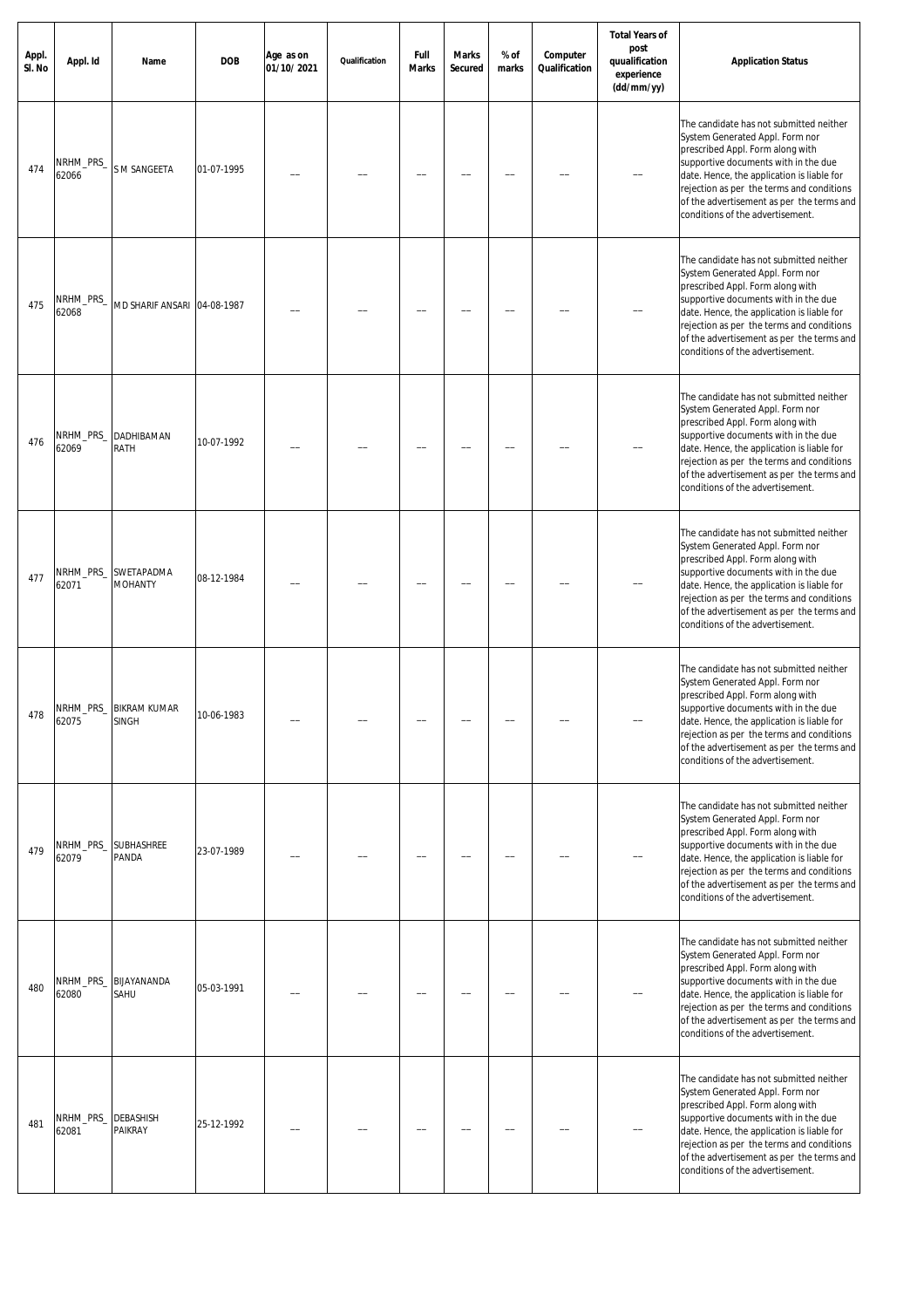| Appl.<br>SI. No | Appl. Id           | Name                                        | <b>DOB</b> | Age as on<br>01/10/2021 | Qualification | Full<br><b>Marks</b> | <b>Marks</b><br><b>Secured</b> | % of<br>marks | Computer<br>Qualification | <b>Total Years of</b><br>post<br>quualification<br>experience<br>(dd/mm/yy) | <b>Application Status</b>                                                                                                                                                                                                                                                                                                          |
|-----------------|--------------------|---------------------------------------------|------------|-------------------------|---------------|----------------------|--------------------------------|---------------|---------------------------|-----------------------------------------------------------------------------|------------------------------------------------------------------------------------------------------------------------------------------------------------------------------------------------------------------------------------------------------------------------------------------------------------------------------------|
| 482             | NRHM_PRS_<br>62082 | AMEYA BIKRAM<br>MISHRA                      | 13-06-1986 |                         |               |                      |                                |               |                           |                                                                             | The candidate has not submitted neither<br>System Generated Appl. Form nor<br>prescribed Appl. Form along with<br>supportive documents with in the due<br>date. Hence, the application is liable for<br>rejection as per the terms and conditions<br>of the advertisement as per the terms and<br>conditions of the advertisement. |
| 483             | NRHM_PRS_<br>62091 | SATYANARAYAN<br>MOHANTY                     | 18-04-1979 |                         |               |                      |                                |               |                           |                                                                             | The candidate has not submitted neither<br>System Generated Appl. Form nor<br>prescribed Appl. Form along with<br>supportive documents with in the due<br>date. Hence, the application is liable for<br>rejection as per the terms and conditions<br>of the advertisement as per the terms and<br>conditions of the advertisement. |
| 484             | NRHM_PRS_<br>62092 | MADHUBARNA<br>PANIGRAHI                     | 06-04-1994 |                         |               |                      |                                |               |                           |                                                                             | The candidate has not submitted neither<br>System Generated Appl. Form nor<br>prescribed Appl. Form along with<br>supportive documents with in the due<br>date. Hence, the application is liable for<br>rejection as per the terms and conditions<br>of the advertisement as per the terms and<br>conditions of the advertisement. |
| 485             | NRHM_PRS_<br>62095 | <b>BIJAY KUMAR</b><br>BEHERA                | 21-04-1991 |                         |               |                      |                                |               |                           |                                                                             | The candidate has not submitted neither<br>System Generated Appl. Form nor<br>prescribed Appl. Form along with<br>supportive documents with in the due<br>date. Hence, the application is liable for<br>rejection as per the terms and conditions<br>of the advertisement as per the terms and<br>conditions of the advertisement. |
| 486             | 62099              | NRHM_PRS_ SATCHIDANANDA<br><b>MOHAPATRA</b> | 16-06-1986 |                         |               |                      |                                |               |                           |                                                                             | The candidate has not submitted neither<br>System Generated Appl. Form nor<br>prescribed Appl. Form along with<br>supportive documents with in the due<br>date. Hence, the application is liable for<br>rejection as per the terms and conditions<br>of the advertisement as per the terms and<br>conditions of the advertisement. |
| 487             | NRHM_PRS_<br>62103 | SANJEEB KUMAR<br>GOUDA                      | 14-04-1988 |                         |               |                      |                                |               |                           |                                                                             | The candidate has not submitted neither<br>System Generated Appl. Form nor<br>prescribed Appl. Form along with<br>supportive documents with in the due<br>date. Hence, the application is liable for<br>rejection as per the terms and conditions<br>of the advertisement as per the terms and<br>conditions of the advertisement. |
| 488             | NRHM_PRS_<br>62107 | MANASRANJAN<br>RANA                         | 14-12-1992 |                         |               |                      |                                |               |                           |                                                                             | The candidate has not submitted neither<br>System Generated Appl. Form nor<br>prescribed Appl. Form along with<br>supportive documents with in the due<br>date. Hence, the application is liable for<br>rejection as per the terms and conditions<br>of the advertisement as per the terms and<br>conditions of the advertisement. |
| 489             | NRHM_PRS_<br>62110 | DEEPAK RANJAN<br>PETER                      | 07-02-1984 |                         |               |                      |                                |               |                           |                                                                             | The candidate has not submitted neither<br>System Generated Appl. Form nor<br>prescribed Appl. Form along with<br>supportive documents with in the due<br>date. Hence, the application is liable for<br>rejection as per the terms and conditions<br>of the advertisement as per the terms and<br>conditions of the advertisement. |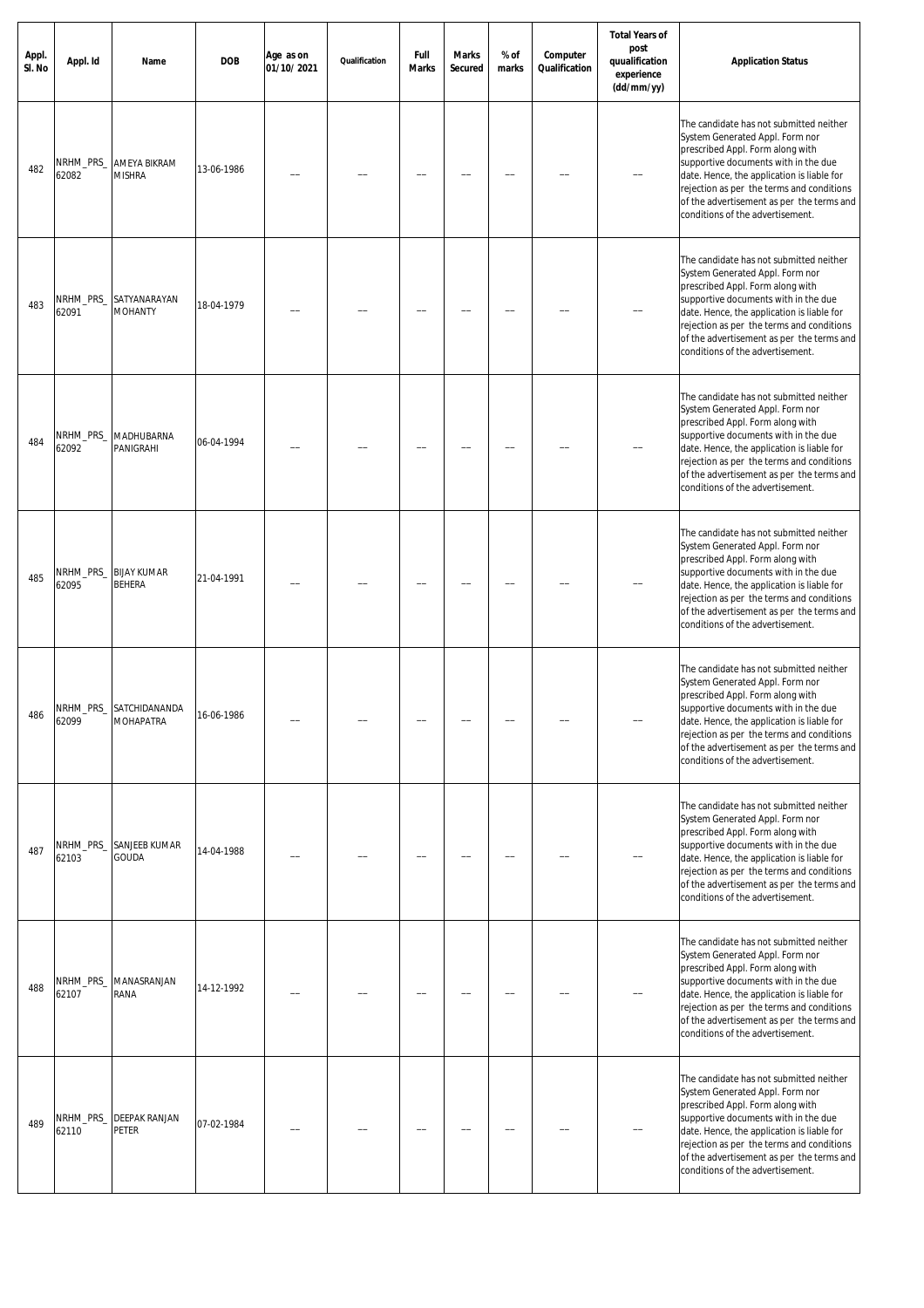| Appl.<br>SI. No | Appl. Id                      | Name                          | <b>DOB</b> | Age as on<br>01/10/2021 | Qualification | Full<br><b>Marks</b> | <b>Marks</b><br><b>Secured</b> | % of<br>marks | Computer<br>Qualification | <b>Total Years of</b><br>post<br>quualification<br>experience<br>(dd/mm/yy) | <b>Application Status</b>                                                                                                                                                                                                                                                                                                          |
|-----------------|-------------------------------|-------------------------------|------------|-------------------------|---------------|----------------------|--------------------------------|---------------|---------------------------|-----------------------------------------------------------------------------|------------------------------------------------------------------------------------------------------------------------------------------------------------------------------------------------------------------------------------------------------------------------------------------------------------------------------------|
| 490             | NRHM_PRS_<br>62115            | SAROJ KUMAR<br>MISHRA         | 26-05-1987 |                         |               |                      |                                |               |                           |                                                                             | The candidate has not submitted neither<br>System Generated Appl. Form nor<br>prescribed Appl. Form along with<br>supportive documents with in the due<br>date. Hence, the application is liable for<br>rejection as per the terms and conditions<br>of the advertisement as per the terms and<br>conditions of the advertisement. |
| 491             | NRHM_PRS_<br>62117            | SWARNAPRAVA<br>PANDA          | 15-07-1987 |                         |               |                      |                                |               |                           |                                                                             | The candidate has not submitted neither<br>System Generated Appl. Form nor<br>prescribed Appl. Form along with<br>supportive documents with in the due<br>date. Hence, the application is liable for<br>rejection as per the terms and conditions<br>of the advertisement as per the terms and<br>conditions of the advertisement. |
| 492             | NRHM_PRS_<br>62118            | SUBHALAXMI<br>JYOTIRMAYEE DAS | 15-06-1989 |                         |               |                      |                                |               |                           |                                                                             | The candidate has not submitted neither<br>System Generated Appl. Form nor<br>prescribed Appl. Form along with<br>supportive documents with in the due<br>date. Hence, the application is liable for<br>rejection as per the terms and conditions<br>of the advertisement as per the terms and<br>conditions of the advertisement. |
| 493             | NRHM_PRS_<br>62120            | CHANDRAKANTI<br>MOHAPATRA     | 01-02-1985 |                         |               |                      |                                |               |                           |                                                                             | The candidate has not submitted neither<br>System Generated Appl. Form nor<br>prescribed Appl. Form along with<br>supportive documents with in the due<br>date. Hence, the application is liable for<br>rejection as per the terms and conditions<br>of the advertisement as per the terms and<br>conditions of the advertisement. |
| 494             | NRHM_PRS_ BHAGABAT<br>62122   | SARANGI                       | 11-06-1988 |                         |               |                      |                                |               |                           |                                                                             | The candidate has not submitted neither<br>System Generated Appl. Form nor<br>prescribed Appl. Form along with<br>supportive documents with in the due<br>date. Hence, the application is liable for<br>rejection as per the terms and conditions<br>of the advertisement as per the terms and<br>conditions of the advertisement. |
| 495             | NRHM_PRS_ RAJKISHORE<br>62123 | MOHARANA                      | 28-06-1985 |                         |               |                      |                                |               |                           |                                                                             | The candidate has not submitted neither<br>System Generated Appl. Form nor<br>prescribed Appl. Form along with<br>supportive documents with in the due<br>date. Hence, the application is liable for<br>rejection as per the terms and conditions<br>of the advertisement as per the terms and<br>conditions of the advertisement. |
| 496             | NRHM_PRS_<br>62124            | DEBASMITA<br><b>MOHANTY</b>   | 03-02-1997 |                         |               |                      |                                |               |                           |                                                                             | The candidate has not submitted neither<br>System Generated Appl. Form nor<br>prescribed Appl. Form along with<br>supportive documents with in the due<br>date. Hence, the application is liable for<br>rejection as per the terms and conditions<br>of the advertisement as per the terms and<br>conditions of the advertisement. |
| 497             | NRHM_PRS_<br>62125            | JAGABANDHU<br><b>BEHERA</b>   | 17-05-1994 |                         |               |                      |                                |               |                           |                                                                             | The candidate has not submitted neither<br>System Generated Appl. Form nor<br>prescribed Appl. Form along with<br>supportive documents with in the due<br>date. Hence, the application is liable for<br>rejection as per the terms and conditions<br>of the advertisement as per the terms and<br>conditions of the advertisement. |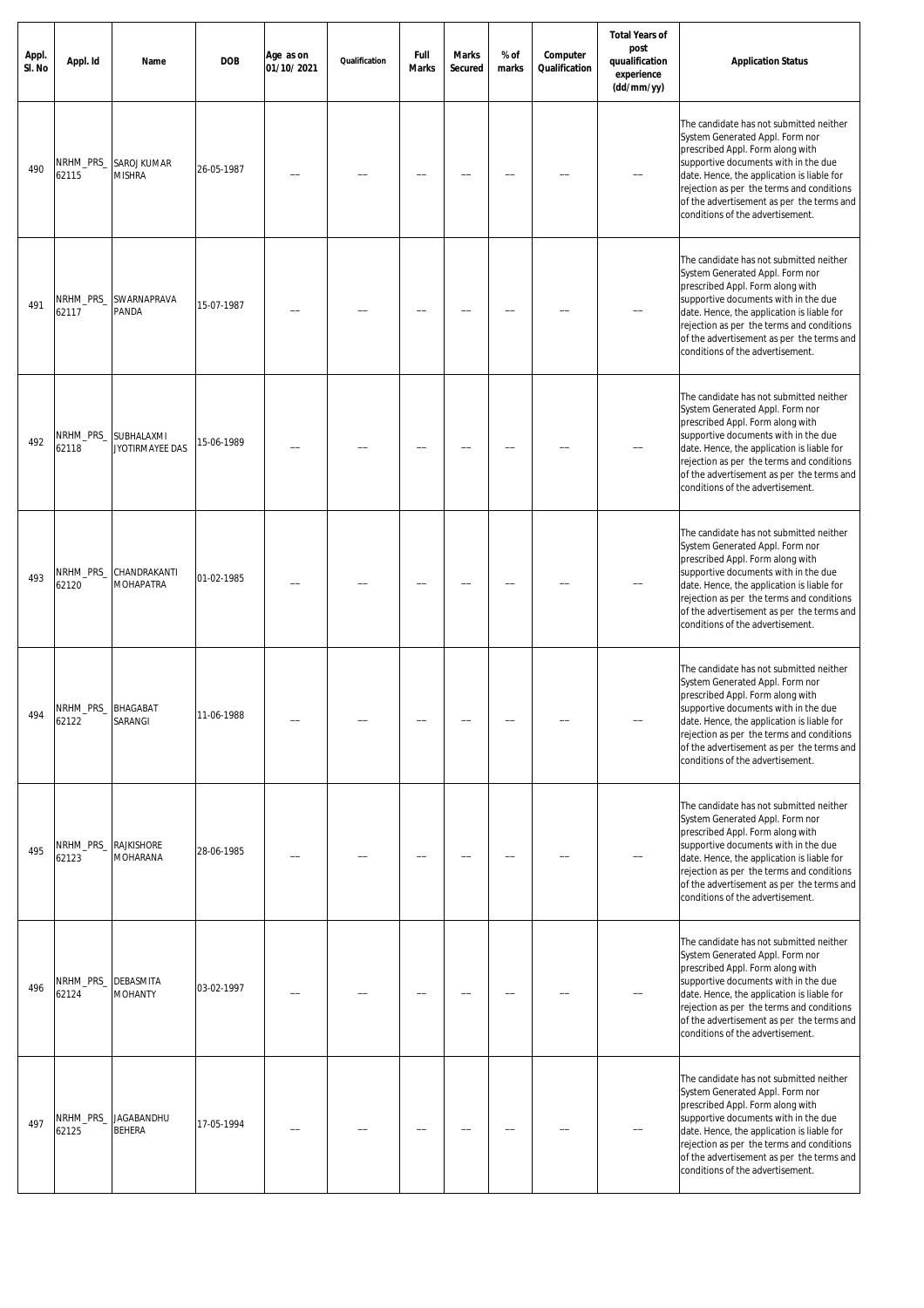| Appl.<br>SI. No | Appl. Id           | Name                                  | <b>DOB</b> | Age as on<br>01/10/2021 | Qualification | Full<br><b>Marks</b> | <b>Marks</b><br><b>Secured</b> | % of<br>marks | Computer<br>Qualification | <b>Total Years of</b><br>post<br>quualification<br>experience<br>(dd/mm/yy) | <b>Application Status</b>                                                                                                                                                                                                                                                                                                          |
|-----------------|--------------------|---------------------------------------|------------|-------------------------|---------------|----------------------|--------------------------------|---------------|---------------------------|-----------------------------------------------------------------------------|------------------------------------------------------------------------------------------------------------------------------------------------------------------------------------------------------------------------------------------------------------------------------------------------------------------------------------|
| 498             | NRHM_PRS_<br>62126 | SATYAPRIYA<br>BEHERA                  | 05-10-1989 |                         |               |                      |                                |               |                           |                                                                             | The candidate has not submitted neither<br>System Generated Appl. Form nor<br>prescribed Appl. Form along with<br>supportive documents with in the due<br>date. Hence, the application is liable for<br>rejection as per the terms and conditions<br>of the advertisement as per the terms and<br>conditions of the advertisement. |
| 499             | NRHM_PRS_<br>62129 | TASLIMA BASIR                         | 14-06-1998 |                         |               |                      |                                |               |                           |                                                                             | The candidate has not submitted neither<br>System Generated Appl. Form nor<br>prescribed Appl. Form along with<br>supportive documents with in the due<br>date. Hence, the application is liable for<br>rejection as per the terms and conditions<br>of the advertisement as per the terms and<br>conditions of the advertisement. |
| 500             | NRHM_PRS_<br>62130 | SWAGATIKA RATH                        | 07-06-1987 |                         |               |                      |                                |               |                           |                                                                             | The candidate has not submitted neither<br>System Generated Appl. Form nor<br>prescribed Appl. Form along with<br>supportive documents with in the due<br>date. Hence, the application is liable for<br>rejection as per the terms and conditions<br>of the advertisement as per the terms and<br>conditions of the advertisement. |
| 501             | NRHM_PRS_<br>62131 | SAILENDRA PANDA                       | 20-07-1986 |                         |               |                      |                                |               |                           |                                                                             | The candidate has not submitted neither<br>System Generated Appl. Form nor<br>prescribed Appl. Form along with<br>supportive documents with in the due<br>date. Hence, the application is liable for<br>rejection as per the terms and conditions<br>of the advertisement as per the terms and<br>conditions of the advertisement. |
| 502             | 62132              | NRHM_PRS_ ANANTA KUMR<br><b>NAYAK</b> | 14-07-1986 |                         |               |                      |                                |               |                           |                                                                             | The candidate has not submitted neither<br>System Generated Appl. Form nor<br>prescribed Appl. Form along with<br>supportive documents with in the due<br>date. Hence, the application is liable for<br>rejection as per the terms and conditions<br>of the advertisement as per the terms and<br>conditions of the advertisement. |
| 503             | NRHM_PRS_<br>62134 | <b>NIBEDITA</b><br>PRIYADARSINI       | 20-07-1987 |                         |               |                      |                                |               |                           |                                                                             | The candidate has not submitted neither<br>System Generated Appl. Form nor<br>prescribed Appl. Form along with<br>supportive documents with in the due<br>date. Hence, the application is liable for<br>rejection as per the terms and conditions<br>of the advertisement as per the terms and<br>conditions of the advertisement. |
| 504             | NRHM_PRS_<br>62136 | DEBASMITA DALAI                       | 31-05-1998 |                         |               |                      |                                |               |                           |                                                                             | The candidate has not submitted neither<br>System Generated Appl. Form nor<br>prescribed Appl. Form along with<br>supportive documents with in the due<br>date. Hence, the application is liable for<br>rejection as per the terms and conditions<br>of the advertisement as per the terms and<br>conditions of the advertisement. |
| 505             | NRHM_PRS_<br>62140 | <b>DEBASIS DAS</b>                    | 06-05-1984 |                         |               |                      |                                |               |                           |                                                                             | The candidate has not submitted neither<br>System Generated Appl. Form nor<br>prescribed Appl. Form along with<br>supportive documents with in the due<br>date. Hence, the application is liable for<br>rejection as per the terms and conditions<br>of the advertisement as per the terms and<br>conditions of the advertisement. |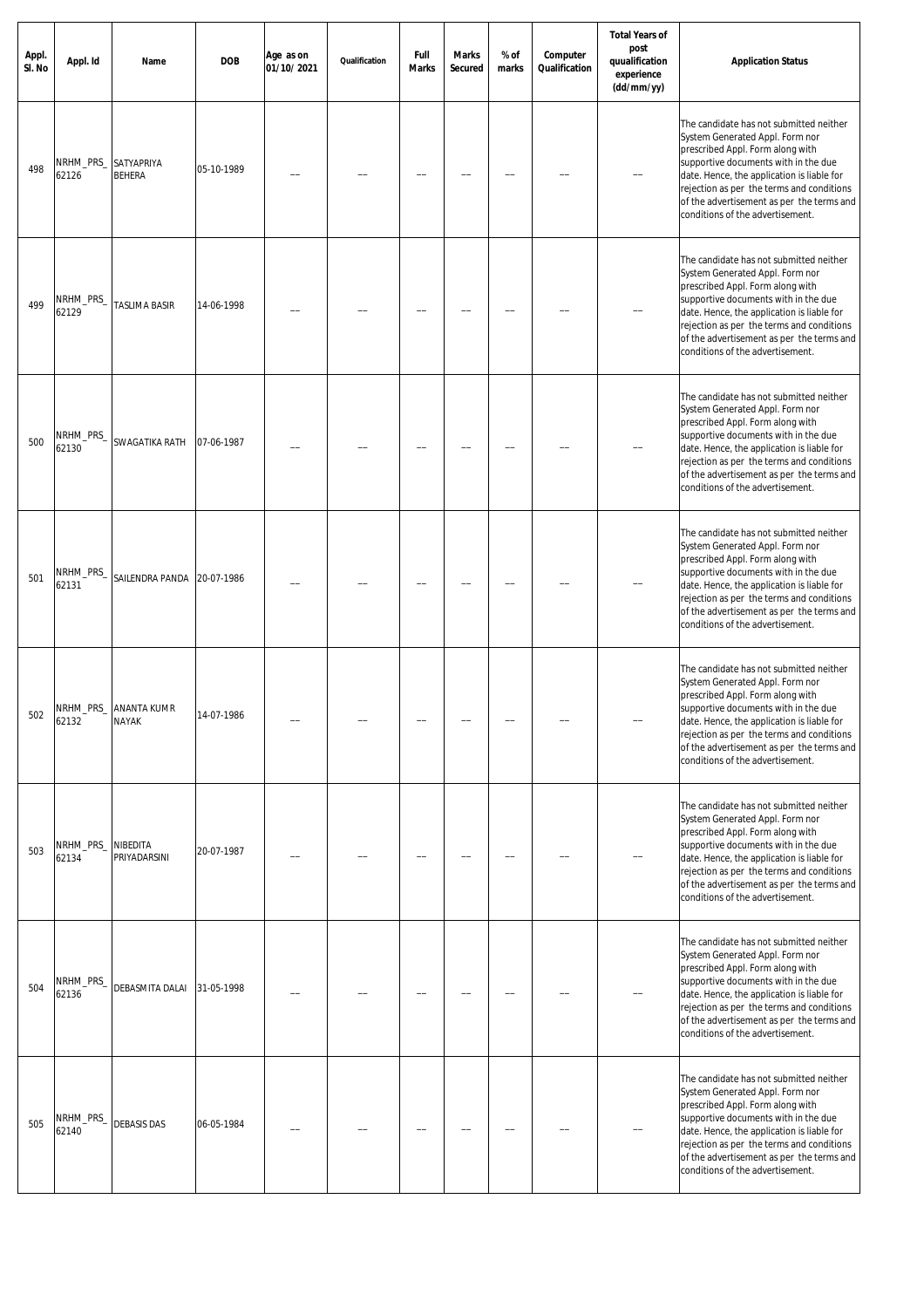| Appl.<br>SI. No | Appl. Id           | Name                                | <b>DOB</b> | Age as on<br>01/10/2021 | Qualification | Full<br><b>Marks</b> | <b>Marks</b><br><b>Secured</b> | % of<br>marks | Computer<br>Qualification | <b>Total Years of</b><br>post<br>quualification<br>experience<br>(dd/mm/yy) | <b>Application Status</b>                                                                                                                                                                                                                                                                                                          |
|-----------------|--------------------|-------------------------------------|------------|-------------------------|---------------|----------------------|--------------------------------|---------------|---------------------------|-----------------------------------------------------------------------------|------------------------------------------------------------------------------------------------------------------------------------------------------------------------------------------------------------------------------------------------------------------------------------------------------------------------------------|
| 506             | NRHM_PRS_<br>62141 | SRIYA<br>PRIYADARSANI               | 10-07-1996 |                         |               |                      |                                |               |                           |                                                                             | The candidate has not submitted neither<br>System Generated Appl. Form nor<br>prescribed Appl. Form along with<br>supportive documents with in the due<br>date. Hence, the application is liable for<br>rejection as per the terms and conditions<br>of the advertisement as per the terms and<br>conditions of the advertisement. |
| 507             | NRHM_PRS_<br>62142 | ODISHA                              | 15-05-1988 |                         |               |                      |                                |               |                           |                                                                             | The candidate has not submitted neither<br>System Generated Appl. Form nor<br>prescribed Appl. Form along with<br>supportive documents with in the due<br>date. Hence, the application is liable for<br>rejection as per the terms and conditions<br>of the advertisement as per the terms and<br>conditions of the advertisement. |
| 508             | NRHM_PRS_<br>62144 | ANKITA LENKA                        | 31-05-1998 |                         |               |                      |                                |               |                           |                                                                             | The candidate has not submitted neither<br>System Generated Appl. Form nor<br>prescribed Appl. Form along with<br>supportive documents with in the due<br>date. Hence, the application is liable for<br>rejection as per the terms and conditions<br>of the advertisement as per the terms and<br>conditions of the advertisement. |
| 509             | NRHM_PRS_<br>62146 | MAHASWETA DAS                       | 16-03-1996 |                         |               |                      |                                |               |                           |                                                                             | The candidate has not submitted neither<br>System Generated Appl. Form nor<br>prescribed Appl. Form along with<br>supportive documents with in the due<br>date. Hence, the application is liable for<br>rejection as per the terms and conditions<br>of the advertisement as per the terms and<br>conditions of the advertisement. |
| 510             | 62148              | NRHM_PRS_ UTTAM KUMAR<br><b>DAS</b> | 03-02-1987 |                         |               |                      |                                |               |                           |                                                                             | The candidate has not submitted neither<br>System Generated Appl. Form nor<br>prescribed Appl. Form along with<br>supportive documents with in the due<br>date. Hence, the application is liable for<br>rejection as per the terms and conditions<br>of the advertisement as per the terms and<br>conditions of the advertisement. |
| 511             | NRHM_PRS_<br>62149 | LAXMIPRIYA DAS                      | 05-06-1997 |                         |               |                      |                                |               |                           |                                                                             | The candidate has not submitted neither<br>System Generated Appl. Form nor<br>prescribed Appl. Form along with<br>supportive documents with in the due<br>date. Hence, the application is liable for<br>rejection as per the terms and conditions<br>of the advertisement as per the terms and<br>conditions of the advertisement. |
| 512             | NRHM_PRS_<br>62157 | ITISMITA SINGH                      | 10-04-1987 |                         |               |                      |                                |               |                           |                                                                             | The candidate has not submitted neither<br>System Generated Appl. Form nor<br>prescribed Appl. Form along with<br>supportive documents with in the due<br>date. Hence, the application is liable for<br>rejection as per the terms and conditions<br>of the advertisement as per the terms and<br>conditions of the advertisement. |
| 513             | NRHM_PRS_<br>62163 | SHEKABDUL DAYAN 14-07-1989          |            |                         |               |                      |                                |               |                           |                                                                             | The candidate has not submitted neither<br>System Generated Appl. Form nor<br>prescribed Appl. Form along with<br>supportive documents with in the due<br>date. Hence, the application is liable for<br>rejection as per the terms and conditions<br>of the advertisement as per the terms and<br>conditions of the advertisement. |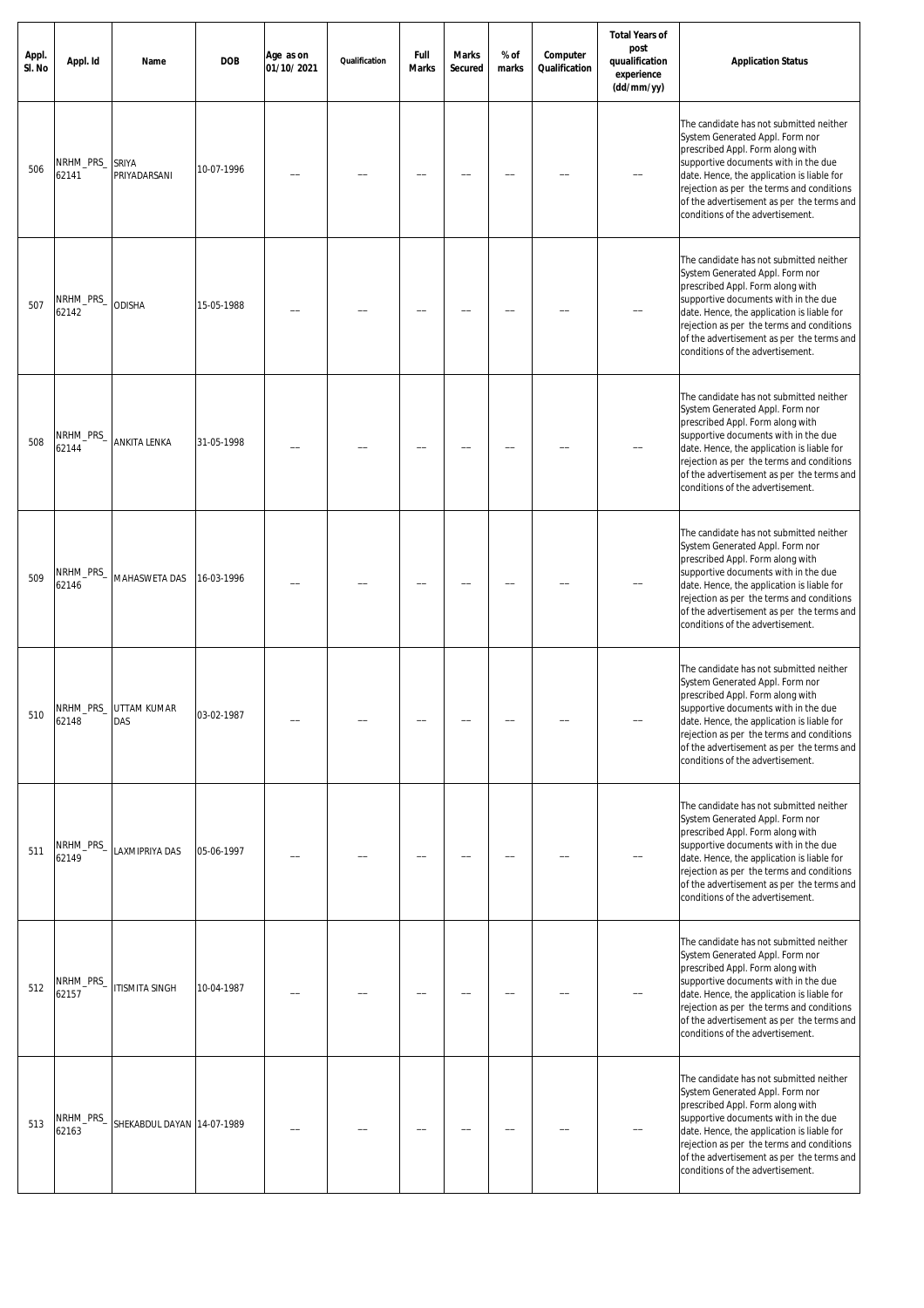| Appl.<br>SI. No | Appl. Id           | Name                         | <b>DOB</b> | Age as on<br>01/10/2021 | Qualification | Full<br><b>Marks</b> | <b>Marks</b><br><b>Secured</b> | % of<br>marks | Computer<br>Qualification | <b>Total Years of</b><br>post<br>quualification<br>experience<br>(dd/mm/yy) | <b>Application Status</b>                                                                                                                                                                                                                                                                                                          |
|-----------------|--------------------|------------------------------|------------|-------------------------|---------------|----------------------|--------------------------------|---------------|---------------------------|-----------------------------------------------------------------------------|------------------------------------------------------------------------------------------------------------------------------------------------------------------------------------------------------------------------------------------------------------------------------------------------------------------------------------|
| 514             | NRHM_PRS_<br>62167 | JITEN KUMAR SAHU 16-01-1985  |            |                         |               |                      |                                |               |                           |                                                                             | The candidate has not submitted neither<br>System Generated Appl. Form nor<br>prescribed Appl. Form along with<br>supportive documents with in the due<br>date. Hence, the application is liable for<br>rejection as per the terms and conditions<br>of the advertisement as per the terms and<br>conditions of the advertisement. |
| 515             | NRHM_PRS_<br>62173 | KSHIRA SINDHU<br>MAHALIK     | 10-05-1989 |                         |               |                      |                                |               |                           |                                                                             | The candidate has not submitted neither<br>System Generated Appl. Form nor<br>prescribed Appl. Form along with<br>supportive documents with in the due<br>date. Hence, the application is liable for<br>rejection as per the terms and conditions<br>of the advertisement as per the terms and<br>conditions of the advertisement. |
| 516             | NRHM_PRS_<br>62177 | LIPSARANI BARIK              | 15-10-1990 |                         |               |                      |                                |               |                           |                                                                             | The candidate has not submitted neither<br>System Generated Appl. Form nor<br>prescribed Appl. Form along with<br>supportive documents with in the due<br>date. Hence, the application is liable for<br>rejection as per the terms and conditions<br>of the advertisement as per the terms and<br>conditions of the advertisement. |
| 517             | NRHM_PRS_<br>62179 | SAGARIKA JENA                | 20-06-1987 |                         |               |                      |                                |               |                           |                                                                             | The candidate has not submitted neither<br>System Generated Appl. Form nor<br>prescribed Appl. Form along with<br>supportive documents with in the due<br>date. Hence, the application is liable for<br>rejection as per the terms and conditions<br>of the advertisement as per the terms and<br>conditions of the advertisement. |
| 518             | NRHM_PRS_<br>52180 | JAGANNATH PUTEL 29-06-1991   |            |                         |               |                      |                                |               |                           |                                                                             | The candidate has not submitted neither<br>System Generated Appl. Form nor<br>prescribed Appl. Form along with<br>supportive documents with in the due<br>date. Hence, the application is liable for<br>rejection as per the terms and conditions<br>of the advertisement as per the terms and<br>conditions of the advertisement. |
| 519             | NRHM_PRS_<br>62182 | <b>SUNITA UTHAN</b><br>SINGH | 07-07-1983 |                         |               |                      |                                |               |                           |                                                                             | The candidate has not submitted neither<br>System Generated Appl. Form nor<br>prescribed Appl. Form along with<br>supportive documents with in the due<br>date. Hence, the application is liable for<br>rejection as per the terms and conditions<br>of the advertisement as per the terms and<br>conditions of the advertisement. |
| 520             | NRHM_PRS_<br>62183 | HIRA MAJHI                   | 01-07-1994 |                         |               |                      |                                |               |                           |                                                                             | The candidate has not submitted neither<br>System Generated Appl. Form nor<br>prescribed Appl. Form along with<br>supportive documents with in the due<br>date. Hence, the application is liable for<br>rejection as per the terms and conditions<br>of the advertisement as per the terms and<br>conditions of the advertisement. |
| 521             | NRHM_PRS_<br>62185 | SANTOSH KUMAR<br>BEHERA      | 12-04-1977 |                         |               |                      |                                |               |                           |                                                                             | The candidate has not submitted neither<br>System Generated Appl. Form nor<br>prescribed Appl. Form along with<br>supportive documents with in the due<br>date. Hence, the application is liable for<br>rejection as per the terms and conditions<br>of the advertisement as per the terms and<br>conditions of the advertisement. |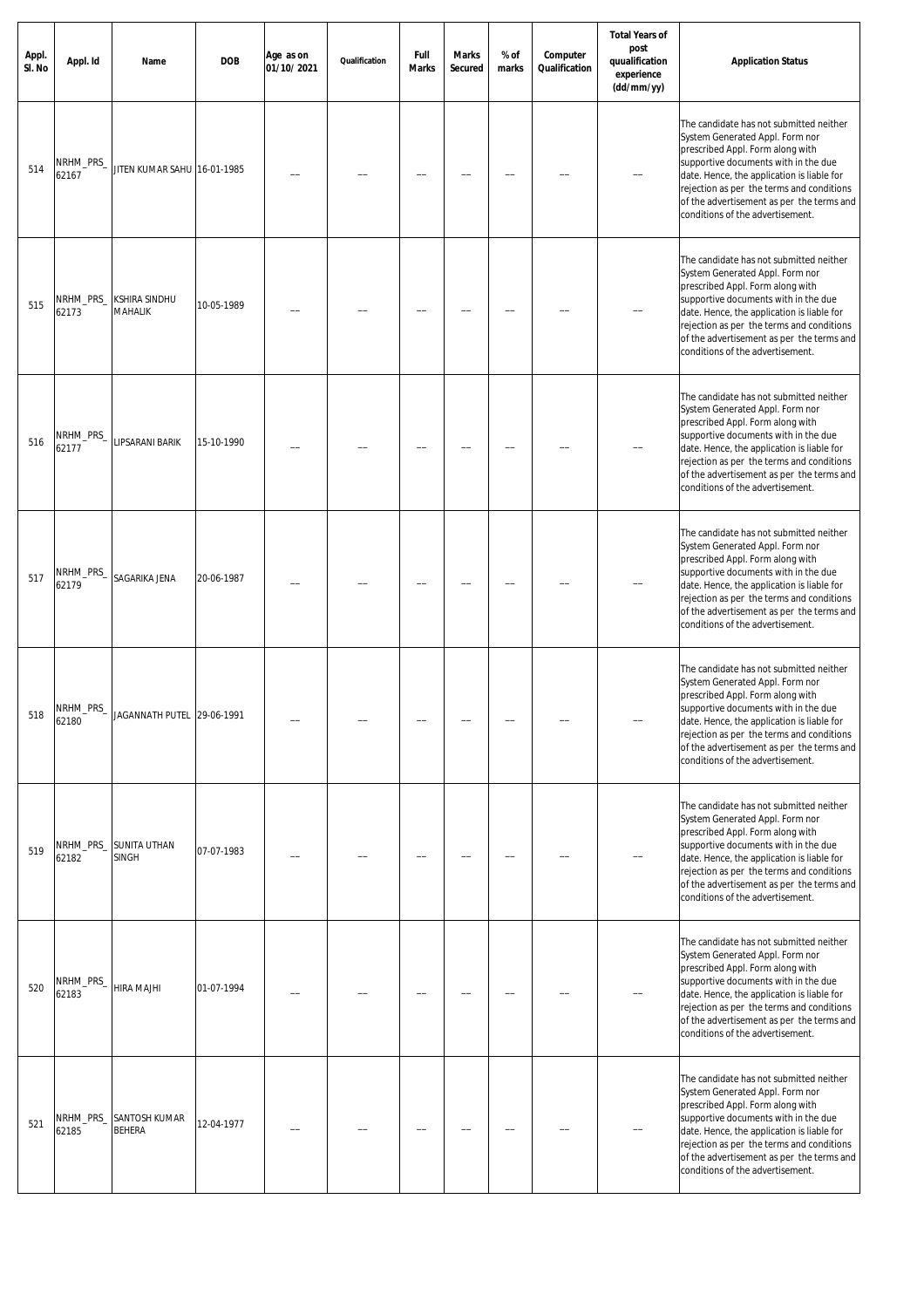| Appl.<br>SI. No | Appl. Id                       | Name                                    | <b>DOB</b> | Age as on<br>01/10/2021 | Qualification | Full<br><b>Marks</b> | <b>Marks</b><br><b>Secured</b> | % of<br>marks | Computer<br>Qualification | <b>Total Years of</b><br>post<br>quualification<br>experience<br>(dd/mm/yy) | <b>Application Status</b>                                                                                                                                                                                                                                                                                                          |
|-----------------|--------------------------------|-----------------------------------------|------------|-------------------------|---------------|----------------------|--------------------------------|---------------|---------------------------|-----------------------------------------------------------------------------|------------------------------------------------------------------------------------------------------------------------------------------------------------------------------------------------------------------------------------------------------------------------------------------------------------------------------------|
| 522             | NRHM_PRS_<br>62188             | PRATYUSH KUMAR<br>MALLA                 | 10-07-1988 |                         |               |                      |                                |               |                           |                                                                             | The candidate has not submitted neither<br>System Generated Appl. Form nor<br>prescribed Appl. Form along with<br>supportive documents with in the due<br>date. Hence, the application is liable for<br>rejection as per the terms and conditions<br>of the advertisement as per the terms and<br>conditions of the advertisement. |
| 523             | NRHM_PRS_<br>62191             | AMBIKA PRASAD<br>PATI                   | 08-07-1982 |                         |               |                      |                                |               |                           |                                                                             | The candidate has not submitted neither<br>System Generated Appl. Form nor<br>prescribed Appl. Form along with<br>supportive documents with in the due<br>date. Hence, the application is liable for<br>rejection as per the terms and conditions<br>of the advertisement as per the terms and<br>conditions of the advertisement. |
| 524             | NRHM_PRS_<br>62192             | AMITA<br>PRIYADARSHINI<br>SAMANTARAY    | 04-03-1995 |                         |               |                      |                                |               |                           |                                                                             | The candidate has not submitted neither<br>System Generated Appl. Form nor<br>prescribed Appl. Form along with<br>supportive documents with in the due<br>date. Hence, the application is liable for<br>rejection as per the terms and conditions<br>of the advertisement as per the terms and<br>conditions of the advertisement. |
| 525             | NRHM_PRS_<br>62199             | PARTHA SARATHI<br>CHOUDHURY             | 18-06-1989 |                         |               |                      |                                |               |                           |                                                                             | The candidate has not submitted neither<br>System Generated Appl. Form nor<br>prescribed Appl. Form along with<br>supportive documents with in the due<br>date. Hence, the application is liable for<br>rejection as per the terms and conditions<br>of the advertisement as per the terms and<br>conditions of the advertisement. |
| 526             | 62202                          | NRHM_PRS_ AMIYA RANJAN<br><b>BFHFRA</b> | 08-06-1991 |                         |               |                      |                                |               |                           |                                                                             | The candidate has not submitted neither<br>System Generated Appl. Form nor<br>prescribed Appl. Form along with<br>supportive documents with in the due<br>date. Hence, the application is liable for<br>rejection as per the terms and conditions<br>of the advertisement as per the terms and<br>conditions of the advertisement. |
| 527             | NRHM_PRS_ BIJAY KUMAR<br>62206 | <b>BEHERA</b>                           | 21-04-1991 |                         |               |                      |                                |               |                           |                                                                             | The candidate has not submitted neither<br>System Generated Appl. Form nor<br>prescribed Appl. Form along with<br>supportive documents with in the due<br>date. Hence, the application is liable for<br>rejection as per the terms and conditions<br>of the advertisement as per the terms and<br>conditions of the advertisement. |
| 528             | NRHM_PRS_<br>62207             | <b>LIPIKA</b><br>PRIYADARSHINI<br>SAHOO | 29-04-1989 |                         |               |                      |                                |               |                           |                                                                             | The candidate has not submitted neither<br>System Generated Appl. Form nor<br>prescribed Appl. Form along with<br>supportive documents with in the due<br>date. Hence, the application is liable for<br>rejection as per the terms and conditions<br>of the advertisement as per the terms and<br>conditions of the advertisement. |
| 529             | NRHM_PRS_<br>62208             | SUBHALAXMI JENA                         | 14-06-1983 |                         |               |                      |                                |               |                           |                                                                             | The candidate has not submitted neither<br>System Generated Appl. Form nor<br>prescribed Appl. Form along with<br>supportive documents with in the due<br>date. Hence, the application is liable for<br>rejection as per the terms and conditions<br>of the advertisement as per the terms and<br>conditions of the advertisement. |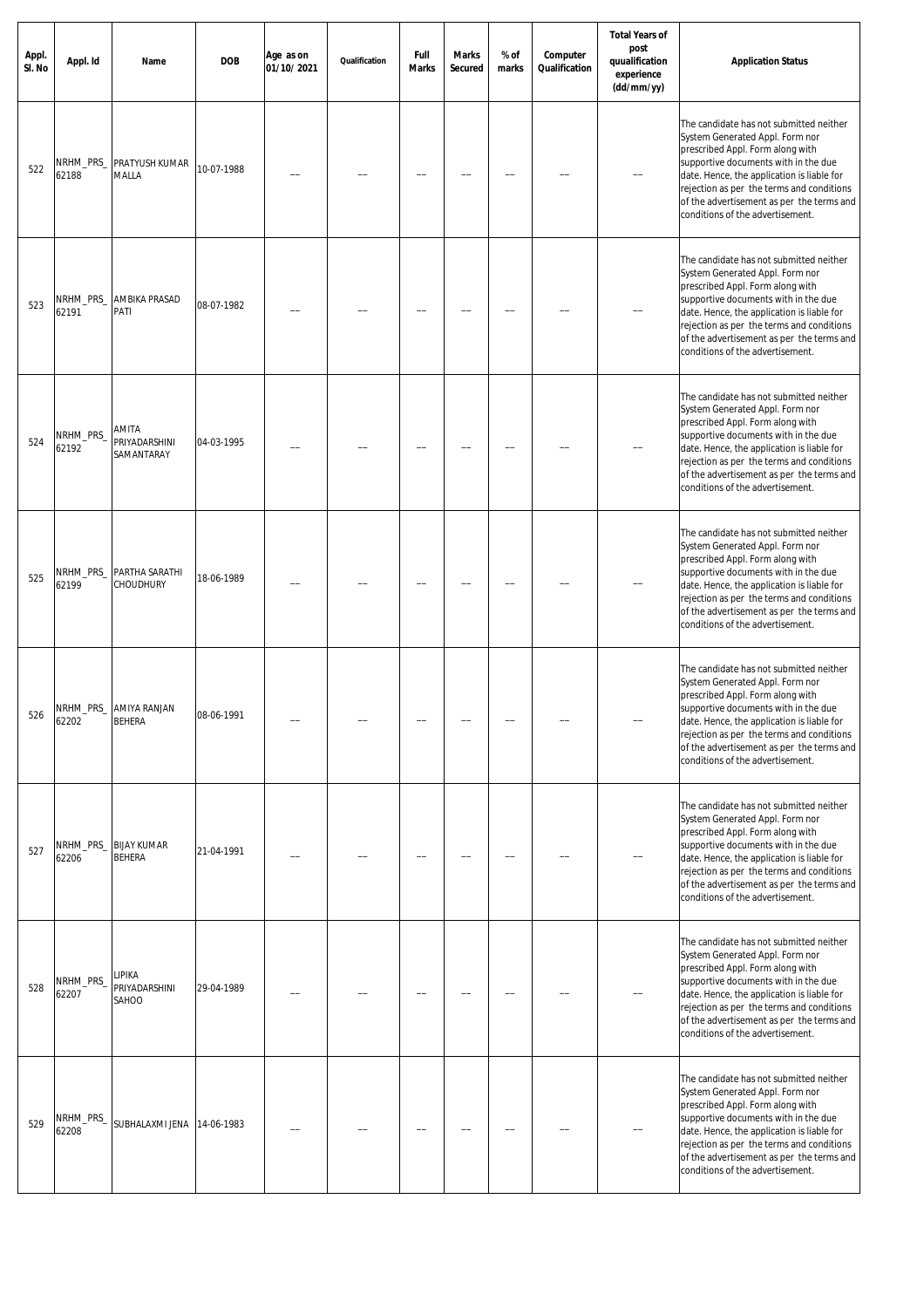| Appl.<br>SI. No | Appl. Id            | Name                           | <b>DOB</b> | Age as on<br>01/10/2021 | Qualification | Full<br><b>Marks</b> | <b>Marks</b><br><b>Secured</b> | % of<br>marks | Computer<br>Qualification | <b>Total Years of</b><br>post<br>quualification<br>experience<br>(dd/mm/yy) | <b>Application Status</b>                                                                                                                                                                                                                                                                                                          |
|-----------------|---------------------|--------------------------------|------------|-------------------------|---------------|----------------------|--------------------------------|---------------|---------------------------|-----------------------------------------------------------------------------|------------------------------------------------------------------------------------------------------------------------------------------------------------------------------------------------------------------------------------------------------------------------------------------------------------------------------------|
| 530             | NRHM_PRS_<br>62212  | BABULIYT LIMMA                 | 02-06-1987 |                         |               |                      |                                |               |                           |                                                                             | The candidate has not submitted neither<br>System Generated Appl. Form nor<br>prescribed Appl. Form along with<br>supportive documents with in the due<br>date. Hence, the application is liable for<br>rejection as per the terms and conditions<br>of the advertisement as per the terms and<br>conditions of the advertisement. |
| 531             | NRHM_PRS_<br>62213  | SANTOSH KUMAR<br><b>BAGHAR</b> | 08-11-1982 |                         |               |                      |                                |               |                           |                                                                             | The candidate has not submitted neither<br>System Generated Appl. Form nor<br>prescribed Appl. Form along with<br>supportive documents with in the due<br>date. Hence, the application is liable for<br>rejection as per the terms and conditions<br>of the advertisement as per the terms and<br>conditions of the advertisement. |
| 532             | NRHM_PRS_<br>62214  | SUBHASHREE DAS                 | 17-04-1995 |                         |               |                      |                                |               |                           |                                                                             | The candidate has not submitted neither<br>System Generated Appl. Form nor<br>prescribed Appl. Form along with<br>supportive documents with in the due<br>date. Hence, the application is liable for<br>rejection as per the terms and conditions<br>of the advertisement as per the terms and<br>conditions of the advertisement. |
| 533             | NRHM_PRS_<br>62220  | SASMITA KUMARI<br>TULA         | 09-05-1989 |                         |               |                      |                                |               |                           |                                                                             | The candidate has not submitted neither<br>System Generated Appl. Form nor<br>prescribed Appl. Form along with<br>supportive documents with in the due<br>date. Hence, the application is liable for<br>rejection as per the terms and conditions<br>of the advertisement as per the terms and<br>conditions of the advertisement. |
| 534             | NRHM_PRS_<br>, 2221 | LAXMIPRIYA SWAIN 22-03-1995    |            |                         |               |                      |                                |               |                           |                                                                             | The candidate has not submitted neither<br>System Generated Appl. Form nor<br>prescribed Appl. Form along with<br>supportive documents with in the due<br>date. Hence, the application is liable for<br>rejection as per the terms and conditions<br>of the advertisement as per the terms and<br>conditions of the advertisement. |
| 535             | NRHM_PRS_<br>62222  | PRASANJIT SAHOO 02-03-1996     |            |                         |               |                      |                                |               |                           |                                                                             | The candidate has not submitted neither<br>System Generated Appl. Form nor<br>prescribed Appl. Form along with<br>supportive documents with in the due<br>date. Hence, the application is liable for<br>rejection as per the terms and conditions<br>of the advertisement as per the terms and<br>conditions of the advertisement. |
| 536             | NRHM_PRS_<br>62223  | ANIL KUMAR JENA                | 12-04-1996 |                         |               |                      |                                |               |                           |                                                                             | The candidate has not submitted neither<br>System Generated Appl. Form nor<br>prescribed Appl. Form along with<br>supportive documents with in the due<br>date. Hence, the application is liable for<br>rejection as per the terms and conditions<br>of the advertisement as per the terms and<br>conditions of the advertisement. |
| 537             | NRHM_PRS_<br>62224  | MANAS RANJAN<br>KATA           | 02-07-1989 |                         |               |                      |                                |               |                           |                                                                             | The candidate has not submitted neither<br>System Generated Appl. Form nor<br>prescribed Appl. Form along with<br>supportive documents with in the due<br>date. Hence, the application is liable for<br>rejection as per the terms and conditions<br>of the advertisement as per the terms and<br>conditions of the advertisement. |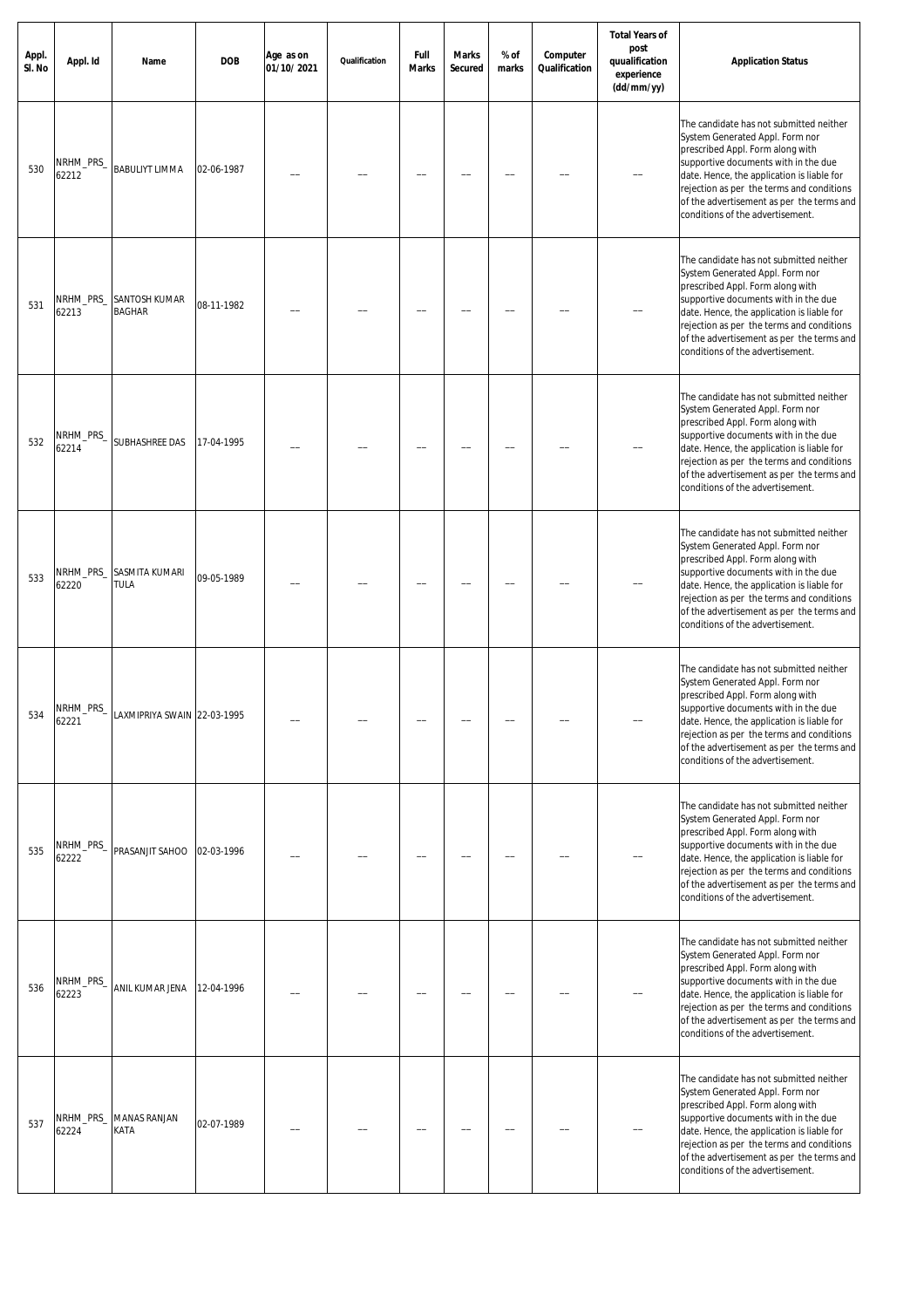| Appl.<br>SI. No | Appl. Id           | Name                                      | <b>DOB</b> | Age as on<br>01/10/2021 | Qualification | Full<br><b>Marks</b> | <b>Marks</b><br><b>Secured</b> | % of<br>marks | Computer<br>Qualification | <b>Total Years of</b><br>post<br>quualification<br>experience<br>(dd/mm/yy) | <b>Application Status</b>                                                                                                                                                                                                                                                                                                          |
|-----------------|--------------------|-------------------------------------------|------------|-------------------------|---------------|----------------------|--------------------------------|---------------|---------------------------|-----------------------------------------------------------------------------|------------------------------------------------------------------------------------------------------------------------------------------------------------------------------------------------------------------------------------------------------------------------------------------------------------------------------------|
| 538             | NRHM_PRS_<br>62226 | SASMITA DALEI                             | 10-07-1989 |                         |               |                      |                                |               |                           |                                                                             | The candidate has not submitted neither<br>System Generated Appl. Form nor<br>prescribed Appl. Form along with<br>supportive documents with in the due<br>date. Hence, the application is liable for<br>rejection as per the terms and conditions<br>of the advertisement as per the terms and<br>conditions of the advertisement. |
| 539             | NRHM_PRS_<br>62228 | NITYAPRIYA<br>BEHERA                      | 04-03-1995 |                         |               |                      |                                |               |                           |                                                                             | The candidate has not submitted neither<br>System Generated Appl. Form nor<br>prescribed Appl. Form along with<br>supportive documents with in the due<br>date. Hence, the application is liable for<br>rejection as per the terms and conditions<br>of the advertisement as per the terms and<br>conditions of the advertisement. |
| 540             | NRHM_PRS_<br>62232 | PARTHA SARATHI<br>MISHRA                  | 01-06-1993 |                         |               |                      |                                |               |                           |                                                                             | The candidate has not submitted neither<br>System Generated Appl. Form nor<br>prescribed Appl. Form along with<br>supportive documents with in the due<br>date. Hence, the application is liable for<br>rejection as per the terms and conditions<br>of the advertisement as per the terms and<br>conditions of the advertisement. |
| 541             | NRHM_PRS_<br>62233 | SHAILENDRA<br>NARAYAN KAR                 | 28-05-1989 |                         |               |                      |                                |               |                           |                                                                             | The candidate has not submitted neither<br>System Generated Appl. Form nor<br>prescribed Appl. Form along with<br>supportive documents with in the due<br>date. Hence, the application is liable for<br>rejection as per the terms and conditions<br>of the advertisement as per the terms and<br>conditions of the advertisement. |
| 542             | 62234              | NRHM_PRS_ PARTHA SARATHI<br><b>MISHRA</b> | 01-06-1993 |                         |               |                      |                                |               |                           |                                                                             | The candidate has not submitted neither<br>System Generated Appl. Form nor<br>prescribed Appl. Form along with<br>supportive documents with in the due<br>date. Hence, the application is liable for<br>rejection as per the terms and conditions<br>of the advertisement as per the terms and<br>conditions of the advertisement. |
| 543             | NRHM_PRS_<br>62235 | PARTHA SARATHI<br>MISHRA                  | 01-06-1993 |                         |               |                      |                                |               |                           |                                                                             | The candidate has not submitted neither<br>System Generated Appl. Form nor<br>prescribed Appl. Form along with<br>supportive documents with in the due<br>date. Hence, the application is liable for<br>rejection as per the terms and conditions<br>of the advertisement as per the terms and<br>conditions of the advertisement. |
| 544             | NRHM_PRS_<br>62236 | PARTHA SARATHI<br>MISHRA                  | 01-06-1993 |                         |               |                      |                                |               |                           |                                                                             | The candidate has not submitted neither<br>System Generated Appl. Form nor<br>prescribed Appl. Form along with<br>supportive documents with in the due<br>date. Hence, the application is liable for<br>rejection as per the terms and conditions<br>of the advertisement as per the terms and<br>conditions of the advertisement. |
| 545             | NRHM_PRS_<br>62237 | PARTHA SARATHI<br><b>MISHRA</b>           | 01-06-1993 |                         |               |                      |                                |               |                           |                                                                             | The candidate has not submitted neither<br>System Generated Appl. Form nor<br>prescribed Appl. Form along with<br>supportive documents with in the due<br>date. Hence, the application is liable for<br>rejection as per the terms and conditions<br>of the advertisement as per the terms and<br>conditions of the advertisement. |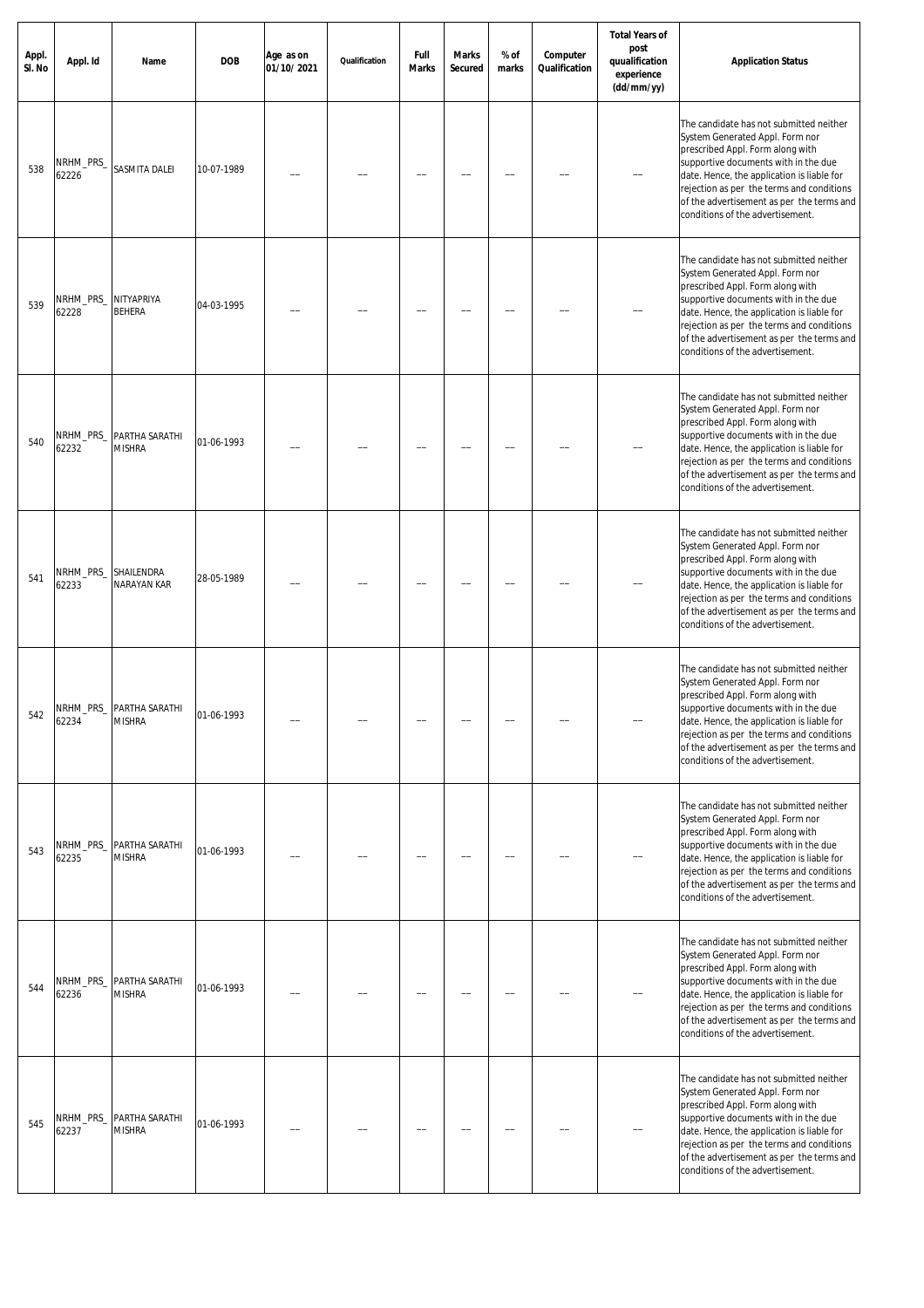| Appl.<br>SI. No | Appl. Id           | Name                        | <b>DOB</b> | Age as on<br>01/10/2021 | Qualification | Full<br><b>Marks</b> | <b>Marks</b><br><b>Secured</b> | % of<br>marks | Computer<br>Qualification | <b>Total Years of</b><br>post<br>quualification<br>experience<br>(dd/mm/yy) | <b>Application Status</b>                                                                                                                                                                                                                                                                                                          |
|-----------------|--------------------|-----------------------------|------------|-------------------------|---------------|----------------------|--------------------------------|---------------|---------------------------|-----------------------------------------------------------------------------|------------------------------------------------------------------------------------------------------------------------------------------------------------------------------------------------------------------------------------------------------------------------------------------------------------------------------------|
| 546             | NRHM_PRS_<br>62238 | PARTHA SARATHI<br>MISHRA    | 01-06-1993 |                         |               |                      |                                |               |                           |                                                                             | The candidate has not submitted neither<br>System Generated Appl. Form nor<br>prescribed Appl. Form along with<br>supportive documents with in the due<br>date. Hence, the application is liable for<br>rejection as per the terms and conditions<br>of the advertisement as per the terms and<br>conditions of the advertisement. |
| 547             | NRHM_PRS_<br>62239 | PARTHA SARATHI<br>MISHRA    | 01-06-1993 |                         |               |                      |                                |               |                           |                                                                             | The candidate has not submitted neither<br>System Generated Appl. Form nor<br>prescribed Appl. Form along with<br>supportive documents with in the due<br>date. Hence, the application is liable for<br>rejection as per the terms and conditions<br>of the advertisement as per the terms and<br>conditions of the advertisement. |
| 548             | NRHM_PRS_<br>62240 | SASWATIKA BEURA             | 16-07-1986 |                         |               |                      |                                |               |                           |                                                                             | The candidate has not submitted neither<br>System Generated Appl. Form nor<br>prescribed Appl. Form along with<br>supportive documents with in the due<br>date. Hence, the application is liable for<br>rejection as per the terms and conditions<br>of the advertisement as per the terms and<br>conditions of the advertisement. |
| 549             | NRHM_PRS_<br>62241 | ASWINI KUMAR<br>SAMANTARAY  | 10-03-1991 |                         |               |                      |                                |               |                           |                                                                             | The candidate has not submitted neither<br>System Generated Appl. Form nor<br>prescribed Appl. Form along with<br>supportive documents with in the due<br>date. Hence, the application is liable for<br>rejection as per the terms and conditions<br>of the advertisement as per the terms and<br>conditions of the advertisement. |
| 550             | NRHM_PRS_<br>52243 | SAROJ KUMAR BHOI 02-06-1987 |            |                         |               |                      |                                |               |                           |                                                                             | The candidate has not submitted neither<br>System Generated Appl. Form nor<br>prescribed Appl. Form along with<br>supportive documents with in the due<br>date. Hence, the application is liable for<br>rejection as per the terms and conditions<br>of the advertisement as per the terms and<br>conditions of the advertisement. |
| 551             | NRHM_PRS_<br>62244 | AKASH KUMAR<br>PARIDA       | 30-08-1994 |                         |               |                      |                                |               |                           |                                                                             | The candidate has not submitted neither<br>System Generated Appl. Form nor<br>prescribed Appl. Form along with<br>supportive documents with in the due<br>date. Hence, the application is liable for<br>rejection as per the terms and conditions<br>of the advertisement as per the terms and<br>conditions of the advertisement. |
| 552             | NRHM_PRS_<br>62245 | JASHMIN BEHERA              | 16-10-1990 |                         |               |                      |                                |               |                           |                                                                             | The candidate has not submitted neither<br>System Generated Appl. Form nor<br>prescribed Appl. Form along with<br>supportive documents with in the due<br>date. Hence, the application is liable for<br>rejection as per the terms and conditions<br>of the advertisement as per the terms and<br>conditions of the advertisement. |
| 553             | NRHM_PRS_<br>62250 | MISHAELPRADHAN 03-07-1986   |            |                         |               |                      |                                |               |                           |                                                                             | The candidate has not submitted neither<br>System Generated Appl. Form nor<br>prescribed Appl. Form along with<br>supportive documents with in the due<br>date. Hence, the application is liable for<br>rejection as per the terms and conditions<br>of the advertisement as per the terms and<br>conditions of the advertisement. |